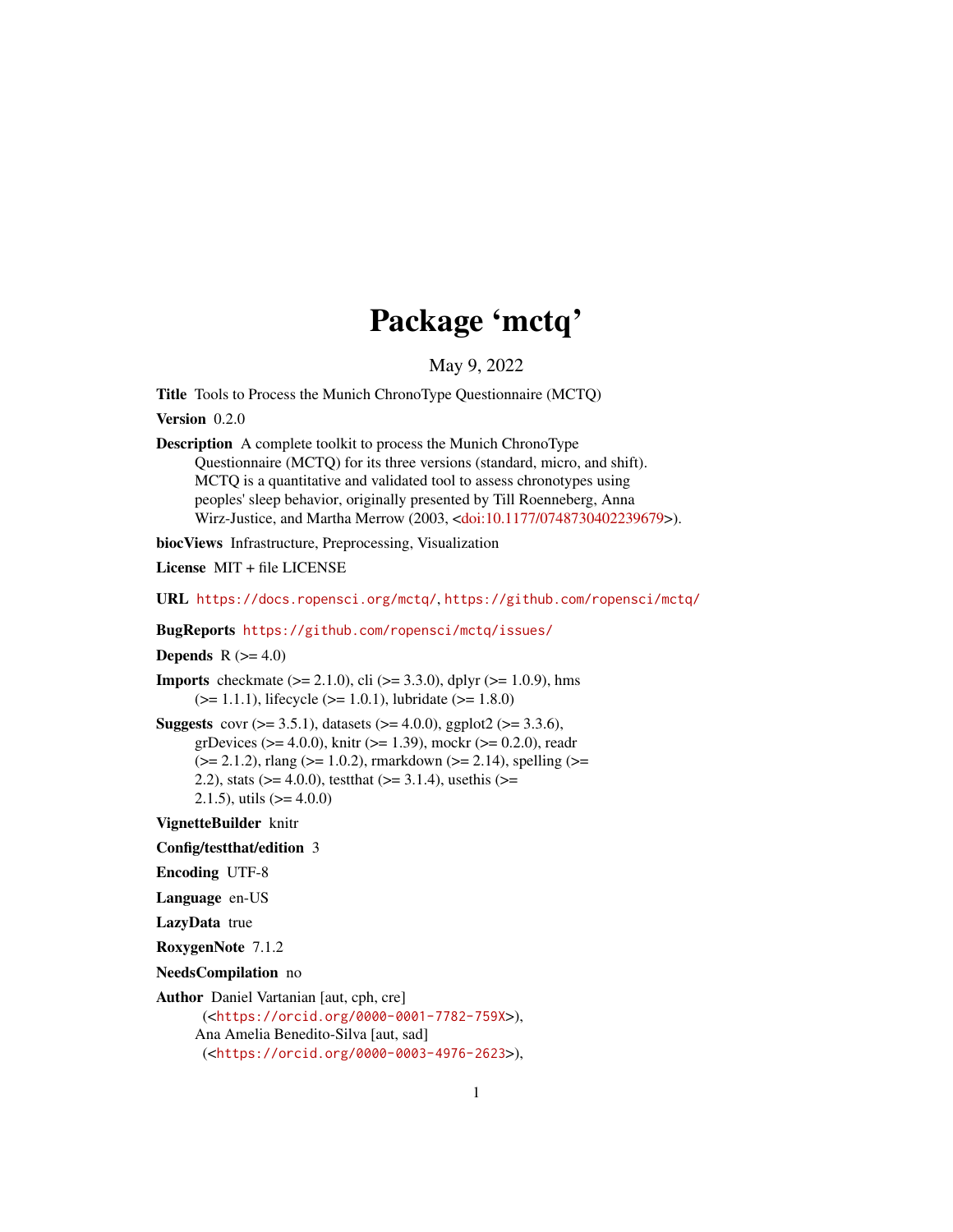```
Mario Pedrazzoli [aut, sad] (<https://orcid.org/0000-0002-5257-591X>),
Jonathan Keane [rev] (<https://orcid.org/0000-0001-7087-9776>),
Mario Andre Leocadio-Miguel [rev]
 (<https://orcid.org/0000-0002-7248-3529>),
Interdisciplinary Sleep Research Group (GIPSO) [fnd],
University of Sao Paulo (USP) [fnd]
```
Maintainer Daniel Vartanian <danvartan@gmail.com>

# Repository CRAN

Date/Publication 2022-05-09 08:00:02 UTC

# R topics documented:

|     | $\overline{3}$ |
|-----|----------------|
|     | 5              |
| fd  | 8              |
| gu  | 10             |
|     | 12             |
|     | 16             |
|     | 20             |
|     | 24             |
|     | 27             |
|     | 30             |
|     | 31             |
|     | 34             |
|     | 35             |
|     | 36             |
|     | 38             |
|     | 41             |
|     | 44             |
|     | 47             |
|     | 50             |
|     | 59             |
|     | 62             |
|     | 67             |
|     | 71             |
|     | 75             |
| SO. | 78             |
|     | 81             |
|     | 88             |
|     | 92             |
|     |                |

**Index [96](#page-95-0)**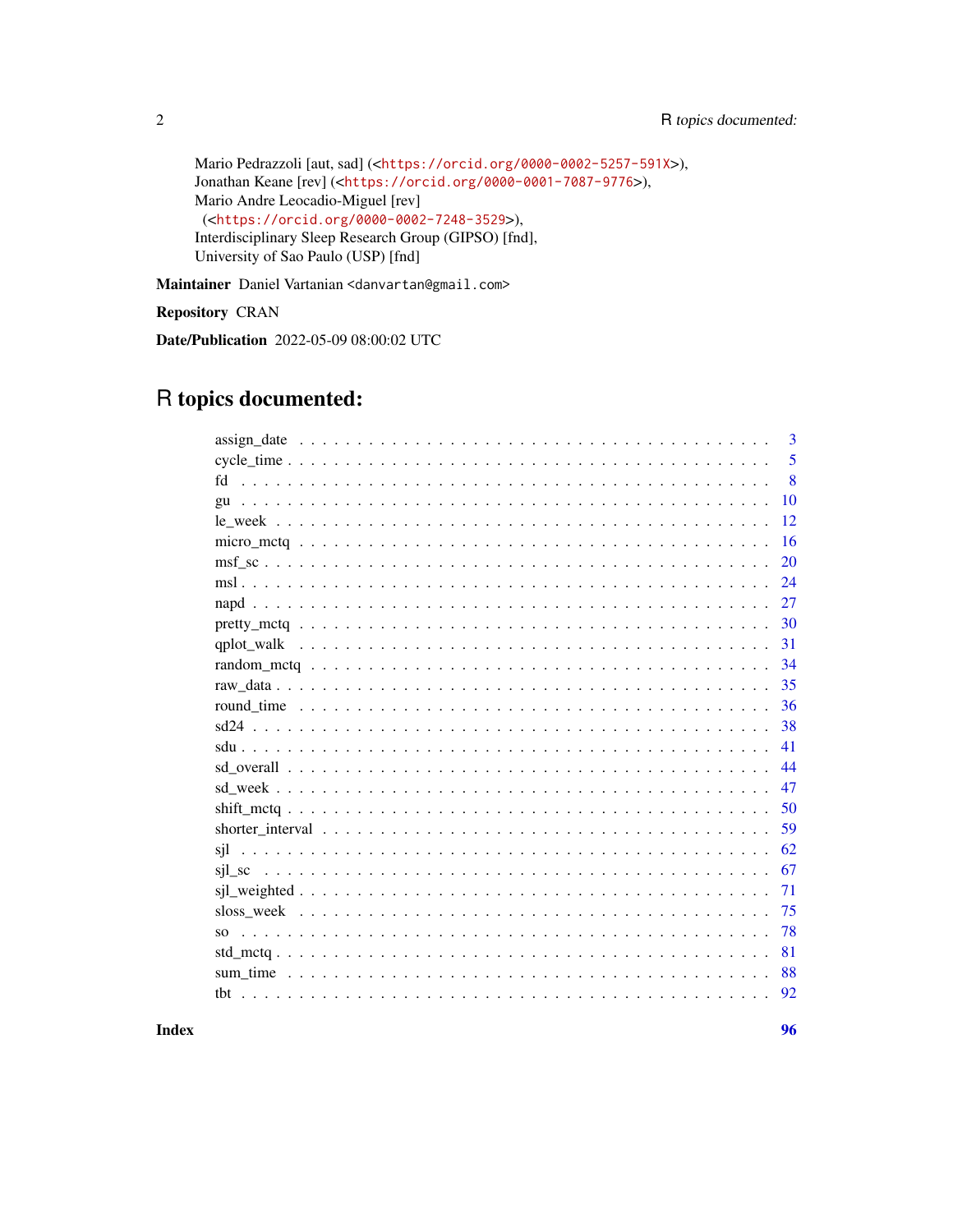<span id="page-2-1"></span><span id="page-2-0"></span>

# Description

#### [Maturing]

assign\_date() assign dates to two sequential hours. It can facilitate time arithmetic by locating time values without a date reference on a timeline.

# Usage

assign\_date(start, end, ambiguity =  $0$ )

## Arguments

| start.end | An hms or POSIXt object indicating the start or end hour.                                                                                          |
|-----------|----------------------------------------------------------------------------------------------------------------------------------------------------|
| ambiguity | (optional) a numeric or NA value to instruct assign_date() on how to deal with<br>ambiguities. See the Details section to learn more (default: 0). |

## Details

#### Class requirements:

The mctq package works with a set of object classes specially created to hold time values. These classes can be found in the [lubridate](#page-0-0) and [hms](#page-0-0) packages. Please refer to those package documentations to learn more about them.

## ambiguity argument:

In cases when start is equal to end, there are two possibilities of intervals between the two hours (ambiguity). That's because start and end can be at the same point in time or they can distance themselves by one day, considering a two-day timeline.

| start, end | start, end | start, end |     | start, end |
|------------|------------|------------|-----|------------|
| start      | end        | start      |     | end        |
| 10:00      | 10:00      | 10:00      |     | 10:00      |
|            |            |            |     |            |
| 0h         | 0h         | 0h         |     | 0h         |
|            | 24h        | 24h        | 24h |            |

You must instruct assign\_date() on how to deal with this problem if it occurs. There are three options to choose.

- ambiguity  $= 0$ : to consider the interval between start and end as 0 hours, i.e., start and end are located at the same point in time (default).
- ambiguity = 24: to consider the interval between start and end as 24 hours, i.e., start and end distance themselves by one day.
- ambiguity = NA: to disregard these cases, assigning NA as value.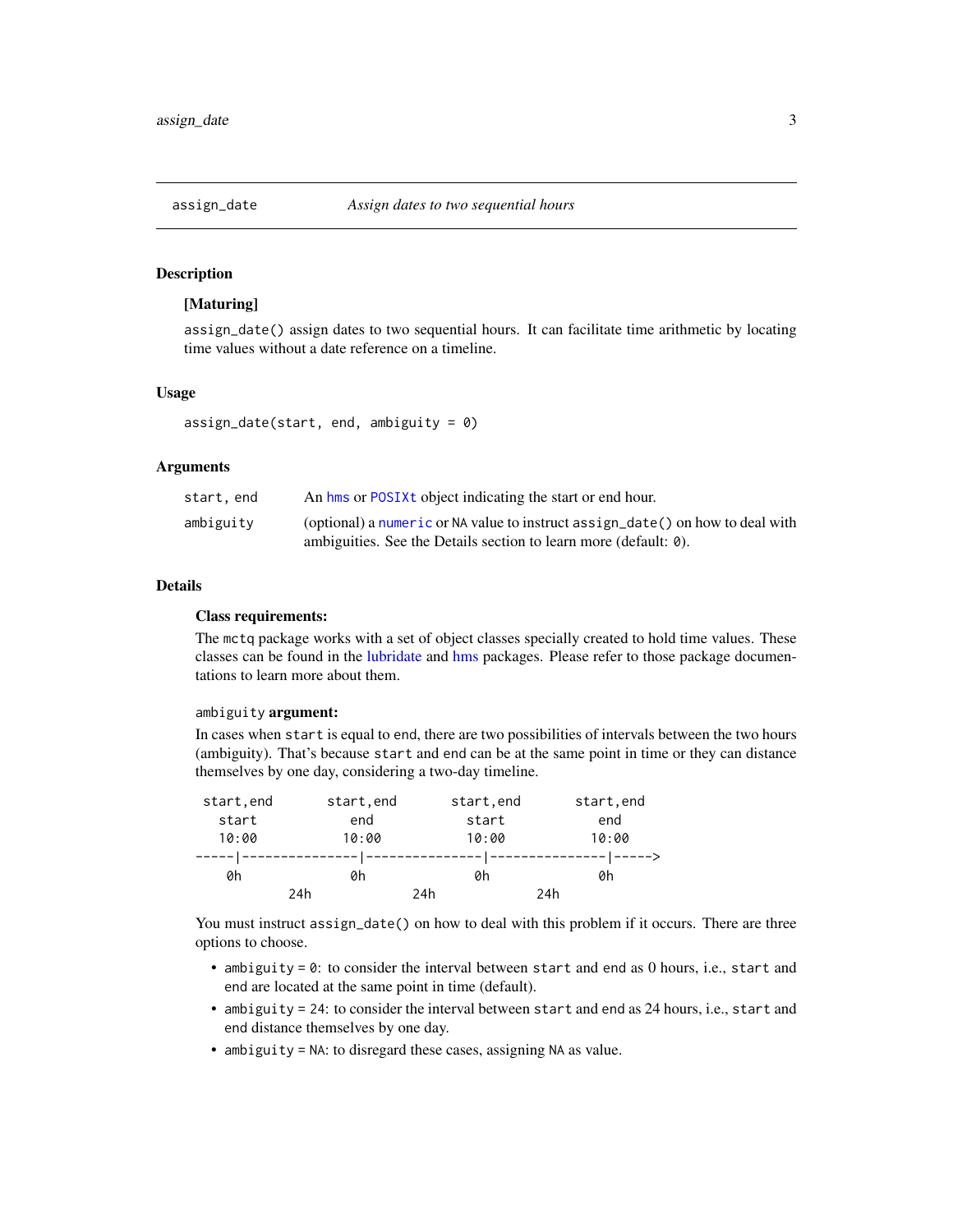#### Base date and timezone:

assign\_date() uses the [Unix epoch](https://en.wikipedia.org/wiki/Unix_time) (1970-01-01) date as the start date for creating intervals. The output will always have "UTC" set as timezone. Learn more about time zones in [?timezone](#page-0-0).

#### POSIXt objects:

[POSIXt](#page-0-0) objects passed as argument to start or end will be stripped of their dates. Only the time will be considered.

Both [POSIXct](#page-0-0) and [POSIXlt](#page-0-0) are objects that inherits the class POSIXt. Learn more about it in [?DateTimeClasses](#page-0-0).

## NA values:

assign\_date() will return an [Interval](#page-0-0) NA-NA if start or end are NA.

# Value

A start–end [Interval](#page-0-0) object.

## See Also

Other utility functions: [cycle\\_time\(](#page-4-1)), [pretty\\_mctq\(](#page-29-1)), [qplot\\_walk\(](#page-30-1)), [random\\_mctq\(](#page-33-1)), [raw\\_data\(](#page-34-1)), [round\\_time\(](#page-35-1)), [shorter\\_interval\(](#page-58-1)), [sum\\_time\(](#page-87-1))

#### Examples

## Scalar example

```
start <- hms::parse_hms("23:11:00")
end <- hms::parse_hms("05:30:00")
assign_date(start, end)
#> [1] 1970-01-01 23:11:00 UTC--1970-01-02 05:30:00 UTC # Expected
```

```
start <- hms::parse_hms("10:15:00")
end <- hms::parse_hms("13:25:00")
assign_date(start, end)
#> [1] 1970-01-01 10:15:00 UTC--1970-01-01 13:25:00 UTC # Expected
```

```
start <- hms::parse_hms("05:42:00")
end <- hms::as_hms(NA)
assign_date(start, end)
#> [1] NA--NA # Expected
```
## Vector example

```
start <- c(hms::parse_hm("09:45"), hms::parse_hm("20:30"))
end <- c(hms::parse_hm("21:15"), hms::parse_hm("04:30"))
assign_date(start, end)
#> [1] 1970-01-01 09:45:00 UTC--1970-01-01 21:15:00 UTC # Expected
#> [2] 1970-01-01 20:30:00 UTC--1970-01-02 04:30:00 UTC # Expected
```
## To assign a 24 hours interval to ambiguities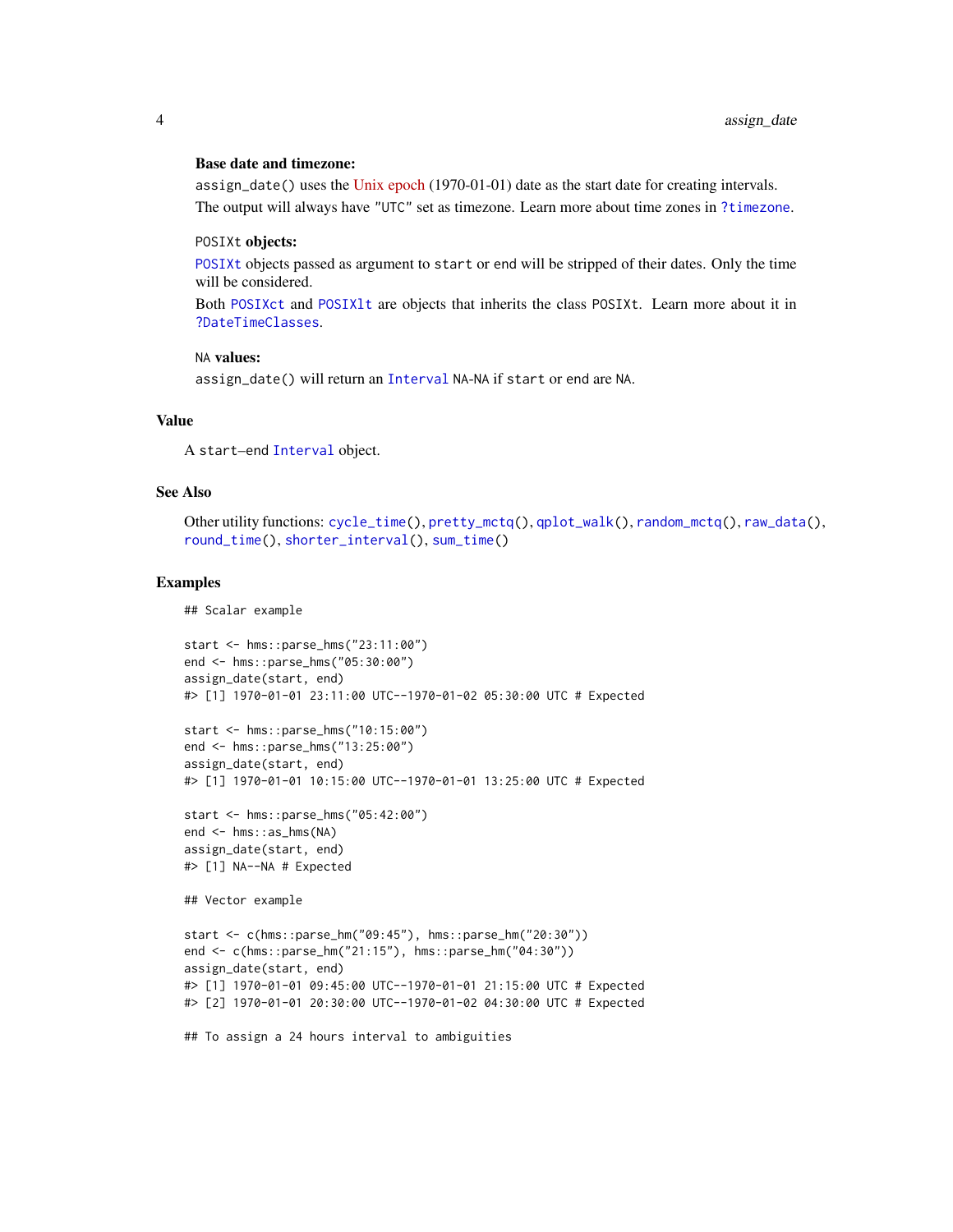# <span id="page-4-0"></span>cycle\_time 5

```
start <- lubridate::as_datetime("1985-01-15 12:00:00")
end <- lubridate::as_datetime("2020-09-10 12:00:00")
assign_date(start, end, ambiguity = 24)
#> [1] 1970-01-01 12:00:00 UTC--1970-01-02 12:00:00 UTC # Expected
```
<span id="page-4-1"></span>cycle\_time *Cycle time objects*

# Description

#### [Maturing]

cycle\_time() cycles time span objects in a predetermined cycle length, adapting linear time objects into a circular time frame.

#### Usage

cycle\_time(time, cycle, reverse = TRUE)

## Arguments

| time    | An object belonging to one of the following classes: numeric, Duration, difftime,<br>or hms.                                                                          |
|---------|-----------------------------------------------------------------------------------------------------------------------------------------------------------------------|
| cycle   | A numeric or Duration object of length 1, equal or greater than $\theta$ , indicating<br>the cycle length in seconds. See the Details section to learn more.          |
| reverse | (optional) a logical value indicating if the function must use a reverse cycle for<br>negative values in time. See the Details section to learn more (default: TRUE). |

# Details

#### Linear versus circular time:

Time can have different "shapes".

If the objective is to measure the duration (time span) of an event, time is usually measured considering a linear frame, with a fixed point of [origin.](https://en.wikipedia.org/wiki/Origin_(mathematics)) In this context, the time value distance itself to infinity in relation to the origin.



 $A + B = 10 + 5 = 15s$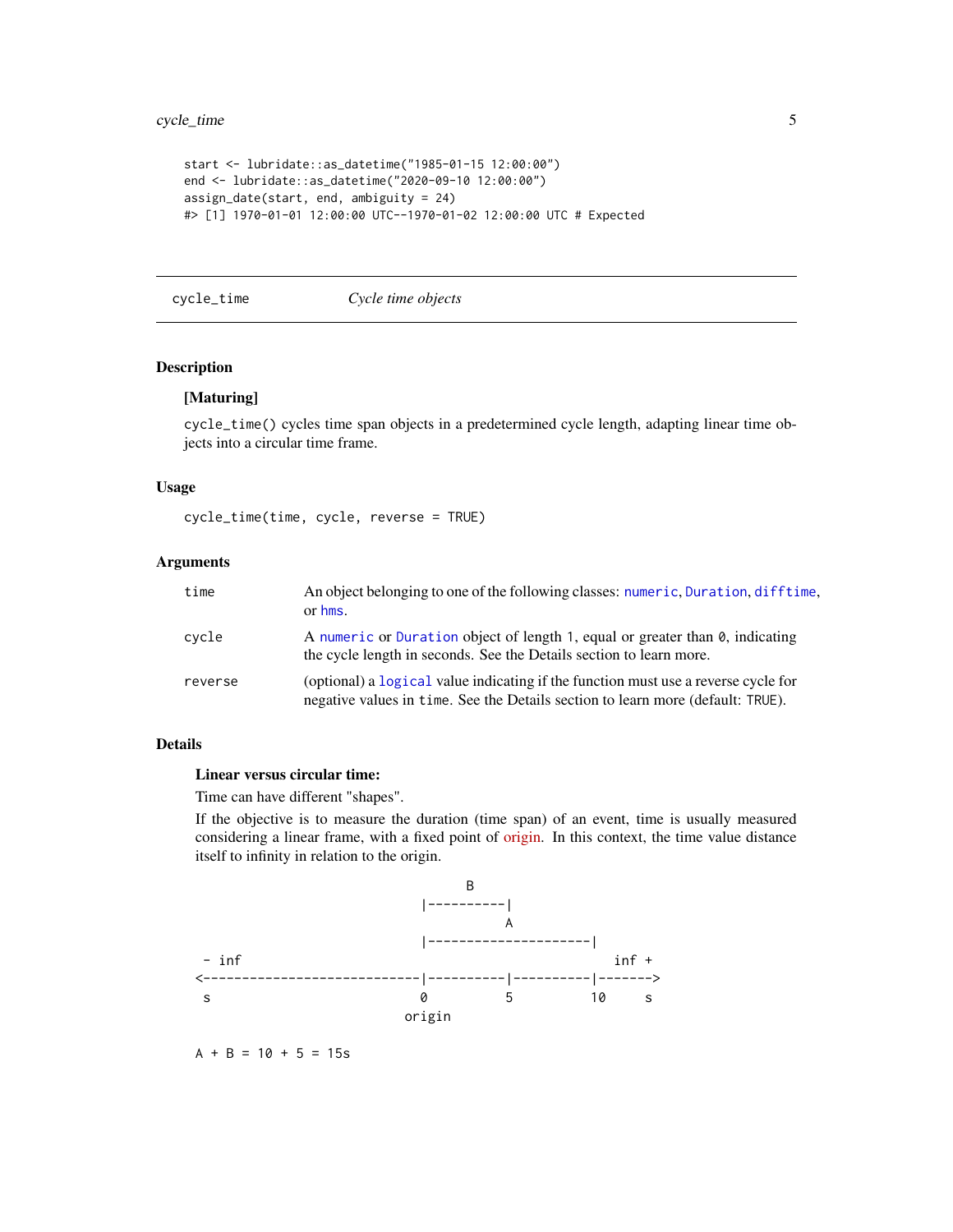But that's not the only possible "shape" of time, as it can also be measured in other contexts.

In a "time of day" context, the time will be linked to the rotation of the earth, "resetting" when a new rotation cycle starts. That brings a different kind of shape to time: a circular shape. With this shape the time value encounters the origin at the beginning and end of each cycle.



#### $18 + 6 = 0h$

If we transpose this circular time frame to a linear one, it would look like this:

| Øh     | 12h | Øh     | 2h |
|--------|-----|--------|----|
| origin |     | origin |    |

Note that now the origin is not fix, but cyclical.

cycle\_time() operates by converting linear time objects using a circular approach relative to the cycle length (e.g, cycle =  $86400$  (1 day)).

## Fractional time:

cycle\_time() uses the [%%](#page-0-0) operator to cycle values. Hence, it can be subject to catastrophic loss of accuracy if time is fractional and much larger than cycle. A warning is given if this is detected. [%%](#page-0-0) is a builtin R function that operates like this:

function(a, b) {  $a -$  floor( $a / b$ ) \* b }

#### Negative time cycling:

If time have a negative value and reverse == FALSE, cycle\_time() will perform the cycle considering the absolute value of time and return the result with a negative signal.

However, If time have a negative value and reverse == TRUE (default), cycle\_time() will perform the cycle in reverse, relative to its origin.

Example: If you have a -30h time span in a reversed cycle of 24h, the result will be 18h. By removing the full cycles of -30h you will get -6h (-30 + 24), and -6h relative to the origin will be 18h.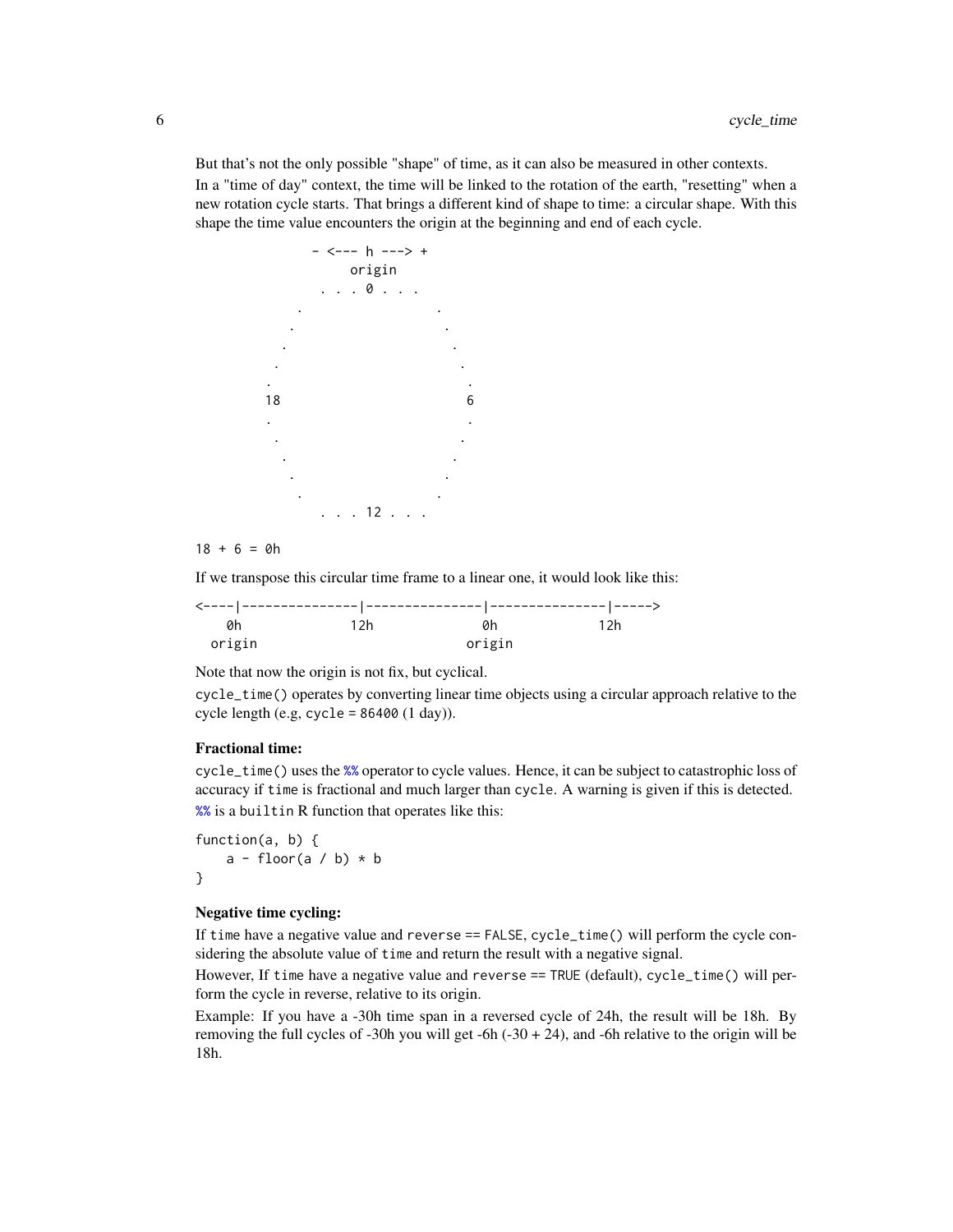

## Period objects:

[Period](#page-0-0) objects are a special type of object developed by the [lubridate](#page-0-0) team that represents "human units", ignoring possible timeline irregularities. That is to say that 1 day as [Period](#page-0-0) can have different time spans, when looking to a timeline after a irregularity event.

Since the time span of a [Period](#page-0-0) object can fluctuate, cycle\_time() don't accept this kind of object. You can transform it to a [Duration](#page-0-0) object and still use the function, but beware that this can produce errors.

Learn more about [Period](#page-0-0) objects in the [Dates and times](https://r4ds.had.co.nz/dates-and-times.html#periods) chapter of Wickham & Grolemund book (n.d.).

## Value

The same type of object of time cycled with the cycle parameter.

#### References

Wickham, H., & Grolemund, G. (n.d.). *R for data science*. Sebastopol, CA: O'Reilly Media. <https://r4ds.had.co.nz>

# See Also

Other utility functions: [assign\\_date\(](#page-2-1)), [pretty\\_mctq\(](#page-29-1)), [qplot\\_walk\(](#page-30-1)), [random\\_mctq\(](#page-33-1)), [raw\\_data\(](#page-34-1)), [round\\_time\(](#page-35-1)), [shorter\\_interval\(](#page-58-1)), [sum\\_time\(](#page-87-1))

## Examples

```
## Scalar example
```

```
time <- lubridate::dhours(25)
cycle <- lubridate::ddays(1)
cycle_time(time, cycle)
#> [1] "3600s (~1 hours)" # Expected
```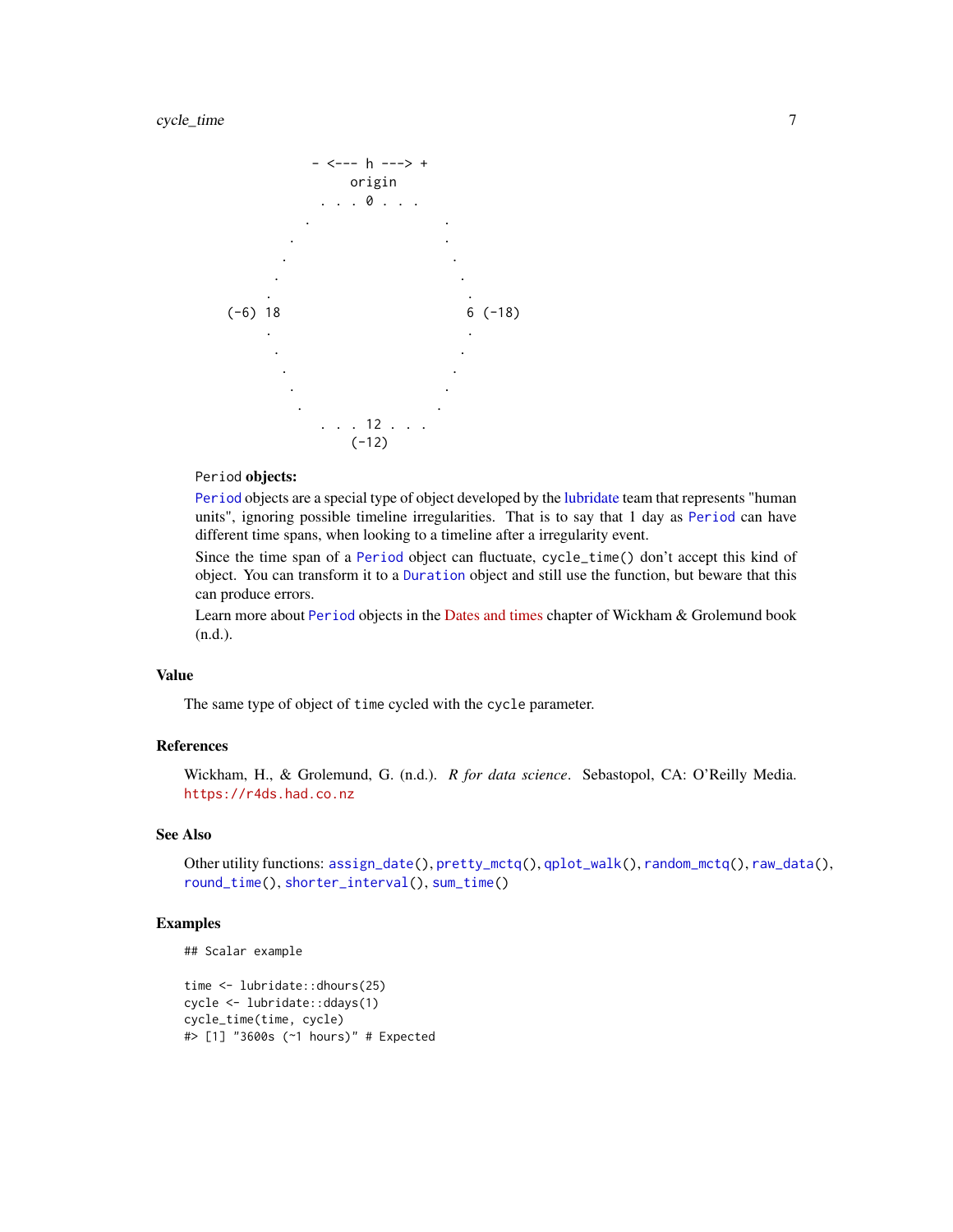<span id="page-7-0"></span>8 fd storm and the state of the state of the state of the state of the state of the state of the state of the state of the state of the state of the state of the state of the state of the state of the state of the state of

```
time <- lubridate::dhours(-25)
cycle <- lubridate::ddays(1)
reverse <- FALSE
cycle_time(time, cycle, reverse)
#> [1] "-3600s (~-1 hours)" # Expected
time <- lubridate::dhours(-25)
cycle <- lubridate::ddays(1)
reverse <- TRUE
cycle_time(time, cycle, reverse)
#> [1] "82800s (~23 hours)" # Expected
## Vector example
time <- c(lubridate::dmonths(24), lubridate::dmonths(13))
cycle <- lubridate::dyears(1)
cycle_time(time, cycle)
#> [1] "0s" "2629800s (~4.35 weeks)" # Expected
time <- c(lubridate::dmonths(24), lubridate::dmonths(-13))
cycle <- lubridate::dyears(1)
reverse <- FALSE
cycle_time(time, cycle, reverse)
#> [1] "0s" "-2629800s (~-4.35 weeks)" # Expected
time <- c(lubridate::dmonths(24), lubridate::dmonths(-13))
cycle <- lubridate::dyears(1)
reverse <- TRUE
cycle_time(time, cycle, reverse)
#> [1] "0s" "28927800s (~47.83 weeks)" # Expected
```
<span id="page-7-1"></span>

fd *Compute MCTQ work-free days*

#### Description

## [Maturing]

fd() computes the number of work-free days per week for standard and micro versions of the Munich ChronoType Questionnaire (MCTQ).

#### Usage

fd(wd)

## Arguments

wd An [integerish](#page-0-0) [numeric](#page-0-0) object or an [integer](#page-0-0) object corresponding to the number of workdays per week from a standard or micro version of the MCTQ questionnaire.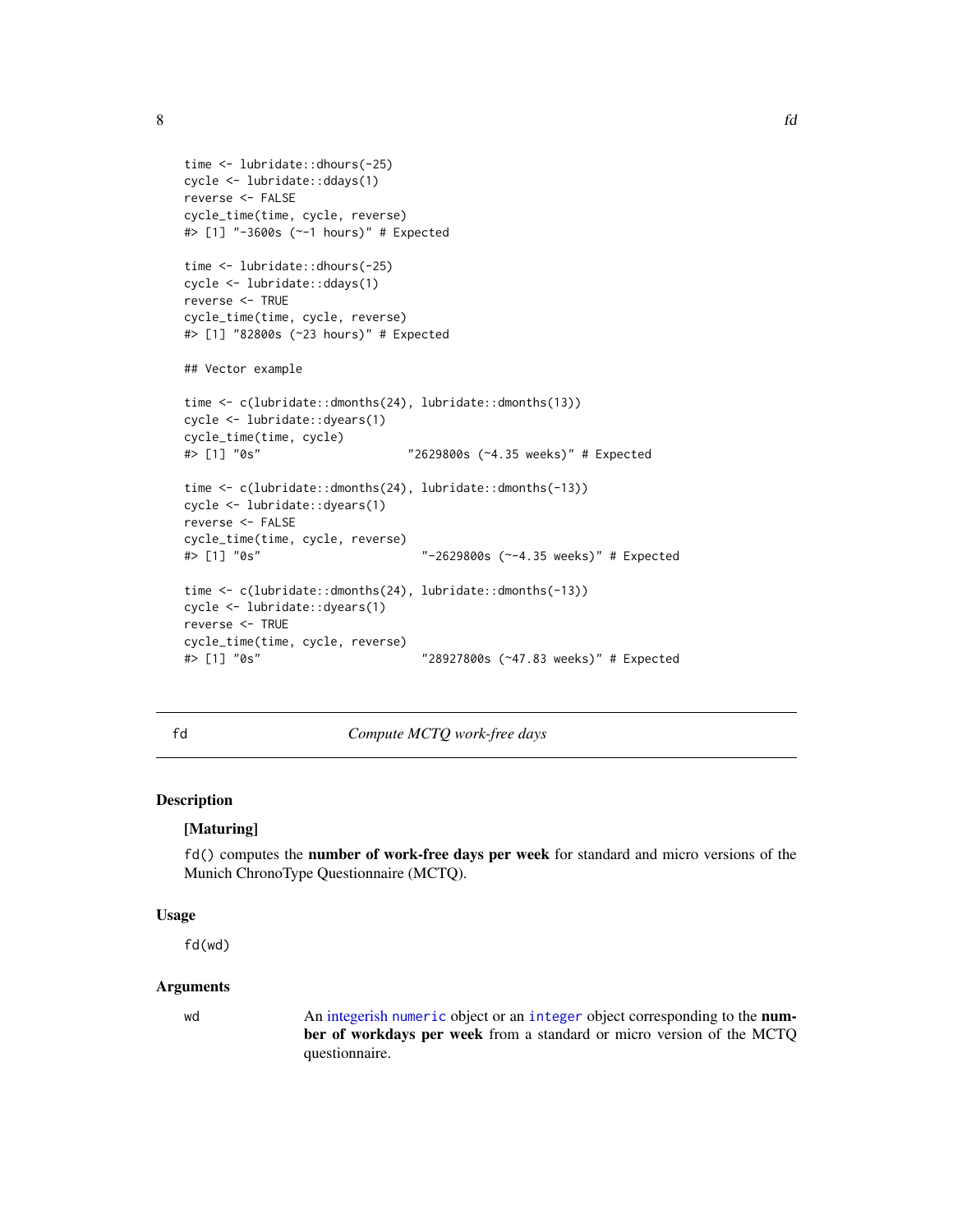# Details

Standard MCTQ functions were created following the guidelines in Roenneberg, Wirz-Justice, & Merrow (2003), Roenneberg, Allebrandt, Merrow, & Vetter (2012), and from The Worldwide Experimental Platform (theWeP, n.d.).

 $\mu$ MCTQ functions were created following the guidelines in Ghotbi et al. (2020), in addition to the guidelines used for the standard MCTQ.

MCTO<sup>Shift</sup> functions were created following the guidelines in Juda, Vetter, & Roenneberg (2013), in addition to the guidelines used for the standard MCTQ.

See the References section to learn more.

#### Value

An [integer](#page-0-0) object corresponding to the difference between the number of days in a week (7) and the number of workdays (wd).

# Guidelines

Roenneberg, Allebrandt, Merrow, & Vetter (2012) and The Worldwide Experimental Platform (n.d.) guidelines for  $fd()$  ( $FD$ ) computation are as follows.

 $7 - WD$ 

Where:

•  $WD =$  Number of workdays ("I have a regular work schedule and work  $\_\_\_\$ days per week").

#### References

Ghotbi, N., Pilz, L. K., Winnebeck, E. C., Vetter, C., Zerbini, G., Lenssen, D., Frighetto, G., Salamanca, M., Costa, R., Montagnese, S., & Roenneberg, T. (2020). The  $\mu$ MCTQ: an ultra-short version of the Munich ChronoType Questionnaire. *Journal of Biological Rhythms*, *35*(1), 98-110. doi: [10.1177/0748730419886986.](https://doi.org/10.1177/0748730419886986)

Juda, M., Vetter, C., & Roenneberg, T. (2013). The Munich ChronoType Questionnaire for shiftworkers (MCTO<sup>Shift</sup>). *Journal of Biological Rhythms*, 28(2), 130-140. doi: [10.1177/0748730412475041.](https://doi.org/10.1177/0748730412475041)

Roenneberg T., Allebrandt K. V., Merrow M., & Vetter C. (2012). Social jetlag and obesity. *Current Biology*, *22*(10), 939-43. doi: [10.1016/j.cub.2012.03.038.](https://doi.org/10.1016/j.cub.2012.03.038)

Roenneberg, T., Wirz-Justice, A., & Merrow, M. (2003). Life between clocks: daily temporal patterns of human chronotypes. *Journal of Biological Rhythms*, *18*(1), 80-90. doi: [10.1177/](https://doi.org/10.1177/0748730402239679) [0748730402239679.](https://doi.org/10.1177/0748730402239679)

The Worldwide Experimental Platform (n.d.). MCTQ. [https://www.thewep.org/documentation](https://www.thewep.org/documentations/mctq/)s/ [mctq/](https://www.thewep.org/documentations/mctq/)

#### See Also

Other MCTQ functions: [gu\(](#page-9-1)), [le\\_week\(](#page-11-1)), [msf\\_sc\(](#page-19-1)), [msl\(](#page-23-1)), [napd\(](#page-26-1)), [sd24\(](#page-37-1)), [sd\\_overall\(](#page-43-1)), [sd\\_week\(](#page-46-1)), [sdu\(](#page-40-1)), [sjl\\_sc\(](#page-66-1)), [sjl\\_weighted\(](#page-70-1)), [sjl\(](#page-61-1)), [so\(](#page-77-1)), [tbt\(](#page-91-1))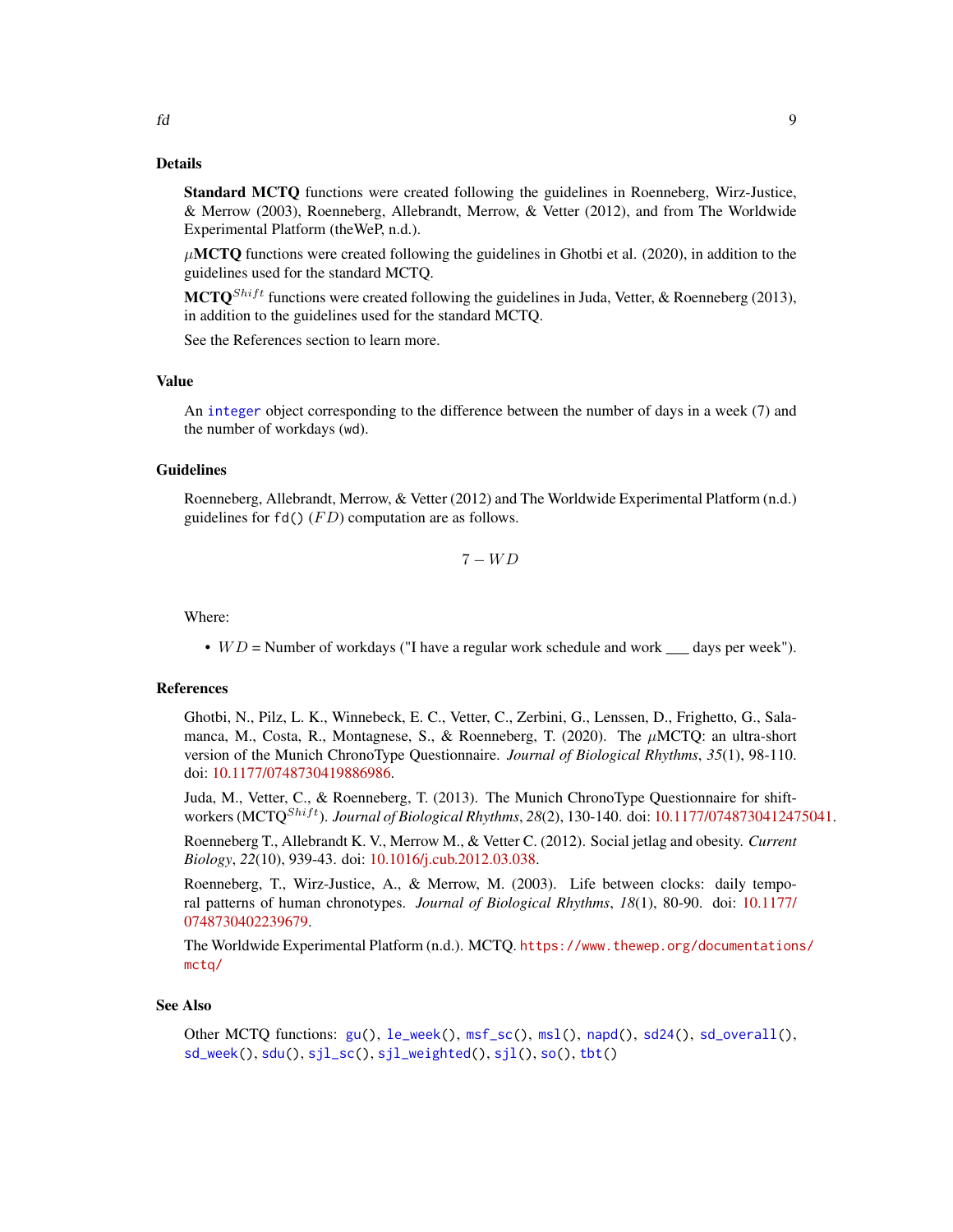<span id="page-9-0"></span>

## Examples

```
## Scalar example
fd(5)#> [1] 2 # Expected
fd(4)#> [1] 3 # Expected
fd(as.numeric(NA))
#> [1] NA # Expected
## Vector example
fd(0:7)#> [1] 7 6 5 4 3 2 1 0 # Expected
fd(c(1, NA))
#> [1] 6 NA # Expected
```
<span id="page-9-1"></span>gu *Compute MCTQ local time of getting out of bed*

## Description

#### [Maturing]

gu() computes the local time of getting out of bed for standard and shift versions of the Munich ChronoType Questionnaire (MCTQ).

## Usage

gu(se, si)

# Arguments

| se | An hms object corresponding to the <b>local time of sleep end</b> from a standard or<br>shift version of the MCTO questionnaire.        |
|----|-----------------------------------------------------------------------------------------------------------------------------------------|
| si | A Duration object corresponding to the "sleep inertia" or time to get up from<br>a standard or shift version of the MCTQ questionnaire. |

## Details

Standard MCTQ functions were created following the guidelines in Roenneberg, Wirz-Justice, & Merrow (2003), Roenneberg, Allebrandt, Merrow, & Vetter (2012), and from The Worldwide Experimental Platform (theWeP, n.d.).

 $\mu$ MCTQ functions were created following the guidelines in Ghotbi et al. (2020), in addition to the guidelines used for the standard MCTQ.

 $MCTQ^{Shift}$  functions were created following the guidelines in Juda, Vetter, & Roenneberg (2013), in addition to the guidelines used for the standard MCTQ.

See the References section to learn more.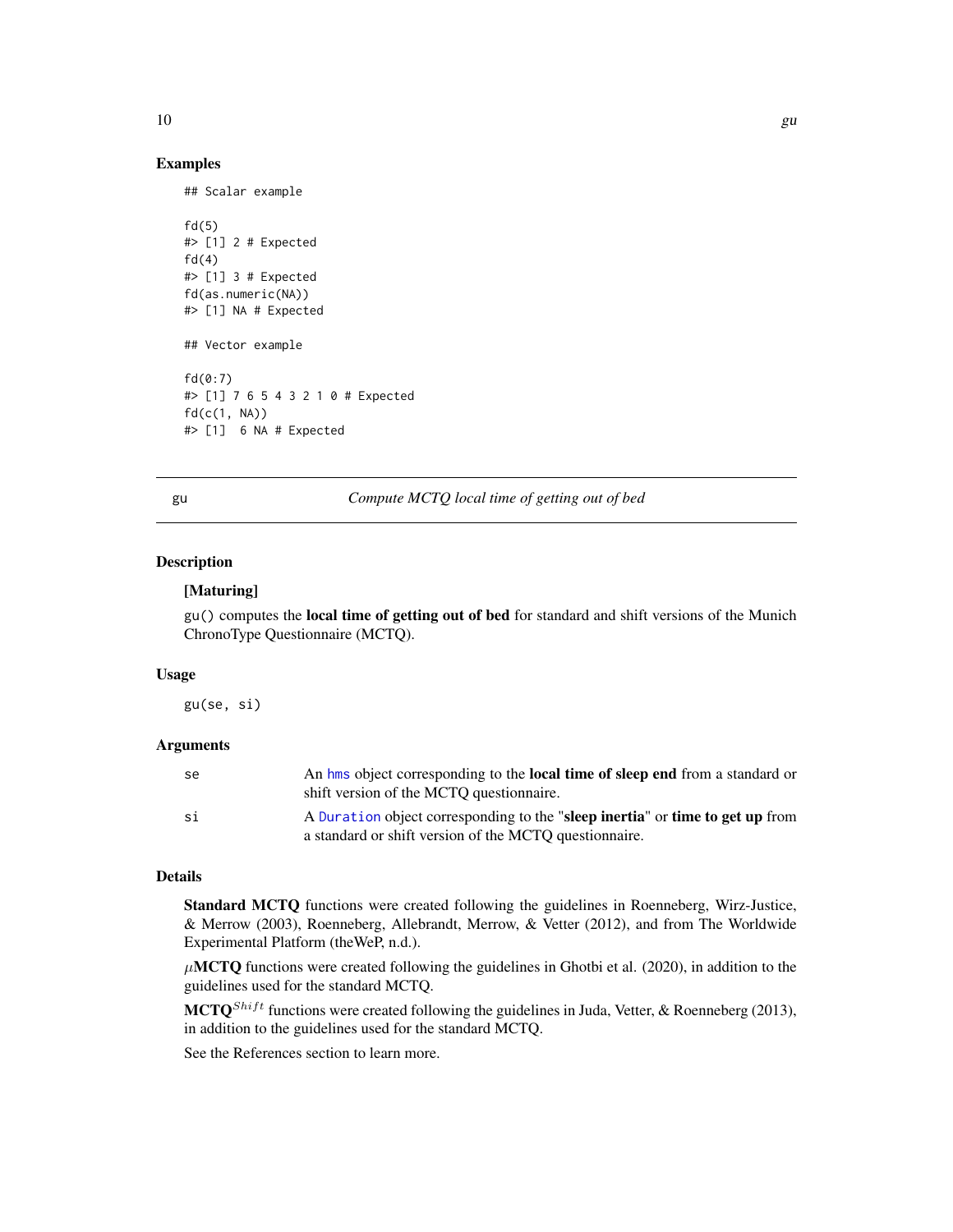## Class requirements:

The mctq package works with a set of object classes specially created to hold time values. These classes can be found in the [lubridate](#page-0-0) and [hms](#page-0-0) packages. Please refer to those package documentations to learn more about them.

#### Rounding and fractional time:

Some operations may produce an output with fractional time (e.g., "19538.3828571429s (~5.43 hours)", 01:15:44.505). If you want, you can round it with [round\\_time\(\)](#page-35-1).

Our recommendation is to avoid rounding, but, if you do, make sure that you only round your values after all computations are done. That way you avoid [round-off errors.](https://en.wikipedia.org/wiki/Round-off_error)

#### Value

An [hms](#page-0-0) object corresponding to the vectorized sum of se and si in a circular time frame of 24 hours.

## Guidelines

Roenneberg, Allebrandt, Merrow, & Vetter (2012), Juda, Vetter, & Roenneberg (2013), and The Worldwide Experimental Platform  $(n.d.)$  guidelines for gu()  $(GU)$  computation are as follows.

## Notes:

- This computation must be applied to each section of the questionnaire.
- MCTO<sup>Shift</sup> uses  $TGU$  (time to get up) instead of SI (sleep inertia). For the purpose of this computation, both represent the same thing.
- If you are visualizing this documentation in plain text, you may have some trouble understanding the equations. You can see this documentation on the package [website.](https://docs.ropensci.org/mctq/reference/)

#### For standard and micro versions of the MCTQ:

$$
S E_{W/F} + S I_{W/F} \,
$$

Where:

- $SE_{W/F}$  = Local time of sleep end on work or work-free days.
- $SI_{W/F}$  = Sleep inertia on work or work-free days ("after  $\_\_$ min, I get up").
- $* W =$  Workdays;  $F =$  Work-free days.

## For the shift version of the MCTQ:

$$
SE_{W/F}^{M/E/N} + TGU_{W/F}^{M/E/N}
$$

Where:

- $SE_{W/F}^{M/E/N}$  = Local time of sleep end between two days in a particular shift or between two free days after a particular shift.
- $TGU_{W/F}^{M/E/N}$  = Time to get up after sleep end between two days in a particular shift or between two free days after a particular shift ("after \_\_\_ min, I get up").
- \* W = Workdays;  $F$  = Work-free days,  $M$  = Morning shift;  $E$  = Evening shift;  $N$  = Night shift.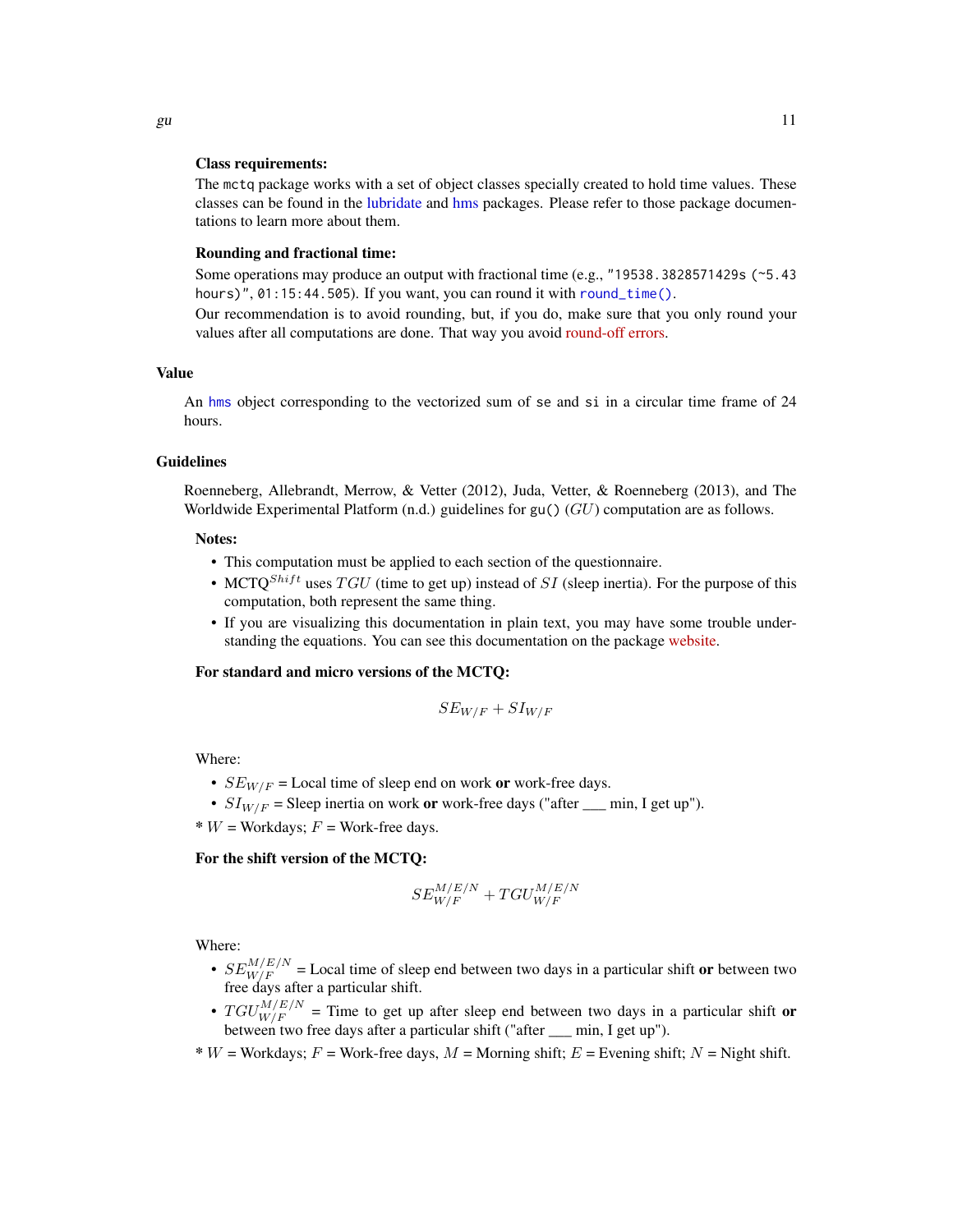## <span id="page-11-0"></span>References

Ghotbi, N., Pilz, L. K., Winnebeck, E. C., Vetter, C., Zerbini, G., Lenssen, D., Frighetto, G., Salamanca, M., Costa, R., Montagnese, S., & Roenneberg, T. (2020). The  $\mu$ MCTQ: an ultra-short version of the Munich ChronoType Questionnaire. *Journal of Biological Rhythms*, *35*(1), 98-110. doi: [10.1177/0748730419886986.](https://doi.org/10.1177/0748730419886986)

Juda, M., Vetter, C., & Roenneberg, T. (2013). The Munich ChronoType Questionnaire for shiftworkers (MCTQ<sup>Shift</sup>). *Journal of Biological Rhythms*, 28(2), 130-140. doi: [10.1177/0748730412475041.](https://doi.org/10.1177/0748730412475041)

Roenneberg T., Allebrandt K. V., Merrow M., & Vetter C. (2012). Social jetlag and obesity. *Current Biology*, *22*(10), 939-43. doi: [10.1016/j.cub.2012.03.038.](https://doi.org/10.1016/j.cub.2012.03.038)

Roenneberg, T., Wirz-Justice, A., & Merrow, M. (2003). Life between clocks: daily temporal patterns of human chronotypes. *Journal of Biological Rhythms*, *18*(1), 80-90. doi: [10.1177/](https://doi.org/10.1177/0748730402239679) [0748730402239679.](https://doi.org/10.1177/0748730402239679)

The Worldwide Experimental Platform (n.d.). MCTQ. [https://www.thewep.org/documentation](https://www.thewep.org/documentations/mctq/)s/ [mctq/](https://www.thewep.org/documentations/mctq/)

## See Also

Other MCTO functions:  $fd()$  $fd()$ ,  $le\text{week}()$ ,  $msf\text{ }sc()$ ,  $msl()$  $msl()$ ,  $napd()$  $napd()$ ,  $sd24()$  $sd24()$ ,  $sd\text{ }overall()$ , [sd\\_week\(](#page-46-1)), [sdu\(](#page-40-1)), [sjl\\_sc\(](#page-66-1)), [sjl\\_weighted\(](#page-70-1)), [sjl\(](#page-61-1)), [so\(](#page-77-1)), [tbt\(](#page-91-1))

#### Examples

## Scalar example

```
gu(hms::parse_hm("08:00"), lubridate::dminutes(10))
#> 08:10:00 # Expected
gu(hms::parse_hm("11:45"), lubridate::dminutes(90))
#> 13:15:00 # Expected
gu(hms::as_hms(NA), lubridate::dminutes(90))
#> NA # Expected
## Vector example
```

```
se <- c(hms::parse_hm("12:30"), hms::parse_hm("23:45"))
si <- c(lubridate::dminutes(10), lubridate::dminutes(70))
gu(se, si)
#> 12:40:00 # Expected
#> 00:55:00 # Expected
```
<span id="page-11-1"></span>le\_week *Compute MCTQ average weekly light exposure*

#### Description

## [Maturing]

le\_week() computes the average weekly light exposure for the standard version of the Munich ChronoType Questionnaire (MCTQ).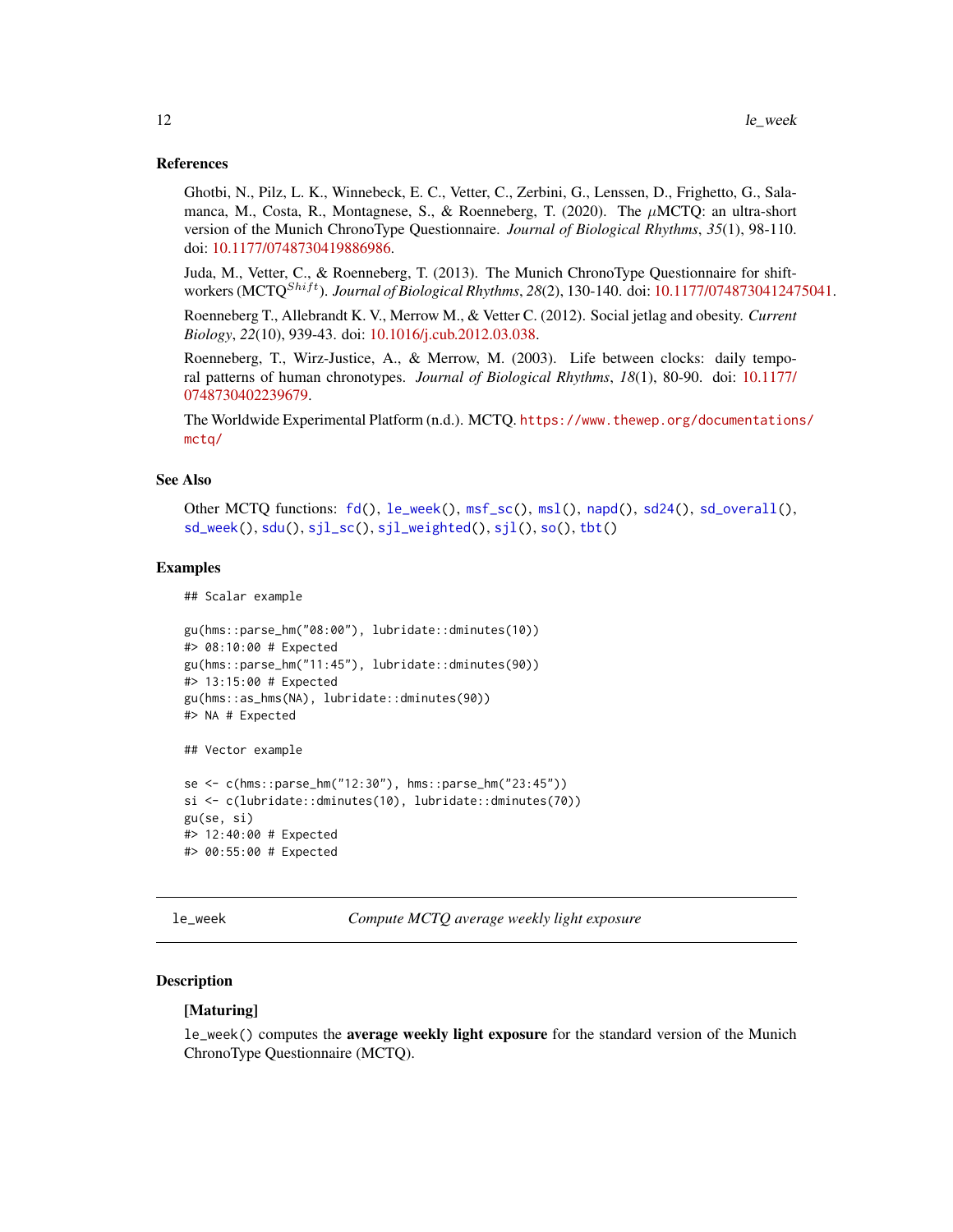#### $l$ e\_week 13

## Usage

le\_week(le\_w, le\_f, wd)

#### Arguments

| le w | A Duration object corresponding to the light exposure on workdays from a<br>standard version of the MCTQ questionnaire.                                    |
|------|------------------------------------------------------------------------------------------------------------------------------------------------------------|
| le f | A Duration object corresponding to the light exposure on work-free days<br>from a standard version of the MCTQ questionnaire.                              |
| wd   | An integerish numeric object or an integer object corresponding to the num-<br>ber of workdays per week from a standard version of the MCTQ questionnaire. |

## Details

Standard MCTQ functions were created following the guidelines in Roenneberg, Wirz-Justice, & Merrow (2003), Roenneberg, Allebrandt, Merrow, & Vetter (2012), and from The Worldwide Experimental Platform (theWeP, n.d.).

 $\mu$ MCTQ functions were created following the guidelines in Ghotbi et al. (2020), in addition to the guidelines used for the standard MCTQ.

**MCTQ**<sup>Shift</sup> functions were created following the guidelines in Juda, Vetter, & Roenneberg (2013), in addition to the guidelines used for the standard MCTQ.

See the References section to learn more.

## Class requirements:

The mctq package works with a set of object classes specially created to hold time values. These classes can be found in the [lubridate](#page-0-0) and [hms](#page-0-0) packages. Please refer to those package documentations to learn more about them.

## Rounding and fractional time:

Some operations may produce an output with fractional time (e.g., "19538.3828571429s (~5.43 hours)", 01:15:44.505). If you want, you can round it with [round\\_time\(\)](#page-35-1).

Our recommendation is to avoid rounding, but, if you do, make sure that you only round your values after all computations are done. That way you avoid [round-off errors.](https://en.wikipedia.org/wiki/Round-off_error)

# Value

A [Duration](#page-0-0) object corresponding to the vectorized weighted mean of le\_w and le\_f with wd and fd(wd) as weights.

# Guidelines

Roenneberg, Allebrandt, Merrow, & Vetter (2012) and The Worldwide Experimental Platform (n.d.) guidelines for  $le\_week()$  ( $LE_{week}$ ) computation are as follows.

#### Notes:

• The average weekly light exposure is the weighted average of the light exposure on work and work-free days in a week.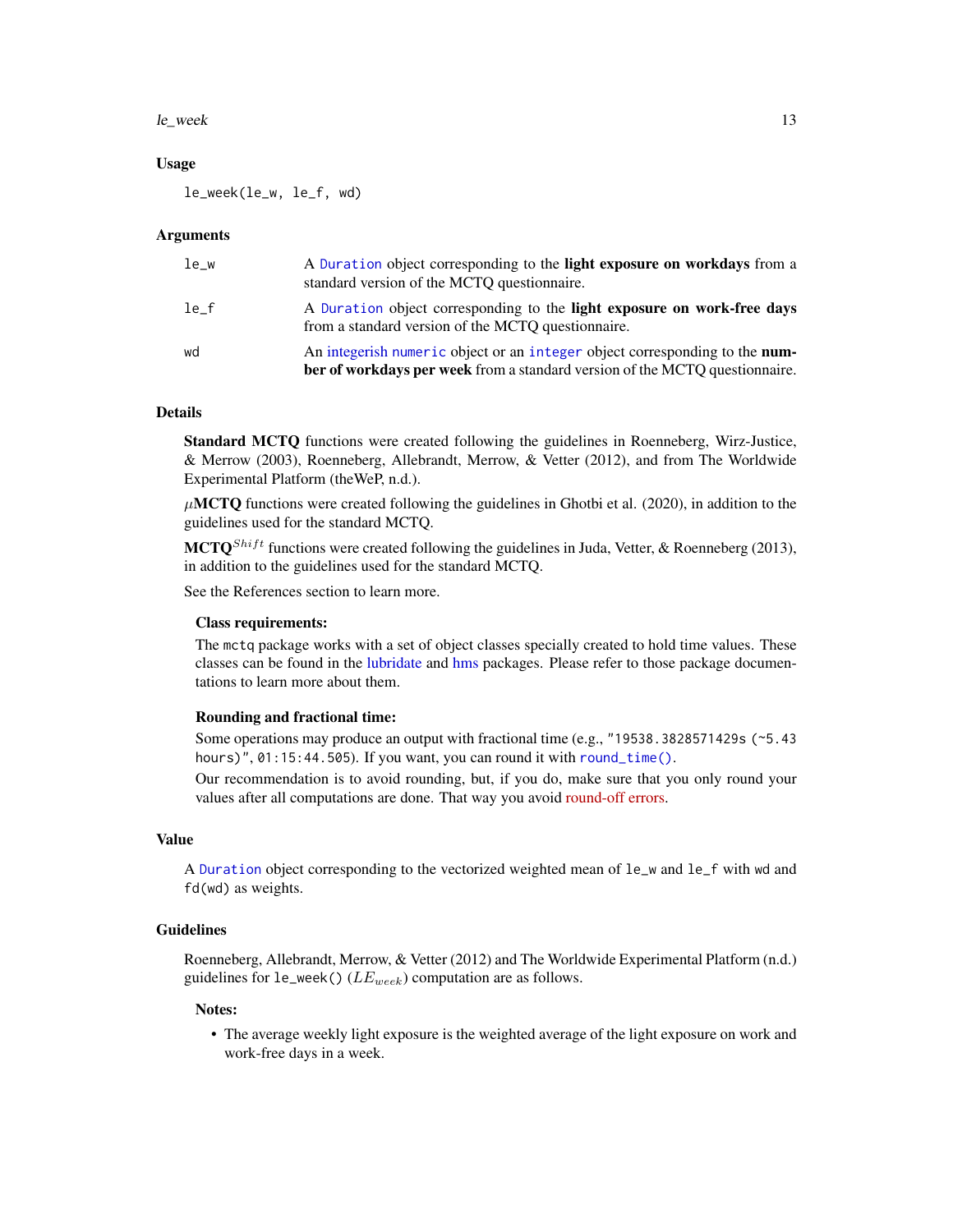• If you are visualizing this documentation in plain text, you may have some trouble understanding the equations. You can see this documentation on the package [website.](https://docs.ropensci.org/mctq/reference/)

#### Computation:

$$
\frac{(LE_W \times WD) + (LE_F \times FD)}{7}
$$

Where:

- $LE_W =$  Light exposure on workdays.
- $LE_F$  = Light exposure on work-free days.
- $WD =$  Number of workdays per week ("I have a regular work schedule and work  $\_\_\_\_$  days per week").
- $FD =$  Number of work-free days per week.
- $* W$  = Workdays;  $F$  = Work-free days.

## References

Ghotbi, N., Pilz, L. K., Winnebeck, E. C., Vetter, C., Zerbini, G., Lenssen, D., Frighetto, G., Salamanca, M., Costa, R., Montagnese, S., & Roenneberg, T. (2020). The  $\mu$ MCTQ: an ultra-short version of the Munich ChronoType Questionnaire. *Journal of Biological Rhythms*, *35*(1), 98-110. doi: [10.1177/0748730419886986.](https://doi.org/10.1177/0748730419886986)

Juda, M., Vetter, C., & Roenneberg, T. (2013). The Munich ChronoType Questionnaire for shiftworkers (MCTQ<sup>Shift</sup>). *Journal of Biological Rhythms*, 28(2), 130-140. doi: [10.1177/0748730412475041.](https://doi.org/10.1177/0748730412475041)

Roenneberg T., Allebrandt K. V., Merrow M., & Vetter C. (2012). Social jetlag and obesity. *Current Biology*, *22*(10), 939-43. doi: [10.1016/j.cub.2012.03.038.](https://doi.org/10.1016/j.cub.2012.03.038)

Roenneberg, T., Wirz-Justice, A., & Merrow, M. (2003). Life between clocks: daily temporal patterns of human chronotypes. *Journal of Biological Rhythms*, *18*(1), 80-90. doi: [10.1177/](https://doi.org/10.1177/0748730402239679) [0748730402239679.](https://doi.org/10.1177/0748730402239679)

The Worldwide Experimental Platform (n.d.). MCTQ. [https://www.thewep.org/documentation](https://www.thewep.org/documentations/mctq/)s/ [mctq/](https://www.thewep.org/documentations/mctq/)

#### See Also

Other MCTQ functions: [fd\(](#page-7-1)), [gu\(](#page-9-1)), [msf\\_sc\(](#page-19-1)), [msl\(](#page-23-1)), [napd\(](#page-26-1)), [sd24\(](#page-37-1)), [sd\\_overall\(](#page-43-1)), [sd\\_week\(](#page-46-1)), [sdu\(](#page-40-1)), [sjl\\_sc\(](#page-66-1)), [sjl\\_weighted\(](#page-70-1)), [sjl\(](#page-61-1)), [so\(](#page-77-1)), [tbt\(](#page-91-1))

## Examples

```
## Scalar example
```

```
le_w <- lubridate::dhours(1.5)
le_f <- lubridate::dhours(3.7)
wd < -5le_week(le_w, le_f, wd)
#> [1] "7662.85714285714s (~2.13 hours)" # Expected
```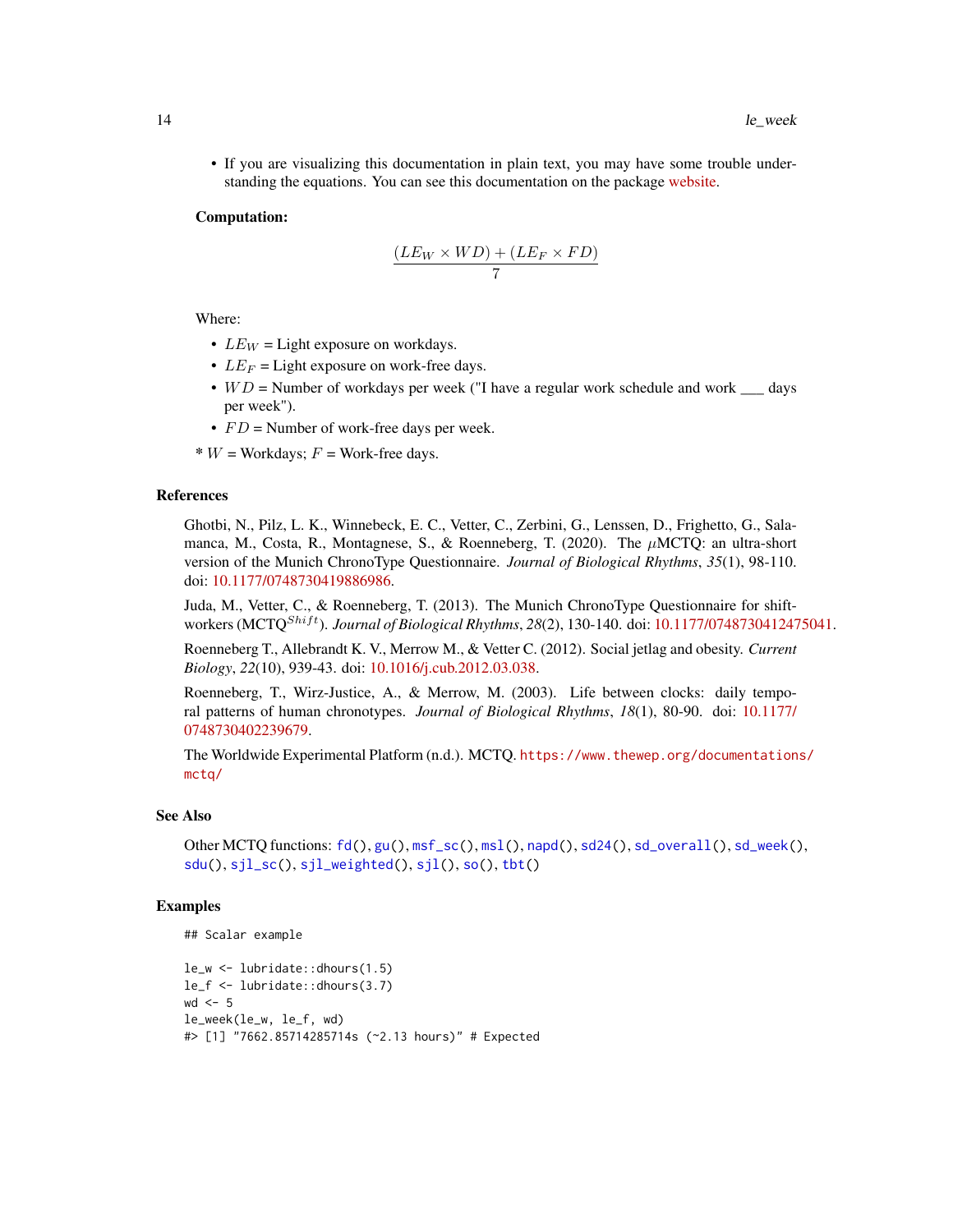#### le\_week 15

```
le_w <- lubridate::dhours(3)
le_f <- lubridate::dhours(1.5)
wd < - 6le_week(le_w, le_f, wd)
#> [1] "10028.5714285714s (~2.79 hours)" # Expected
le_w <- lubridate::dhours(5.6)
le_f <- lubridate::as.duration(NA)
wd < -3le_week(le_w, le_f, wd)
#> [1] NA # Expected
## Vector example
le_w <- c(lubridate::dhours(3), lubridate::dhours(2.45))
le_f <- c(lubridate::dhours(3), lubridate::dhours(3.75))
wd < -c(4, 5)le_week(le_w, le_f, wd)
#> [1] "10800s (~3 hours)" # Expected
#> [2] "10157.1428571429s (~2.82 hours)" # Expected
## Checking second output from vector example
if (requireNamespace("stats", quietly = TRUE)) {
    i \leq -2x \leftarrow c(\text{le\_w[i]}, \text{le\_f[i]})w \leftarrow c(wd[i], fd(wd[i]))lubridate::as.duration(stats::weighted.mean(x, w))
}
#> [1] "10157.1428571429s (~2.82 hours)" # Expected
## Converting the output to `hms`
le_w <- lubridate::dhours(1.25)
le_f <- lubridate::dhours(6.23)
wd < -3le_week(le_w, le_f, wd)
#> [1] "14744.5714285714s (~4.1 hours)" # Expected
hms::hms(as.numeric(le_week(le_w, le_f, wd)))
#> 04:05:44.571429 # Expected
## Rounding the output at the seconds level
le_w <- lubridate::dhours(3.4094)
le_f <- lubridate::dhours(6.2345)
wd < -2le_week(le_w, le_f, wd)
#> [1] "19538.3828571429s (~5.43 hours)" # Expected
round_time(le_week(le_w, le_f, wd))
#> [1] "19538s (~5.43 hours)" # Expected
```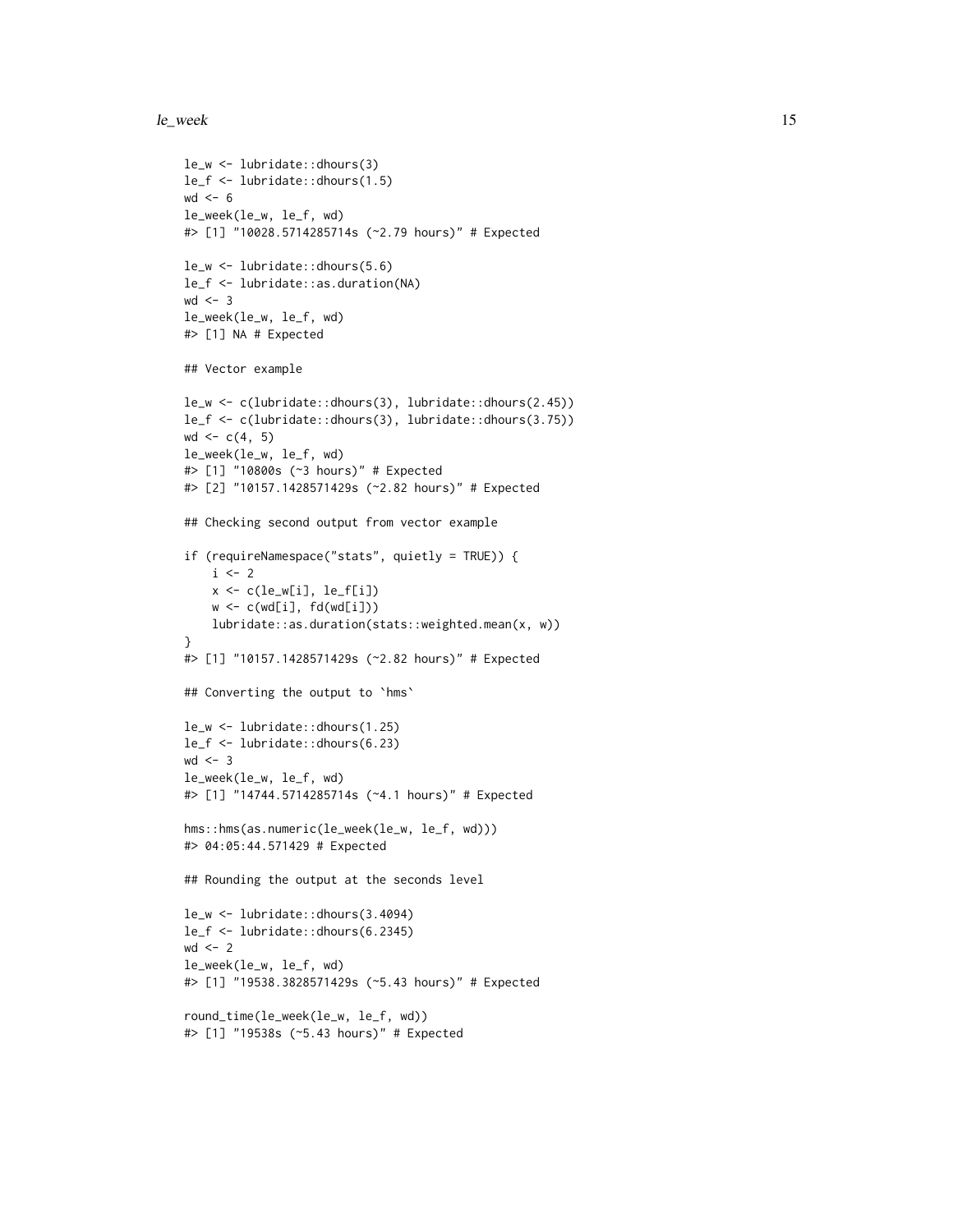<span id="page-15-1"></span><span id="page-15-0"></span>

## Description

## [Maturing]

A fictional dataset, for testing and learning purposes, composed of basic/measurable and computed variables of the Munich ChronoType Questionnaire (MCTQ) micro  $(\mu)$  version.

This data was created following the guidelines in Ghotbi et al. (2020), in addition to the guidelines in Roenneberg, Wirz-Justice, & Merrow (2003), Roenneberg, Allebrandt, Merrow, & Vetter (2012), Jankowski (2017), and The Worldwide Experimental Platform (n.d.). See the References and Details sections to learn more.

#### Usage

micro\_mctq

## Format

A [tibble](#page-0-0) with 19 columns and 50 rows:

id A unique [integer](#page-0-0) value to identify each respondent in the dataset.

Type: Control.

R class: [integer](#page-0-0).

shift\_work A[logical](#page-0-0) value indicating if the respondent has been a shift- or night-worker in the past thr wd Number of workdays per week.

Statement (EN): "Normally, I work \_\_\_ days/week".

Type: Basic.

R class: [integer](#page-0-0).

fd Number of work-free days per week.

Type: Computed.

R class: [integer](#page-0-0).

so\_w Local time of sleep onset on workdays.

Statement (EN): "On WORKDAYS ... I normally fall asleep at \_\_\_ : \_\_\_ AM/PM (this is NOT when you get into bed, but rather when you fall asleep)".

Type: Basic.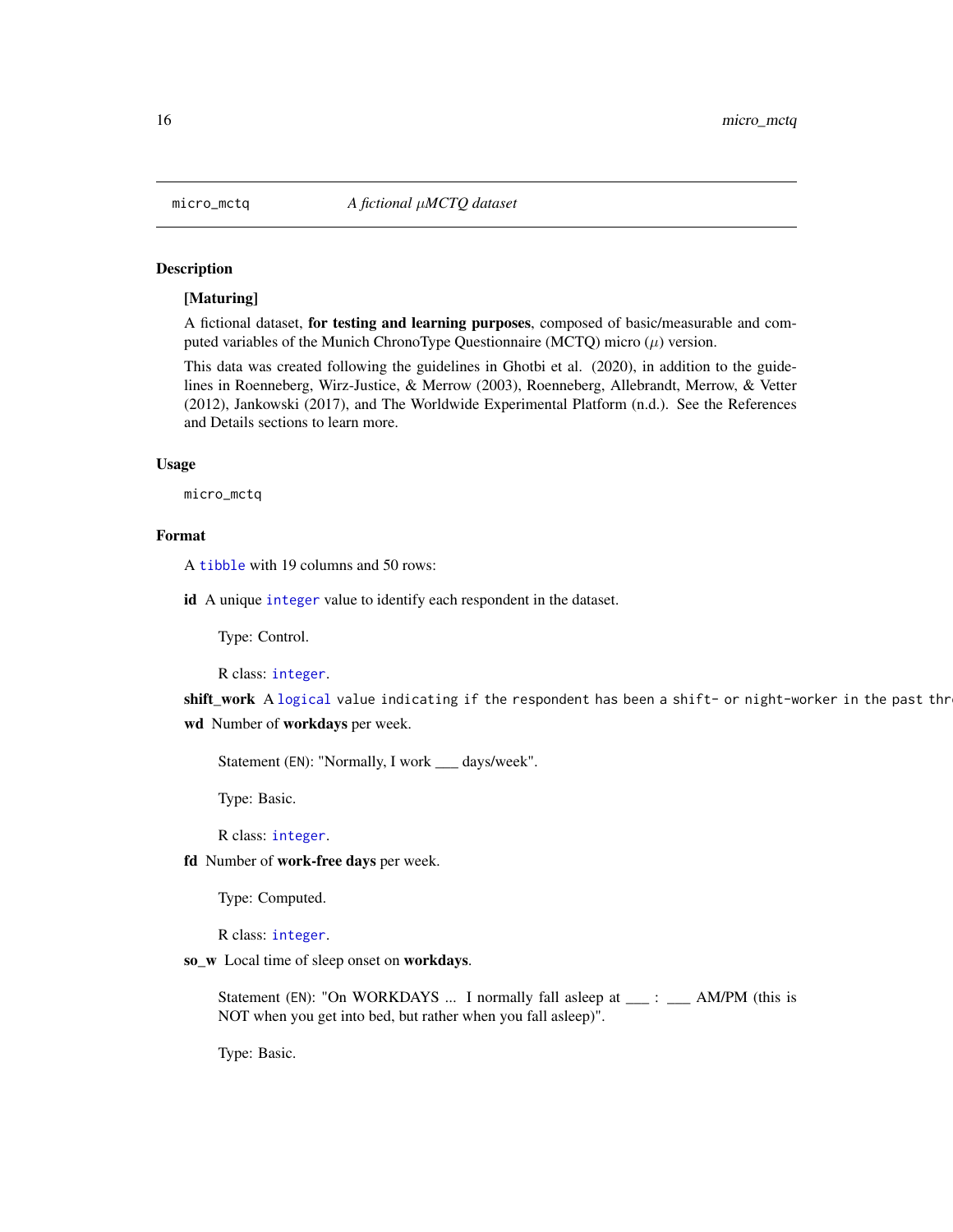R class: [hms](#page-0-0).

se\_w Local time of sleep end on workdays.

Statement (EN): "On WORKDAYS ... I normally wake up at \_\_\_ : \_\_\_ AM/PM (this is NOT when you get out of bed, but rather when you wake up)".

Type: Basic.

R class: [hms](#page-0-0).

## sd\_w Sleep duration on workdays.

Type: Computed.

R class: [Duration](#page-0-0).

msw Local time of mid-sleep on workdays.

Type: Computed.

R class: [hms](#page-0-0).

so\_f Local time of sleep onset on work-free days when the respondent doesn't use an alarm clock to wake up.

Statement (EN): "On WORK-FREE DAYS when I DON'T use an alarm clock ... I normally fall asleep at \_\_\_ : \_\_\_ AM/PM (this is NOT when you get into bed, but rather when you fall asleep)".

Type: Basic.

R class: [hms](#page-0-0).

se\_f Local time of sleep end on work-free days when the respondent doesn't use an alarm clock to wake up.

Statement (EN): "On WORK-FREE DAYS when I DON'T use an alarm clock ... I normally wake up at \_\_\_ : \_\_\_ AM/PM (this is NOT when you get out of bed, but rather when you wake up)".

Type: Basic.

R class: [hms](#page-0-0).

sd f Sleep duration on work-free days when the respondent doesn't use an alarm clock to wake up.

Type: Computed.

R class: [Duration](#page-0-0).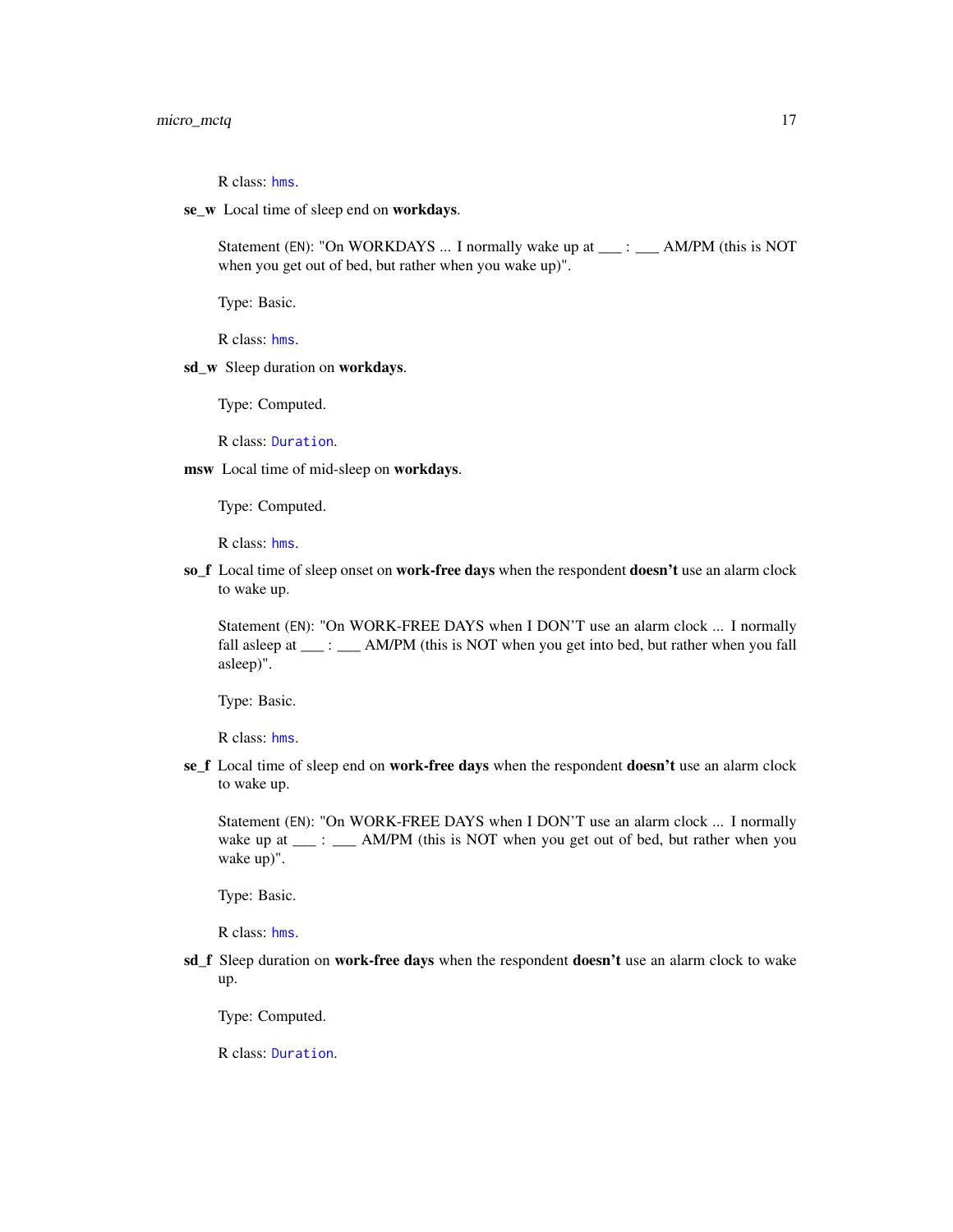msf Local time of mid-sleep on work-free days when the respondent doesn't use an alarm clock to wake up.

Type: Computed.

R class: [hms](#page-0-0).

sd\_week Average weekly sleep duration.

Type: Computed.

R class: [Duration](#page-0-0).

sloss\_week Weekly sleep loss.

Type: Computed.

R class: [Duration](#page-0-0).

msf\_sc Chronotype or corrected local time of mid-sleep on work-free days.

Type: Computed.

R class: [hms](#page-0-0).

sjl\_rel Relative social jetlag.

Type: Computed.

R class: [Duration](#page-0-0).

sjl Absolute social jetlag.

Type: Computed.

R class: [Duration](#page-0-0).

sjl\_sc\_rel Jankowski's relative sleep-corrected social jetlag.

Type: Computed.

R class: [Duration](#page-0-0).

sjl\_sc Jankowski's sleep-corrected social jetlag.

Type: Computed.

R class: [Duration](#page-0-0).

# Details

micro\_mctq is a tidied, validated, and transformed version of raw\_data("micro\_mctq.csv").

Guidelines: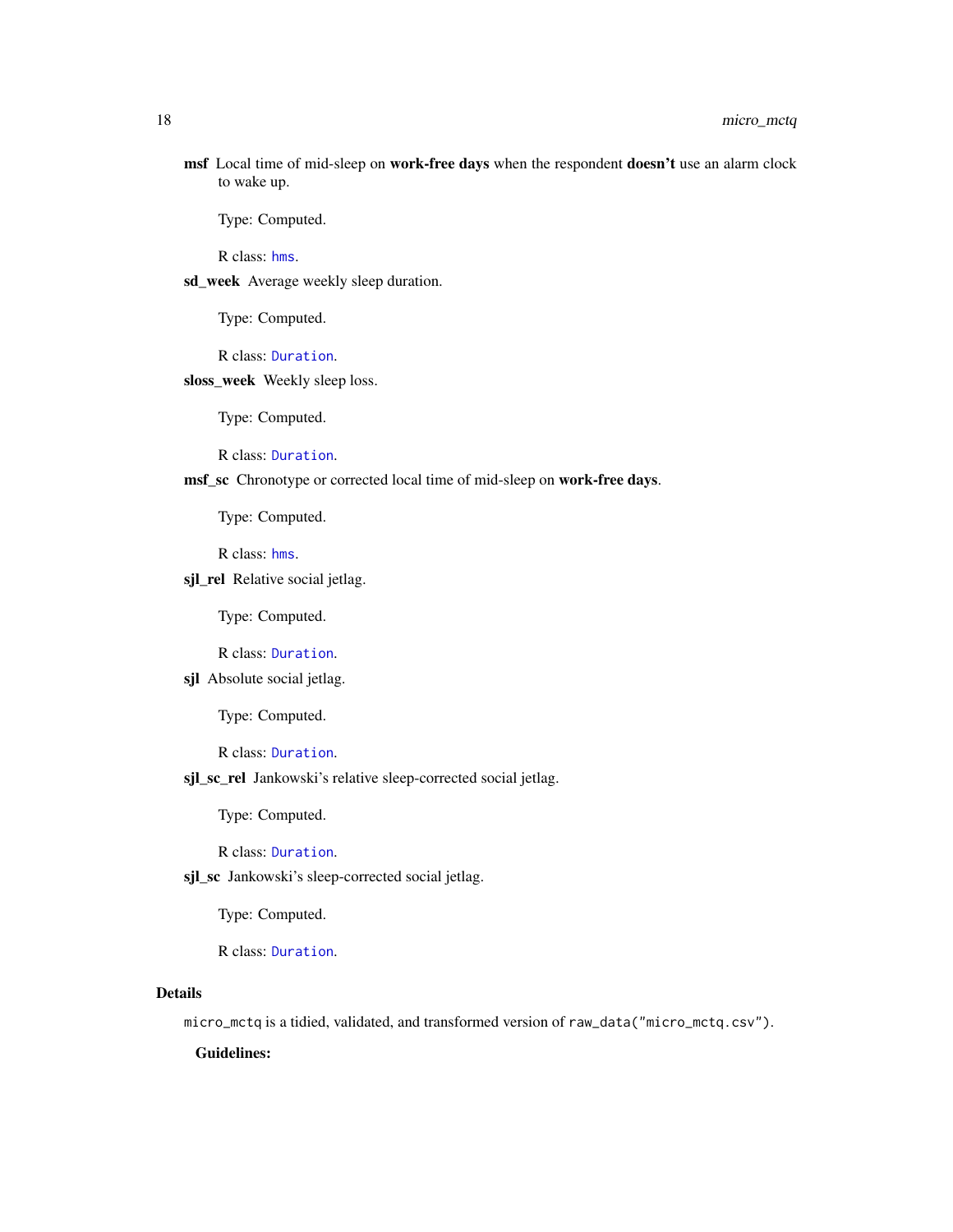## micro\_mctq 19

To learn more about the Munich ChronoType Questionnaire (MCTQ), see Roenneberg, Wirz-Justice, & Merrow (2003), Roenneberg, Allebrandt, Merrow, & Vetter (2012), Roenneberg et al. (2015), and Roenneberg, Pilz, Zerbini, & Winnebeck (2019).

To know about different MCTQ versions, see Juda, Vetter, & Roenneberg (2013) and Ghotbi et.al (2020).

To learn about the sleep-corrected social jetlag, see Jankowski (2017).

If you're curious about the variable computations and want to have access to the full questionnaire, see The Worldwide Experimental Platform (n.d.).

## Data building and data wrangling:

This dataset was created by randomized sampling (see [random\\_mctq\(\)](#page-33-1)) and by manual insertions of special cases. Its purpose is to demonstrate common cases and data issues that researchers may find in their MCTQ data, in addition to be a suggested data structure for MCTQ data.

You can see the micro\_mctq build and data wrangling processes [here.](https://github.com/ropensci/mctq/blob/main/data-raw/micro_mctq.R)

## Variable naming:

The naming of the variables took into account the naming scheme used in MCTQ publications, in addition to the guidelines of the [tidyverse style guide.](https://style.tidyverse.org/)

#### Variable classes:

The mctq package works with a set of object classes specially created to hold time values. These classes can be found in the [hms](#page-0-0) and [lubridate](#page-0-0) package.

## Duration objects:

If you prefer to view [Duration](#page-0-0) objects as [hms](#page-0-0) objects, run [pretty\\_mctq\(micro\\_mctq\)](#page-29-1).

#### Source

Created by Daniel Vartanian (package author).

## References

Ghotbi, N., Pilz, L. K., Winnebeck, E. C., Vetter, C., Zerbini, G., Lenssen, D., Frighetto, G., Salamanca, M., Costa, R., Montagnese, S., & Roenneberg, T. (2020). The  $\mu$ MCTQ: an ultra-short version of the Munich ChronoType Questionnaire. *Journal of Biological Rhythms*, *35*(1), 98-110. doi: [10.1177/0748730419886986.](https://doi.org/10.1177/0748730419886986)

Jankowski K. S. (2017). Social jet lag: sleep-corrected formula. *Chronobiology International*, *34*(4), 531-535. doi: [10.1080/07420528.2017.1299162.](https://doi.org/10.1080/07420528.2017.1299162)

Juda, M., Vetter, C., & Roenneberg, T. (2013). The Munich ChronoType Questionnaire for shiftworkers (MCTQ<sup>Shift</sup>). *Journal of Biological Rhythms*, 28(2), 130-140. doi: [10.1177/0748730412475041.](https://doi.org/10.1177/0748730412475041)

Roenneberg T., Allebrandt K. V., Merrow M., & Vetter C. (2012). Social jetlag and obesity. *Current Biology*, *22*(10), 939-43. doi: [10.1016/j.cub.2012.03.038.](https://doi.org/10.1016/j.cub.2012.03.038)

Roenneberg, T., Keller, L. K., Fischer, D., Matera, J. L., Vetter, C., & Winnebeck, E. C. (2015). Human activity and rest in situ. In A. Sehgal (Ed.), *Methods in Enzymology* (Vol. 552, pp. 257- 283). London, UK: Academic Press. doi: [10.1016/bs.mie.2014.11.028.](https://doi.org/10.1016/bs.mie.2014.11.028)

Roenneberg, T., Pilz, L. K., Zerbini, G., & Winnebeck, E. C. (2019). Chronotype and social jetlag: a (self-) critical review. *Biology*, *8*(3), 54. doi: [10.3390/biology8030054.](https://doi.org/10.3390/biology8030054)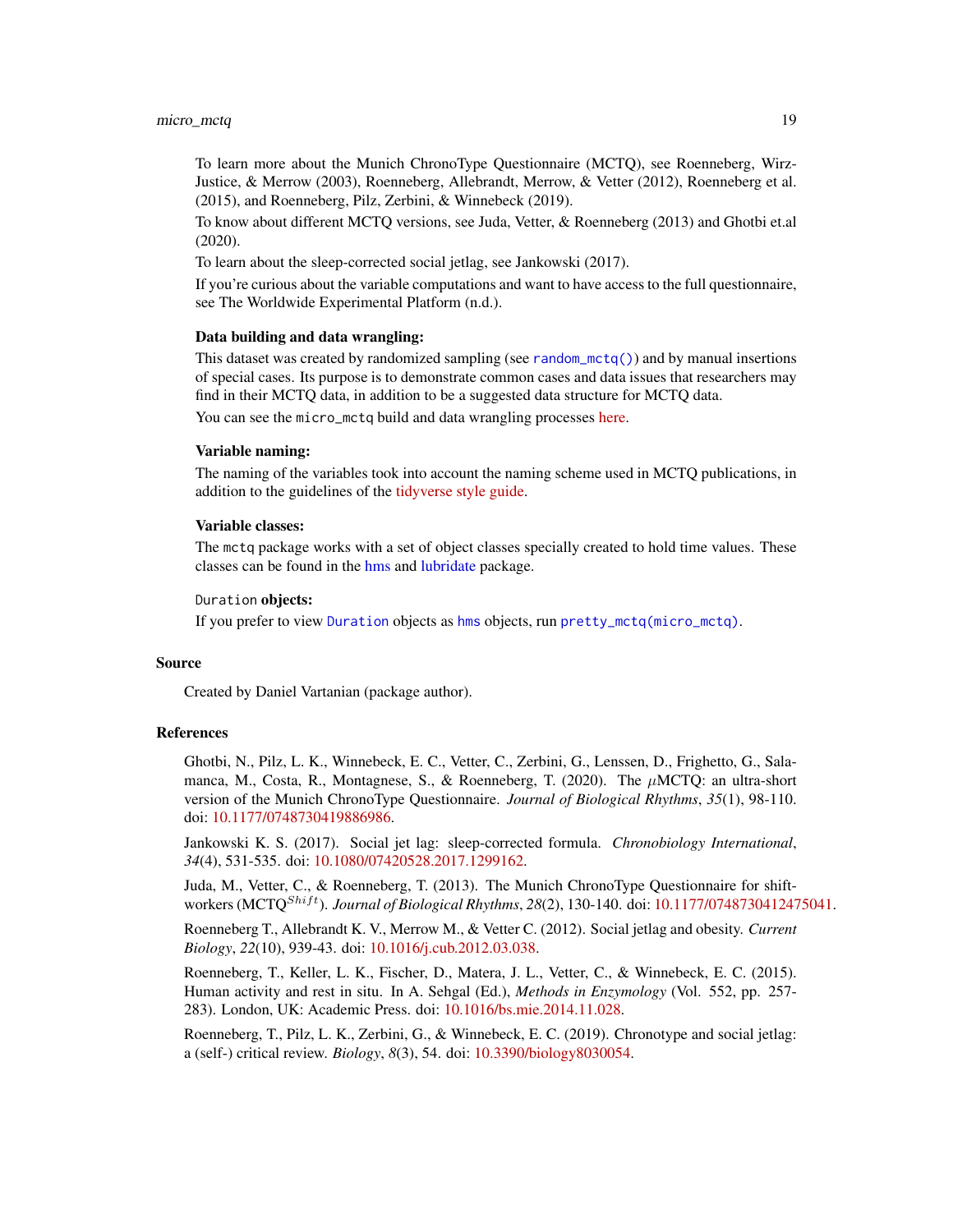<span id="page-19-0"></span>Roenneberg, T., Wirz-Justice, A., & Merrow, M. (2003). Life between clocks: daily temporal patterns of human chronotypes. *Journal of Biological Rhythms*, *18*(1), 80-90. doi: [10.1177/](https://doi.org/10.1177/0748730402239679) [0748730402239679.](https://doi.org/10.1177/0748730402239679)

The Worldwide Experimental Platform (n.d.). MCTQ. [https://www.thewep.org/documentation](https://www.thewep.org/documentations/mctq/)s/ [mctq/](https://www.thewep.org/documentations/mctq/)

#### See Also

Other datasets: [shift\\_mctq](#page-49-1), [std\\_mctq](#page-80-1)

<span id="page-19-1"></span>

| $msf\_sc$ | Compute MCTQ sleep-corrected local time of mid-sleep on work-free |
|-----------|-------------------------------------------------------------------|
|           | davs                                                              |

# Description

## [Maturing]

msf\_sc() computes the chronotype or sleep-corrected local time of mid-sleep on work-free days for standard, micro, and shift versions of the Munich ChronoType Questionnaire (MCTQ).

chronotype() is just a wrapper for msf\_sc().

When using the shift version of the MCTQ, replace the value of sd\_week to sd\_overall, as instructed in the Arguments section.

## Usage

msf\_sc(msf, sd\_w, sd\_f, sd\_week, alarm\_f)

chronotype(msf, sd\_w, sd\_f, sd\_week, alarm\_f)

#### Arguments

| msf     | An hms object corresponding to the <b>local time of mid-sleep on work-free days</b><br>from a standard, micro, or shift version of the MCTQ questionnaire. You can<br>use $msl()$ to compute it.                                                                                                                                          |
|---------|-------------------------------------------------------------------------------------------------------------------------------------------------------------------------------------------------------------------------------------------------------------------------------------------------------------------------------------------|
| $sd_w$  | A Duration object corresponding to the sleep duration on work days from a<br>standard, micro, or shift version of the MCTQ questionnaire. You can use sdu()<br>to compute it.                                                                                                                                                             |
| $sd_f$  | A Duration object corresponding to the sleep duration on work-free days<br>from a standard, micro, or shift version of the MCTQ questionnaire. You can<br>use $sdu()$ to compute it.                                                                                                                                                      |
| sd_week | A Duration object corresponding to the <b>average weekly sleep duration</b> from a<br>standard or micro version of the MCTQ questionnaire (you can use sd_week()<br>to compute it) or the <b>overall sleep duration of a particular shift</b> from a shift<br>version of the MCTQ questionnaire (you can use sd_overall() to compute it). |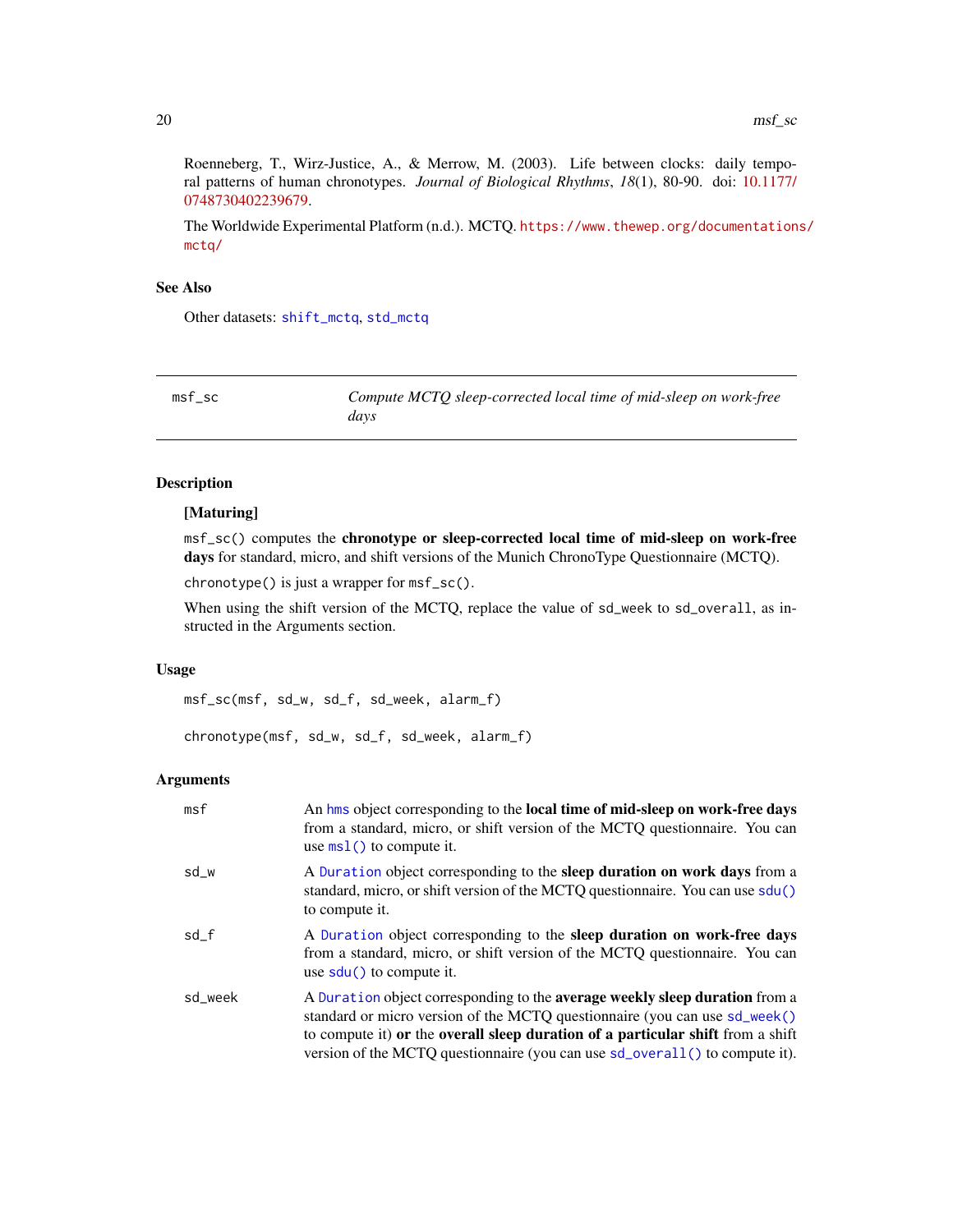alarm\_f A [logical](#page-0-0) object corresponding to the alarm clock use on work-free days from a standard, micro, or shift version of the MCTQ questionnaire. Note that, if alarm\_f == TRUE, msf\_sc cannot be computed, msf\_sc() will return NA for these cases. For the  $\mu$ MCTQ, this value must be set as FALSE all times, since the questionnaire considers only the work-free days when the respondent does not use an alarm (e.g., alarm\_f = rep(FALSE, length(msf))).

## Details

Standard MCTQ functions were created following the guidelines in Roenneberg, Wirz-Justice, & Merrow (2003), Roenneberg, Allebrandt, Merrow, & Vetter (2012), and from The Worldwide Experimental Platform (theWeP, n.d.).

 $\mu$ MCTO functions were created following the guidelines in Ghotbi et al. (2020), in addition to the guidelines used for the standard MCTQ.

MCTQ<sup>Shift</sup> functions were created following the guidelines in Juda, Vetter, & Roenneberg (2013), in addition to the guidelines used for the standard MCTQ.

See the References section to learn more.

## Class requirements:

The mctq package works with a set of object classes specially created to hold time values. These classes can be found in the [lubridate](#page-0-0) and [hms](#page-0-0) packages. Please refer to those package documentations to learn more about them.

#### Rounding and fractional time:

Some operations may produce an output with fractional time (e.g., "19538.3828571429s (~5.43 hours)", 01:15:44.505). If you want, you can round it with [round\\_time\(\)](#page-35-1).

Our recommendation is to avoid rounding, but, if you do, make sure that you only round your values after all computations are done. That way you avoid [round-off errors.](https://en.wikipedia.org/wiki/Round-off_error)

#### Value

An [hms](#page-0-0) object corresponding to the MCTQ chronotype or sleep-corrected local time of mid-sleep on work-free days.

#### Guidelines

Roenneberg, Allebrandt, Merrow, & Vetter (2012), Ghotbi et al. (2020), Juda, Vetter, & Roenneberg (2013), and The Worldwide Experimental Platform (n.d.) guidelines for  $msf\_sc$  ()  $(MSF_{sc})$  computation are as follows.

#### Notes:

- For all cases,  $MSF_{sc}$  cannot be computed if the participant wakes up with an alarm clock on work-free days  $(Alarm_F)$ .
- For MCTQ<sup>Shift</sup>, the computation below must be applied to each shift section of the questionnaire.
- $MSF_{sc}$  is a proxy for the subject chronotype in standard and micro versions of the MCTQ.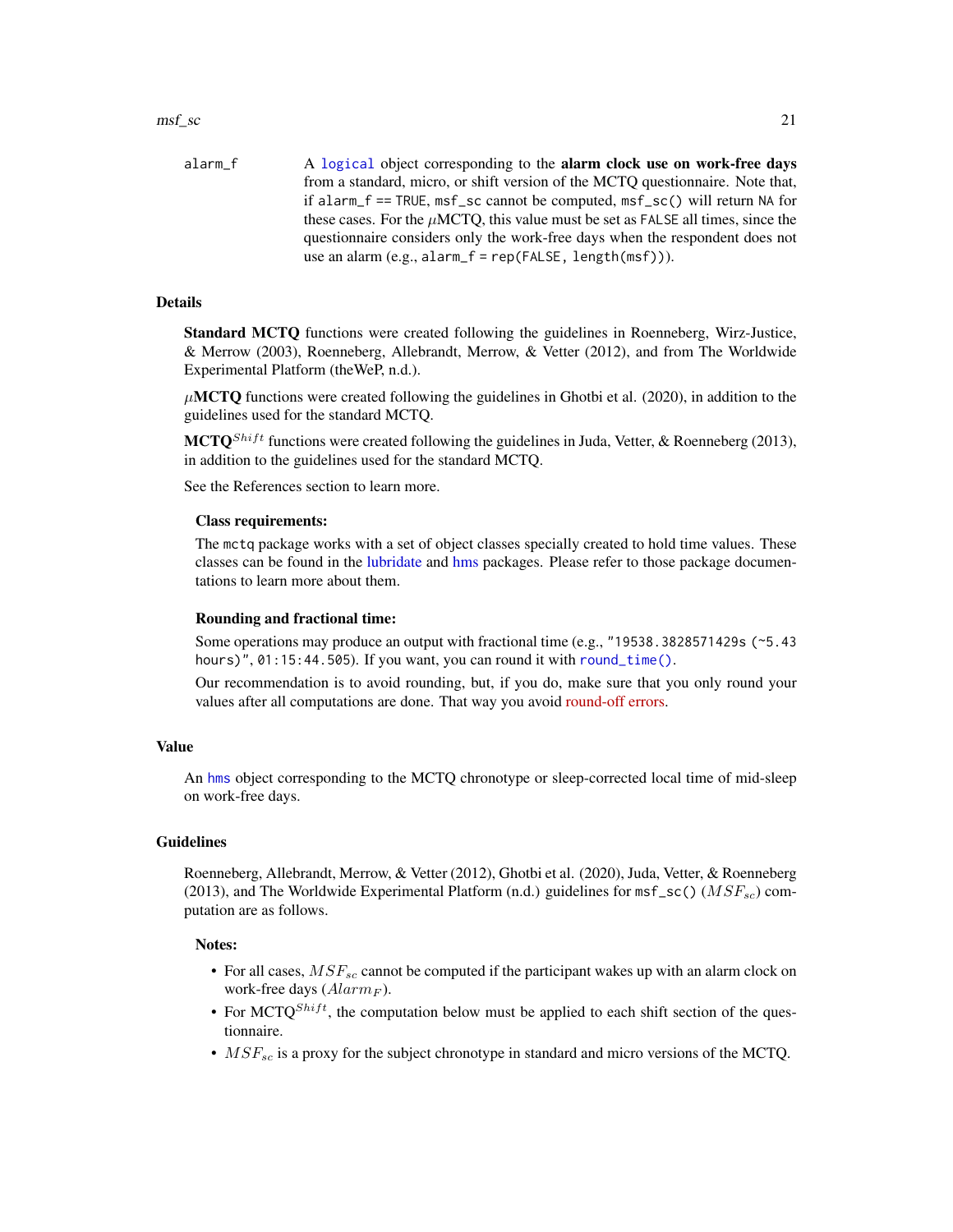- The basis for estimating chronotype in shift-workers is the mid-sleep on work-free days after evening shifts  $(MSF^E)$ . In case work schedules do not comprise evening shifts, Juda, Vetter, & Roenneberg (2013) propose to derive it from the  $MSF_{sc}$  of other shifts (e.g., by using a linear model). Unfortunately, the mctq package can't help you with that, as it requires a closer look at your data.
- $MSF_{sc}$  depends on developmental and environmental conditions (e.g., age, light exposure). For epidemiological and genetic studies,  $MSF_{sc}$  must be normalized for age and sex to make populations of different age and sex compositions comparable (Roenneberg, Allebrandt, Merrow, & Vetter, 2012).
- If you are visualizing this documentation in plain text, you may have some trouble understanding the equations. You can see this documentation on the package [website.](https://docs.ropensci.org/mctq/reference/)

# For standard and micro versions of the MCTQ:

If 
$$
SD_F \leq SD_W
$$
,  $MSF$ 

If 
$$
SD_F > SD_W
$$
,  $MSF - \frac{SD_F - SD_{week}}{2}$ 

Where:

- $MSF =$  Local time of mid-sleep on work-free days.
- $SD_W$  = Sleep duration on workdays.
- $SD_F$  = Sleep duration on work-free days.
- $SD_{week}$  = Average weekly sleep duration.

 $* W$  = Workdays;  $F$  = Work-free days.

# For the shift version of the MCTQ:

$$
\textbf{If}~SD^{M/E/N}_F \leq SD^{M/E/N}_W~,~MSF^{M/E/N}
$$

$$
\textbf{If} \ SD^{M/E/N}_{F} > SD^{M/E/N}_{W} \ , \ MSF^{M/E/N} - \frac{SD^{M/E/N}_{F} - \emptyset SD^{M/E/N}}{2}
$$

Where:

- $MSF^{M/E/N}$  = Local time of mid-sleep between two free days after a particular shift.
- $SD_W^{M/E/N}$  = Sleep duration between two days in a particular shift.
- $SD_F^{M/E/N}$  = Sleep duration between two free days after a particular shift.
- $\oint SD^{M/E/N}$  = Overall sleep duration of a particular shift.

\* W = Workdays;  $F$  = Work-free days,  $M$  = Morning shift;  $E$  = Evening shift;  $N$  = Night shift.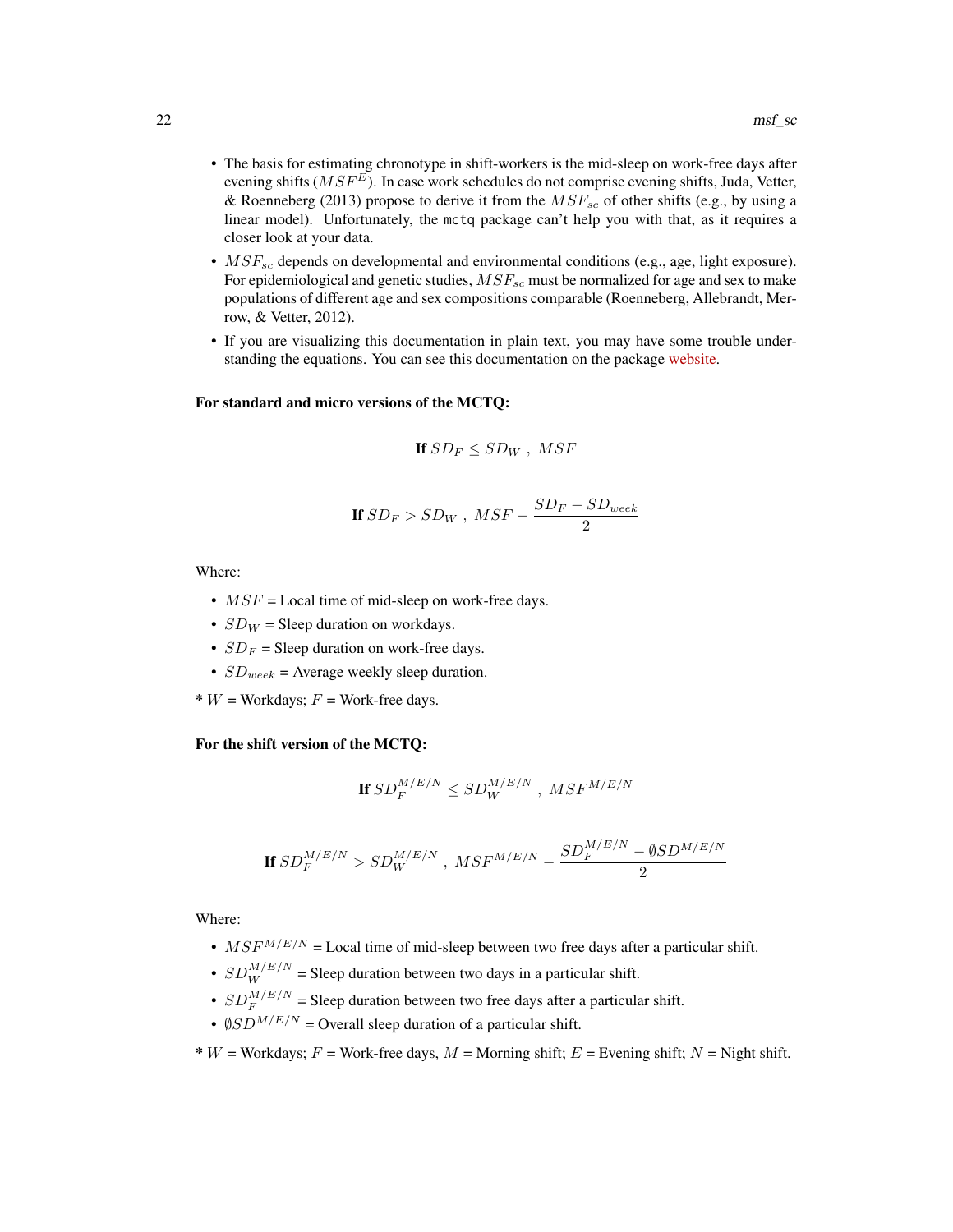#### $msf\_sc$  23

## References

Ghotbi, N., Pilz, L. K., Winnebeck, E. C., Vetter, C., Zerbini, G., Lenssen, D., Frighetto, G., Salamanca, M., Costa, R., Montagnese, S., & Roenneberg, T. (2020). The  $\mu$ MCTQ: an ultra-short version of the Munich ChronoType Questionnaire. *Journal of Biological Rhythms*, *35*(1), 98-110. doi: [10.1177/0748730419886986.](https://doi.org/10.1177/0748730419886986)

Juda, M., Vetter, C., & Roenneberg, T. (2013). The Munich ChronoType Questionnaire for shiftworkers (MCTQ<sup>Shift</sup>). *Journal of Biological Rhythms*, 28(2), 130-140. doi: [10.1177/0748730412475041.](https://doi.org/10.1177/0748730412475041)

Roenneberg T., Allebrandt K. V., Merrow M., & Vetter C. (2012). Social jetlag and obesity. *Current Biology*, *22*(10), 939-43. doi: [10.1016/j.cub.2012.03.038.](https://doi.org/10.1016/j.cub.2012.03.038)

Roenneberg, T., Wirz-Justice, A., & Merrow, M. (2003). Life between clocks: daily temporal patterns of human chronotypes. *Journal of Biological Rhythms*, *18*(1), 80-90. doi: [10.1177/](https://doi.org/10.1177/0748730402239679) [0748730402239679.](https://doi.org/10.1177/0748730402239679)

The Worldwide Experimental Platform (n.d.). MCTQ. [https://www.thewep.org/documentation](https://www.thewep.org/documentations/mctq/)s/ [mctq/](https://www.thewep.org/documentations/mctq/)

#### See Also

Other MCTQ functions: [fd\(](#page-7-1)), [gu\(](#page-9-1)), [le\\_week\(](#page-11-1)), [msl\(](#page-23-1)), [napd\(](#page-26-1)), [sd24\(](#page-37-1)), [sd\\_overall\(](#page-43-1)), [sd\\_week\(](#page-46-1)), [sdu\(](#page-40-1)), [sjl\\_sc\(](#page-66-1)), [sjl\\_weighted\(](#page-70-1)), [sjl\(](#page-61-1)), [so\(](#page-77-1)), [tbt\(](#page-91-1))

#### Examples

## Scalar example

```
msf <- hms::parse_hms("04:00:00")
sd_w <- lubridate::dhours(6)
sd_f <- lubridate::dhours(7)
sd_week <- lubridate::dhours(6.29)
alarm_f <- FALSE
msf_sc(msf, sd_w, sd_f, sd_week, alarm_f)
#> 03:38:42 # Expected
msf <- hms::parse_hm("01:00:00")
sd_w <- lubridate::dhours(5.5)
sd_f <- lubridate::dhours(9)
sd_week <- lubridate::dhours(6.75)
alarm_f <- FALSE
msf_sc(msf, sd_w, sd_f, sd_week, alarm_f)
#> 23:52:30 # Expected
msf <- hms::parse_hms("05:40:00")
sd_w <- lubridate::dhours(7.5)
sd_f <- lubridate::dhours(10)
sd_week <- lubridate::dhours(8.5)
alarm_f <- TRUE
msf_sc(msf, sd_w, sd_f, sd_week, alarm_f)
#> NA # Expected (`msf_sc` cannot be computed if `alarm_f == TRUE`)
```
## Vector example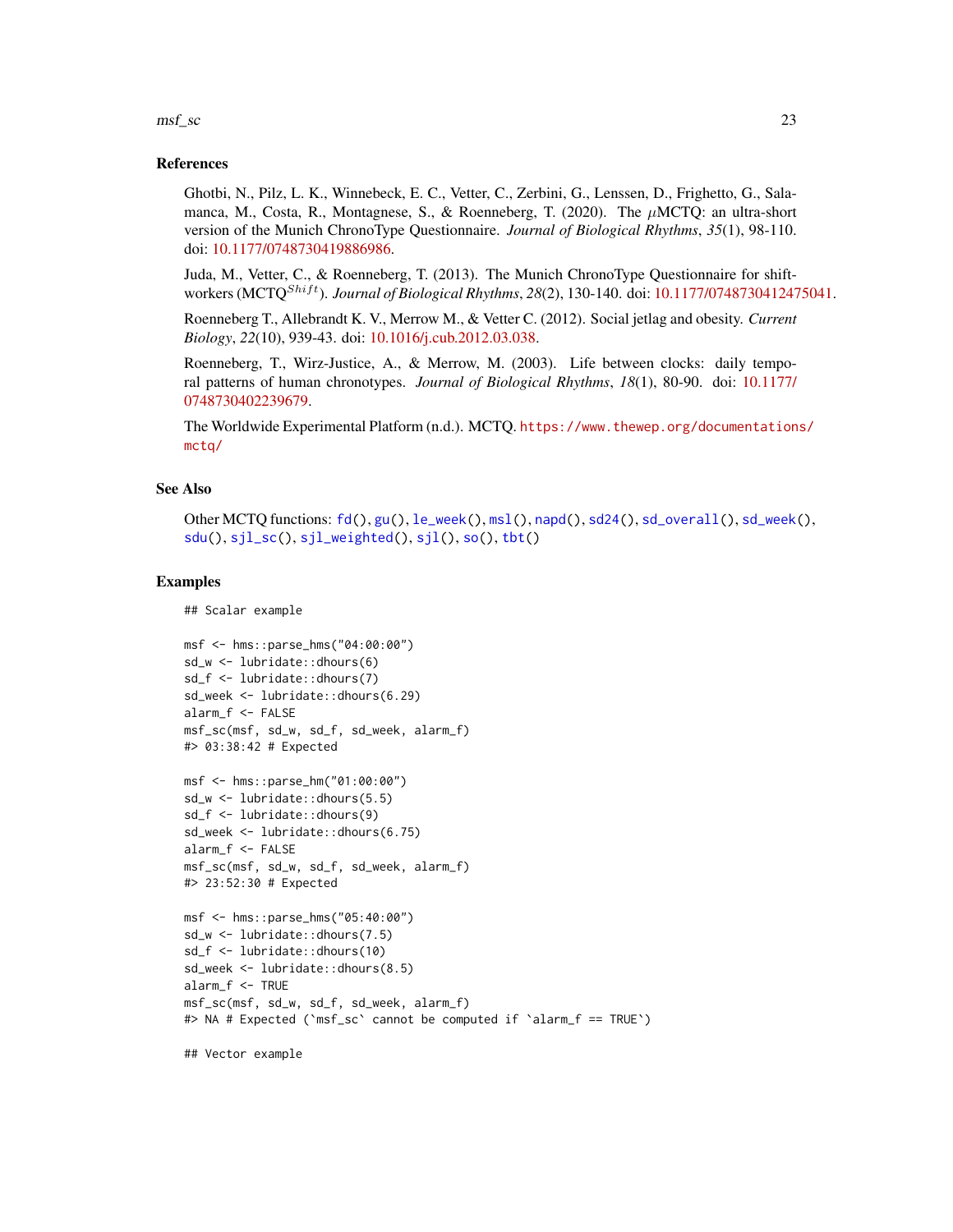```
msf <- c(hms::parse_hms("03:45:00"), hms::parse_hm("04:45:00"))
sd_w <- c(lubridate::dhours(9), lubridate::dhours(6.45))
sd_f <- c(lubridate::dhours(5), lubridate::dhours(10))
sd_week <- c(lubridate::dhours(8.5), lubridate::dhours(9.2))
alarm_f <- c(FALSE, FALSE)
msf_sc(msf, sd_w, sd_f, sd_week, alarm_f)
#> 03:45:00 # Expected
#> 04:21:00 # Expected
## chronotype(): A wrapper for msf_sc()
msf <- hms::parse_hms("07:00:00")
sd_w <- lubridate::dhours(6)
sd_f <- lubridate::dhours(12)
sd_week <- lubridate::dhours(9.45)
alarm_f <- FALSE
chronotype(msf, sd_w, sd_f, sd_week, alarm_f)
#> 05:43:30 # Expected
## Rounding the output at the seconds level
msf <- hms::parse_hms("05:40:00")
sd_w <- lubridate::dhours(5.43678)
sd_f <- lubridate::dhours(9.345111)
sd_week <- lubridate::dhours(7.5453)
alarm_f <- FALSE
msf_sc(msf, sd_w, sd_f, sd_week, alarm_f)
#> 04:46:00.3402 # Expected
round_time(msf_sc(msf, sd_w, sd_f, sd_week, alarm_f))
#> 04:46:00 # Expected
```
<span id="page-23-1"></span>msl *Compute MCTQ local time of mid-sleep*

## **Description**

# [Maturing]

msl() computes the **local time of mid-sleep** for standard, micro, and shift versions of the Munich ChronoType Questionnaire (MCTQ).

Please note that, although we tried to preserve the original authors' naming pattern for the MCTQ functions, the name ms provokes a dangerous name collision with the [ms\(\)](#page-0-0) function (a function for parsing minutes and seconds components). That's why we named it msl. msl() and [sdu\(\)](#page-40-1) are the only exceptions, all the other mctq functions maintain a strong naming resemblance with the original authors' naming pattern.

#### Usage

msl(so, sd)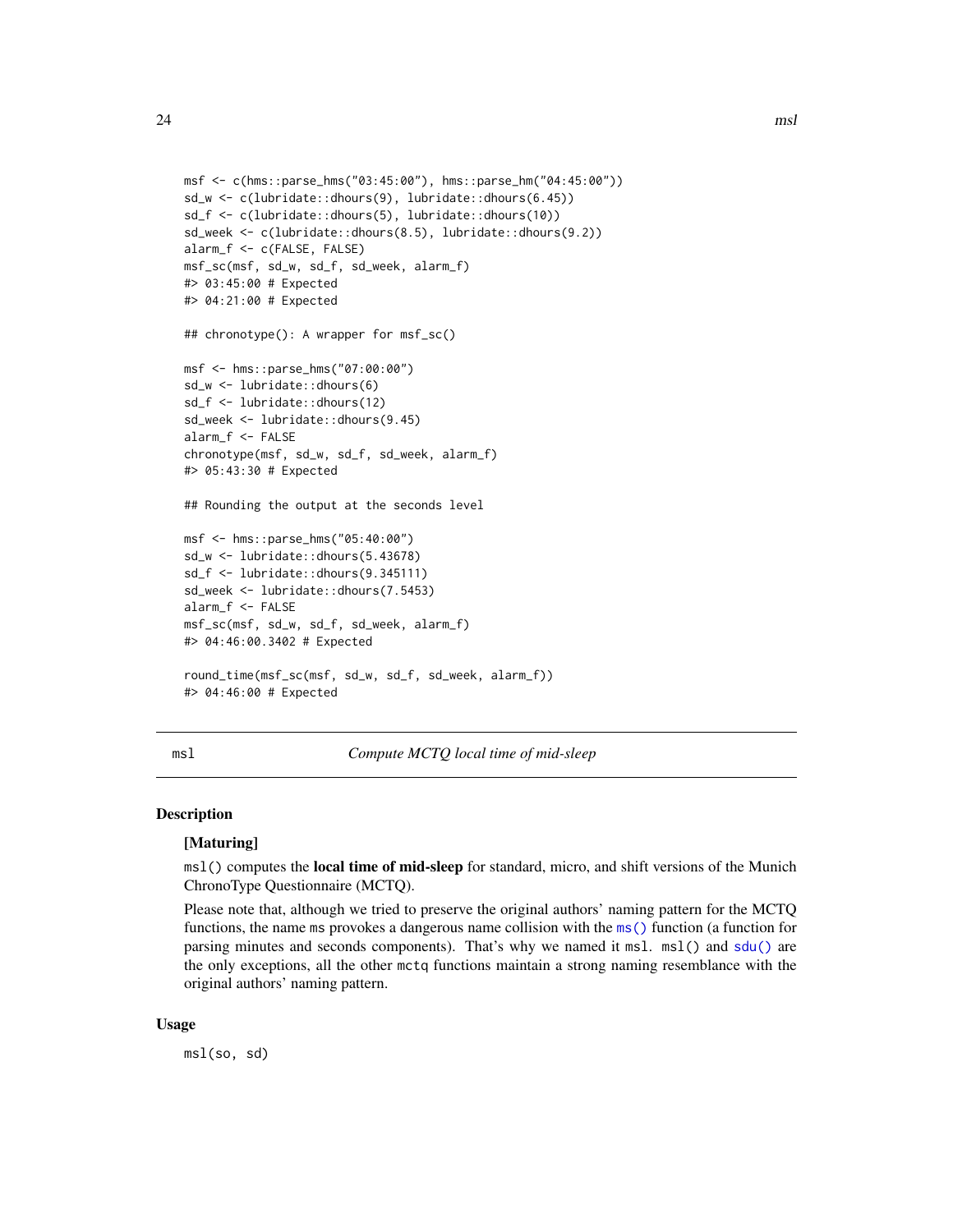## Arguments

| SO. | An hms object corresponding to the <b>local time of sleep onset</b> from a standard,<br>micro, or shift version of the MCTQ questionnaire. You can use so() to com-<br>pute it for the standard or shift version. |
|-----|-------------------------------------------------------------------------------------------------------------------------------------------------------------------------------------------------------------------|
| sd  | A Duration object corresponding to the <b>sleep duration</b> from a standard, micro,<br>or shift version of the MCTO questionnaire. You can use $sdu()$ to compute it<br>for any MCTQ version.                    |

#### Details

Standard MCTQ functions were created following the guidelines in Roenneberg, Wirz-Justice, & Merrow (2003), Roenneberg, Allebrandt, Merrow, & Vetter (2012), and from The Worldwide Experimental Platform (theWeP, n.d.).

 $\mu$ MCTQ functions were created following the guidelines in Ghotbi et al. (2020), in addition to the guidelines used for the standard MCTQ.

MCTO<sup>Shift</sup> functions were created following the guidelines in Juda, Vetter, & Roenneberg (2013), in addition to the guidelines used for the standard MCTQ.

See the References section to learn more.

#### Class requirements:

The mctq package works with a set of object classes specially created to hold time values. These classes can be found in the [lubridate](#page-0-0) and [hms](#page-0-0) packages. Please refer to those package documentations to learn more about them.

## Rounding and fractional time:

Some operations may produce an output with fractional time (e.g., "19538.3828571429s (~5.43 hours)", 01:15:44.505). If you want, you can round it with [round\\_time\(\)](#page-35-1).

Our recommendation is to avoid rounding, but, if you do, make sure that you only round your values after all computations are done. That way you avoid [round-off errors.](https://en.wikipedia.org/wiki/Round-off_error)

#### Value

An [hms](#page-0-0) object corresponding to the vectorized sum of so and  $(\text{sd}/2)$  in a circular time frame of 24 hours.

## Guidelines

Roenneberg, Allebrandt, Merrow, & Vetter (2012), Ghotbi et al. (2020), Juda, Vetter, & Roenneberg (2013), and The Worldwide Experimental Platform (n.d.) guidelines for  $ms1()$  ( $MSW$  or  $MSF$ ) computation are as follows.

## Notes:

- This computation must be applied to each section of the questionnaire.
- If you are visualizing this documentation in plain text, you may have some trouble understanding the equations. You can see this documentation on the package [website.](https://docs.ropensci.org/mctq/reference/)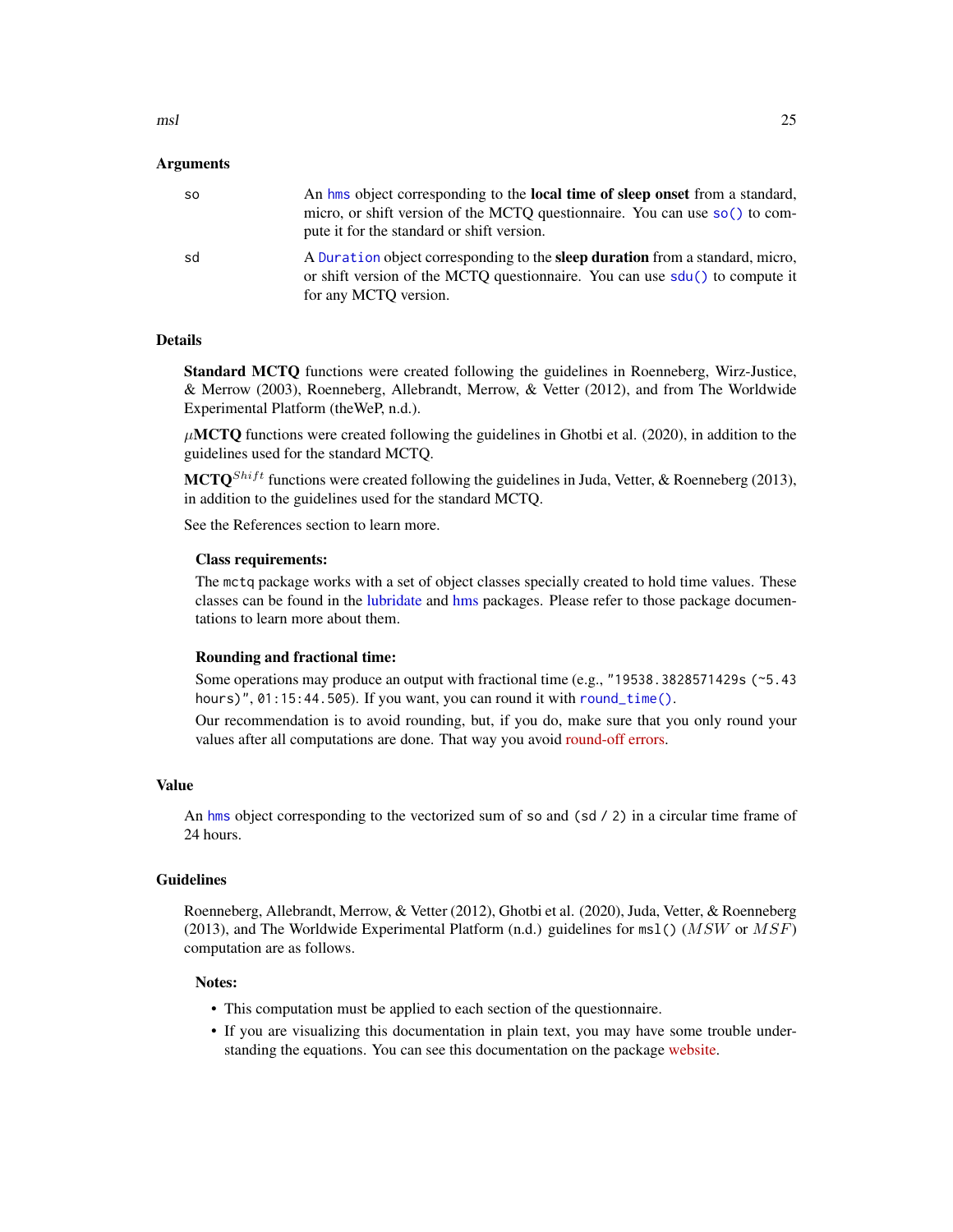#### For standard and micro versions of the MCTQ:

$$
SO_{W/F}+\frac{SD_{W/F}}{2}
$$

Where:

- $SO_{W/F}$  = Local time of sleep onset on work or work-free days.
- $SD_{W/F}$  = Sleep duration on work or work-free days.

 $* W =$  Workdays;  $F =$  Work-free days.

## For the shift version of the MCTQ:

$$
SO_{W/F}^{M/E/N}+\frac{SD_{W/F}^{M/E/N}}{2}
$$

Where:

- $SO_{W/F}^{M/E/N}$  = Local time of sleep onset between two days in a particular shift or between two free days after a particular shift.
- $SD_{W/F}^{M/E/N}$  = Sleep duration between two days in a particular shift or between two free days after a particular shift.

 $* W =$  Workdays;  $F =$  Work-free days,  $M =$  Morning shift;  $E =$  Evening shift;  $N =$  Night shift.

#### References

Ghotbi, N., Pilz, L. K., Winnebeck, E. C., Vetter, C., Zerbini, G., Lenssen, D., Frighetto, G., Salamanca, M., Costa, R., Montagnese, S., & Roenneberg, T. (2020). The  $\mu$ MCTQ: an ultra-short version of the Munich ChronoType Questionnaire. *Journal of Biological Rhythms*, *35*(1), 98-110. doi: [10.1177/0748730419886986.](https://doi.org/10.1177/0748730419886986)

Juda, M., Vetter, C., & Roenneberg, T. (2013). The Munich ChronoType Questionnaire for shiftworkers (MCTO<sup>Shift</sup>). *Journal of Biological Rhythms*, 28(2), 130-140. doi: [10.1177/0748730412475041.](https://doi.org/10.1177/0748730412475041)

Roenneberg T., Allebrandt K. V., Merrow M., & Vetter C. (2012). Social jetlag and obesity. *Current Biology*, *22*(10), 939-43. doi: [10.1016/j.cub.2012.03.038.](https://doi.org/10.1016/j.cub.2012.03.038)

Roenneberg, T., Wirz-Justice, A., & Merrow, M. (2003). Life between clocks: daily temporal patterns of human chronotypes. *Journal of Biological Rhythms*, *18*(1), 80-90. doi: [10.1177/](https://doi.org/10.1177/0748730402239679) [0748730402239679.](https://doi.org/10.1177/0748730402239679)

The Worldwide Experimental Platform (n.d.). MCTQ. [https://www.thewep.org/documentation](https://www.thewep.org/documentations/mctq/)s/ [mctq/](https://www.thewep.org/documentations/mctq/)

#### See Also

Other MCTQ functions: [fd\(](#page-7-1)), [gu\(](#page-9-1)), [le\\_week\(](#page-11-1)), [msf\\_sc\(](#page-19-1)), [napd\(](#page-26-1)), [sd24\(](#page-37-1)), [sd\\_overall\(](#page-43-1)), [sd\\_week\(](#page-46-1)), [sdu\(](#page-40-1)), [sjl\\_sc\(](#page-66-1)), [sjl\\_weighted\(](#page-70-1)), [sjl\(](#page-61-1)), [so\(](#page-77-1)), [tbt\(](#page-91-1))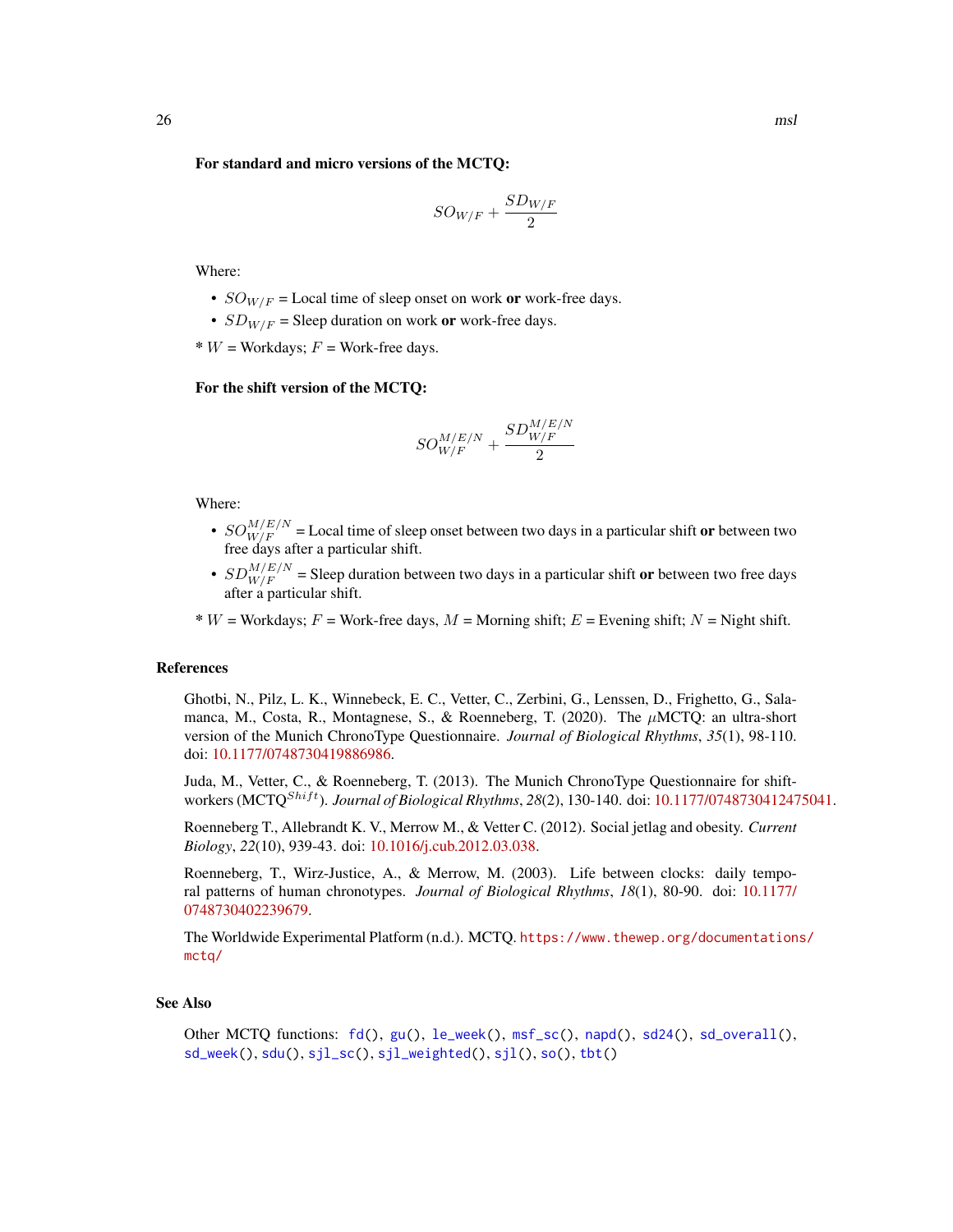#### <span id="page-26-0"></span>napd 27

# Examples

```
## Scalar example
so <- hms::parse_hm("23:30")
sd <- lubridate::dhours(8)
msl(so, sd)
#> 03:30:00 # Expected
so <- hms::parse_hm("01:00")
sd <- lubridate::dhours(10)
msl(so, sd)
#> 06:00:00 # Expected
so \le hms:: as hms(NA)
sd <- lubridate::dhours(7.5)
msl(so, sd)
#> NA # Expected
## Vector example
so <- c(hms::parse_hm("00:10"), hms::parse_hm("01:15"))
sd <- c(lubridate::dhours(9.25), lubridate::dhours(5.45))
msl(so, sd)
#> [1] 04:47:30 # Expected
#> [1] 03:58:30 # Expected
```
<span id="page-26-1"></span>napd *Compute MCTQ nap duration (only for MCTQ*<sup> $\sim$ </sup>Shift)

# Description

## [Maturing]

napd() computes the nap duration for the shift version of the Munich ChronoType Questionnaire (MCTQ).

## Usage

```
napd(napo, nape)
```
# Arguments

| napo | An hms object corresponding to the <b>local time of nap onset</b> from the shift ver-<br>sion of the MCTO question aire. |
|------|--------------------------------------------------------------------------------------------------------------------------|
| nape | An hms object corresponding to the <b>local time of nap end</b> from the shift version<br>of the MCTO questionnaire.     |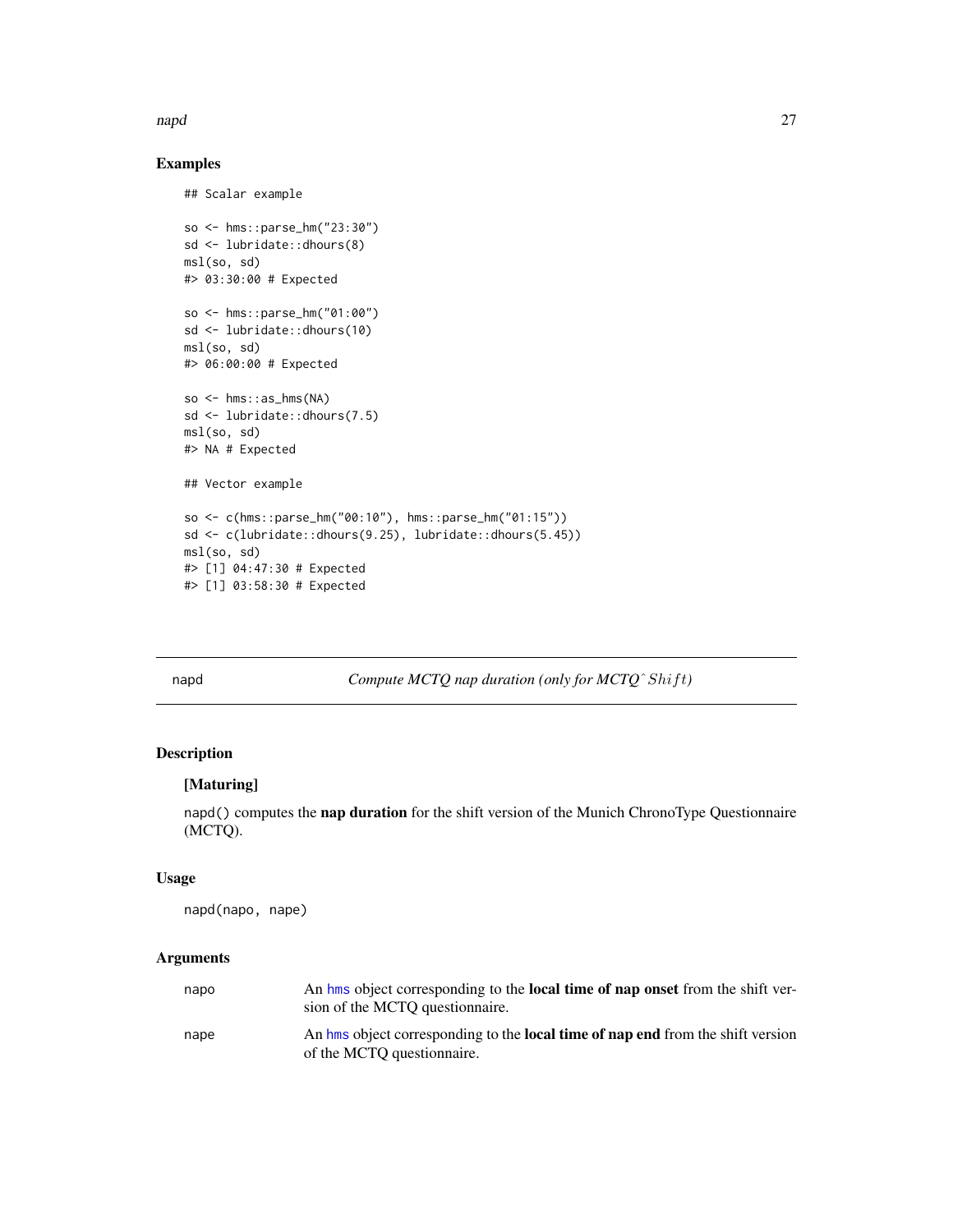## Details

Standard MCTQ functions were created following the guidelines in Roenneberg, Wirz-Justice, & Merrow (2003), Roenneberg, Allebrandt, Merrow, & Vetter (2012), and from The Worldwide Experimental Platform (theWeP, n.d.).

 $\mu$ MCTO functions were created following the guidelines in Ghotbi et al. (2020), in addition to the guidelines used for the standard MCTQ.

**MCTQ**<sup>Shift</sup> functions were created following the guidelines in Juda, Vetter, & Roenneberg (2013), in addition to the guidelines used for the standard MCTQ.

See the References section to learn more.

#### Class requirements:

The mctq package works with a set of object classes specially created to hold time values. These classes can be found in the [lubridate](#page-0-0) and [hms](#page-0-0) packages. Please refer to those package documentations to learn more about them.

#### Rounding and fractional time:

Some operations may produce an output with fractional time (e.g., "19538.3828571429s (~5.43 hours)", 01:15:44.505). If you want, you can round it with [round\\_time\(\)](#page-35-1).

Our recommendation is to avoid rounding, but, if you do, make sure that you only round your values after all computations are done. That way you avoid [round-off errors.](https://en.wikipedia.org/wiki/Round-off_error)

#### Value

A [Duration](#page-0-0) object corresponding to the vectorized difference between nape and napo in a circular time frame of 24 hours.

## Guidelines

Juda, Vetter & Roenneberg (2013) and The Worldwide Experimental Platform (n.d.) guidelines for napd()  $(NapD)$  computation are as follows.

#### Notes:

- This computation must be applied to each section of the questionnaire.
- If you are visualizing this documentation in plain text, you may have some trouble understanding the equations. You can see this documentation on the package [website.](https://docs.ropensci.org/mctq/reference/)

## Computation:

$$
NapE^{M/E/N}_{W/F} - NapO^{M/E/N}_{W/F}
$$

Where:

- $NapO^{M/E/N}_{W/F}$  = Local time of nap onset between two days in a particular shift or between two free days after a particular shift ("I take a nap from \_\_\_ o'clock [...]").
- $NapE_{W/F}^{M/E/N}$  = Local time of nap end between two days in a particular shift or between two free days after a particular shift ("[...] to \_\_\_ o'clock").
- \* W = Workdays;  $F$  = Work-free days,  $M$  = Morning shift;  $E$  = Evening shift;  $N$  = Night shift.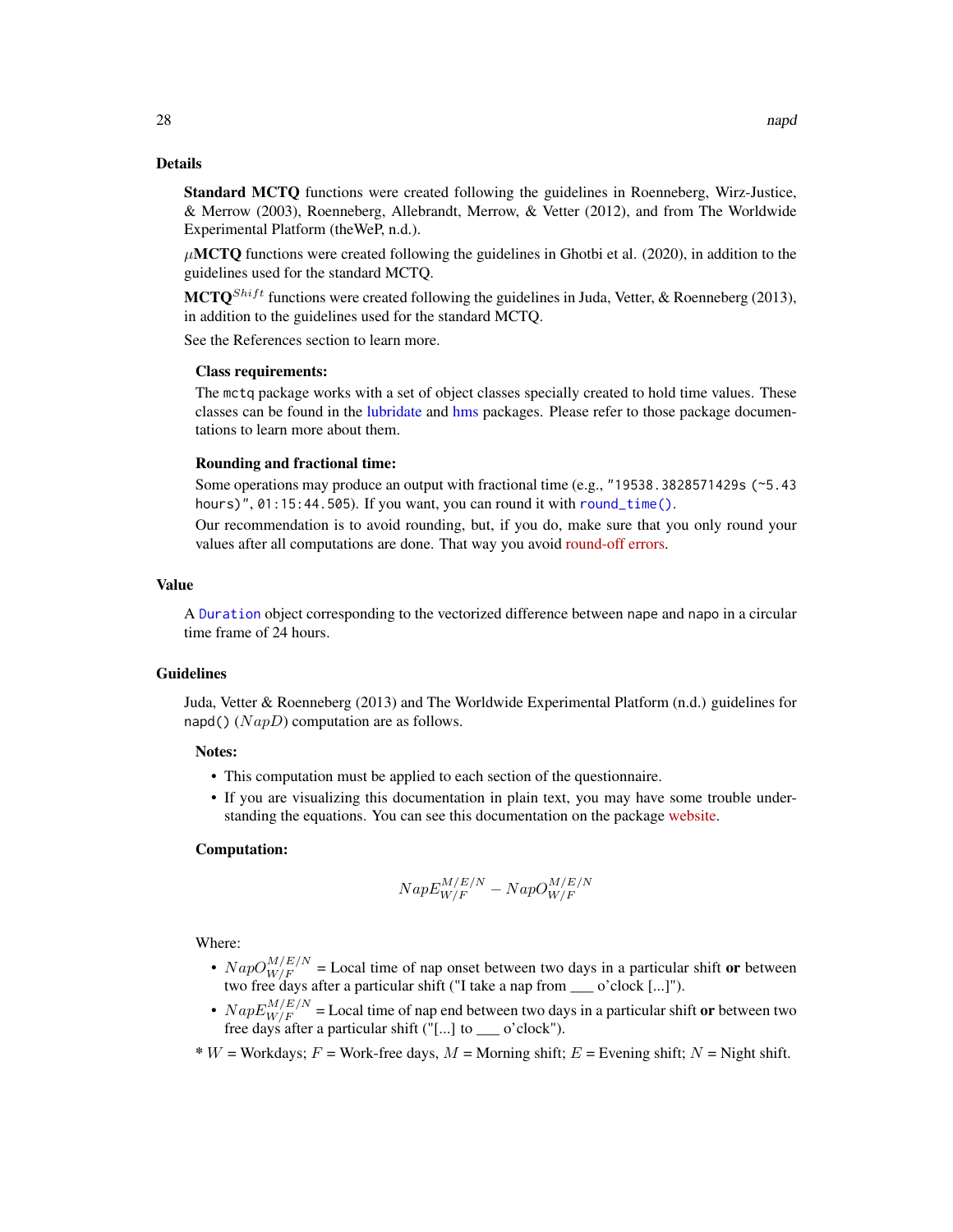# napd 29

## References

Ghotbi, N., Pilz, L. K., Winnebeck, E. C., Vetter, C., Zerbini, G., Lenssen, D., Frighetto, G., Salamanca, M., Costa, R., Montagnese, S., & Roenneberg, T. (2020). The  $\mu$ MCTQ: an ultra-short version of the Munich ChronoType Questionnaire. *Journal of Biological Rhythms*, *35*(1), 98-110. doi: [10.1177/0748730419886986.](https://doi.org/10.1177/0748730419886986)

Juda, M., Vetter, C., & Roenneberg, T. (2013). The Munich ChronoType Questionnaire for shiftworkers (MCTQ<sup>Shift</sup>). *Journal of Biological Rhythms*, 28(2), 130-140. doi: [10.1177/0748730412475041.](https://doi.org/10.1177/0748730412475041)

Roenneberg T., Allebrandt K. V., Merrow M., & Vetter C. (2012). Social jetlag and obesity. *Current Biology*, *22*(10), 939-43. doi: [10.1016/j.cub.2012.03.038.](https://doi.org/10.1016/j.cub.2012.03.038)

Roenneberg, T., Wirz-Justice, A., & Merrow, M. (2003). Life between clocks: daily temporal patterns of human chronotypes. *Journal of Biological Rhythms*, *18*(1), 80-90. doi: [10.1177/](https://doi.org/10.1177/0748730402239679) [0748730402239679.](https://doi.org/10.1177/0748730402239679)

The Worldwide Experimental Platform (n.d.). MCTQ. [https://www.thewep.org/documentation](https://www.thewep.org/documentations/mctq/)s/ [mctq/](https://www.thewep.org/documentations/mctq/)

## See Also

Other MCTQ functions: [fd\(](#page-7-1)), [gu\(](#page-9-1)), [le\\_week\(](#page-11-1)), [msf\\_sc\(](#page-19-1)), [msl\(](#page-23-1)), [sd24\(](#page-37-1)), [sd\\_overall\(](#page-43-1)), [sd\\_week\(](#page-46-1)), [sdu\(](#page-40-1)), [sjl\\_sc\(](#page-66-1)), [sjl\\_weighted\(](#page-70-1)), [sjl\(](#page-61-1)), [so\(](#page-77-1)), [tbt\(](#page-91-1))

#### Examples

```
## Scalar example
napo <- hms::parse_hm("12:30")
nape <- hms::parse_hm("14:20")
napd(napo, nape)
#> [1] "6600s (~1.83 hours)"" # Expected
napo <- hms::parse_hm("23:45")
nape <- hms::parse_hm("00:30")
napd(napo, nape)
#> [1] "2700s (~45 minutes)" # Expected
napo <- hms::parse_hm("10:20")
nape <- hms::as_hms(NA)
napd(napo, nape)
#> [1] NA # Expected
## Vector example
napo <- c(hms::parse_hm("01:25"), hms::parse_hm("23:50"))
nape <- c(hms::parse_hm("03:10"), hms::parse_hm("01:10"))
napd(napo, nape)
#> [1] "6300s (~1.75 hours)" "4800s (~1.33 hours)" # Expected
```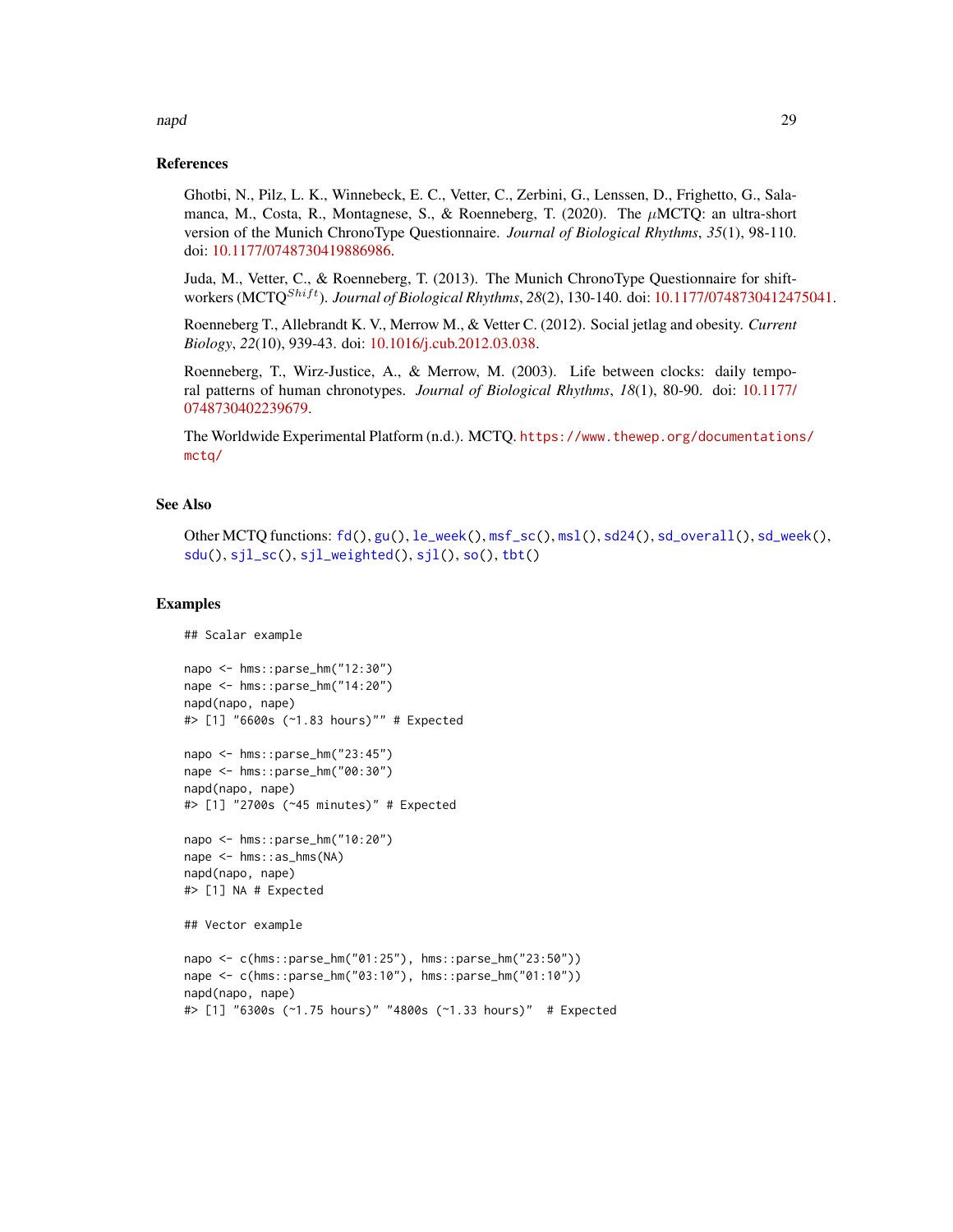# Description

## [Maturing]

pretty\_mctq() helps you to transform your Munich ChronoType Questionnaire (MCTQ) data in many ways. See the Arguments and Details section to learn more.

## Usage

pretty\_mctq(data, round = TRUE, hms = TRUE)

## **Arguments**

| data  | A data. frame object.                                                                                                      |
|-------|----------------------------------------------------------------------------------------------------------------------------|
| round | (optional) a logical value indicating if Duration and hms objects must be<br>rounded at the seconds level (default: TRUE). |
| hms   | (optional) a logical value indicating if Duration and difftime objects must<br>be converted to hms (default: TRUE).        |

# Details

## Rounding:

Please note that by rounding MCTQ values you discard data. That is to say that if you need to redo a computation, or do new ones, your values can be off by a couple of seconds (see [round-off](https://en.wikipedia.org/wiki/Round-off_error) [error\)](https://en.wikipedia.org/wiki/Round-off_error).

Round your values only if and when you want to present them more clearly, like in graphical representations. You can also round values to facilitate data exporting to text formats (like .csv), but note that this will come with a precision cost.

Note also that pretty\_mctq() uses [round\\_time\(\)](#page-35-1) for rounding. round\_time() is based on [round\(\)](#page-0-0), which uses the IEC 60559 standard. For more information see the [round\\_time\(\)](#page-35-1) documentation.

# Value

A transformed data. frame object, as indicated in the arguments.

# See Also

```
Other utility functions: assign_date(), cycle_time(), qplot_walk(), random_mctq(), raw_data(),
round_time(), shorter_interval(), sum_time()
```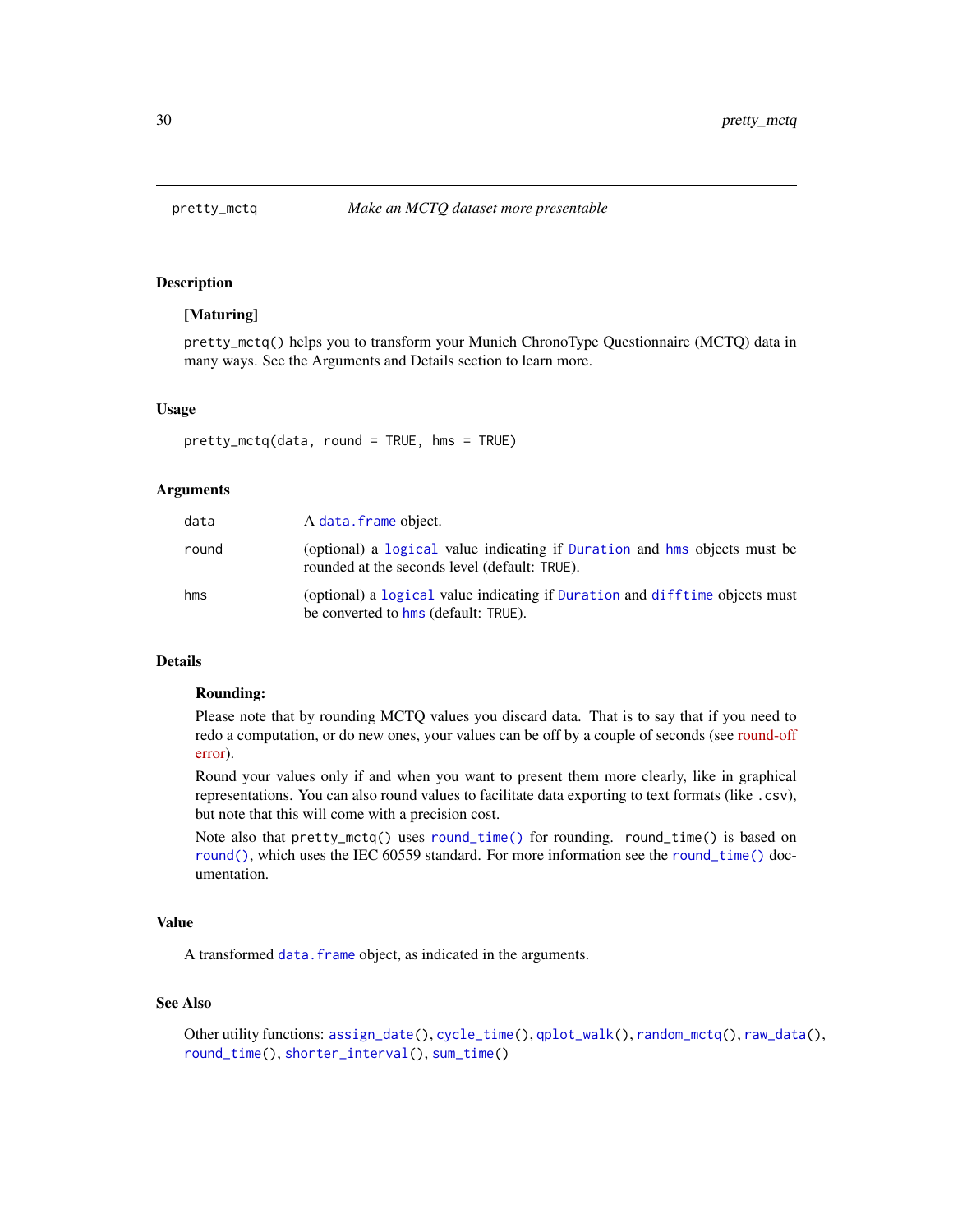# <span id="page-30-0"></span>qplot\_walk 31

# Examples

```
data <- data.frame(
   a = 1,
   b = lubridate::duration(1.12345),
   c = hms::hms(1.12345))
## Rounding time objects from `data`
pretty_mctq(data, round = TRUE, hms = FALSE)
## Converting non-'hms' time objects from 'data' to 'hms'
pretty_mctq(data, round = FALSE, hms = TRUE)
```
# <span id="page-30-1"></span>qplot\_walk *Walk through distribution plots*

# Description

# [Maturing]

qplot\_walk() helps you to visually assess the distribution of your data. It uses [qplot\(\)](#page-0-0) to walk through each selected variable from a data frame.

# Usage

```
qplot_walk(
  data,
  ...,
  cols = NULL,
 pattern = NULL,
  ignore = "character",
  remove_id = TRUE,
  midday_change = TRUE
)
```
## Arguments

| data     | An atomic or a data. frame object.                                                                                                                                                                                      |  |
|----------|-------------------------------------------------------------------------------------------------------------------------------------------------------------------------------------------------------------------------|--|
| $\cdots$ | (optional) additional arguments to be passed to $qplot()$ .                                                                                                                                                             |  |
| cols     | (optional) (only for data frames) a character object indicating column names<br>in data for plotting. If NULL, qp1ot_walk() will use all columns in data. This<br>setting only works if pattern = NULL (default: NULL). |  |
| pattern  | (optional) (only for data frames) a string with a regular expression to select<br>column names in data for plotting. This setting only works if cols = NULL<br>(default: NULL).                                         |  |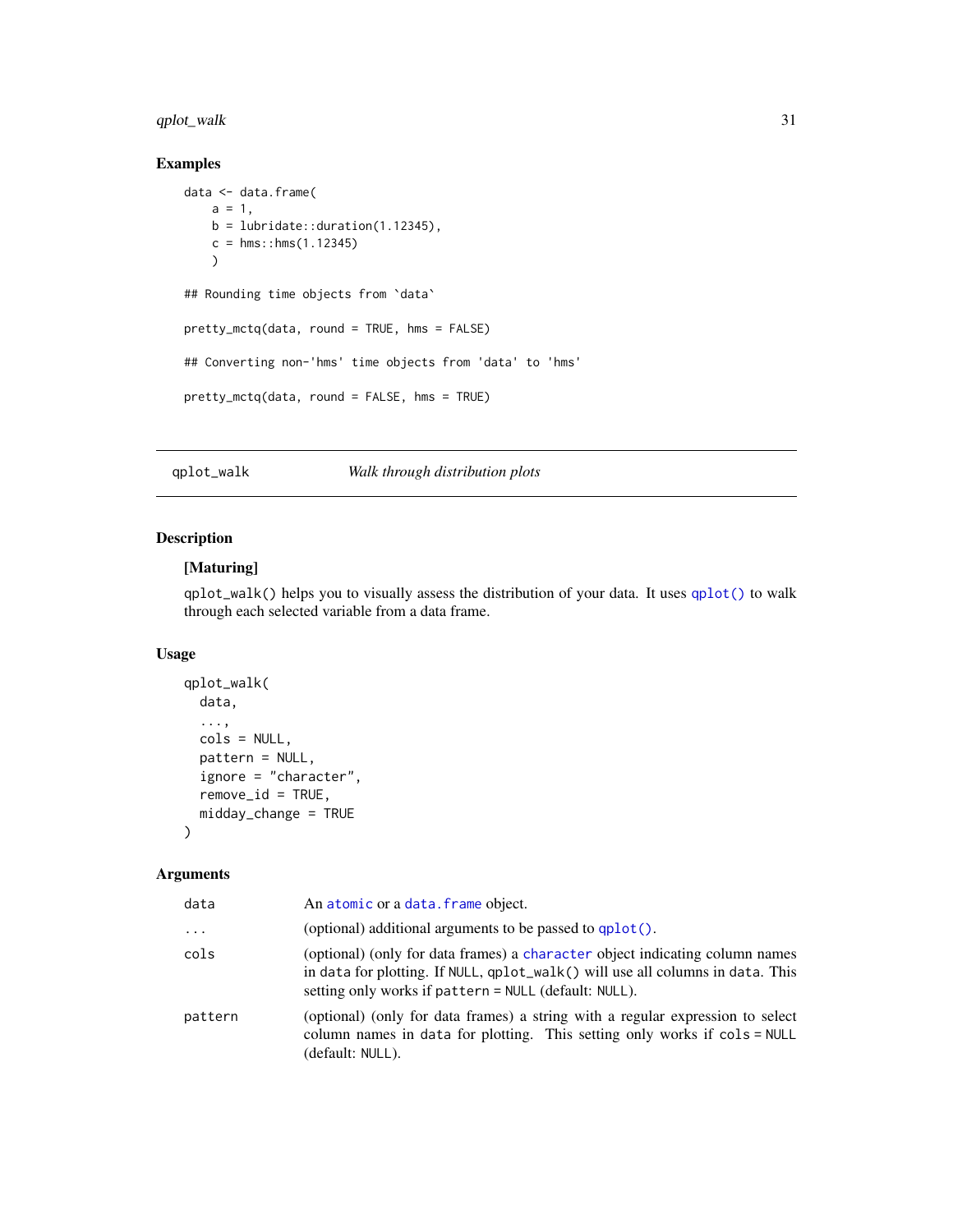| ignore        | (optional) (only for data frames) a character object indicating which object<br>classes the function must ignore. This setting can be used with cols and pattern.<br>Assign NULL to disable this behavior (default: "character").             |
|---------------|-----------------------------------------------------------------------------------------------------------------------------------------------------------------------------------------------------------------------------------------------|
| remove id     | (optional) (only for data frames) a logical value indicating if the function must<br>ignore column names in data that match with the regular expression " $\dot{\text{dist}}[\lceil \ \rangle \ \ldots \ - \text{dist}$ "<br>(default: TRUE). |
| midday_change | (optional) a logical value indicating if the function must apply a midday change<br>for hms variables with values greater than $22:00:00$ (see the Details section to<br>learn more) (default: TRUE).                                         |

## Details

#### Requirements:

This function requires the [utils](#page-0-0), [grDevices](#page-0-0), and [ggplot2](#page-0-0) packages and can only run in interactive mode. The [utils](#page-0-0) and [grDevices](#page-0-0) packages comes with a standard R installation and is typically loaded by default. Most people also run R interactively.

If you don't have any or one of the packages mentioned above, you can install them with install.packages("utils"), install.packages("grDevices"), and install.packages("ggplot2").

#### Plot recover:

 $qplot_walk()$  clears all plots after it runs. For that reason, the function first emits a dialog message warning the user of this behavior before it runs. If you want to recover a single distribution plot, assign the variable vector to the data argument.

#### Additional arguments to [qplot\(\)](#page-0-0):

 $qplot$  uses ggplot2  $qplot()$  to generate plots. If you are familiar with  $qplot(),$  you can pass additional arguments to the function using the ellipsis argument  $(\ldots)$ .

Note that x, y, and data arguments are reserved for qplot\_walk().

## Duration, Period, and difftime objects:

To help with the visualization, qplot\_walk() automatically converts [Duration](#page-0-0), [Period](#page-0-0), and [difftime](#page-0-0) objects to [hms](#page-0-0).

#### Midday change:

Time variables with values greater than 22:00:00 will automatically be converted to [POSIXct'](#page-0-0) and be attached to a two-day timeline using the midday hour as a cutting point, i.e., all values with 12 hours or more will be placed on day 1, and all the rest will be placed on day 2.

This is made to better represent time vectors that cross the midnight hour. You can disable this behavior by using midday\_change = FALSE.

Example: Say you have a vector of time values that cross the midnight hour (e.g., an [hms](#page-0-0) vector with  $22:00$ ,  $23:00$ ,  $00:00$ ,  $01:00$  values). If you use midday\_change = FALSE, your data will be represented linearly.

| 00:00 01:00 | 22:00223:00 |  |
|-------------|-------------|--|
|             |             |  |

By using midday\_change = TRUE (default), qplot\_walk() will fit your data to a circular time frame of 24 hours.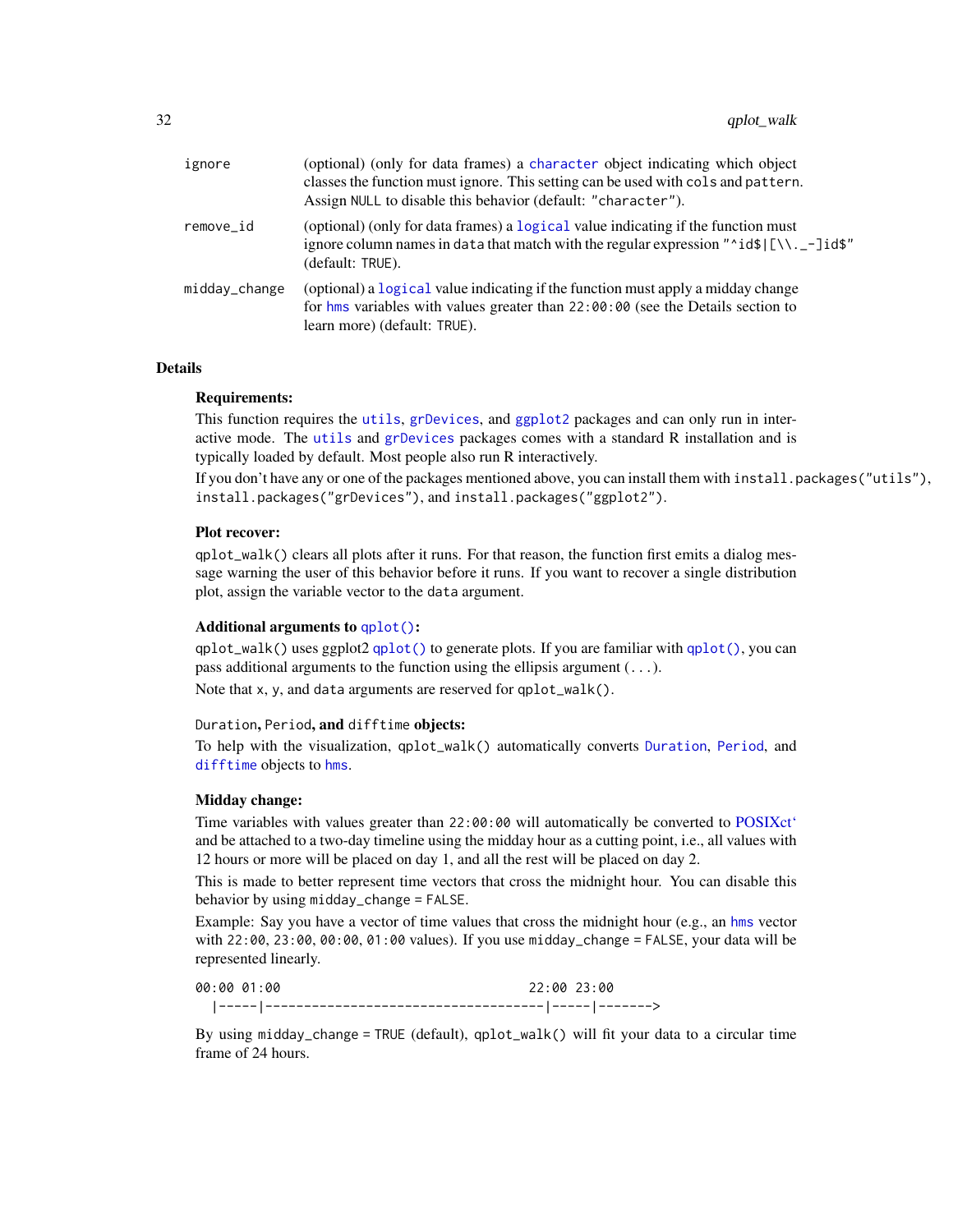day 1 day 2 22:00 23:00 00:00 01:00 ------------------|-----|-----|-----|---------------------->

# id variables:

qplot\_walk() will ignore any variable with the follow name pattern "^id\$|[\\.\_-]id\$", i.e., any variable named id or that ends with .id, \_id, or -id.

You can disable this behavior using remove\_id = FALSE.

# Value

An invisible NULL. This function don't aim to return values.

## See Also

Other utility functions: [assign\\_date\(](#page-2-1)), [cycle\\_time\(](#page-4-1)), [pretty\\_mctq\(](#page-29-1)), [random\\_mctq\(](#page-33-1)), [raw\\_data\(](#page-34-1)), [round\\_time\(](#page-35-1)), [shorter\\_interval\(](#page-58-1)), [sum\\_time\(](#page-87-1))

#### Examples

```
if (interactive()) {
## Ploting a single column from 'data'
qplot_walk(mctq::std_mctq$bt_w)
## Ploting all columns from 'data'
qplot_walk(mctq::std_mctq, ignore = NULL, remove_id = FALSE)
## Ploting selected columns from 'data'
qplot_walk(mctq::std_mctq, cols = c("bt_w", "msf_sc"))
## Ploting selected columns from 'data' using a name pattern
qplot_walk(mctq::std_mctq, pattern = "_w$")
## Examples using other datasets
if (requireNamespace("datasets", quietly = TRUE)) {
    qplot_walk(datasets::iris)
}
}
```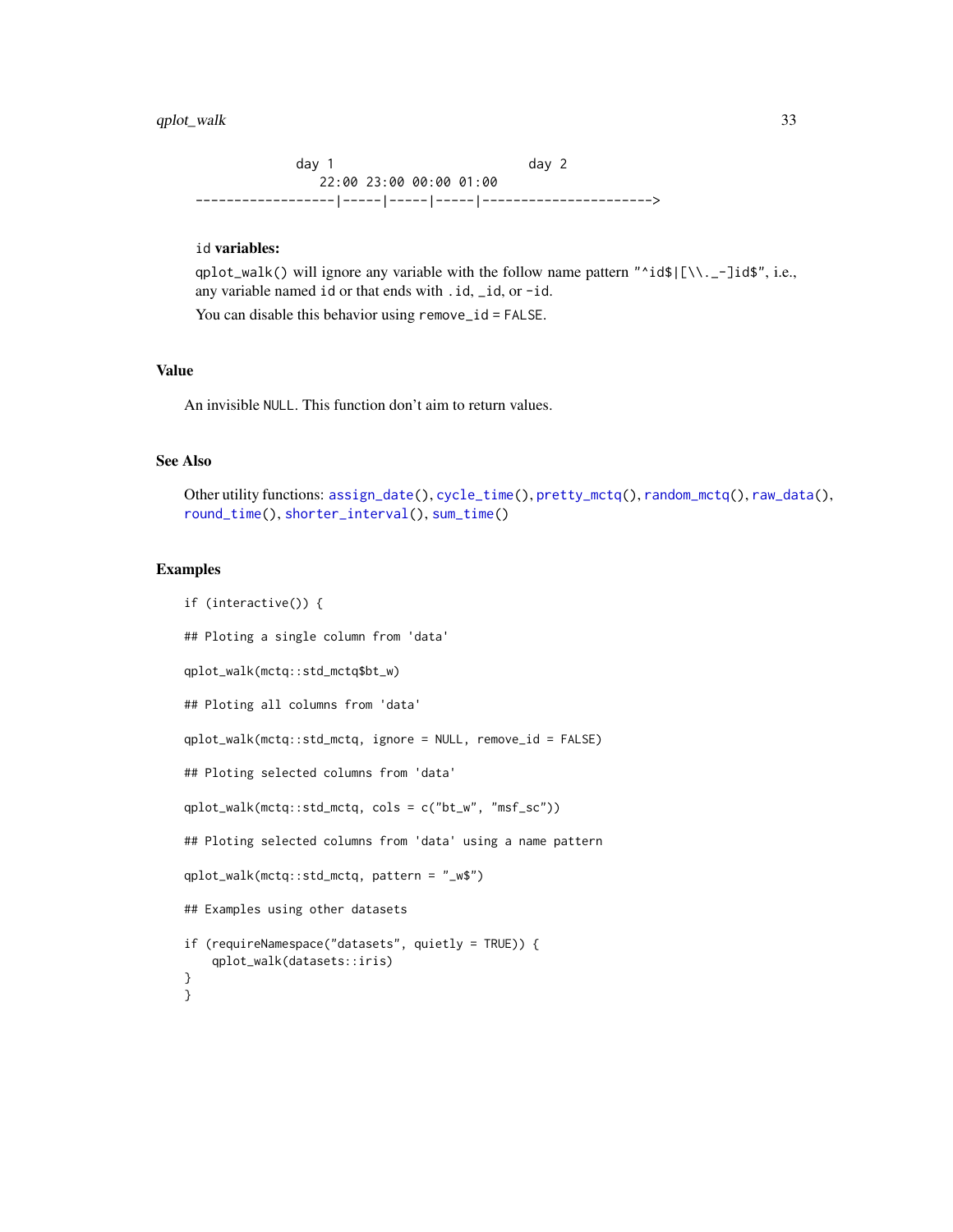<span id="page-33-1"></span><span id="page-33-0"></span>

## Description

## [Maturing]

random\_mctq builds a fictional Munich ChronoType Questionnaire (MCTQ) case composed of MCTQ basic/measurable variables.

This function is for testing and learning purposes only. Please don't misuse it.

# Usage

random\_mctq(model = "standard")

## Arguments

model A string indicating the data model to return. Valid values are: "standard", "shift", and "micro" (default: "standard").

## Details

The case structure (variable names and classes) are the same as the datasets provided by the mctq package. See [?std\\_mctq](#page-80-1), [?micro\\_mctq](#page-15-1) and [?shift\\_mctq](#page-49-1) to learn more.

## Requirements:

This function requires the [stats](#page-0-0) package. This won't be an issue for most people since the package comes with a standard R installation.

If you don't have the [stats](#page-0-0) package, you can install it with install.packages("stats").

## Cases:

Random standard and micro MCTQ cases were created with the general population in mind. The data was set to resemble the distribution parameters shown in Roenneberg, Wirz-Justice, & Merrow (2003).

 $MCTO^{Shift}$  random cases were created based on the shift configuration from "Study Site 1" shown in Vetter, Juda, & Roenneberg (2012). The data was set to resemble the distribution parameters shown in Juda, Vetter, & Roenneberg (2013).

You can see more about the distribution parameters used [here.](https://github.com/ropensci/mctq/blob/main/data-raw/random_mctq.R)

# Value

A named [list](#page-0-0) with elements representing each MCTQ basic/measurable variable of the model indicated in the model argument.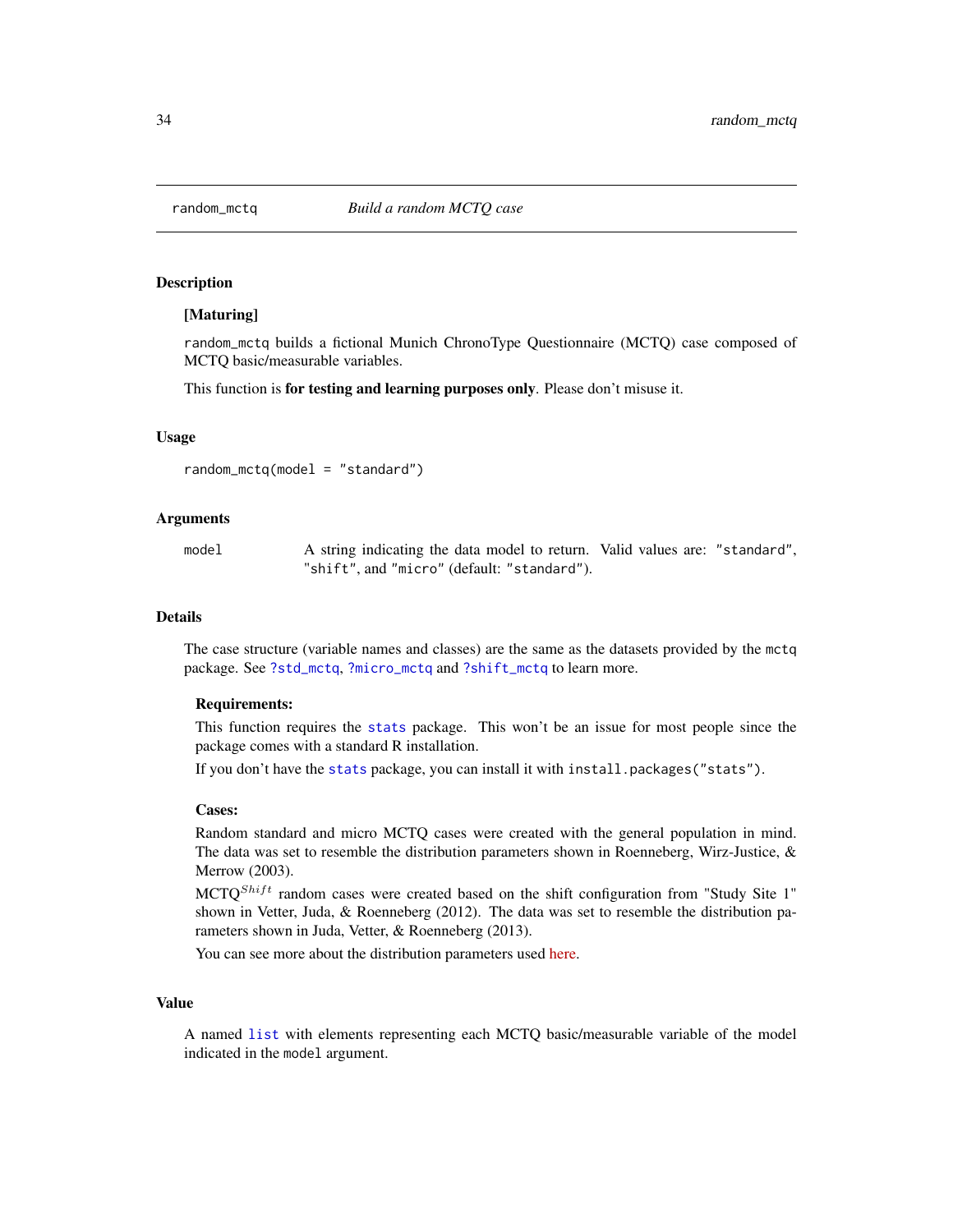#### <span id="page-34-0"></span>raw\_data 35

## References

Juda, M., Vetter, C., & Roenneberg, T. (2013). The Munich ChronoType Questionnaire for shiftworkers (MCTQ<sup>Shift</sup>). *Journal of Biological Rhythms*, 28(2), 130-140. doi: [10.1177/0748730412475041.](https://doi.org/10.1177/0748730412475041)

Roenneberg, T., Wirz-Justice, A., & Merrow, M. (2003). Life between clocks: daily temporal patterns of human chronotypes. *Journal of Biological Rhythms*, *18*(1), 80-90. doi: [10.1177/](https://doi.org/10.1177/0748730402239679) [0748730402239679.](https://doi.org/10.1177/0748730402239679)

Vetter, C., Juda, M., & Roenneberg, T. (2012). The influence of internal time, time awake, and sleep duration on cognitive performance in shiftworkers. *Chronobiology International*, *29*(8), 1127-1138. doi: [10.3109/07420528.2012.707999.](https://doi.org/10.3109/07420528.2012.707999)

#### See Also

Other utility functions: [assign\\_date\(](#page-2-1)), [cycle\\_time\(](#page-4-1)), [pretty\\_mctq\(](#page-29-1)), [qplot\\_walk\(](#page-30-1)), [raw\\_data\(](#page-34-1)), [round\\_time\(](#page-35-1)), [shorter\\_interval\(](#page-58-1)), [sum\\_time\(](#page-87-1))

# Examples

```
## Not run:
random_mctq("standard")
random_mctq("micro")
random_mctq("shift")
```
## End(Not run)

<span id="page-34-1"></span>raw\_data *Get paths to* mctq *raw datasets*

#### **Description**

## [Maturing]

mctq comes bundled with raw fictional datasets for testing and learning purposes. raw\_data() makes it easy to access their paths.

#### Usage

raw\_data(file = NULL)

#### Arguments

file (optional) a [character](#page-0-0) object indicating the raw data file name(s). If NULL, all raw data file names will be returned (default: NULL).

#### Value

If file == NULL, a [character](#page-0-0) object with all file names available. Else, a string with the file name path.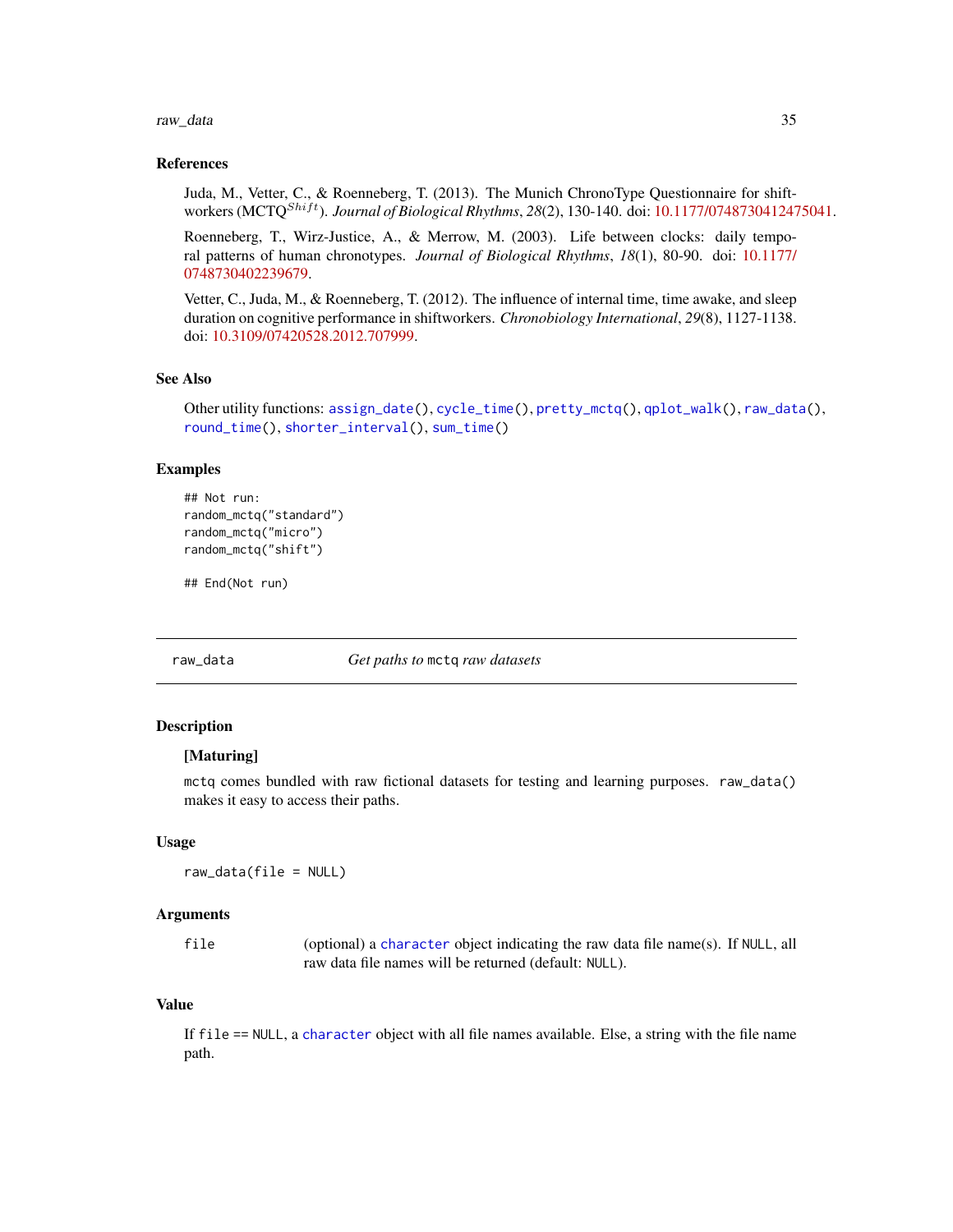# See Also

```
Other utility functions: assign_date(), cycle_time(), pretty_mctq(), qplot_walk(), random_mctq(),
round_time(), shorter_interval(), sum_time()
```
## Examples

## Not run: ## To list all raw data file names available

raw\_data()

## To get the file path from a specific raw data

raw\_data("std\_mctq.csv") ## End(Not run)

<span id="page-35-1"></span>round\_time *Round time objects*

# Description

# [Maturing]

round\_time() takes a [Duration](#page-0-0), [difftime](#page-0-0), [hms](#page-0-0), [POSIXct](#page-0-0), or [POSIXlt](#page-0-0) object and round it at the seconds level.

#### Usage

```
round_time(x)
## S3 method for class 'Duration'
round_time(x)
## S3 method for class 'difftime'
round_time(x)
## S3 method for class 'hms'
round_time(x)
## S3 method for class 'POSIXct'
round_time(x)
## S3 method for class 'POSIXlt'
round_time(x)
```
## **Arguments**

x An object belonging to one of the following classes: [Duration](#page-0-0), [difftime](#page-0-0), [hms](#page-0-0), [POSIXct](#page-0-0), or [POSIXlt](#page-0-0).

<span id="page-35-0"></span>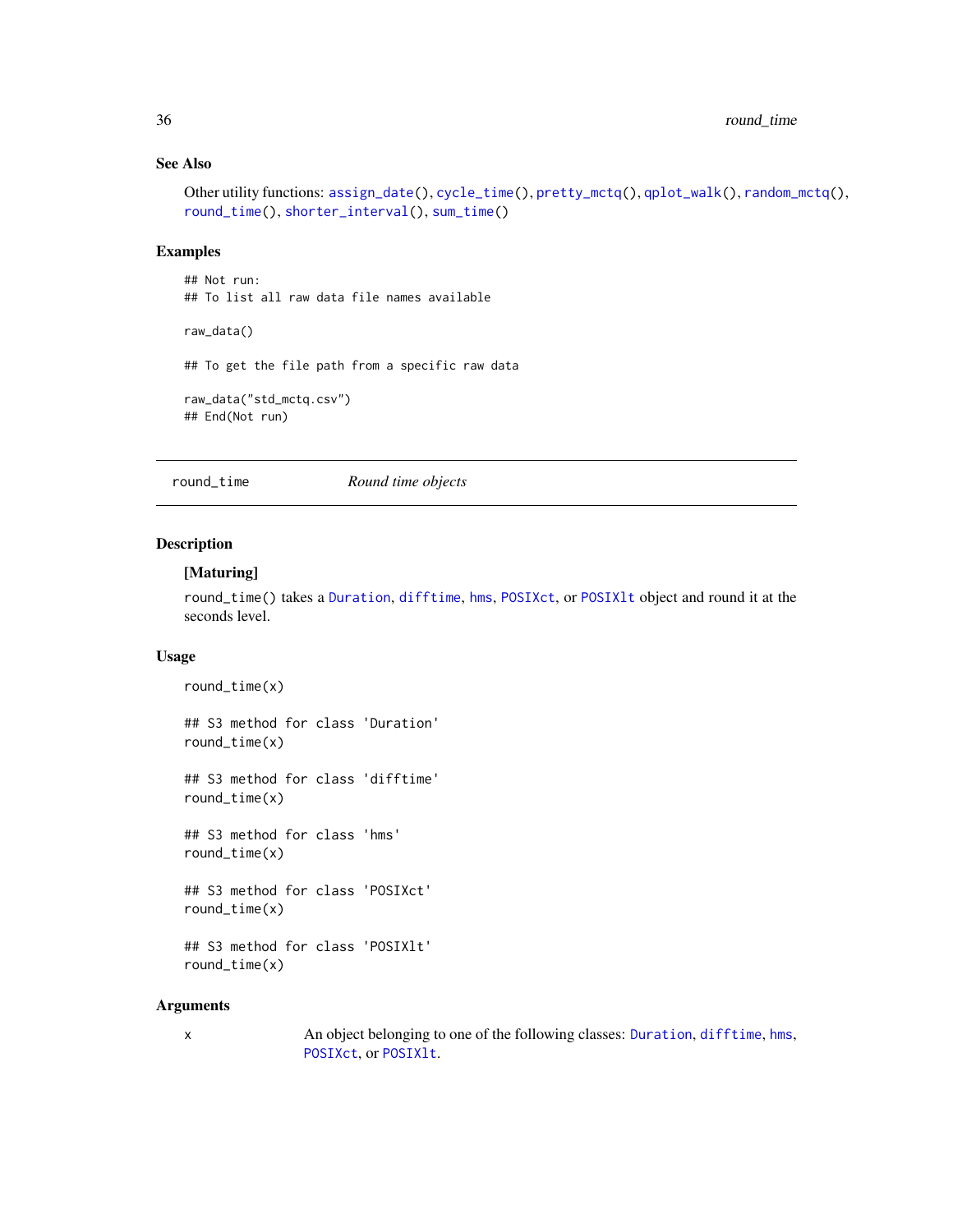## round\_time 37

## Details

# Round standard:

round\_time() uses [base::round\(\)](#page-0-0) for rounding. That is to say that round\_time() uses the same IEC 60559 standard (*"go to the even digit"*) for rounding off a 5. Therefore, round(0.5) is equal to 0 and round( $-1.5$ ) is equal to  $-2$ . See [?round](#page-0-0) to learn more.

## Period objects:

[Period](#page-0-0) objects are special type of objects developed by the [lubridate](#page-0-0) team that represents "human units", ignoring possible timeline irregularities. That is to say that 1 day as Period can have different time spans, when looking to a timeline after a irregularity event.

Since the time span of a [Period](#page-0-0) object can fluctuate, round\_time() don't accept this kind of object. You can transform it to a [Duration](#page-0-0) object and still use the function, but beware that this can produce errors.

Learn more about [Period](#page-0-0) objects in the [Dates and times](https://r4ds.had.co.nz/dates-and-times.html#periods) chapter of Wickham & Grolemund book (n.d.).

## Value

An object of the same class of x rounded at the seconds level.

### References

Wickham, H., & Grolemund, G. (n.d.). *R for data science*. Sebastopol, CA: O'Reilly Media. <https://r4ds.had.co.nz>

### See Also

Other date-time rounding functions: [round\\_hms\(\)](#page-0-0) [trunc\\_hms\(\)](#page-0-0) [round\\_date\(\)](#page-0-0).

```
Other utility functions: assign_date(), cycle_time(), pretty_mctq(), qplot_walk(), random_mctq(),
raw_data(), shorter_interval(), sum_time()
```
### Examples

## Scalar example

```
lubridate::dmilliseconds(123456789)
#> [1] "123456.789s (~1.43 days)" # Expected
round_time(lubridate::dmilliseconds(123456789))
#> [1] "123457s (~1.43 days)" # Expected
```

```
as.difftime(12345.6789, units = "secs")
#> Time difference of 12345.68 secs # Expected
round_time(as.difftime(12345.6789, units = "secs"))
#> Time difference of 12346 secs # Expected
```

```
hms::as_hms(12345.6789)
#> 03:25:45.6789 # Expected
round_time(hms::as_hms(12345.6789))
#> 03:25:46 # Expected
```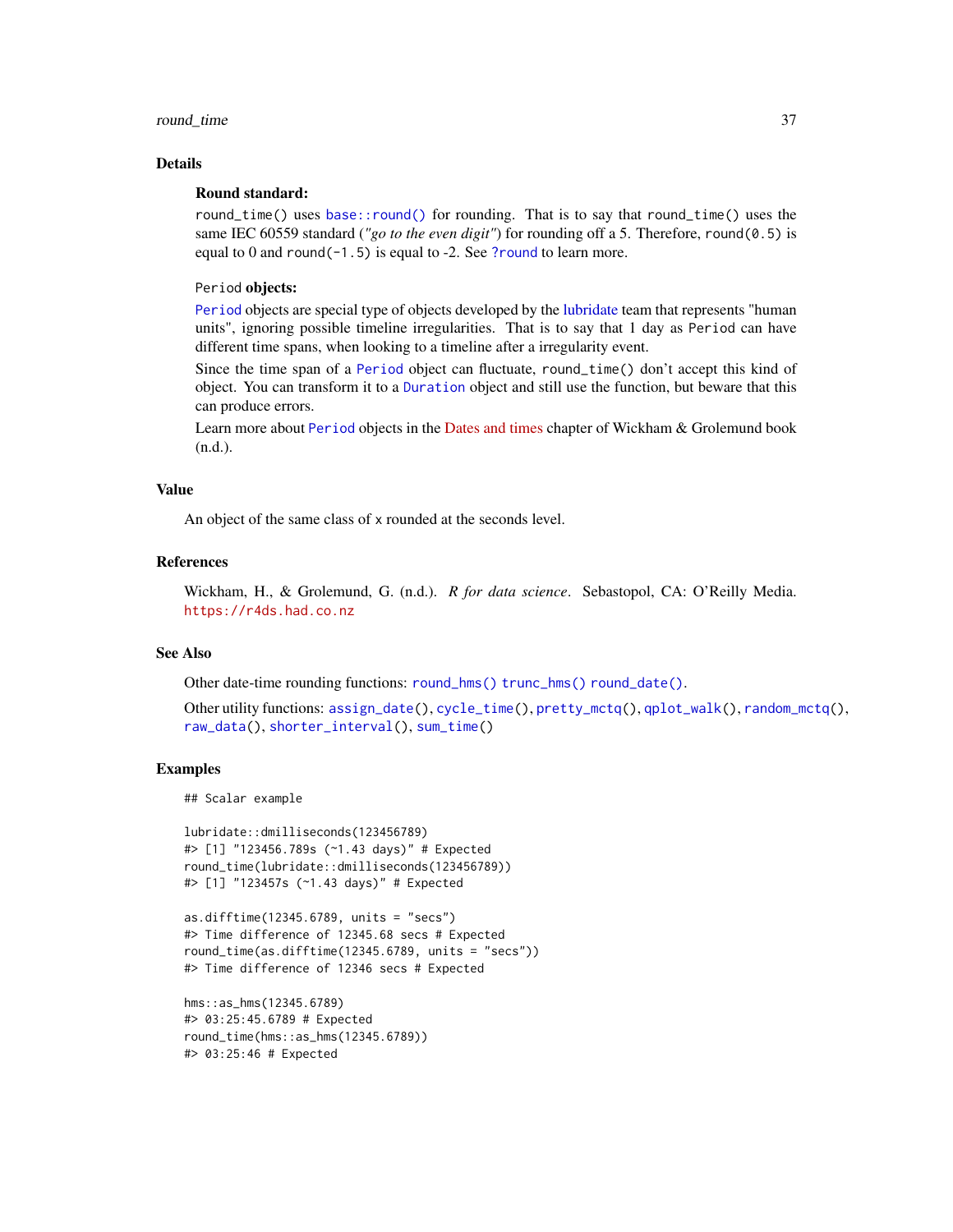```
lubridate::as_datetime(12345.6789, tz = "EST")
#> [1] "1969-12-31 22:25:45 EST" # Expected
as.numeric(lubridate::as_datetime(12345.6789, tz = "EST"))
#> [1] 12345.68 # Expected
round_time(lubridate::as_datetime(12345.6789, tz = "EST"))
#> [1] "1969-12-31 22:25:46 EST" # Expected
as.numeric(round_time(lubridate::as_datetime(12345.6789, tz = "EST")))
#> [1] 12346 # Expected
## Vector example
c(lubridate::dhours(5.6987), lubridate::dhours(2.6875154))
#> [1] "20515.32s (~5.7 hours)" "9675.05544s (~2.69 hours)" # Expected
round_time(c(lubridate::dhours(5.6987), lubridate::dhours(2.6875154)))
#> [1] "20515s (~5.7 hours)" "9675s (~2.69 hours)" # Expected
```
<span id="page-37-0"></span>sd24 *Compute MCTQ 24 hours sleep duration (only for MCTQ***<sup>** $\sim$ **</sup>Shift)** 

#### **Description**

#### [Maturing]

sd24() computes the 24 hours sleep duration for the shift version of the Munich ChronoType Questionnaire (MCTQ).

#### Usage

sd24(sd, napd, nap)

#### Arguments

| sd   | A Duration object corresponding to the <b>sleep duration</b> from the shift version<br>of the MCTQ questionnaire. You can use sdu() to compute it. |
|------|----------------------------------------------------------------------------------------------------------------------------------------------------|
| napd | A Duration object corresponding to the <b>nap duration</b> from the shift version of<br>the MCTQ questionnaire. You can use napd() to compute it.  |
| nap  | A logical value corresponding to the "I usually take a nap" response from<br>the shift version of the MCTQ questionnaire.                          |

## Details

Standard MCTQ functions were created following the guidelines in Roenneberg, Wirz-Justice, & Merrow (2003), Roenneberg, Allebrandt, Merrow, & Vetter (2012), and from The Worldwide Experimental Platform (theWeP, n.d.).

 $\mu$ MCTQ functions were created following the guidelines in Ghotbi et al. (2020), in addition to the guidelines used for the standard MCTQ.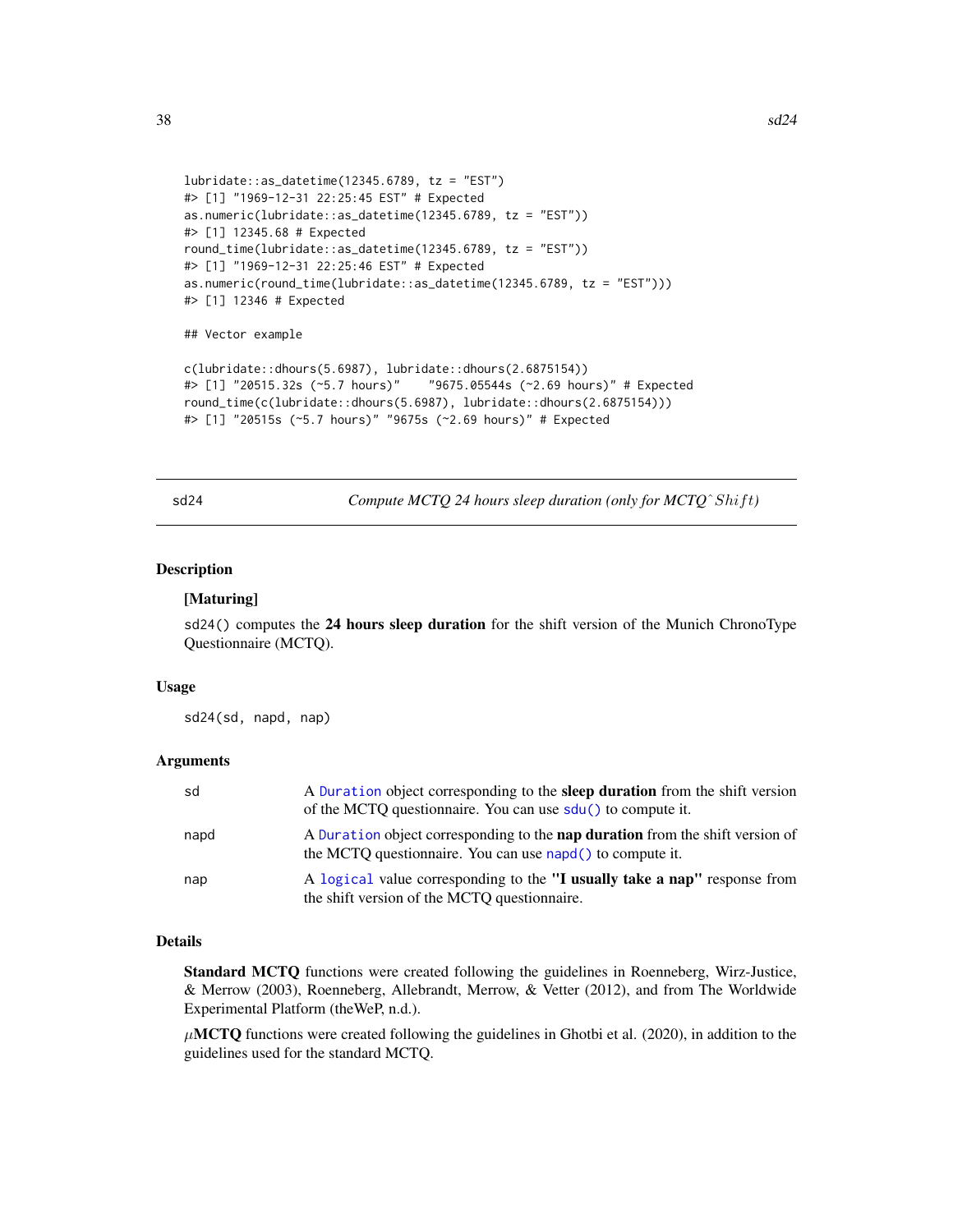**MCTQ**<sup>Shift</sup> functions were created following the guidelines in Juda, Vetter, & Roenneberg (2013), in addition to the guidelines used for the standard MCTQ.

See the References section to learn more.

### Class requirements:

The mctq package works with a set of object classes specially created to hold time values. These classes can be found in the [lubridate](#page-0-0) and [hms](#page-0-0) packages. Please refer to those package documentations to learn more about them.

#### Rounding and fractional time:

Some operations may produce an output with fractional time (e.g., "19538.3828571429s (~5.43 hours)", 01:15:44.505). If you want, you can round it with [round\\_time\(\)](#page-35-0).

Our recommendation is to avoid rounding, but, if you do, make sure that you only round your values after all computations are done. That way you avoid [round-off errors.](https://en.wikipedia.org/wiki/Round-off_error)

## Value

- If nap == TRUE, a [Duration](#page-0-0) object corresponding to the vectorized sum of sd and napd in a circular time frame of 24 hours.
- If nap == FALSE, a [Duration](#page-0-0) object equal to sd.

### Guidelines

Juda, Vetter & Roenneberg (2013) and The Worldwide Experimental Platform (n.d.) guidelines for  $sd24() (SD24)$  computation are as follows.

### Notes:

- This computation must be applied to each section of the questionnaire.
- If the respondent don't usually take a nap in a particular shift or between two free days after a particular shift, sd24() will return only  $SD^{M/E/N}_{W/F}$ .
- If you are visualizing this documentation in plain text, you may have some trouble understanding the equations. You can see this documentation on the package [website.](https://docs.ropensci.org/mctq/reference/)

#### Computation:

$$
SD_{W/F}^{M/E/N} + NapD_{W/F}^{M/E/N}
$$

#### Where:

- $SD_{W/F}^{M/E/N}$  = Sleep duration between two days in a particular shift or between two free days after a particular shift.
- $NapD_{W/F}^{M/E/N}$  = Nap duration between two days in a particular shift or between two free days after a particular shift.
- \* W = Workdays;  $F$  = Work-free days,  $M$  = Morning shift;  $E$  = Evening shift;  $N$  = Night shift.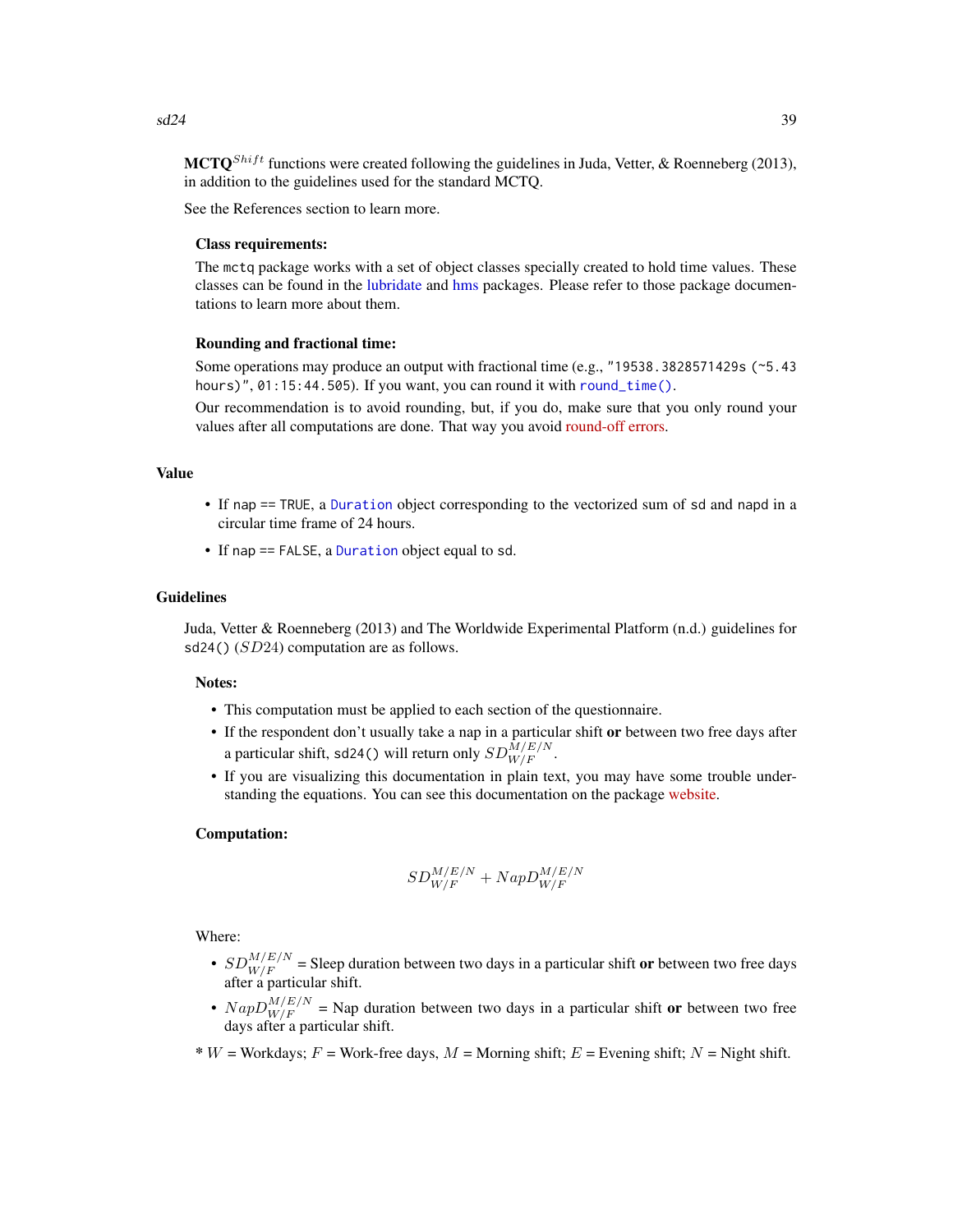### References

Ghotbi, N., Pilz, L. K., Winnebeck, E. C., Vetter, C., Zerbini, G., Lenssen, D., Frighetto, G., Salamanca, M., Costa, R., Montagnese, S., & Roenneberg, T. (2020). The  $\mu$ MCTQ: an ultra-short version of the Munich ChronoType Questionnaire. *Journal of Biological Rhythms*, *35*(1), 98-110. doi: [10.1177/0748730419886986.](https://doi.org/10.1177/0748730419886986)

Juda, M., Vetter, C., & Roenneberg, T. (2013). The Munich ChronoType Questionnaire for shiftworkers (MCTQ<sup>Shift</sup>). *Journal of Biological Rhythms*, 28(2), 130-140. doi: [10.1177/0748730412475041.](https://doi.org/10.1177/0748730412475041)

Roenneberg T., Allebrandt K. V., Merrow M., & Vetter C. (2012). Social jetlag and obesity. *Current Biology*, *22*(10), 939-43. doi: [10.1016/j.cub.2012.03.038.](https://doi.org/10.1016/j.cub.2012.03.038)

Roenneberg, T., Wirz-Justice, A., & Merrow, M. (2003). Life between clocks: daily temporal patterns of human chronotypes. *Journal of Biological Rhythms*, *18*(1), 80-90. doi: [10.1177/](https://doi.org/10.1177/0748730402239679) [0748730402239679.](https://doi.org/10.1177/0748730402239679)

The Worldwide Experimental Platform (n.d.). MCTQ. [https://www.thewep.org/documentation](https://www.thewep.org/documentations/mctq/)s/ [mctq/](https://www.thewep.org/documentations/mctq/)

#### See Also

Other MCTQ functions: [fd\(](#page-7-0)), [gu\(](#page-9-0)), [le\\_week\(](#page-11-0)), [msf\\_sc\(](#page-19-0)), [msl\(](#page-23-0)), [napd\(](#page-26-0)), [sd\\_overall\(](#page-43-0)), [sd\\_week\(](#page-46-0)), [sdu\(](#page-40-0)), [sjl\\_sc\(](#page-66-0)), [sjl\\_weighted\(](#page-70-0)), [sjl\(](#page-61-0)), [so\(](#page-77-0)), [tbt\(](#page-91-0))

#### Examples

```
## Scalar example
```

```
sd <- lubridate::dhours(6)
napd <- lubridate::dhours(0.5)
nap <- TRUE
sd24(sd, napd, nap)
#> [1] "23400s (~6.5 hours)" # Expected
sd <- lubridate::dhours(9)
napd <- lubridate::dhours(1.5)
nap <- TRUE
sd24(sd, napd, nap)
#> [1] "37800s (~10.5 hours)" # Expected
sd <- lubridate::dhours(6.5)
napd <- lubridate::as.duration(NA)
nap <- FALSE
sd24(sd, napd, nap)
#> [1] "23400s (~6.5 hours)" # Expected
sd <- lubridate::as.duration(NA)
napd <- lubridate::dhours(2.3)
nap <- TRUE
sd24(sd, napd, nap)
#> [1] NA # Expected
## Vector example
```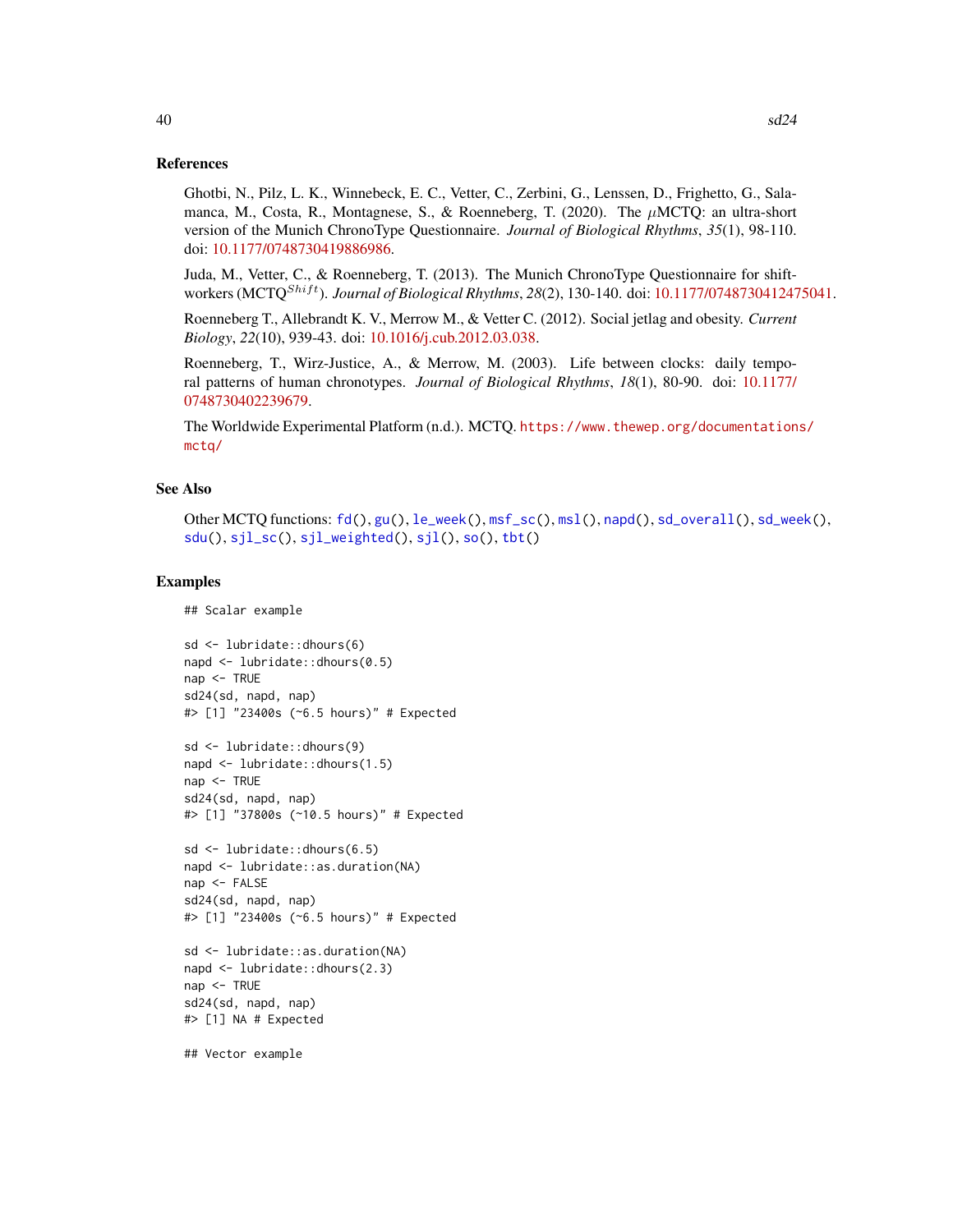```
sd <- c(lubridate::dhours(7.5), lubridate::dhours(8))
napd <- c(lubridate::dhours(0.75), lubridate::dhours(1))
nap <- c(TRUE, TRUE)
sd24(sd, napd, nap)
#> [1] "29700s (~8.25 hours)" "32400s (~9 hours)" # Expected
```
### <span id="page-40-0"></span>sdu *Compute MCTQ sleep duration*

# Description

## [Maturing]

sdu() computes the sleep duration for standard, micro, and shift versions of the Munich Chrono-Type Questionnaire (MCTQ).

Please note that, although we tried to preserve the original authors' naming pattern for the MCTQ functions, the name sd provokes a dangerous name collision with the widely used [sd\(\)](#page-0-0) function (standard deviation). That's why we named it sdu. sdu() and [msl\(\)](#page-23-0) are the only exceptions, all the other mctq functions maintain a strong naming resemblance with the original authors' naming pattern.

### Usage

sdu(so, se)

### Arguments

| <b>SO</b> | An hms object corresponding to the local time of sleep onset from a standard,      |
|-----------|------------------------------------------------------------------------------------|
|           | micro, or shift version of the MCTO questionnaire. You can use so() to com-        |
|           | pute it for the standard or shift version.                                         |
| se        | An hms object corresponding to the <b>local time of sleep end</b> from a standard, |
|           | micro, or shift version of the MCTQ questionnaire.                                 |

### Details

Standard MCTQ functions were created following the guidelines in Roenneberg, Wirz-Justice, & Merrow (2003), Roenneberg, Allebrandt, Merrow, & Vetter (2012), and from The Worldwide Experimental Platform (theWeP, n.d.).

 $\mu$ MCTQ functions were created following the guidelines in Ghotbi et al. (2020), in addition to the guidelines used for the standard MCTQ.

**MCTQ**<sup>Shift</sup> functions were created following the guidelines in Juda, Vetter, & Roenneberg (2013), in addition to the guidelines used for the standard MCTQ.

See the References section to learn more.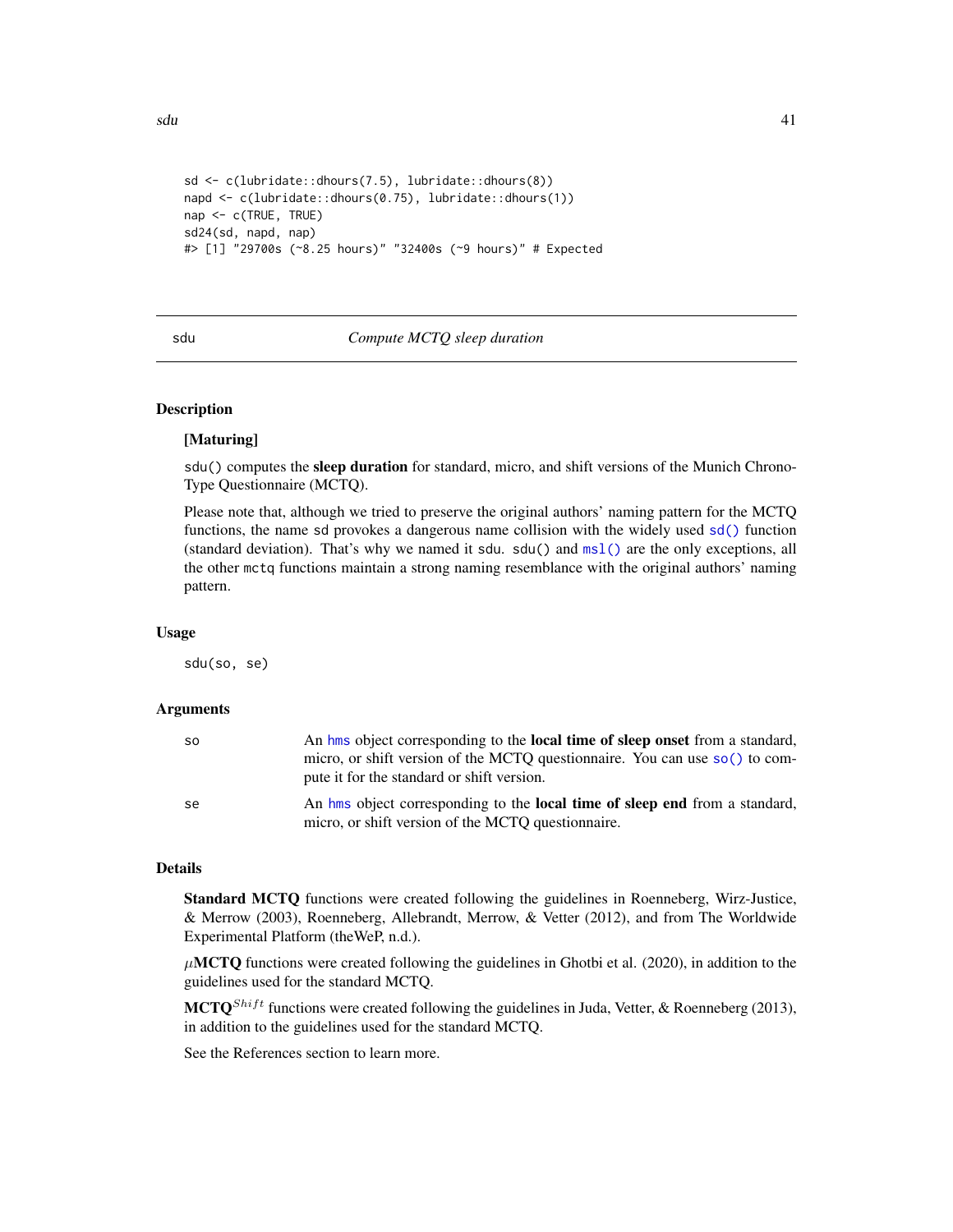### Class requirements:

The mctq package works with a set of object classes specially created to hold time values. These classes can be found in the [lubridate](#page-0-0) and [hms](#page-0-0) packages. Please refer to those package documentations to learn more about them.

## Rounding and fractional time:

Some operations may produce an output with fractional time (e.g., "19538.3828571429s (~5.43 hours)", 01:15:44.505). If you want, you can round it with [round\\_time\(\)](#page-35-0).

Our recommendation is to avoid rounding, but, if you do, make sure that you only round your values after all computations are done. That way you avoid [round-off errors.](https://en.wikipedia.org/wiki/Round-off_error)

# Value

A [Duration](#page-0-0) object corresponding to the vectorized difference between se and so in a circular time frame of 24 hours.

## Guidelines

Roenneberg, Allebrandt, Merrow, & Vetter (2012), Ghotbi et al. (2020), Juda, Vetter, & Roenneberg (2013), and The Worldwide Experimental Platform (n.d.) guidelines for sdu()  $(SD)$  computation are as follows.

#### Notes:

- This computation must be applied to each section of the questionnaire.
- If you are visualizing this documentation in plain text, you may have some trouble understanding the equations. You can see this documentation on the package [website.](https://docs.ropensci.org/mctq/reference/)

## For standard and micro versions of the MCTQ:

$$
SE_{W/F} - SO_{W/F}
$$

Where:

- $SE_{W/F}$  = Local time of sleep end on work or work-free days.
- $SO_{W/F}$  = Local time of sleep onset on work or work-free days.
- $* W$  = Workdays;  $F$  = Work-free days.

### For the shift version of the MCTQ:

$$
SE^{M/E/N}_{W/F}-SO^{M/E/N}_{W/F}
$$

Where:

- $SE_{W/F}^{M/E/N}$  = Local time of sleep end between two days in a particular shift or between two free days after a particular shift.
- $SO_{W/F}^{M/E/N}$  = Local time of sleep onset between two days in a particular shift or between two free days after a particular shift.
- \* W = Workdays;  $F$  = Work-free days,  $M$  = Morning shift;  $E$  = Evening shift;  $N$  = Night shift.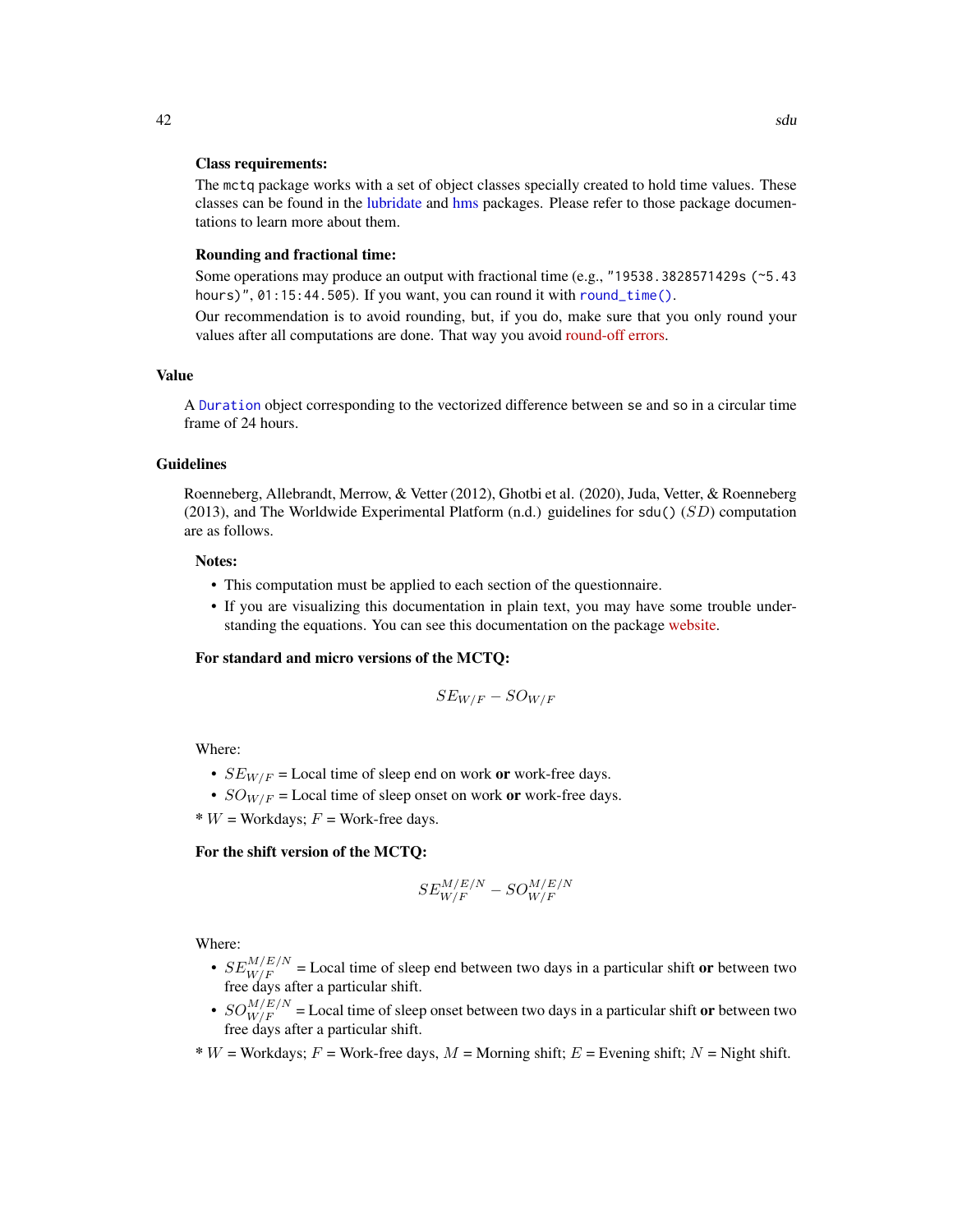### References

Ghotbi, N., Pilz, L. K., Winnebeck, E. C., Vetter, C., Zerbini, G., Lenssen, D., Frighetto, G., Salamanca, M., Costa, R., Montagnese, S., & Roenneberg, T. (2020). The  $\mu$ MCTQ: an ultra-short version of the Munich ChronoType Questionnaire. *Journal of Biological Rhythms*, *35*(1), 98-110. doi: [10.1177/0748730419886986.](https://doi.org/10.1177/0748730419886986)

Juda, M., Vetter, C., & Roenneberg, T. (2013). The Munich ChronoType Questionnaire for shiftworkers (MCTQ<sup>Shift</sup>). *Journal of Biological Rhythms*, 28(2), 130-140. doi: [10.1177/0748730412475041.](https://doi.org/10.1177/0748730412475041)

Roenneberg T., Allebrandt K. V., Merrow M., & Vetter C. (2012). Social jetlag and obesity. *Current Biology*, *22*(10), 939-43. doi: [10.1016/j.cub.2012.03.038.](https://doi.org/10.1016/j.cub.2012.03.038)

Roenneberg, T., Wirz-Justice, A., & Merrow, M. (2003). Life between clocks: daily temporal patterns of human chronotypes. *Journal of Biological Rhythms*, *18*(1), 80-90. doi: [10.1177/](https://doi.org/10.1177/0748730402239679) [0748730402239679.](https://doi.org/10.1177/0748730402239679)

The Worldwide Experimental Platform (n.d.). MCTQ. [https://www.thewep.org/documentation](https://www.thewep.org/documentations/mctq/)s/ [mctq/](https://www.thewep.org/documentations/mctq/)

### See Also

Other MCTQ functions: [fd\(](#page-7-0)), [gu\(](#page-9-0)), [le\\_week\(](#page-11-0)), [msf\\_sc\(](#page-19-0)), [msl\(](#page-23-0)), [napd\(](#page-26-0)), [sd24\(](#page-37-0)), [sd\\_overall\(](#page-43-0)), [sd\\_week\(](#page-46-0)), [sjl\\_sc\(](#page-66-0)), [sjl\\_weighted\(](#page-70-0)), [sjl\(](#page-61-0)), [so\(](#page-77-0)), [tbt\(](#page-91-0))

#### Examples

```
## Scalar example
so <- hms::parse_hm("23:00")
se <- hms::parse_hm("08:00")
sdu(so, se)
#> [1] "32400s (~9 hours)" # Expected
so <- hms::parse_hm("02:00")
se <- hms::parse_hm("12:30")
sdu(so, se)
#> [1] "37800s (~10.5 hours)" # Expected
so <- hms::parse_hm("03:15")
se <- hms::as_hms(NA)
sdu(so, se)
#> [1] NA # Expected
## Vector example
so <- c(hms::parse_hm("04:12"), hms::parse_hm("21:20"))
se <- c(hms::parse_hm("14:30"), hms::parse_hm("03:45"))
sdu(so, se)
#> [1] "37080s (~10.3 hours)" "23100s (~6.42 hours)" # Expected
```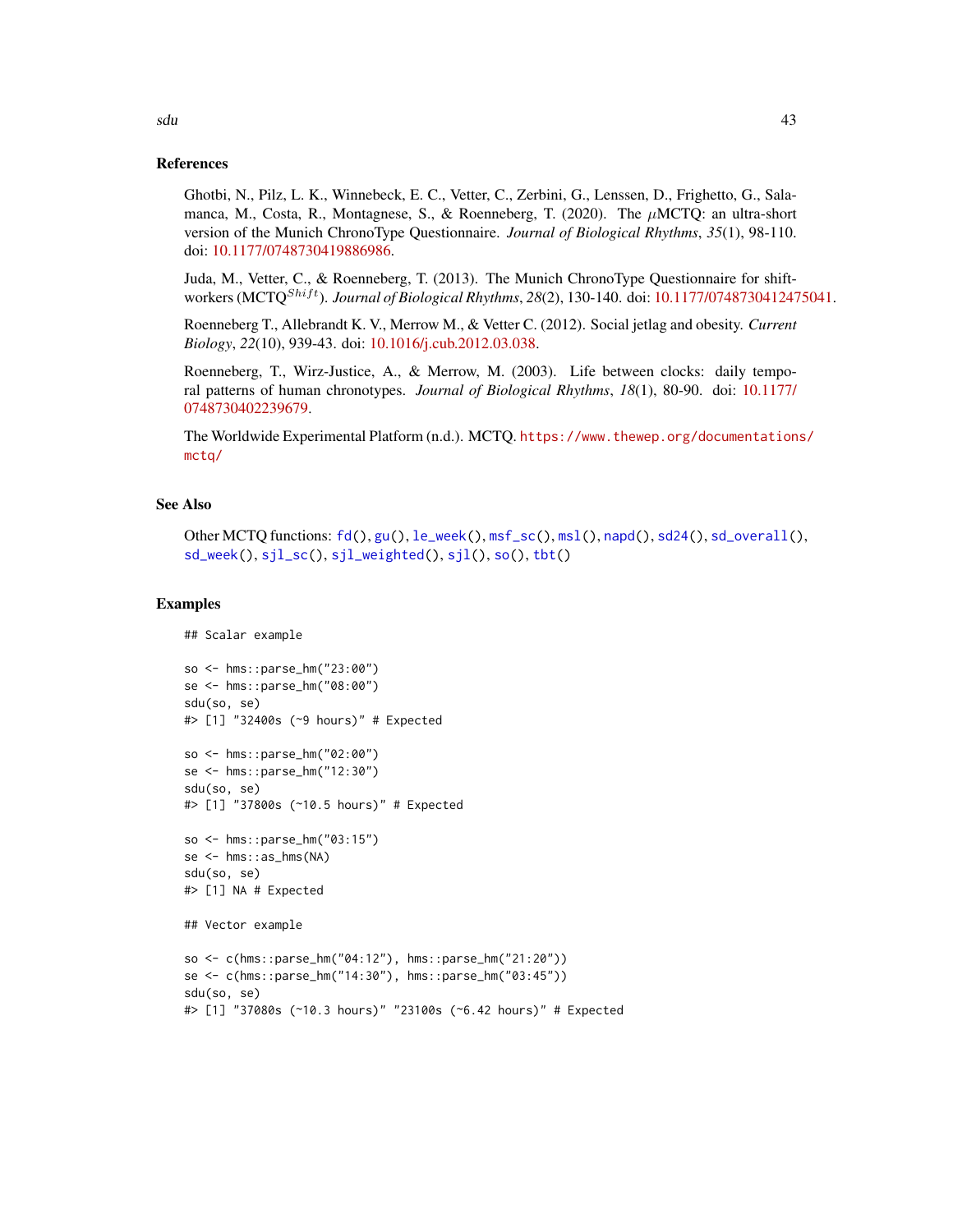## **Description**

## [Maturing]

sd\_overall() computes the **overall sleep duration in a particular shift** for the shift version of the Munich ChronoType Questionnaire (MCTQ).

See [sd\\_week\(\)](#page-46-0) to compute the average weekly sleep duration for the standard and micro versions of the MCTQ.

### Usage

sd\_overall(sd\_w, sd\_f, n\_w, n\_f)

## **Arguments**

| sd_w | A Duration object corresponding to the sleep duration between two days in a<br><b>particular shift</b> from a shift version of the MCTQ questionnaire. You can use<br>sdu() to compute it.                |
|------|-----------------------------------------------------------------------------------------------------------------------------------------------------------------------------------------------------------|
| sd f | A Duration object corresponding to the <b>sleep duration between two free days</b><br><b>after a particular shift</b> from a shift version of the MCTQ questionnaire. You<br>can use sdu() to compute it. |
| n w  | An integerish numeric object or an integer object corresponding to the num-<br>ber of days worked in a particular shift within a shift cycle from a shift<br>version of the MCTQ questionnaire.           |
| n f  | An integerish numeric object or an integer object corresponding to the num-<br>ber of free days after a particular shift within a shift cycle from a shift ver-<br>sion of the MCTQ questionnaire.        |

## Details

Standard MCTQ functions were created following the guidelines in Roenneberg, Wirz-Justice, & Merrow (2003), Roenneberg, Allebrandt, Merrow, & Vetter (2012), and from The Worldwide Experimental Platform (theWeP, n.d.).

 $\mu$ MCTQ functions were created following the guidelines in Ghotbi et al. (2020), in addition to the guidelines used for the standard MCTQ.

MCTO<sup>Shift</sup> functions were created following the guidelines in Juda, Vetter, & Roenneberg (2013), in addition to the guidelines used for the standard MCTQ.

See the References section to learn more.

### Class requirements:

The mctq package works with a set of object classes specially created to hold time values. These classes can be found in the [lubridate](#page-0-0) and [hms](#page-0-0) packages. Please refer to those package documentations to learn more about them.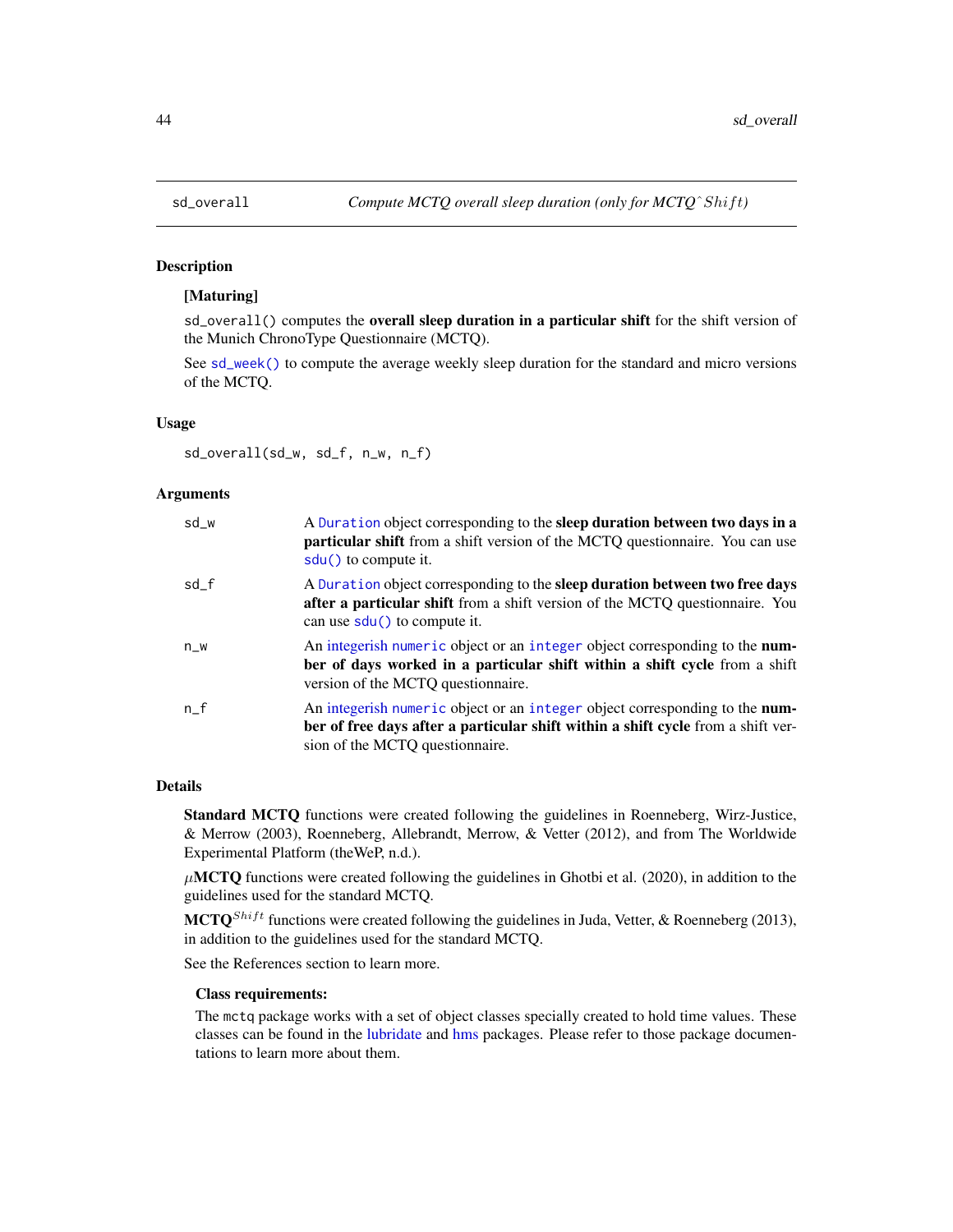#### sd\_overall and the state of the state of the state of the state of the state of the state of the state of the state of the state of the state of the state of the state of the state of the state of the state of the state of

### Rounding and fractional time:

Some operations may produce an output with fractional time (e.g., "19538.3828571429s (~5.43 hours)", 01:15:44.505). If you want, you can round it with [round\\_time\(\)](#page-35-0).

Our recommendation is to avoid rounding, but, if you do, make sure that you only round your values after all computations are done. That way you avoid [round-off errors.](https://en.wikipedia.org/wiki/Round-off_error)

### Value

A [Duration](#page-0-0) object corresponding to the vectorized weighted mean of sd\_w and sd\_f with n\_w and n\_f as weights.

#### Guidelines

Juda, Vetter, & Roenneberg (2013) and The Worldwide Experimental Platform (n.d.) guidelines for sd\_overall()  $(\emptyset SD^{M/E/N})$  computation are as follows.

# Notes:

- This computation must be applied to each section of the questionnaire. If you're using the three-shift design proposed by the MCTQ authors, you need to compute three overall sleep duration (e.g.,  $\emptyset SD^M$ ;  $\emptyset SD^E$ ;  $\emptyset SD^N$ ).
- The overall sleep duration is the weighted average of the shift-specific mean sleep durations.
- If you are visualizing this documentation in plain text, you may have some trouble understanding the equations. You can see this documentation on the package [website.](https://docs.ropensci.org/mctq/reference/)

#### Computation:

$$
\frac{SD^{M/E/N}_W\times n^{M/E/N}_W + SD^{M/E/N}_F\times n^{M/E/N}_F}{n^{M/E/N}_W + n^{M/E/N}_F}
$$

Where:

- $SD_W^{M/E/N}$  = Sleep duration between two days in a particular shift.
- $SD<sub>F</sub><sup>M/E/N</sup>$  = Sleep duration between two free days after a particular shift.
- $n_{W}^{M/E/N}$  = Number of days worked in a particular shift within a shift cycle.
- $\cdot\;n_F^{M/E/N}$  $F_F^{M/E/N}$  = Number of free days after a particular shift within a shift cycle.

 $* W =$  Workdays;  $F =$  Work-free days,  $M =$  Morning shift;  $E =$  Evening shift;  $N =$  Night shift.

### References

Ghotbi, N., Pilz, L. K., Winnebeck, E. C., Vetter, C., Zerbini, G., Lenssen, D., Frighetto, G., Salamanca, M., Costa, R., Montagnese, S., & Roenneberg, T. (2020). The  $\mu$ MCTQ: an ultra-short version of the Munich ChronoType Questionnaire. *Journal of Biological Rhythms*, *35*(1), 98-110. doi: [10.1177/0748730419886986.](https://doi.org/10.1177/0748730419886986)

Juda, M., Vetter, C., & Roenneberg, T. (2013). The Munich ChronoType Questionnaire for shiftworkers (MCTQ<sup>Shift</sup>). *Journal of Biological Rhythms*, 28(2), 130-140. doi: [10.1177/0748730412475041.](https://doi.org/10.1177/0748730412475041)

Roenneberg T., Allebrandt K. V., Merrow M., & Vetter C. (2012). Social jetlag and obesity. *Current Biology*, *22*(10), 939-43. doi: [10.1016/j.cub.2012.03.038.](https://doi.org/10.1016/j.cub.2012.03.038)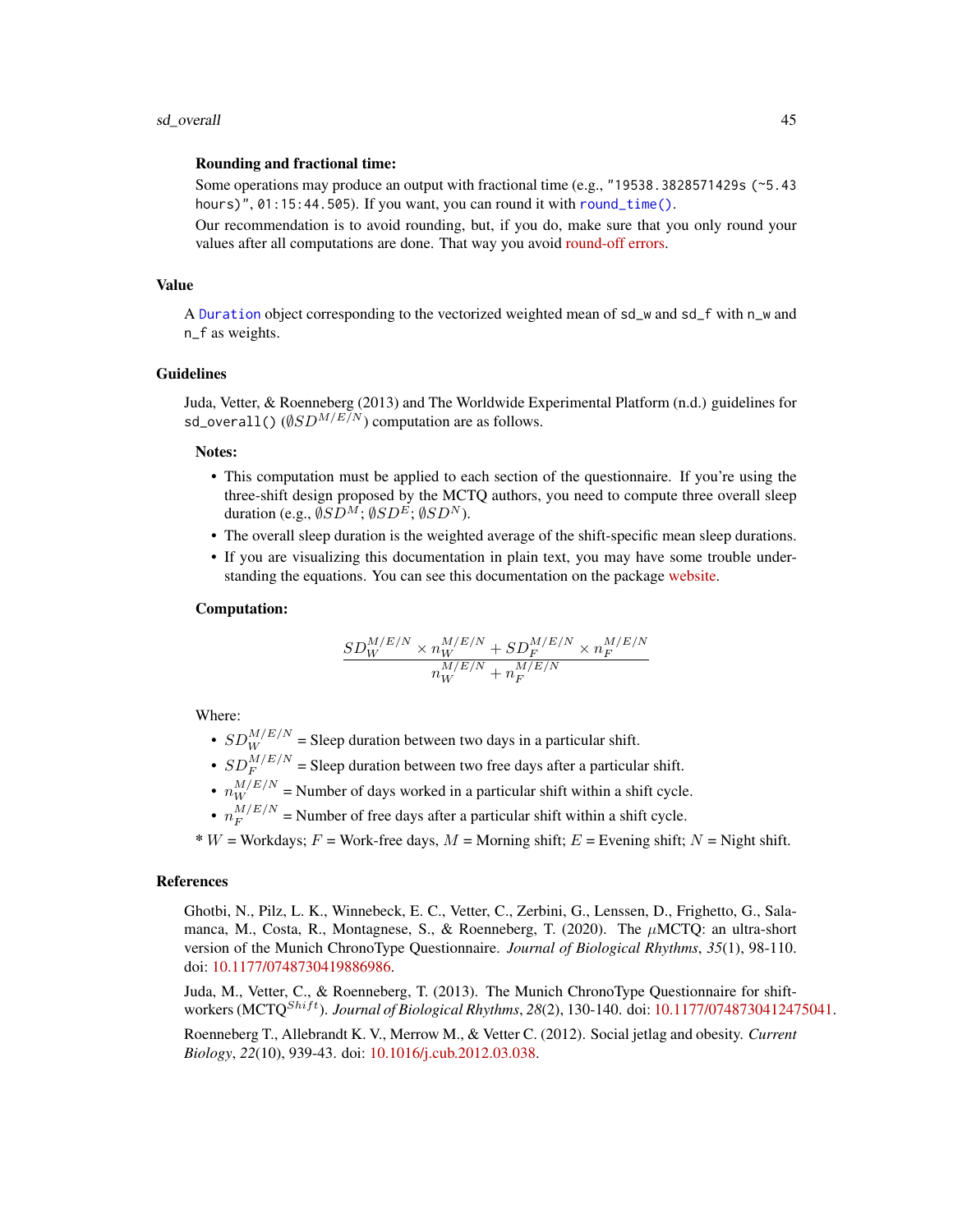Roenneberg, T., Wirz-Justice, A., & Merrow, M. (2003). Life between clocks: daily temporal patterns of human chronotypes. *Journal of Biological Rhythms*, *18*(1), 80-90. doi: [10.1177/](https://doi.org/10.1177/0748730402239679) [0748730402239679.](https://doi.org/10.1177/0748730402239679)

The Worldwide Experimental Platform (n.d.). MCTQ. [https://www.thewep.org/documentation](https://www.thewep.org/documentations/mctq/)s/ [mctq/](https://www.thewep.org/documentations/mctq/)

#### See Also

Other MCTQ functions: [fd\(](#page-7-0)), [gu\(](#page-9-0)), [le\\_week\(](#page-11-0)), [msf\\_sc\(](#page-19-0)), [msl\(](#page-23-0)), [napd\(](#page-26-0)), [sd24\(](#page-37-0)), [sd\\_week\(](#page-46-0)), [sdu\(](#page-40-0)), [sjl\\_sc\(](#page-66-0)), [sjl\\_weighted\(](#page-70-0)), [sjl\(](#page-61-0)), [so\(](#page-77-0)), [tbt\(](#page-91-0))

#### Examples

```
## Scalar example
sd_w <- lubridate::dhours(5)
sd_f <- lubridate::dhours(9)
n_w < -2n_f < -2sd_overall(sd_w, sd_f, n_w, n_f)
#> [1] "25200s (~7 hours)" # Expected
sd_w <- lubridate::dhours(3.45)
sd_f <- lubridate::dhours(10)
n_w < -3n_f < -1sd_overall(sd_w, sd_f, n_w, n_f)
#> [1] "18315s (~5.09 hours)" # Expected
sd_w <- lubridate::as.duration(NA)
sd_f <- lubridate::dhours(12)
n_w < -4n_f < -4sd_overall(sd_w, sd_f, n_w, n_f)
#> [1] NA # Expected
## Vector example
sd_w <- c(lubridate::dhours(4), lubridate::dhours(7))
sd_f <- c(lubridate::dhours(12), lubridate::dhours(9))
n_w < -c(3, 4)n_f < -c(2, 4)sd_overall(sd_w, sd_f, n_w, n_f)
#> [1] "25920s (~7.2 hours)" "28800s (~8 hours)" # Expected
## Checking second output from vector example
if (requireNamespace("stats", quietly = TRUE)) {
    i \leq 2x \leftarrow c(sd_w[i], sd_f[i])w \leq c(n_w[i], n_f[i])lubridate::as.duration(stats::weighted.mean(x, w))
```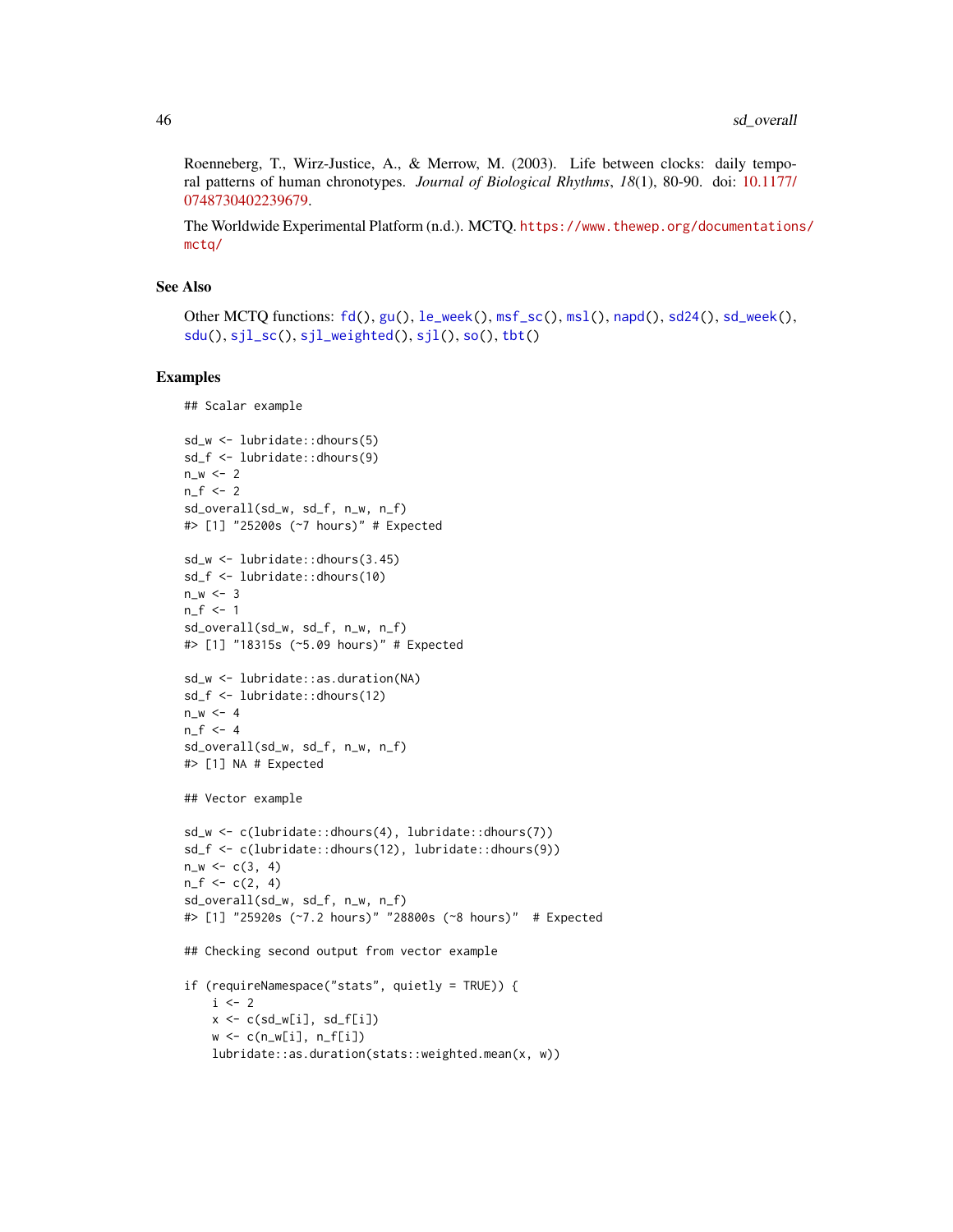sd\_week 47

```
}
#> [1] "28800s (~8 hours)" # Expected
## Converting the output to 'hms'
sd_w <- lubridate::dhours(4.75)
sd_f <- lubridate::dhours(10)
n_w < -5n_f < -2sd_overall(sd_w, sd_f, n_w, n_f)
#> [1] "22500s (~6.25 hours)" # Expected
hms::as_hms(as.numeric(sd_overall(sd_w, sd_f, n_w, n_f)))
#> 06:15:00 # Expected
## Rounding the output at the seconds level
sd_w <- lubridate::dhours(5.9874)
sd_f <- lubridate::dhours(9.3)
n_w < -3n_f < -2sd_overall(sd_w, sd_f, n_w, n_f)
#> [1] "26324.784s (~7.31 hours)" # Expected
round_time(sd_overall(sd_w, sd_f, n_w, n_f))
#> [1] "26325s (~7.31 hours)" # Expected
```
<span id="page-46-0"></span>sd\_week *Compute MCTQ average weekly sleep duration*

# **Description**

#### [Maturing]

sd\_week() computes the average weekly sleep duration for the standard and micro versions of the Munich ChronoType Questionnaire (MCTQ).

See [sd\\_overall\(\)](#page-43-0) to compute the overall sleep duration of a particular shift for the shift version of the MCTQ.

#### Usage

sd\_week(sd\_w, sd\_f, wd)

#### Arguments

sd\_w A [Duration](#page-0-0) object corresponding to the **sleep duration on workdays** from a standard or micro version of the MCTQ questionnaire. You can use [sdu\(\)](#page-40-0) to compute it.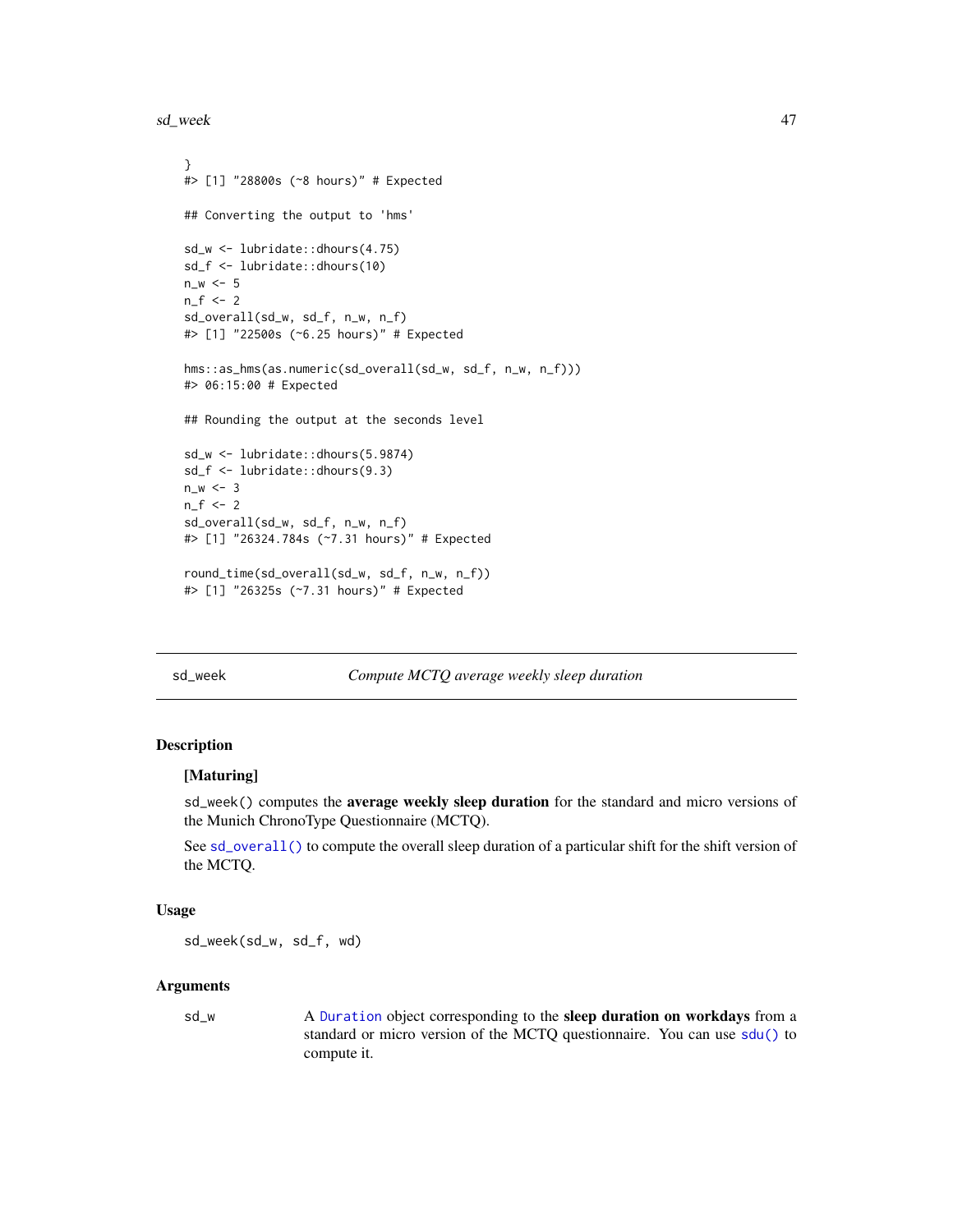| sd f | A Duration object corresponding to the sleep duration on work-free days     |
|------|-----------------------------------------------------------------------------|
|      | from a standard or micro version of the MCTQ questionnaire. You can use     |
|      | $sdu()$ to compute it.                                                      |
| wd   | An integerish numeric object or an integer object corresponding to the num- |
|      | ber of workdays per week from a standard or micro version of the MCTQ       |
|      | questionnaire.                                                              |
|      |                                                                             |

## Details

Standard MCTQ functions were created following the guidelines in Roenneberg, Wirz-Justice, & Merrow (2003), Roenneberg, Allebrandt, Merrow, & Vetter (2012), and from The Worldwide Experimental Platform (theWeP, n.d.).

 $\mu$ MCTQ functions were created following the guidelines in Ghotbi et al. (2020), in addition to the guidelines used for the standard MCTQ.

**MCTQ**<sup>Shift</sup> functions were created following the guidelines in Juda, Vetter, & Roenneberg (2013), in addition to the guidelines used for the standard MCTQ.

See the References section to learn more.

## Class requirements:

The mctq package works with a set of object classes specially created to hold time values. These classes can be found in the [lubridate](#page-0-0) and [hms](#page-0-0) packages. Please refer to those package documentations to learn more about them.

#### Rounding and fractional time:

Some operations may produce an output with fractional time (e.g., "19538.3828571429s (~5.43 hours)", 01:15:44.505). If you want, you can round it with [round\\_time\(\)](#page-35-0).

Our recommendation is to avoid rounding, but, if you do, make sure that you only round your values after all computations are done. That way you avoid [round-off errors.](https://en.wikipedia.org/wiki/Round-off_error)

### Value

A [Duration](#page-0-0) object corresponding to the vectorized weighted mean of sd\_w and sd\_f with wd and fd(wd) as weights.

#### Guidelines

Roenneberg, Allebrandt, Merrow, & Vetter (2012), Ghotbi et al. (2020), and The Worldwide Experimental Platform (n.d.) guidelines for sd\_week()  $(SD_{week})$  computation are as follows.

#### Notes:

- The average weekly sleep duration is the weighted average of the sleep durations on work and work-free days in a week.
- If you are visualizing this documentation in plain text, you may have some trouble understanding the equations. You can see this documentation on the package [website.](https://docs.ropensci.org/mctq/reference/)

#### Computation:

$$
\frac{SD_W \times WD + SD_F \times FD}{7}
$$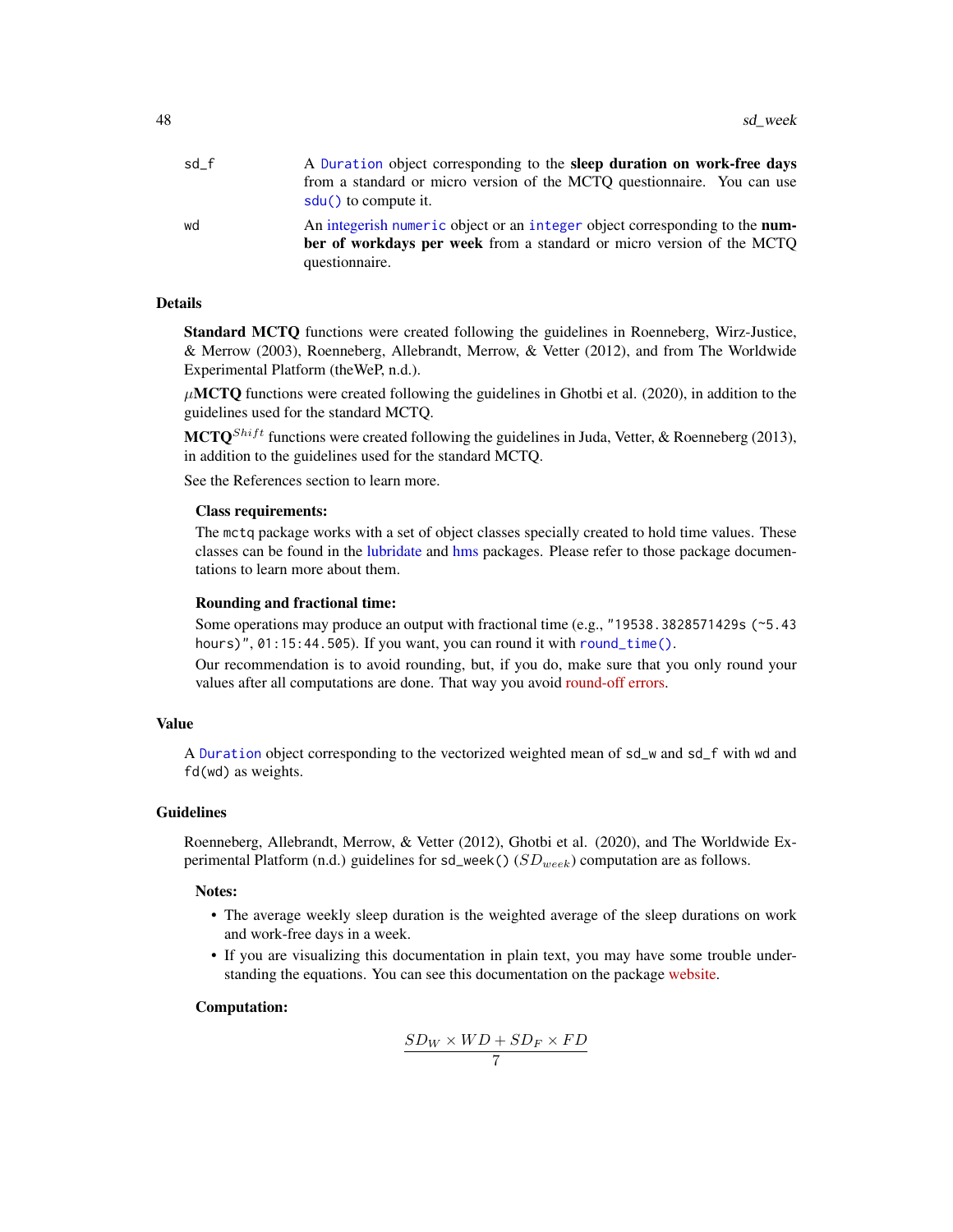#### Where:

- $SD_W$  = Sleep duration on workdays.
- $SD_F$  = Sleep duration on work-free days.
- $WD =$  Number of workdays per week ("I have a regular work schedule and work  $\_\_\_\_$  days per week").
- $FD =$  Number of work-free days per week.
- $* W =$  Workdays;  $F =$  Work-free days.

#### References

Ghotbi, N., Pilz, L. K., Winnebeck, E. C., Vetter, C., Zerbini, G., Lenssen, D., Frighetto, G., Salamanca, M., Costa, R., Montagnese, S., & Roenneberg, T. (2020). The  $\mu$ MCTQ: an ultra-short version of the Munich ChronoType Questionnaire. *Journal of Biological Rhythms*, *35*(1), 98-110. doi: [10.1177/0748730419886986.](https://doi.org/10.1177/0748730419886986)

Juda, M., Vetter, C., & Roenneberg, T. (2013). The Munich ChronoType Questionnaire for shiftworkers (MCTQ<sup>Shift</sup>). *Journal of Biological Rhythms*, 28(2), 130-140. doi: [10.1177/0748730412475041.](https://doi.org/10.1177/0748730412475041)

Roenneberg T., Allebrandt K. V., Merrow M., & Vetter C. (2012). Social jetlag and obesity. *Current Biology*, *22*(10), 939-43. doi: [10.1016/j.cub.2012.03.038.](https://doi.org/10.1016/j.cub.2012.03.038)

Roenneberg, T., Wirz-Justice, A., & Merrow, M. (2003). Life between clocks: daily temporal patterns of human chronotypes. *Journal of Biological Rhythms*, *18*(1), 80-90. doi: [10.1177/](https://doi.org/10.1177/0748730402239679) [0748730402239679.](https://doi.org/10.1177/0748730402239679)

The Worldwide Experimental Platform (n.d.). MCTQ. [https://www.thewep.org/documentation](https://www.thewep.org/documentations/mctq/)s/ [mctq/](https://www.thewep.org/documentations/mctq/)

#### See Also

Other MCTQ functions: [fd\(](#page-7-0)), [gu\(](#page-9-0)), [le\\_week\(](#page-11-0)), [msf\\_sc\(](#page-19-0)), [msl\(](#page-23-0)), [napd\(](#page-26-0)), [sd24\(](#page-37-0)), [sd\\_overall\(](#page-43-0)), [sdu\(](#page-40-0)), [sjl\\_sc\(](#page-66-0)), [sjl\\_weighted\(](#page-70-0)), [sjl\(](#page-61-0)), [so\(](#page-77-0)), [tbt\(](#page-91-0))

### Examples

```
## Scalar example
```

```
sd_w <- lubridate::dhours(4)
sd_f <- lubridate::dhours(8)
wd < -5sd_week(sd_w, sd_f, wd)
#> [1] "18514.2857142857s (~5.14 hours)" # Expected
sd_w <- lubridate::dhours(7)
sd_f <- lubridate::dhours(7)
wd < -4sd_week(sd_w, sd_f, wd)
#> [1] "25200s (~7 hours)" # Expected
sd_w <- lubridate::as.duration(NA)
sd_f <- lubridate::dhours(10)
```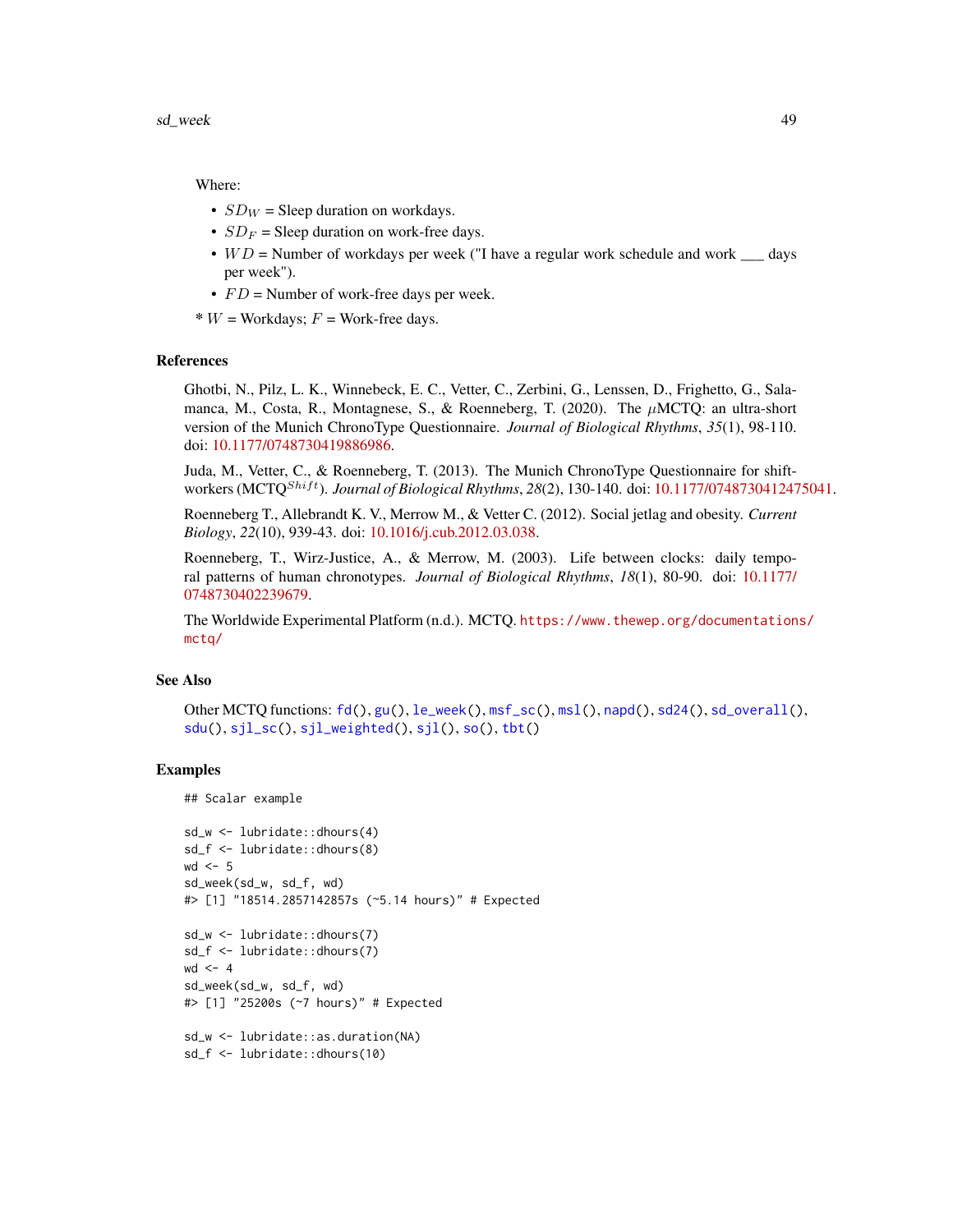```
wd < -6sd_week(sd_w, sd_f, wd)
#> [1] NA # Expected
## Vector example
sd_w <- c(lubridate::dhours(4.5), lubridate::dhours(5.45))
sd_f <- c(lubridate::dhours(8), lubridate::dhours(7.3))
wd < -c(3, 7)sd_week(sd_w, sd_f, wd)
#> [1] "23400s (~6.5 hours)" "19620s (~5.45 hours)" # Expected
## Checking second output from vector example
if (requireNamespace("stats", quietly = TRUE)) {
    i \leq 2x \leftarrow c(sd_w[i], sd_f[i])w <- c(wd[i], fd(wd[i]))
   lubridate::as.duration(stats::weighted.mean(x, w))
}
#> [1] "19620s (~5.45 hours)" # Expected
## Converting the output to 'hms'
sd_w <- lubridate::dhours(5.45)
sd_f <- lubridate::dhours(9.5)
wd < -5x <- sd_week(sd_w, sd_f, wd)
x
#> [1] "23785.7142857143s (~6.61 hours)" # Expected
hms::as_hms(as.numeric(x))
#> 06:36:25.714286 # Expected
## Rounding the output at the seconds level
sd_w <- lubridate::dhours(4.5)
sd_f <- lubridate::dhours(7.8)
wd < - 3sd_week(sd_w, sd_f, wd)
#> [1] "22988.5714285714s (~6.39 hours)" # Expected
round_time(sd_week(sd_w, sd_f, wd))
#> [1] "22989s (~6.39 hours)" # Expected
```
shift\_mctq *A fictional MCTQ*<sup> $\land$ </sup>Shift *dataset* 

## Description

[Maturing]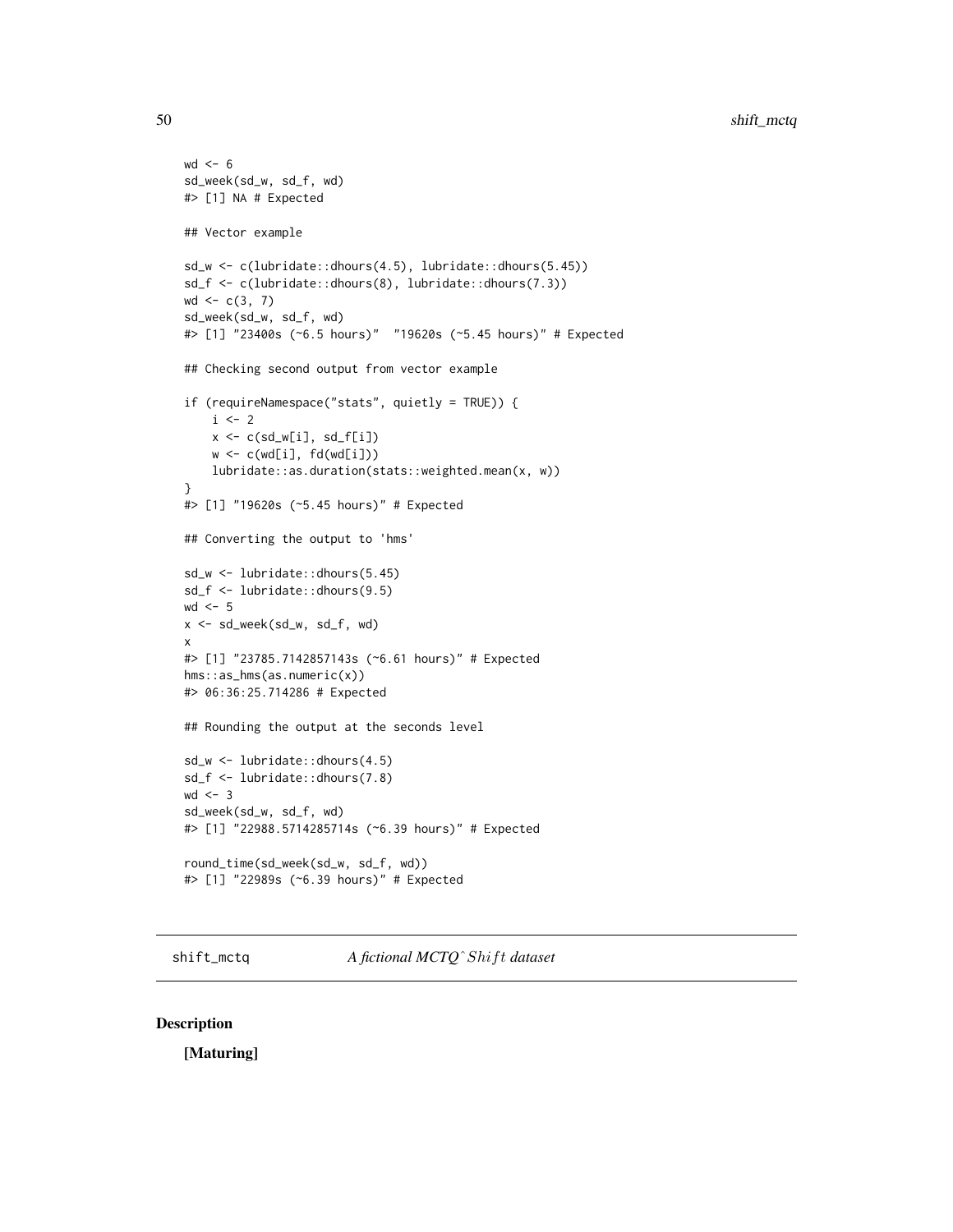# shift\_mctq 51

A fictional dataset, for testing and learning purposes, composed of basic/measurable and computed variables of the Munich ChronoType Questionnaire (MCTQ) shift version.

This data was created following the guidelines in Juda, Vetter, & Roenneberg (2013), in addition to the guidelines found in Roenneberg, Wirz-Justice, & Merrow (2003), Roenneberg, Allebrandt, Merrow, & Vetter (2012), Jankowski (2017), and The Worldwide Experimental Platform (n.d.). See the References and Details sections to learn more.

### Usage

shift\_mctq

## Format

A [tibble](#page-0-0) with 135 columns and 50 rows:

id A unique [integer](#page-0-0) value to identify each respondent in the dataset.

Type: Control.

R class: [integer](#page-0-0).

n\_w\_m Number of days worked in morning shifts within a shift cycle.

Type: Basic.

R class: [integer](#page-0-0).

bt\_w\_m Local time of going to bed on workdays between two morning shifts.

Statement (EN): "I go to bed at \_\_\_ o'clock'".

Type: Basic.

R class: [hms](#page-0-0).

sprep\_w\_m Local time of preparing to sleep on workdays between two morning shifts.

Statement (EN): "I actually get ready to fall asleep at \_\_\_ o'clock".

Type: Basic.

R class: [hms](#page-0-0).

slat\_w\_m Sleep latency or time to fall asleep after preparing to sleep on workdays between two morning shifts.

Statement (EN): "I need \_\_\_ minutes to fall asleep".

Type: Basic.

R class: [Duration](#page-0-0).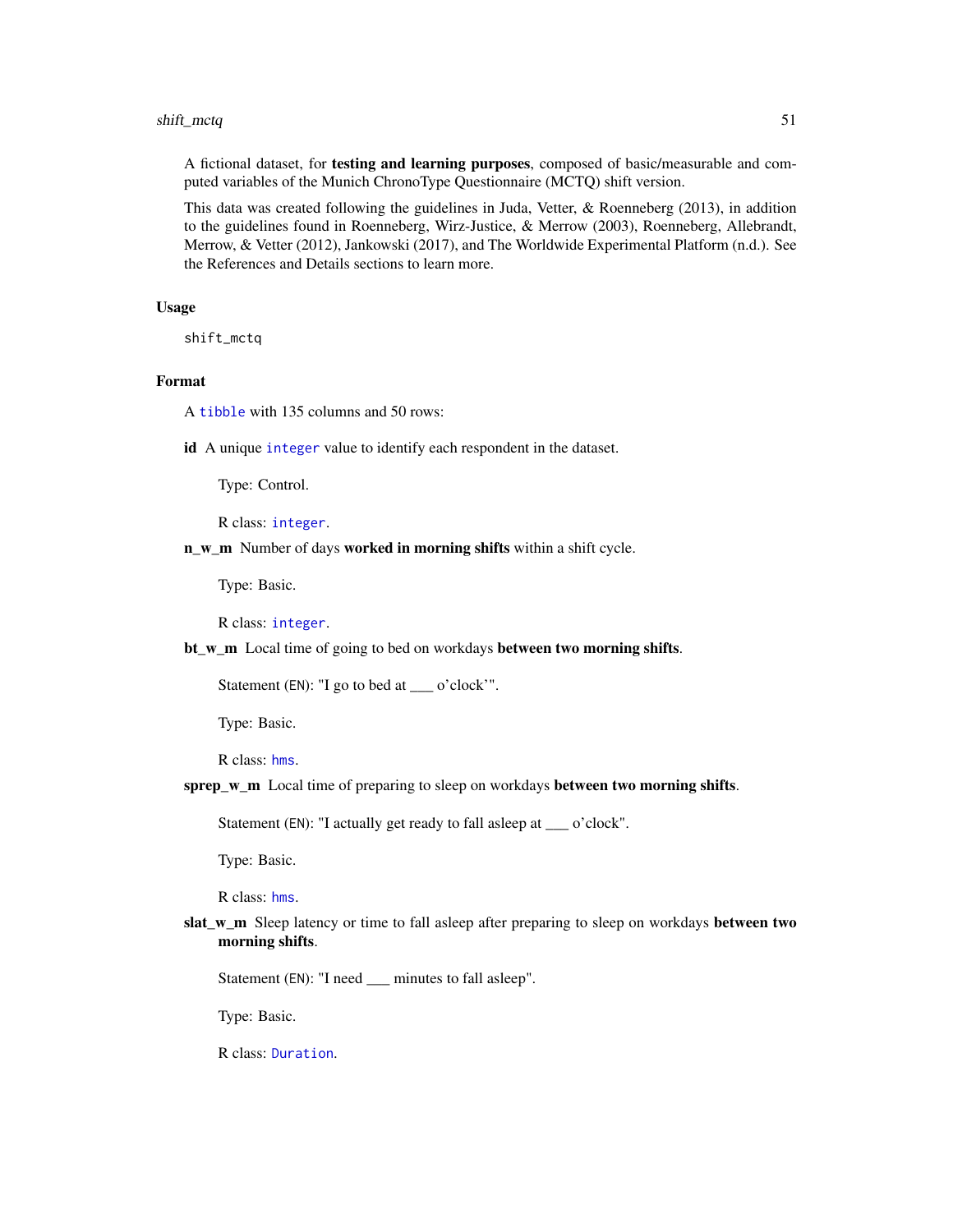so\_w\_m Local time of sleep onset on workdays between two morning shifts.

Type: Computed.

R class: [hms](#page-0-0).

se\_w\_m Local time of sleep end on workdays between two morning shifts.

Statement (EN): "I wake up at \_\_\_ o'clock".

Type: Basic.

R class: [hms](#page-0-0).

tgu\_w\_m Time to get up on workdays between two morning shifts.

Statement (EN): "I get up after \_\_\_ minutes".

Type: Basic.

R class: [Duration](#page-0-0).

gu\_w\_m Local time of getting out of bed on workdays between two morning shifts.

Type: Computed.

R class: [hms](#page-0-0).

 $\textbf{alarm\_w\_m}$  A [logical](#page-0-0) value indicating if the respondent uses an alarm clock to wake up on workdays between two morning shifts.

Statement (EN): "I wake up at  $\equiv$  o'clock:  $(\equiv)$  with alarm  $(\equiv)$  without alarm".

Type: Basic.

R class: [logical](#page-0-0).

reasons\_w\_m A [logical](#page-0-0) value indicating if the respondent has any particular reasons for why they cannot freely choose their sleep times on workdays between two morning shifts.

Statement (EN): "There are particular reasons why I cannot freely choose my sleep times on morning shifts: Yes  $(\_\_)$  No  $(\_\_)$ ".

Type: Basic.

R class: [logical](#page-0-0).

reasons why w m Particular reasons for why the respondent cannot freely choose their sleep times on workdays between two morning shifts.

Statement (EN): "If "Yes": Child(ren)/pet(s) ( \_\_\_ ) Hobbies ( \_\_\_ ) Others, for example:  $\overline{\phantom{a}}$ .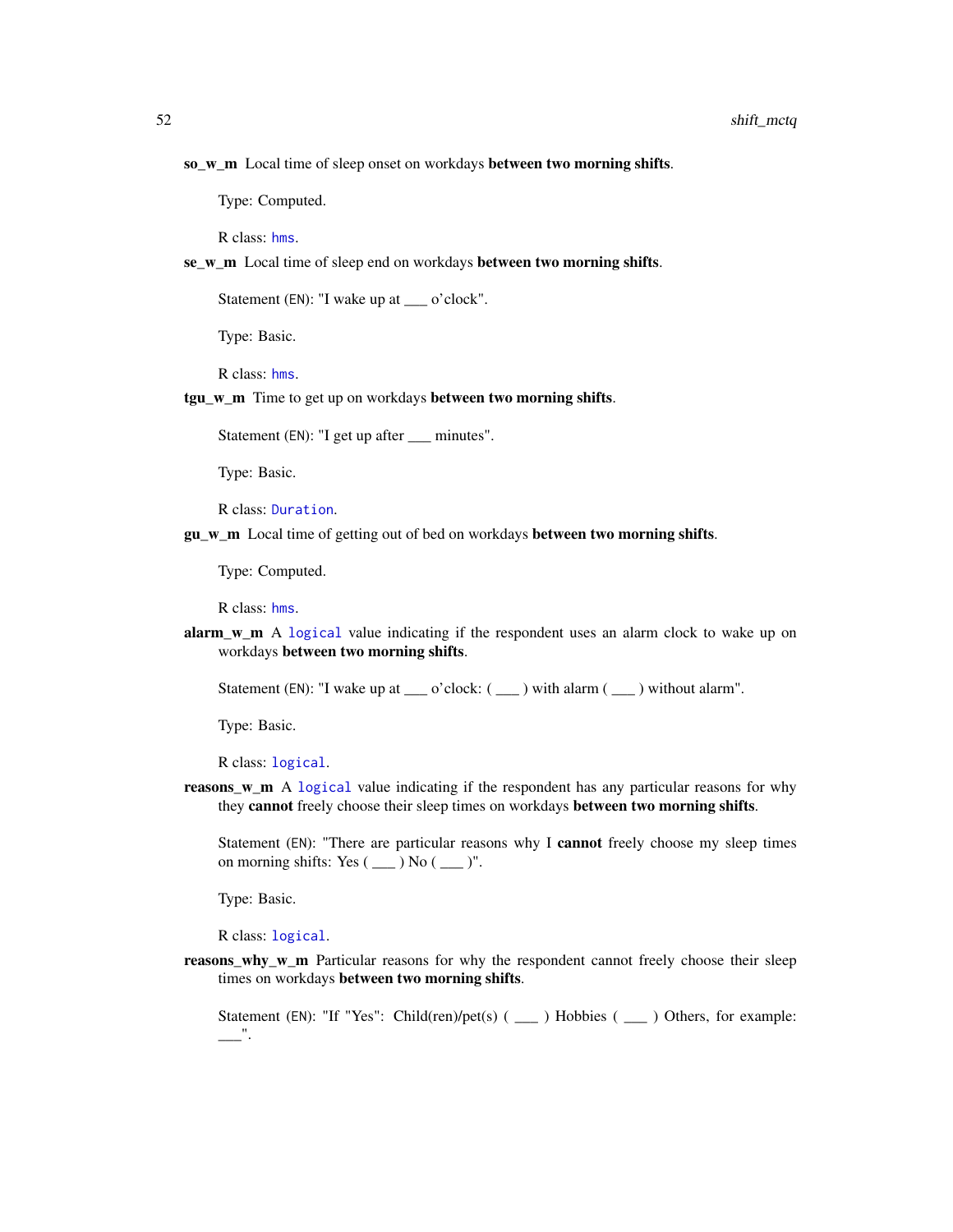Type: Basic.

R class: [character](#page-0-0).

sd\_w\_m Sleep duration on workdays between two morning shifts.

Type: Computed.

R class: [Duration](#page-0-0).

tbt\_w\_m Total time in bed on workdays between two morning shifts.

Type: Computed.

R class: [Duration](#page-0-0).

msw\_m Local time of mid-sleep on workdays between two morning shifts.

Type: Computed.

R class: [hms](#page-0-0).

nap\_w\_m A [logical](#page-0-0) value indicating if the respondent usually takes a nap on workdays between two morning shifts.

Statement (EN): "I usually take a nap: Yes ( \_\_\_ ) No ( \_\_\_ )".

Type: Basic.

R class: [logical](#page-0-0).

napo\_w\_m Local time of nap onset on workdays between two morning shifts.

Statement (EN): "If "Yes": I take a nap from \_\_\_ o'clock to \_\_\_ o'clock".

Type: Basic.

R class: [hms](#page-0-0).

### nape\_w\_m Local time of nap end on workdays between two morning shifts.

Statement (EN): "If "Yes": I take a nap from \_\_\_ o'clock to \_\_\_ o'clock".

Type: Basic.

R class: [hms](#page-0-0).

napd\_w\_m Nap duration on workdays between two morning shifts.

Type: Computed.

R class: [Duration](#page-0-0).

sd24\_w\_m 24 hours sleep duration (sleep duration + nap duration) on workdays between two morning shifts.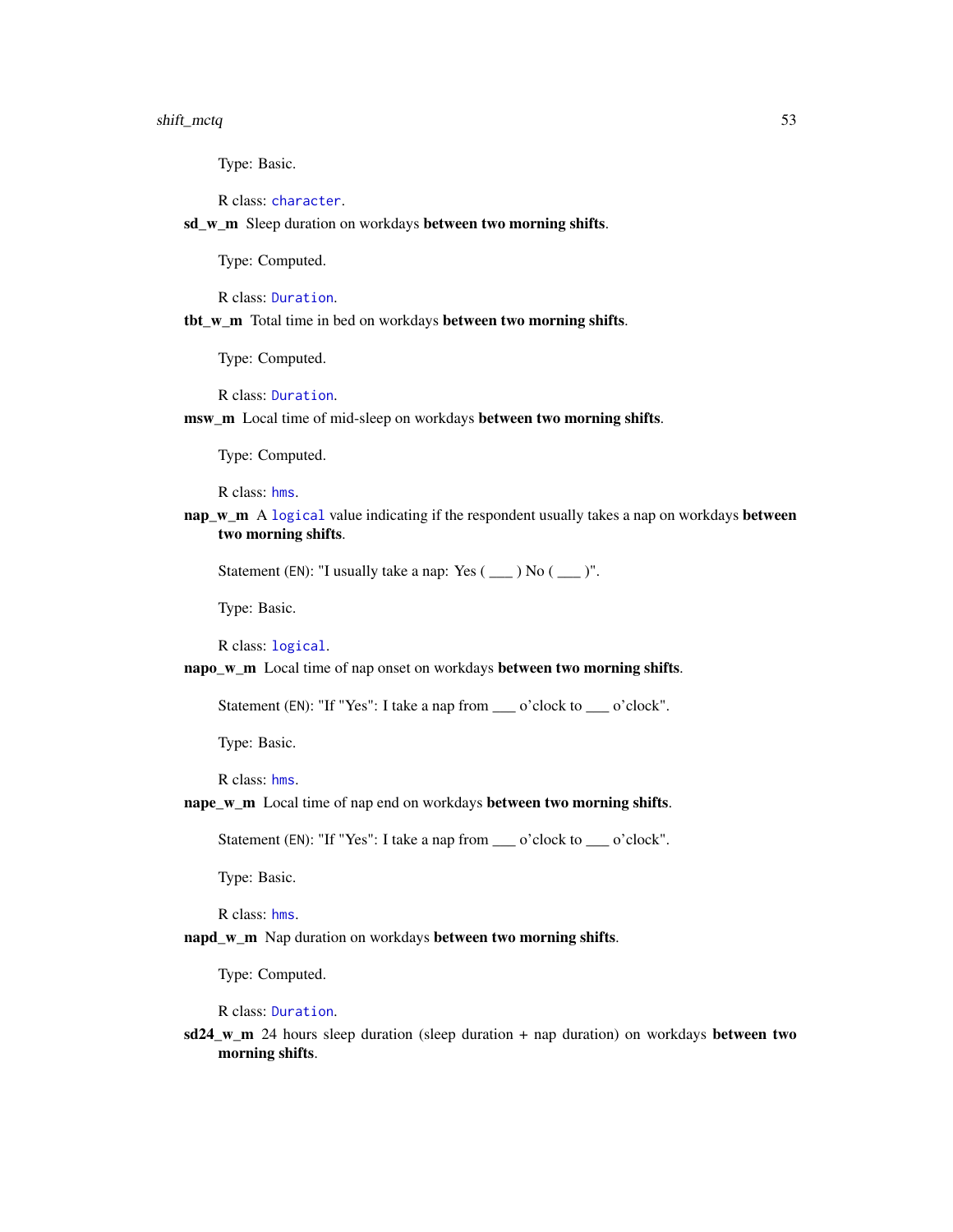Type: Computed.

R class: [Duration](#page-0-0).

n\_f\_m Number of free days after working in morning shifts within a shift cycle.

Type: Basic.

R class: [integer](#page-0-0).

bt\_f\_m Local time of going to bed on work-free days between two free days after morning shifts.

Statement (EN): "I go to bed at \_\_\_ o'clock'".

Type: Basic.

R class: [hms](#page-0-0).

sprep\_f\_m Local time of preparing to sleep on work-free days between two free days after morning shifts.

Statement (EN): "I actually get ready to fall asleep at \_\_\_ o'clock".

Type: Basic.

R class: [hms](#page-0-0).

slat\_f\_m Sleep latency or time to fall asleep after preparing to sleep on work-free days between two free days after morning shifts.

Statement (EN): "I need \_\_\_ minutes to fall asleep".

Type: Basic.

R class: [Duration](#page-0-0).

so\_f\_m Local time of sleep onset on work-free days between two free days after morning shifts.

Type: Computed.

R class: [hms](#page-0-0).

se\_f\_m Local time of sleep end on work-free days between two free days after morning shifts.

Statement (EN): "I wake up at \_\_\_ o'clock".

Type: Basic.

R class: [hms](#page-0-0).

tgu\_f\_m Time to get up on work-free days between two free days after morning shifts.

Statement (EN): "I get up after \_\_\_ minutes".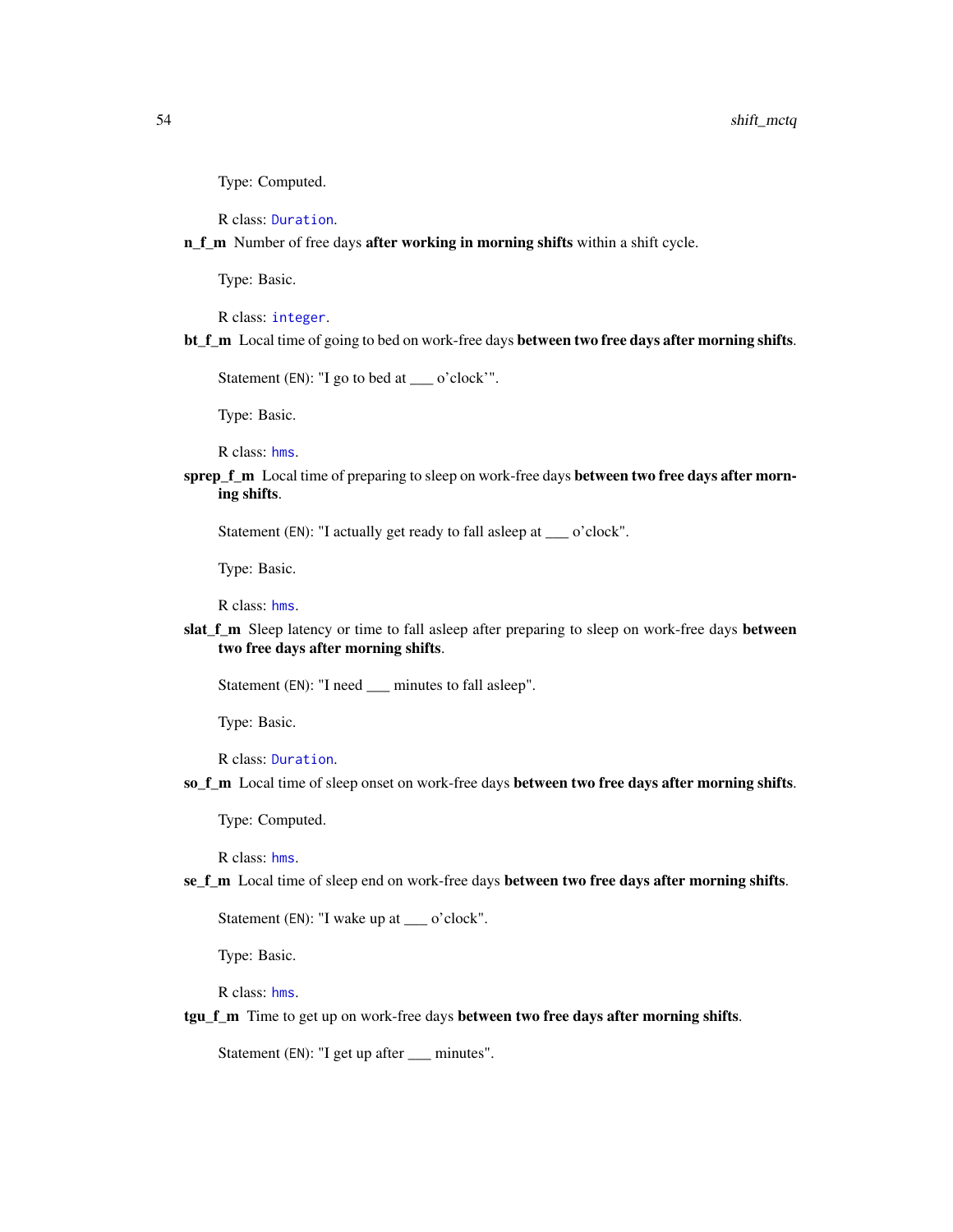Type: Basic.

R class: [Duration](#page-0-0).

gu\_f\_m Local time of getting out of bed on work-free days between two free days after morning shifts.

Type: Computed.

R class: [hms](#page-0-0).

**alarm**  $f$  m A [logical](#page-0-0) value indicating if the respondent uses an alarm clock to wake up on workfree days between two free days after morning shifts.

Statement (EN): "I wake up at \_\_\_ o'clock: ( \_\_\_ ) with alarm ( \_\_\_ ) without alarm".

Type: Basic.

R class: [logical](#page-0-0).

reasons f\_m A [logical](#page-0-0) value indicating if the respondent has any particular reasons for why they cannot freely choose their sleep times on work-free days between two free days after morning shifts.

Statement (EN): "There are particular reasons why I cannot freely choose my sleep times on morning shifts: Yes  $(\_\_)$  No  $(\_\_)$ ".

Type: Basic.

R class: [logical](#page-0-0).

**reasons\_why\_f\_m** Particular reasons for why the respondent cannot freely choose their sleep times on work-free days between two free days after morning shifts.

Statement (EN): "If "Yes": Child(ren)/pet(s) ( \_\_\_ ) Hobbies ( \_\_\_ ) Others, for example: \_\_\_".

Type: Basic.

R class: [character](#page-0-0).

sd\_f\_m Sleep duration on work-free days between two free days after morning shifts.

Type: Computed.

R class: [Duration](#page-0-0).

tht\_f\_m Total time in bed on work-free days between two free days after morning shifts.

Type: Computed.

R class: [Duration](#page-0-0).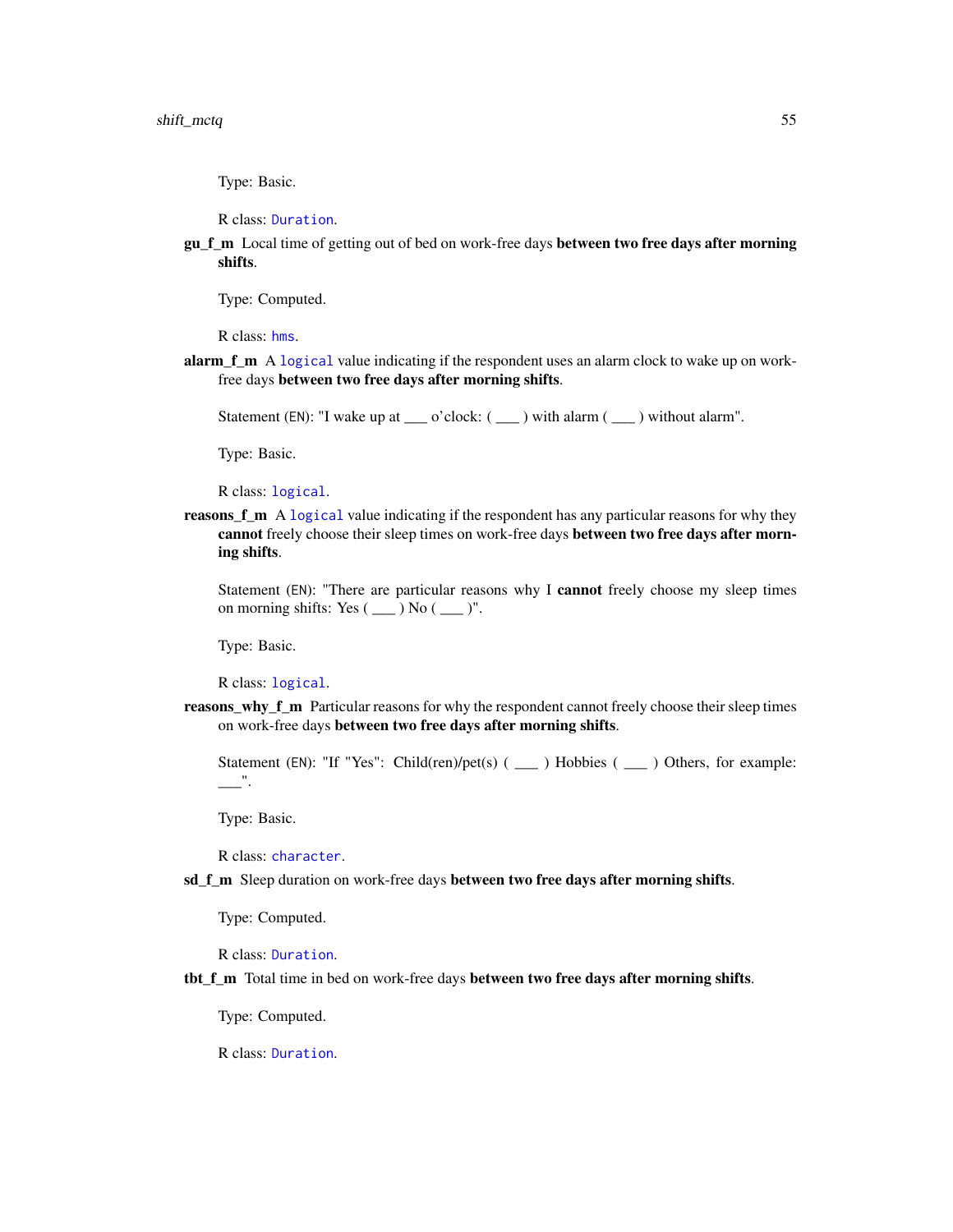msf\_m Local time of mid-sleep on work-free days between two free days after morning shifts.

Type: Computed.

R class: [hms](#page-0-0).

nap\_f\_m A [logical](#page-0-0) value indicating if the respondent usually takes a nap on work-free days between two free days after morning shifts.

Statement (EN): "I usually take a nap: Yes  $(\_\_)$  No  $(\_\_)$ ".

Type: Basic.

R class: [logical](#page-0-0).

napo\_f\_m Local time of nap onset on work-free days between two free days after morning shifts.

Statement (EN): "If "Yes": I take a nap from \_\_\_ o'clock to \_\_\_ o'clock".

Type: Basic.

R class: [hms](#page-0-0).

nape f m Local time of nap end on work-free days between two free days after morning shifts.

Statement (EN): "If "Yes": I take a nap from \_\_\_ o'clock to \_\_\_ o'clock".

Type: Basic.

R class: [hms](#page-0-0).

napd f\_m Nap duration on work-free days between two free days after morning shifts.

Type: Computed.

R class: [Duration](#page-0-0).

 $sd24_f$  m 24 hours sleep duration (sleep duration + nap duration) on work-free days between two free days after morning shifts.

Type: Computed.

R class: [Duration](#page-0-0).

sd\_overall\_m Overall sleep duration considering workdays between two morning shifts and workfree days between two free days after morning shifts.

Type: Computed.

R class: [Duration](#page-0-0).

msf\_sc\_m Corrected local time of mid-sleep on work-free days between two free days after morning shifts.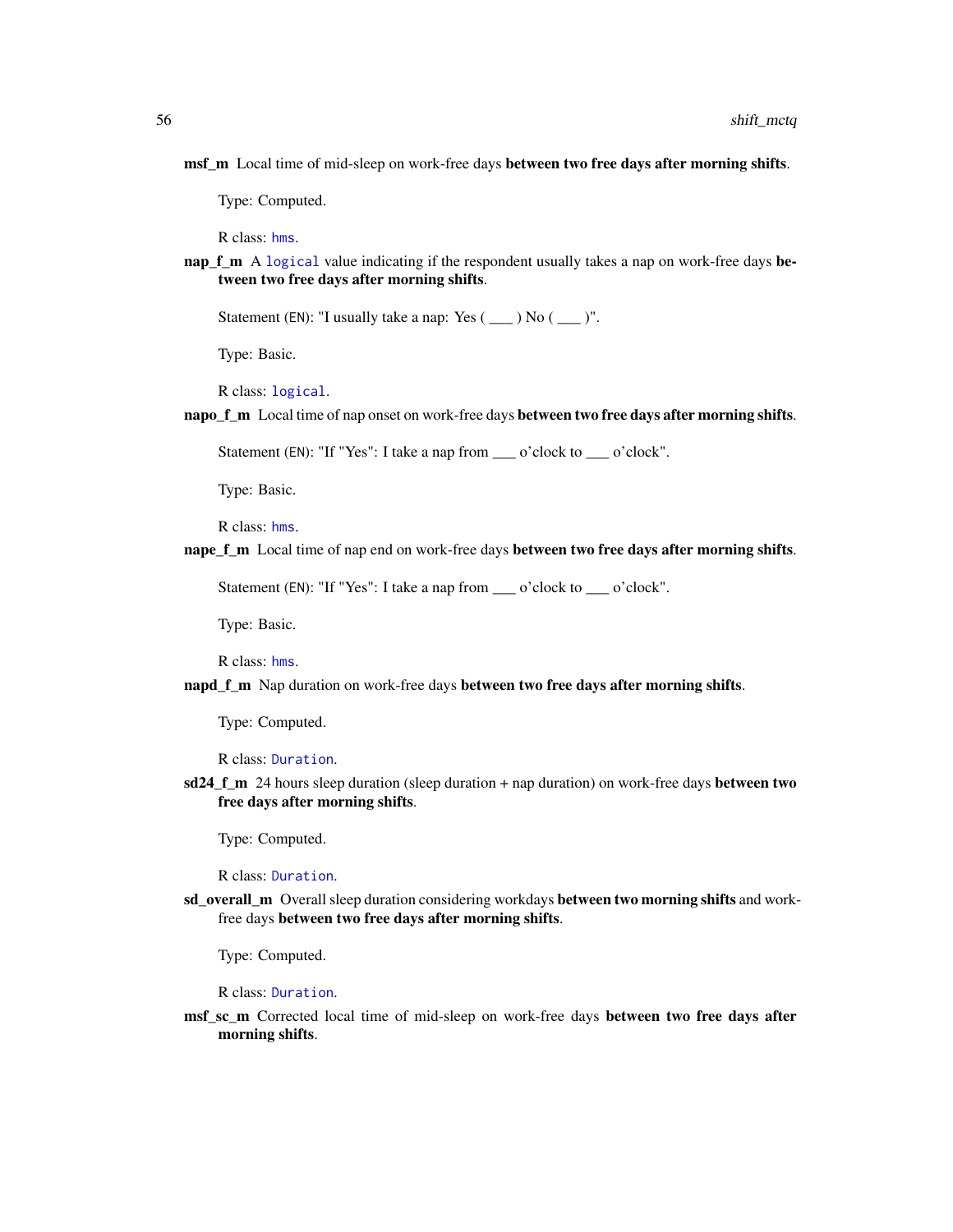Type: Computed.

R class: [hms](#page-0-0).

sil rel m Relative social jetlag considering workdays between two morning shifts and work-free days between two free days after morning shifts.

Type: Computed.

R class: [Duration](#page-0-0).

sjl\_m Absolute social jetlag considering workdays between two morning shifts and work-free days between two free days after morning shifts.

Type: Computed.

R class: [Duration](#page-0-0).

sjl\_sc\_rel\_m Jankowski's relative sleep-corrected social jetlag considering workdays between two morning shifts and work-free days between two free days after morning shifts.

Type: Computed.

R class: [Duration](#page-0-0).

sjl\_sc\_m Jankowski's sleep-corrected social jetlag considering workdays between two morning shifts and work-free days between two free days after morning shifts.

Type: Computed.

R class: [Duration](#page-0-0).

... For brevity, the subsequent variables, except for sil\_weighted and sil\_sc\_weighted (described below), are not shown here. That's because they have the same configurations of the variables shown above, differing only by shift (evening shift  $( _e)$  and night shift  $( _n)$ ).

sjl\_weighted Absolute social jetlag across all shifts.

Type: Computed.

R class: [Duration](#page-0-0). #'

sjl\_sc\_weighted Jankowski's sleep-corrected social jetlag across all shifts.

Type: Computed.

R class: [Duration](#page-0-0).

#### Details

shift\_mctq is a tidied, validated, and transformed version of raw\_data("shift\_mctq.csv").

Guidelines: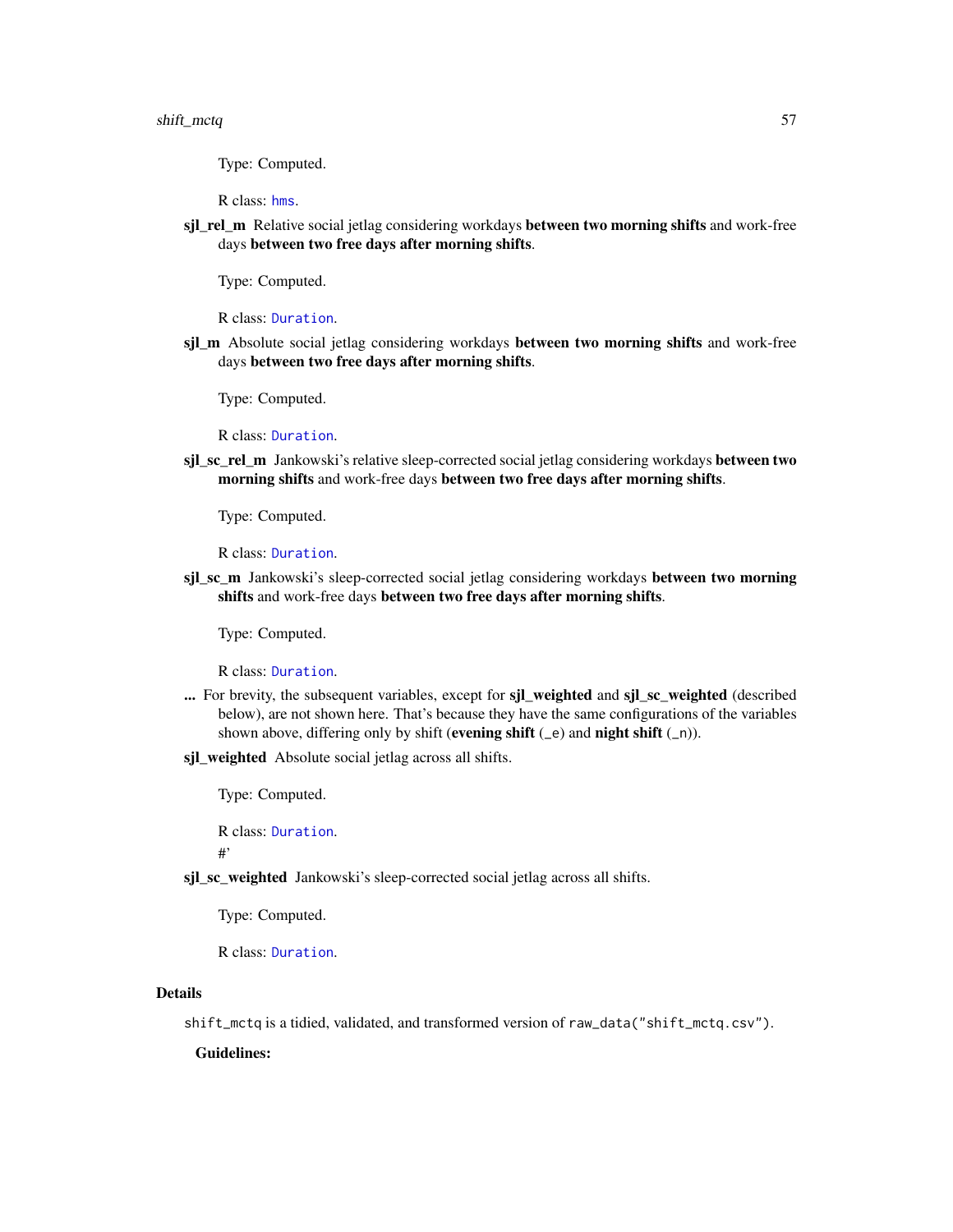To learn more about the Munich ChronoType Questionnaire (MCTQ), see Roenneberg, Wirz-Justice, & Merrow (2003), Roenneberg, Allebrandt, Merrow, & Vetter (2012), Roenneberg et al. (2015), and Roenneberg, Pilz, Zerbini, & Winnebeck (2019).

To know about different MCTQ versions, see Juda, Vetter, & Roenneberg (2013) and Ghotbi et al. (2020).

To learn about the sleep-corrected social jetlag, see Jankowski (2017).

If you're curious about the variable computations and want to have access to the full questionnaire, see The Worldwide Experimental Platform (n.d.).

#### Data building and data wrangling:

This dataset was created by randomized sampling (see [random\\_mctq\(\)](#page-33-0)) and by manual insertions of special cases. Its purpose is to demonstrate common cases and data issues that researchers may find in their MCTQ data, in addition to be a suggested data structure for MCTQ data.

You can see the shift\_mctq build and data wrangling processes [here.](https://github.com/ropensci/mctq/blob/main/data-raw/shift_mctq.R)

### Variable naming:

The naming of the variables took into account the naming scheme used in MCTQ publications, in addition to the guidelines of the [tidyverse style guide.](https://style.tidyverse.org/)

### Variable classes:

The mctq package works with a set of object classes specially created to hold time values. These classes can be found in the [hms](#page-0-0) and [lubridate](#page-0-0) package.

### Duration objects:

If you prefer to view [Duration](#page-0-0) objects as [hms](#page-0-0) objects, run [pretty\\_mctq\(shift\\_mctq\)](#page-29-0).

### Source

Created by Daniel Vartanian (package author).

#### References

Ghotbi, N., Pilz, L. K., Winnebeck, E. C., Vetter, C., Zerbini, G., Lenssen, D., Frighetto, G., Salamanca, M., Costa, R., Montagnese, S., & Roenneberg, T. (2020). The  $\mu$ MCTQ: an ultra-short version of the Munich ChronoType Questionnaire. *Journal of Biological Rhythms*, *35*(1), 98-110. doi: [10.1177/0748730419886986.](https://doi.org/10.1177/0748730419886986)

Jankowski K. S. (2017). Social jet lag: sleep-corrected formula. *Chronobiology International*, *34*(4), 531-535. doi: [10.1080/07420528.2017.1299162.](https://doi.org/10.1080/07420528.2017.1299162)

Juda, M., Vetter, C., & Roenneberg, T. (2013). The Munich ChronoType Questionnaire for shiftworkers (MCTQ<sup>Shift</sup>). *Journal of Biological Rhythms*, 28(2), 130-140. doi: [10.1177/0748730412475041.](https://doi.org/10.1177/0748730412475041)

Roenneberg T., Allebrandt K. V., Merrow M., & Vetter C. (2012). Social jetlag and obesity. *Current Biology*, *22*(10), 939-43. doi: [10.1016/j.cub.2012.03.038.](https://doi.org/10.1016/j.cub.2012.03.038)

Roenneberg, T., Keller, L. K., Fischer, D., Matera, J. L., Vetter, C., & Winnebeck, E. C. (2015). Human activity and rest in situ. In A. Sehgal (Ed.), *Methods in Enzymology* (Vol. 552, pp. 257- 283). London, UK: Academic Press. doi: [10.1016/bs.mie.2014.11.028.](https://doi.org/10.1016/bs.mie.2014.11.028)

Roenneberg, T., Pilz, L. K., Zerbini, G., & Winnebeck, E. C. (2019). Chronotype and social jetlag: a (self-) critical review. *Biology*, *8*(3), 54. doi: [10.3390/biology8030054.](https://doi.org/10.3390/biology8030054)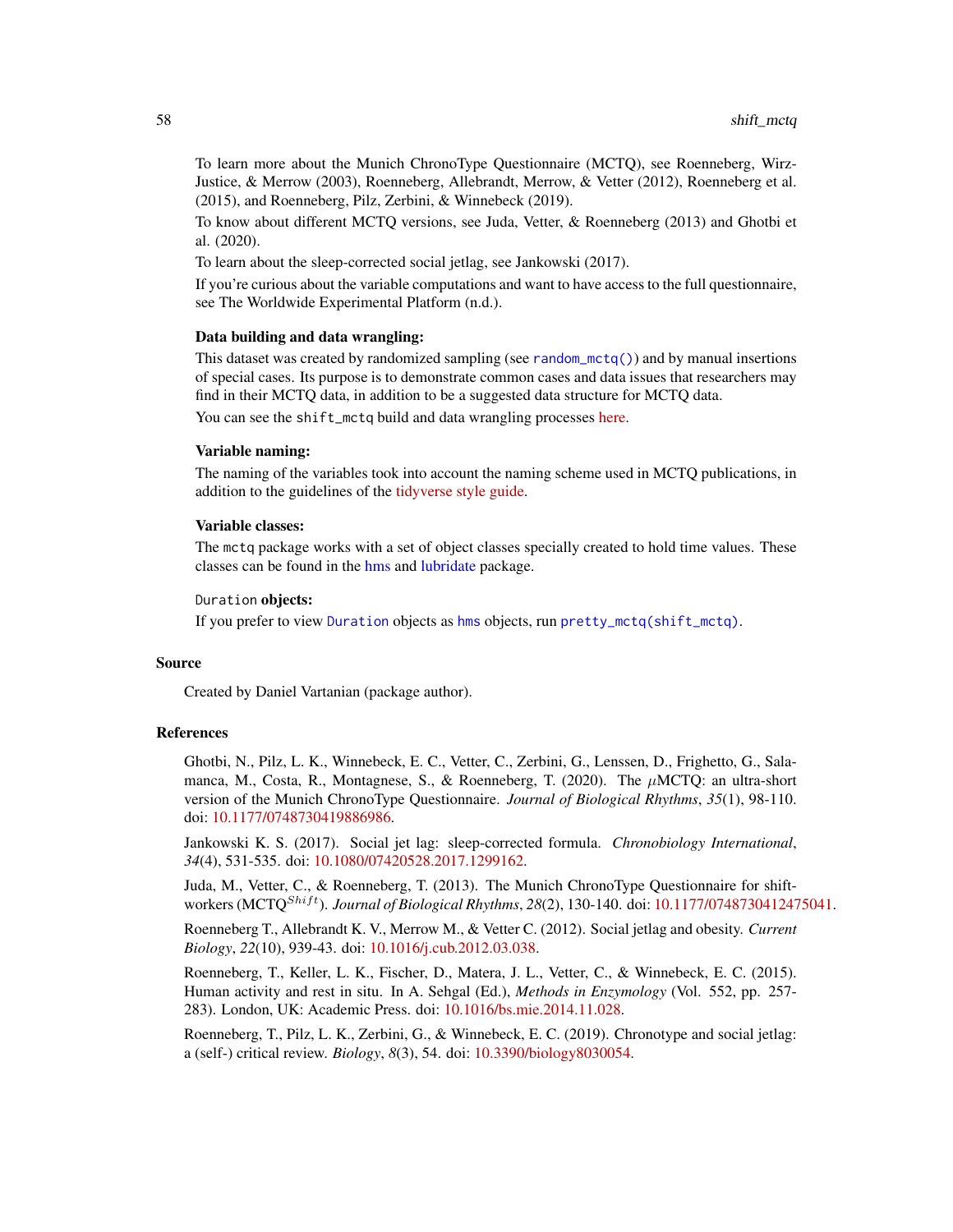# shorter\_interval 59

Roenneberg, T., Wirz-Justice, A., & Merrow, M. (2003). Life between clocks: daily temporal patterns of human chronotypes. *Journal of Biological Rhythms*, *18*(1), 80-90. doi: [10.1177/](https://doi.org/10.1177/0748730402239679) [0748730402239679.](https://doi.org/10.1177/0748730402239679)

The Worldwide Experimental Platform (n.d.). MCTQ. [https://www.thewep.org/documentation](https://www.thewep.org/documentations/mctq/)s/ [mctq/](https://www.thewep.org/documentations/mctq/)

### See Also

Other datasets: [micro\\_mctq](#page-15-0), [std\\_mctq](#page-80-0)

<span id="page-58-0"></span>shorter\_interval *Find the shorter or longer interval between two hours*

## Description

#### [Maturing]

shorter\_interval() returns the shorter interval between two [hms](#page-0-0) or [POSIXt](#page-0-0) object hours.

longer\_interval() do the inverse of shorter\_interval(), i.e., returns the longer interval between two hours.

shorter\_duration() and longer\_duration() return the interval time span of shorter\_interval() and longer\_interval() as [Duration](#page-0-0) objects.

### Usage

shorter\_interval(x, y)

longer\_interval(x, y)

shorter\_duration(x, y)

longer\_duration(x, y)

#### Arguments

x, y An [hms](#page-0-0) or [POSIXt](#page-0-0) object.

### Details

#### The two intervals problem:

Given two hours, x and y, in a two-day timeline, without date references, there will be always two possible intervals between them, as illustrated below.

To figure out what interval is the shorter or the longer, shorter\_interval() and longer\_interval() verify two scenarios: 1. When x comes before y; and 2. when x comes after y. This only works if x value is smaller than y, therefore, the function will make sure to swap x and y values if the latter assumption is not true.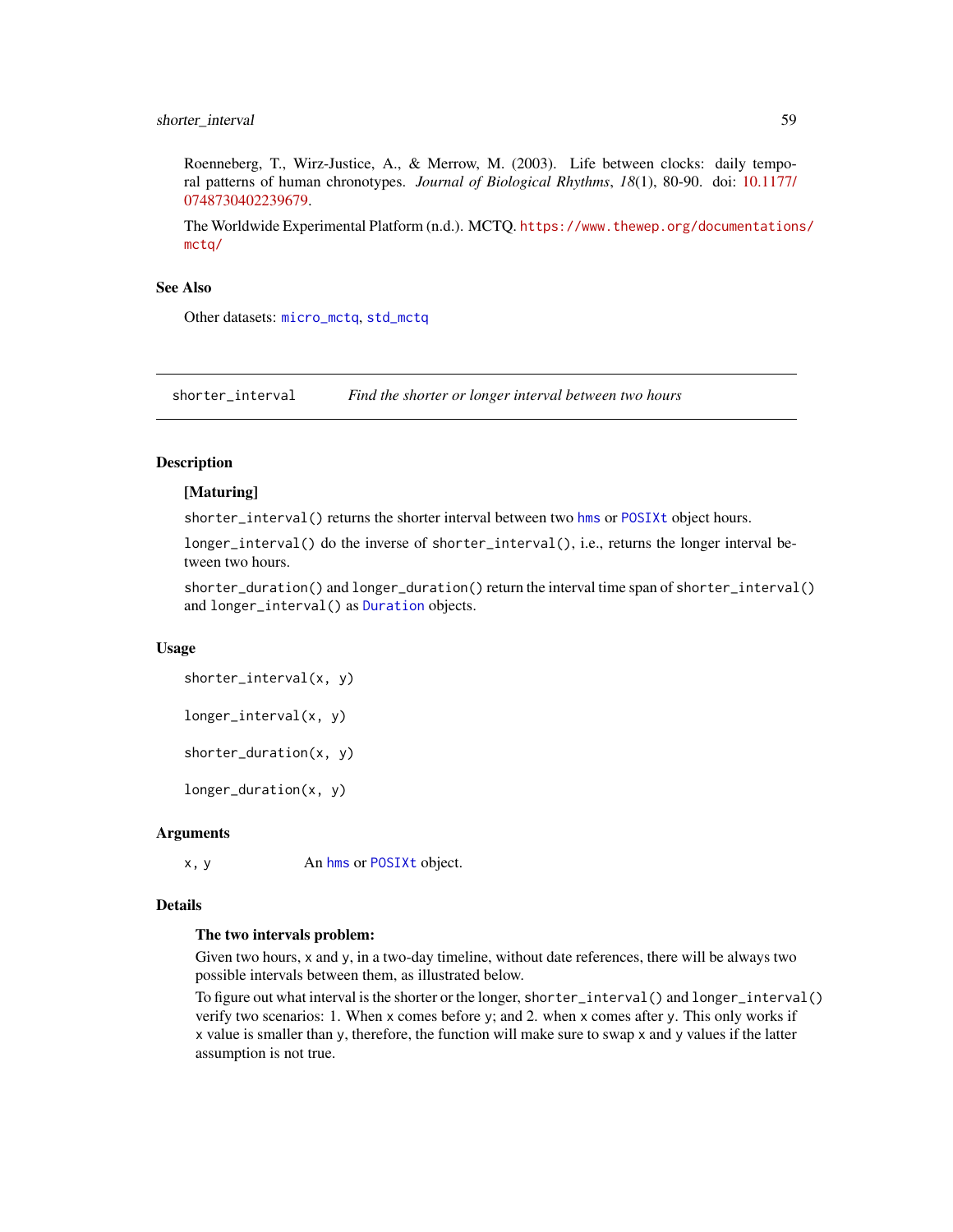Because shorter\_interval() objective is to find the shorter interval, if  $x$  and  $y$  are equal, the shorter interval will have a length of 0 hours, resulting in an interval from x to x. But, if longer\_interval() is used instead, the latter condition will return a interval with 24 hours of length (from  $x$  to  $x + 1$  day).

In cases when x and y distance themselves by 12 hours, there will be no shorter or longer interval (they will have equal length). In these cases, shorter\_interval() and longer\_interval() will return the same value (an interval of 12 hours).



#### Class requirements:

The mctq package works with a set of object classes specially created to hold time values. These classes can be found in the [hms](#page-0-0) and [lubridate](#page-0-0) package.

#### Base date and timezone:

shorter\_interval() and longer\_interval() use the [Unix epoch](https://en.wikipedia.org/wiki/Unix_time) (1970-01-01) date as the start date for creating intervals.

The output will always have "UTC" set as timezone. Learn more about time zones in [?timezone](#page-0-0).

### POSIXt objects:

[POSIXt](#page-0-0) objects passed as argument to x or y will be stripped of their dates. Only the time will be considered.

Both [POSIXct](#page-0-0) and [POSIXlt](#page-0-0) are objects that inherits the class [POSIXt](#page-0-0). Learn more about it in [?DateTimeClasses](#page-0-0).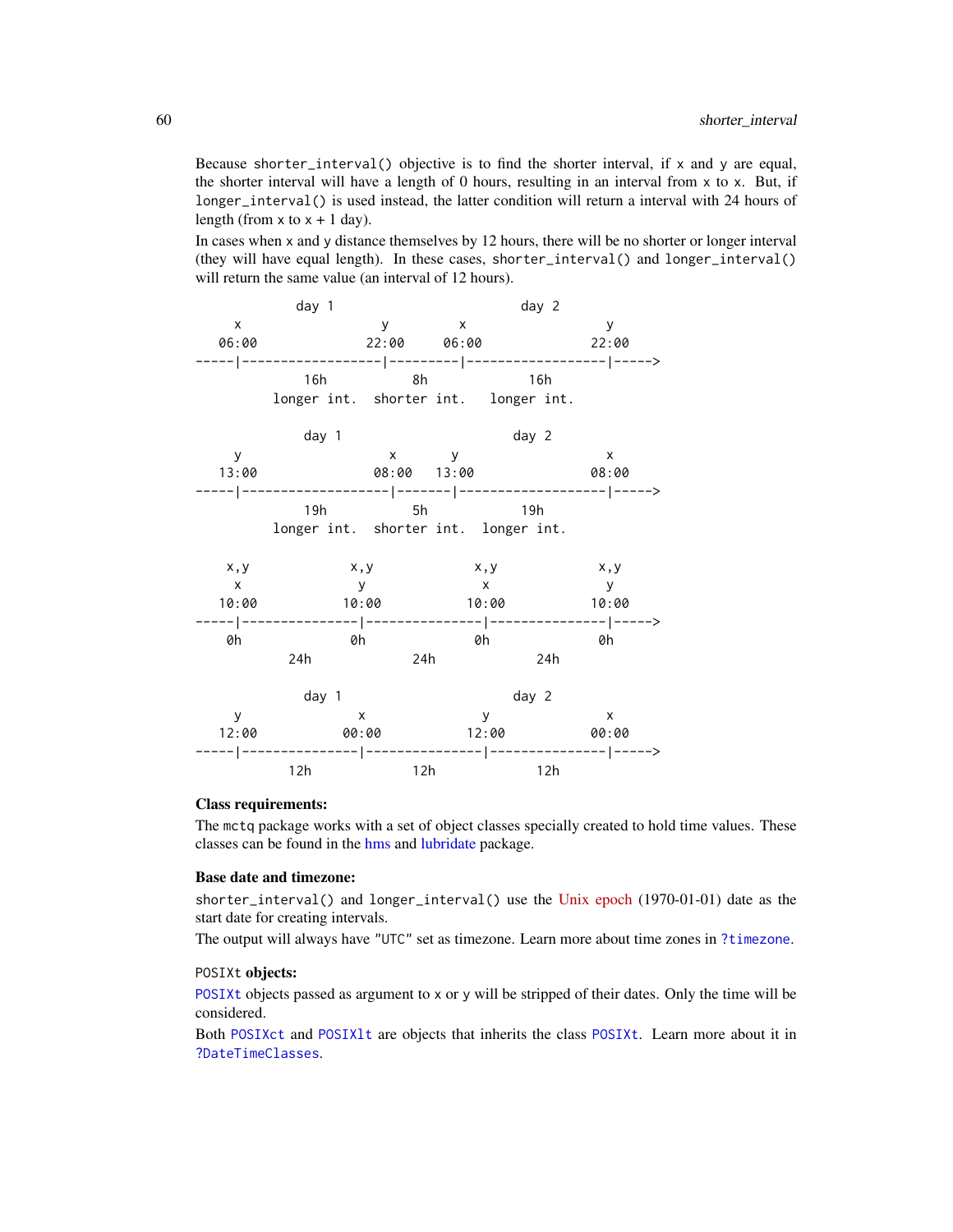### NA values:

```
shorter_interval() or longer_interval() will return an Interval NA-NA if x or y are NA.
shorter_duration() or longer_duration() will return a Duration NA if x or y are NA.
```
## Value

- For shorter\_interval() or longer\_interval(), an [Interval](#page-0-0) object with the shorter or longer interval between x and y.
- For shorter\_duration() or longer\_duration(), a [Duration](#page-0-0) object with the shorter or longer duration between x and y.

### See Also

Other utility functions: [assign\\_date\(](#page-2-0)), [cycle\\_time\(](#page-4-0)), [pretty\\_mctq\(](#page-29-0)), [qplot\\_walk\(](#page-30-0)), [random\\_mctq\(](#page-33-0)), [raw\\_data\(](#page-34-0)), [round\\_time\(](#page-35-0)), [sum\\_time\(](#page-87-0))

### Examples

```
## Scalar example
```

```
x <- hms::parse_hm("23:00")
y <- hms::parse_hm("01:00")
```

```
shorter_interval(x, y)
#> [1] 1970-01-01 23:00:00 UTC--1970-01-02 01:00:00 UTC # Expected
shorter_duration(x, y)
#> [1] "7200s (~2 hours)" # Expected
longer_interval(x, y)
#> [1] 1970-01-01 01:00:00 UTC--1970-01-01 23:00:00 UTC # Expected
longer_duration(x, y)
#> [1] "79200s (~22 hours)" # Expected
```

```
x <- lubridate::as_datetime("1985-01-15 12:00:00")
y <- lubridate::as_datetime("2020-09-10 12:00:00")
```

```
shorter_interval(x, y)
#> [1] 1970-01-01 12:00:00 UTC--1970-01-01 12:00:00 UTC # Expected
shorter_duration(x, y)
#> [1] "0s" # Expected
longer_interval(x, y)
#> [1] 1970-01-01 12:00:00 UTC--1970-01-02 12:00:00 UTC # Expected
longer_duration(x, y)
#> [1] "86400s (~1 days)" # Expected
```

```
## Vector example
```

```
x <- c(hms::parse_hm("15:30"), hms::parse_hm("21:30"))
y <- c(hms::parse_hm("19:30"), hms::parse_hm("04:00"))
shorter_interval(x, y)
```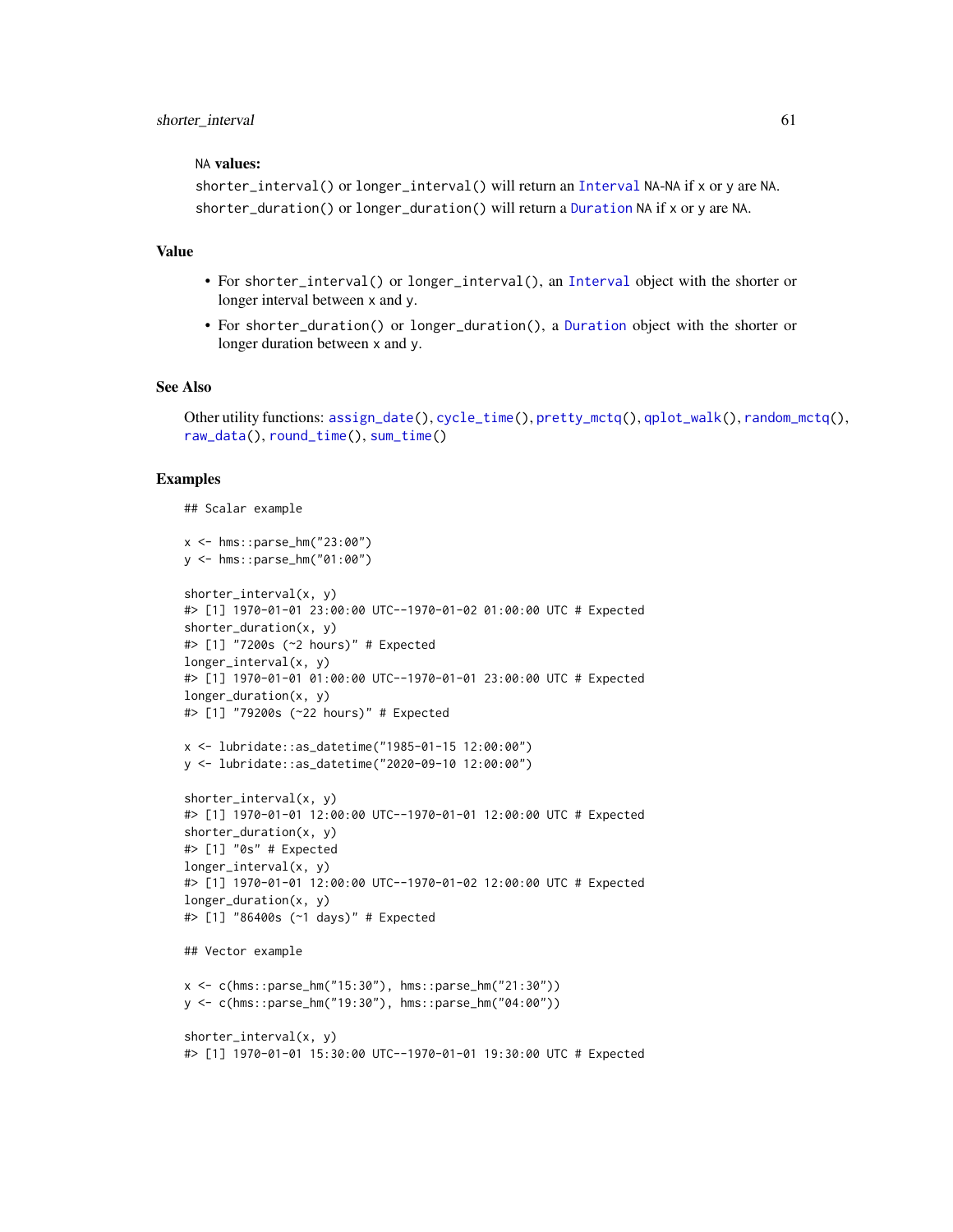```
#> [2] 1970-01-01 21:30:00 UTC--1970-01-02 04:00:00 UTC # Expected
shorter_duration(x, y)
#> [1] [1] "14400s (~4 hours)" "23400s (~6.5 hours)" # Expected
longer_interval(x, y)
#> [1] 1970-01-01 19:30:00 UTC--1970-01-02 15:30:00 UTC # Expected
#> [2] 1970-01-01 04:00:00 UTC--1970-01-01 21:30:00 UTC # Expected
longer_duration(x, y)
#> [1] "72000s (~20 hours)" "63000s (~17.5 hours)" # Expected
```
<span id="page-61-0"></span>

### sjl *Compute MCTQ social jetlag*

# Description

#### [Maturing]

sjl() computes the relative or absolute social jetlag for standard, micro, and shift versions of the Munich ChronoType Questionnaire (MCTQ).

sjl\_rel() is just a wrapper for sjl() with abs = FALSE.

## Usage

 $sjl(msw, msf, abs = TRUE, method = "shorter")$ 

sjl\_rel(msw, msf, method = "shorter")

#### Arguments

| msw    | An hms object corresponding to the local time of mid-sleep on workdays from<br>a standard, micro, or shift version of the MCTQ questionnaire. You can use<br>$ms1()$ to compute it.              |
|--------|--------------------------------------------------------------------------------------------------------------------------------------------------------------------------------------------------|
| msf    | An hms object corresponding to the <b>local time of mid-sleep on work-free days</b><br>from a standard, micro, or shift version of the MCTQ questionnaire. You can<br>use $ms1()$ to compute it. |
| abs    | (optional) a logical object indicating if the function must return an absolute<br>value (default: TRUE).                                                                                         |
| method | (optional) a string indicating which method the function must use to compute<br>the social jetlag. See the Methods section to learn more (default: "shorter").                                   |

## Details

Standard MCTQ functions were created following the guidelines in Roenneberg, Wirz-Justice, & Merrow (2003), Roenneberg, Allebrandt, Merrow, & Vetter (2012), and from The Worldwide Experimental Platform (theWeP, n.d.).

 $\mu$ MCTQ functions were created following the guidelines in Ghotbi et al. (2020), in addition to the guidelines used for the standard MCTQ.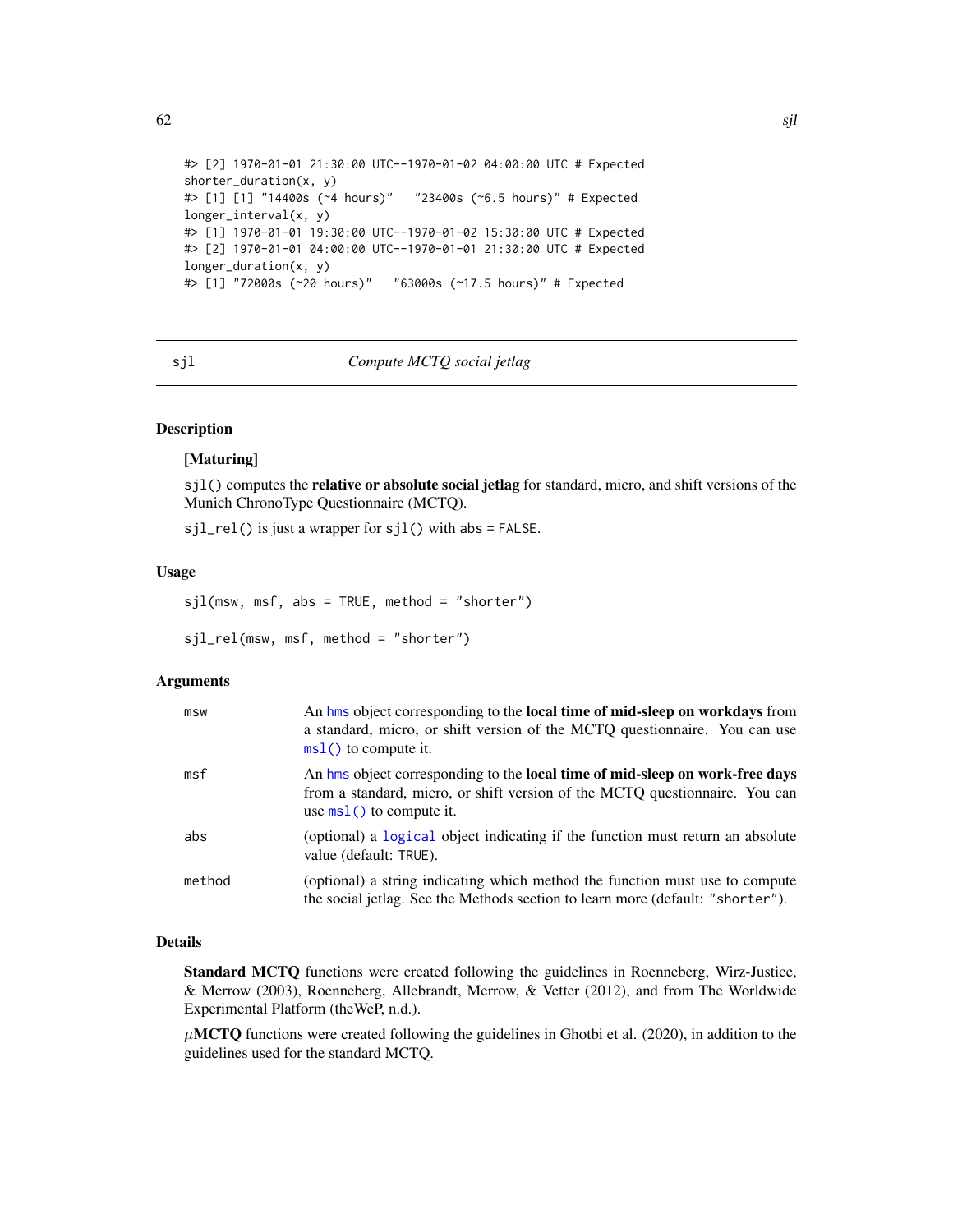**MCTQ**<sup>Shift</sup> functions were created following the guidelines in Juda, Vetter, & Roenneberg (2013), in addition to the guidelines used for the standard MCTQ.

See the References section to learn more.

#### Class requirements:

The mctq package works with a set of object classes specially created to hold time values. These classes can be found in the [lubridate](#page-0-0) and [hms](#page-0-0) packages. Please refer to those package documentations to learn more about them.

#### Rounding and fractional time:

Some operations may produce an output with fractional time (e.g., "19538.3828571429s (~5.43 hours)", 01:15:44.505). If you want, you can round it with [round\\_time\(\)](#page-35-0).

Our recommendation is to avoid rounding, but, if you do, make sure that you only round your values after all computations are done. That way you avoid [round-off errors.](https://en.wikipedia.org/wiki/Round-off_error)

### Value

- If abs = TRUE, a [Duration](#page-0-0) object corresponding to the absolute social jetlag.
- If abs = FALSE, a [Duration](#page-0-0) object corresponding to the relative social jetlag.

The output may also vary depending on the method used.

#### Guidelines

Roenneberg, Allebrandt, Merrow, & Vetter (2012), Juda, Vetter, & Roenneberg (2013), and The Worldwide Experimental Platform (n.d.) guidelines for sjl() ( $SJL_{rel}$  and  $SJL$ ) computation are as follows.

#### Notes:

- For MCTQ<sup>Shift</sup>, the computation below must be applied to each shift section of the questionnaire.
- Due to time arithmetic issues, sjl() does a slightly different computation by default than those proposed by the authors mentioned above. See vignette("sjl-computation", package = "mctq") for more details.
- If you are visualizing this documentation in plain text, you may have some trouble understanding the equations. You can see this documentation on the package [website.](https://docs.ropensci.org/mctq/reference/)

#### For standard and micro versions of the MCTQ:

Relative social jetlag  $(SJL_{rel})$ :

$$
MSF-MSW
$$

Absolute social jetlag  $(SJL)$ :

 $|MSF - MSW|$ 

Where: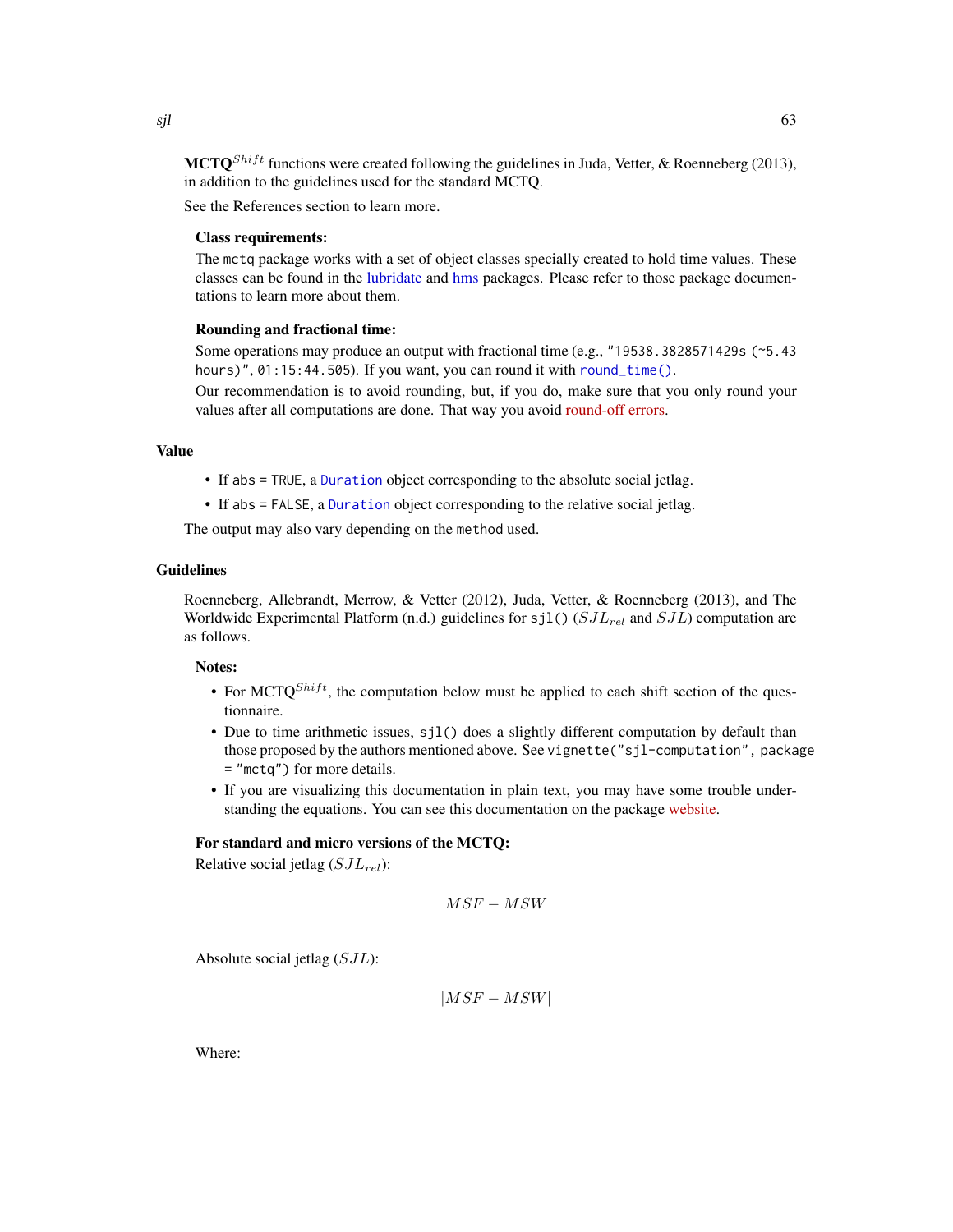- $MSW = Local$  time of mid-sleep on workdays.
- $MSF =$  Local time of mid-sleep on work-free days.
- $* W =$  Workdays;  $F =$  Work-free days.

## For the shift version of the MCTQ:

Relative social jetlag  $(SJL_{rel})$ :

$$
MSF^{M/E/N}-MSW^{M/E/N} \nonumber \\
$$

Absolute social jetlag  $(SJL)$ :

$$
\vert MSF^{M/E/N} - MSW^{M/E/N} \vert
$$

Where:

- $MSW^{M/E/N}$  = Local time of mid-sleep between two days in a particular shift.
- $MSF^{M/E/N}$  = Local time of mid-sleep between two free days after a particular shift.
- \* W = Workdays;  $F$  = Work-free days,  $M$  = Morning shift;  $E$  = Evening shift;  $N$  = Night shift.

## Methods for computing the social jetlag

There are different approaches to compute the social jetlag  $(SJL)$ . By default, sjl() uses an approach that we call "the shorter interval approach" ("shorter").

The topics below provide a simple explanation of each method supported by sjl(). To get a detail understating of this methods, see vignette("sjl-computation", package = "mctq").

• "difference"

By using method = "difference",  $sjl()$  will do the exact computation proposed by the MCTQ authors, i.e.,  $SJ<sub>L</sub>$  will be computed as the linear difference between  $MSF$  and  $MSW$  (see the Guidelines section).

We do not recommend using this method, as it has many limitations.

• "shorter"

This is the default method for sjl(). It's based on the shorter interval between  $MSW$  and  $MSF$ , solving most of the issues relating to  $SJL$  computation.

• "longer"

The "longer" method uses the same logic of the "shorter" method, but, instead of using the shorter interval between  $MSW$  and  $MSF$ , it uses the longer interval between the two, considering a two-day window.

This method may help in special contexts, like when dealing with shift-workers that have a greater than 12 hours distance between their mid-sleep hours.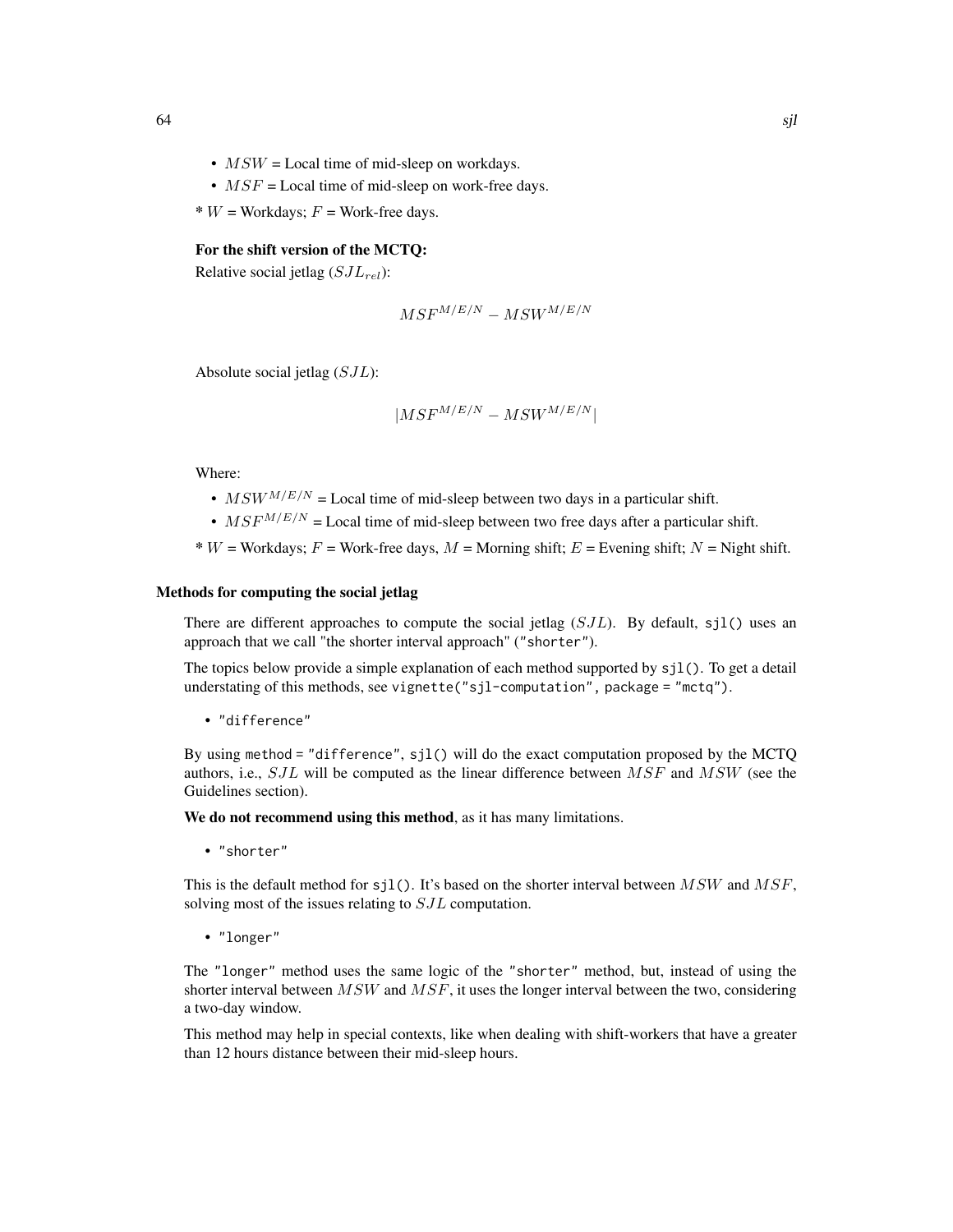### References

Ghotbi, N., Pilz, L. K., Winnebeck, E. C., Vetter, C., Zerbini, G., Lenssen, D., Frighetto, G., Salamanca, M., Costa, R., Montagnese, S., & Roenneberg, T. (2020). The  $\mu$ MCTQ: an ultra-short version of the Munich ChronoType Questionnaire. *Journal of Biological Rhythms*, *35*(1), 98-110. doi: [10.1177/0748730419886986.](https://doi.org/10.1177/0748730419886986)

Jankowski K. S. (2017). Social jet lag: sleep-corrected formula. *Chronobiology International*, *34*(4), 531-535. doi: [10.1080/07420528.2017.1299162.](https://doi.org/10.1080/07420528.2017.1299162)

Juda, M., Vetter, C., & Roenneberg, T. (2013). The Munich ChronoType Questionnaire for shiftworkers (MCTO<sup>Shift</sup>). *Journal of Biological Rhythms*, 28(2), 130-140. doi: [10.1177/0748730412475041.](https://doi.org/10.1177/0748730412475041)

Roenneberg T., Allebrandt K. V., Merrow M., & Vetter C. (2012). Social jetlag and obesity. *Current Biology*, *22*(10), 939-43. doi: [10.1016/j.cub.2012.03.038.](https://doi.org/10.1016/j.cub.2012.03.038)

Roenneberg, T., Pilz, L. K., Zerbini, G., & Winnebeck, E. C. (2019). Chronotype and social jetlag: a (self-) critical review. *Biology*, *8*(3), 54. doi: [10.3390/biology8030054.](https://doi.org/10.3390/biology8030054)

Roenneberg, T., Wirz-Justice, A., & Merrow, M. (2003). Life between clocks: daily temporal patterns of human chronotypes. *Journal of Biological Rhythms*, *18*(1), 80-90. doi: [10.1177/](https://doi.org/10.1177/0748730402239679) [0748730402239679.](https://doi.org/10.1177/0748730402239679)

The Worldwide Experimental Platform (n.d.). MCTQ. [https://www.thewep.org/documentation](https://www.thewep.org/documentations/mctq/)s/ [mctq/](https://www.thewep.org/documentations/mctq/)

#### See Also

```
Other MCTQ functions: fd(), gu(), le_week(), msf_sc(), msl(), napd(), sd24(), sd_overall(),
sd_week(), sdu(), sjl_sc(), sjl_weighted(), so(), tbt()
```
#### Examples

```
## Scalar example
msw <- hms::parse_hm("03:30")
msf <- hms::parse_hm("05:00")
sjl(msw, msf)
#> [1] "5400s (~1.5 hours)" # Expected
sil(msw, msf, abs = FALSE)#> [1] "5400s (~1.5 hours)" # Expected
sjl_rel(msw, msf) # Wrapper function
#> [1] "5400s (~1.5 hours)" # Expected
msw <- hms::parse_hm("04:30")
msf <- hms::parse_hm("23:30")
sjl(msw, msf)
#> [1] "18000s (~5 hours)" # Expected
sil(msw, msf, abs = FALSE)#> [1] "18000s (~-5 hours)" # Expected
sjl_rel(msw, msf) # Wrapper function
#> [1] "18000s (~-5 hours)" # Expected
```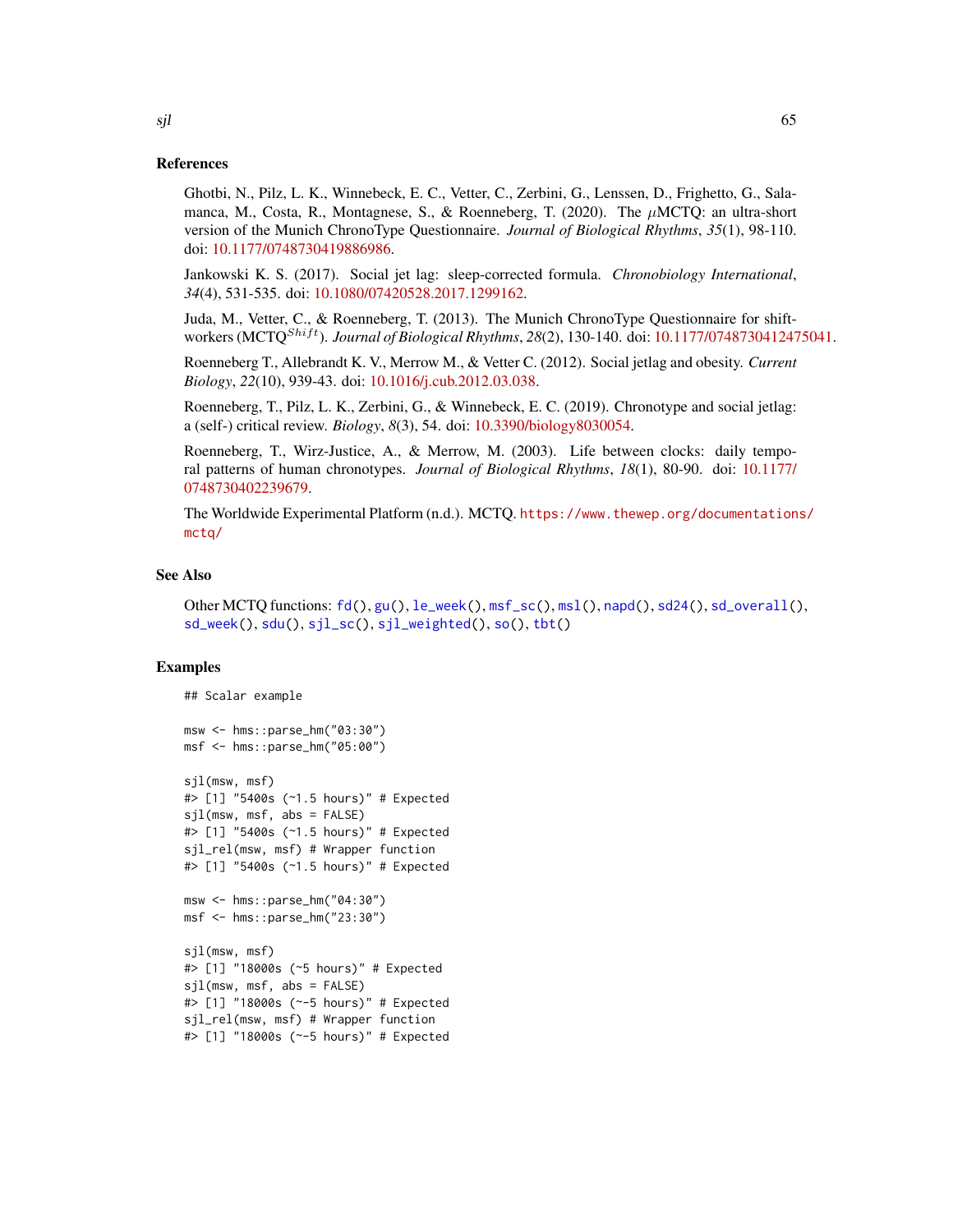```
\frac{1}{100} silence the system of the system of the system of the system of the system of the system of the system of the system of the system of the system of the system of the system of the system of the system of the s
```

```
msw <- c(hms::parse_hm("02:05"), hms::parse_hm("04:05"))
msf <- c(hms::parse_hm("23:05"), hms::parse_hm("04:05"))
```

```
sjl(msw, msf)
#> [1] "10800s (~3 hours)" "0s" # Expected
sjl(msw, msf, abs = FALSE)#> [1] "-10800s (~-3 hours)" "0s" # Expected
sjl_rel(msw, msf) # Wrapper function
#> [1] "-10800s (~-3 hours)" "0s" # Expected
```
## Using different methods

msw <- hms::as\_hms(NA) msf <- hms::parse\_hm("05:15")

sjl(msw, msf) #> [1] NA # Expected

## Vector example

```
msw <- hms::parse_hm("19:15")
msf <- hms::parse_hm("02:30")
```

```
sjl(msw, msf, abs = FALSE, method = "difference")
#> [1] "-60300s (~-16.75 hours)" # Expected
sjl(msw, msf, abs = FALSE, method = "shorter") # Default method
#> [1] "26100s (~7.25 hours)" # Expected
sjl(msw, msf, abs = FALSE, method = "longer")
#> [1] "-60300s (~-16.75 hours)" # Expected
```

```
msw <- hms::parse_hm("02:45")
msf <- hms::parse_hm("04:15")
```

```
sjl(msw, msf, abs = FALSE, method = "difference")
#> [1] "5400s (~1.5 hours)" # Expected
sjl(msw, msf, abs = FALSE, method = "shorter") # Default method
#> [1] "5400s (~1.5 hours)" # Expected
sjl(msw, msf, abs = FALSE, method = "longer")
#> [1] "-81000s (~-22.5 hours)" # Expected
```
## Converting the output to 'hms'

```
msw <- hms::parse_hm("01:15")
msf <- hms::parse_hm("03:25")
sjl(msw, msf)
#> [1] "7800s (~2.17 hours)" # Expected
```

```
hms::as_hms(as.numeric(sjl(msw, msf)))
#> 02:10:00 # Expected
```
## Rounding the output at the seconds level

```
msw <- hms::parse_hms("04:19:33.1234")
```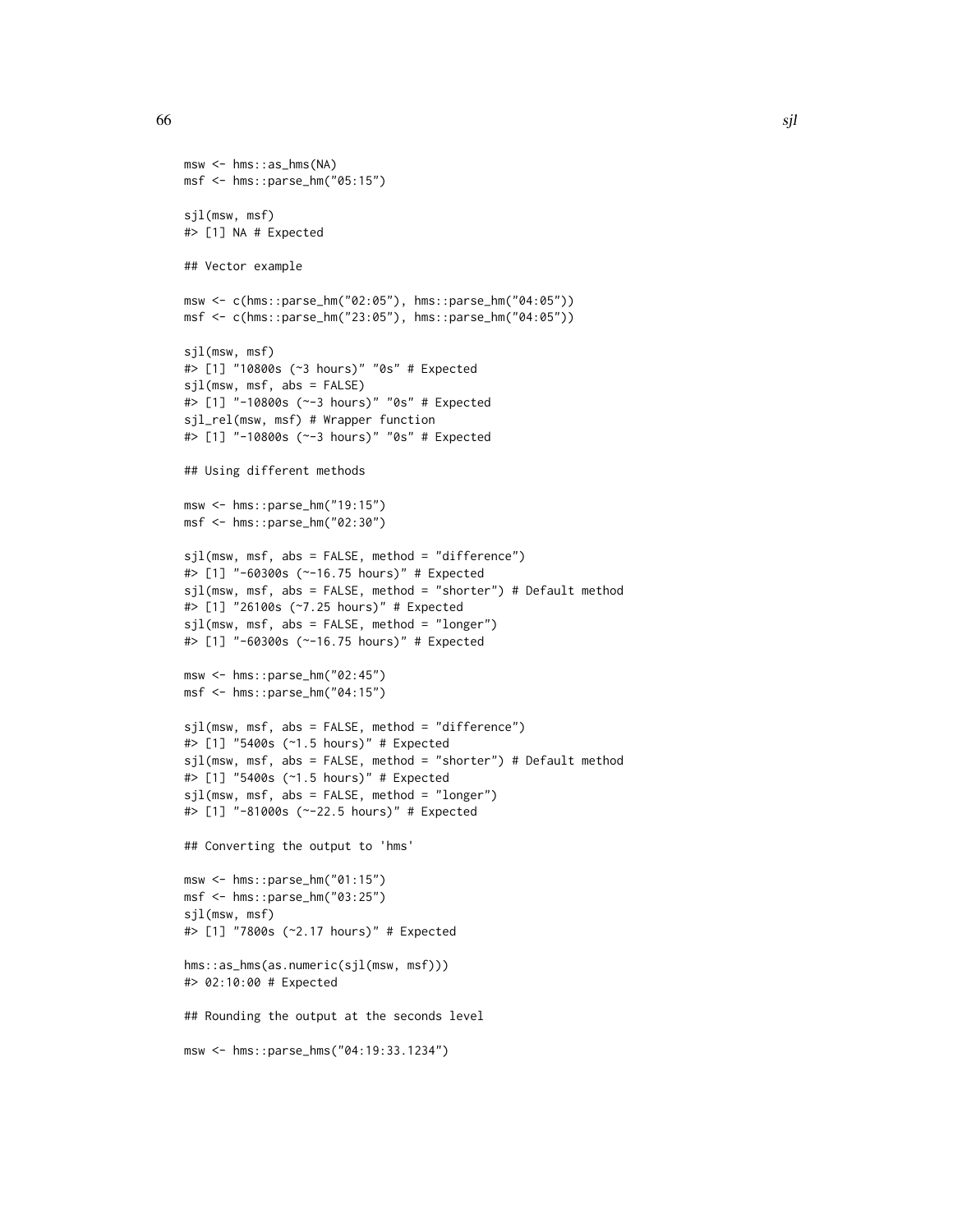#### $sl\_sc$  67

```
msf <- hms::parse_hms("02:55:05")
sjl(msw, msf)
#> [1] "5068.12339997292s (~1.41 hours)" # Expected
round_time(sjl(msw, msf))
#> [1] "5068s (~1.41 hours)" # Expected
```
### <span id="page-66-0"></span>sjl\_sc *Compute Jankowski's MCTQ sleep-corrected social jetlag*

# Description

### [Maturing]

sjl\_sc() computes the Jankowski's (2017) sleep-corrected social jetlag for standard, micro, and shift versions of the Munich ChronoType Questionnaire (MCTQ).

sjl\_sc\_rel() is just a wrapper for sjl\_sc() with abs = FALSE.

Please note that the Jankowski (2017) did not proposed a "relative" sleep-corrected social jetlag, but the user may consider using it.

### Usage

sjl\_sc(so\_w, se\_w, so\_f, se\_f, abs = TRUE, method = "shorter")

sjl\_sc\_rel(so\_w, se\_w, so\_f, se\_f, method = "shorter")

# Arguments

| SO_W   | An hms object corresponding to the <b>local time of sleep onset on workdays</b><br>from a standard, micro, or shift version of the MCTQ questionnaire. You can<br>use $so()$ to compute it for the standard or shift version.       |
|--------|-------------------------------------------------------------------------------------------------------------------------------------------------------------------------------------------------------------------------------------|
| se_w   | An hms object corresponding to the <b>local time of sleep end on workdays</b> from<br>a standard, micro, or shift version of the MCTQ questionnaire.                                                                                |
| so f   | An hms object corresponding to the <b>local time of sleep onset on work-free days</b><br>from a standard, micro, or shift version of the MCTQ questionnaire. You can<br>use $so()$ to compute it for the standard or shift version. |
| se f   | An hms object corresponding to the <b>local time of sleep end on work-free days</b><br>from a standard, micro, or shift version of the MCTQ questionnaire.                                                                          |
| abs    | (optional) a logical object indicating if the function must return an absolute<br>value (default: TRUE).                                                                                                                            |
| method | (optional) a string indicating which method the function must use to compute<br>the social jetlag. See the Methods section to learn more (default: "shorter").                                                                      |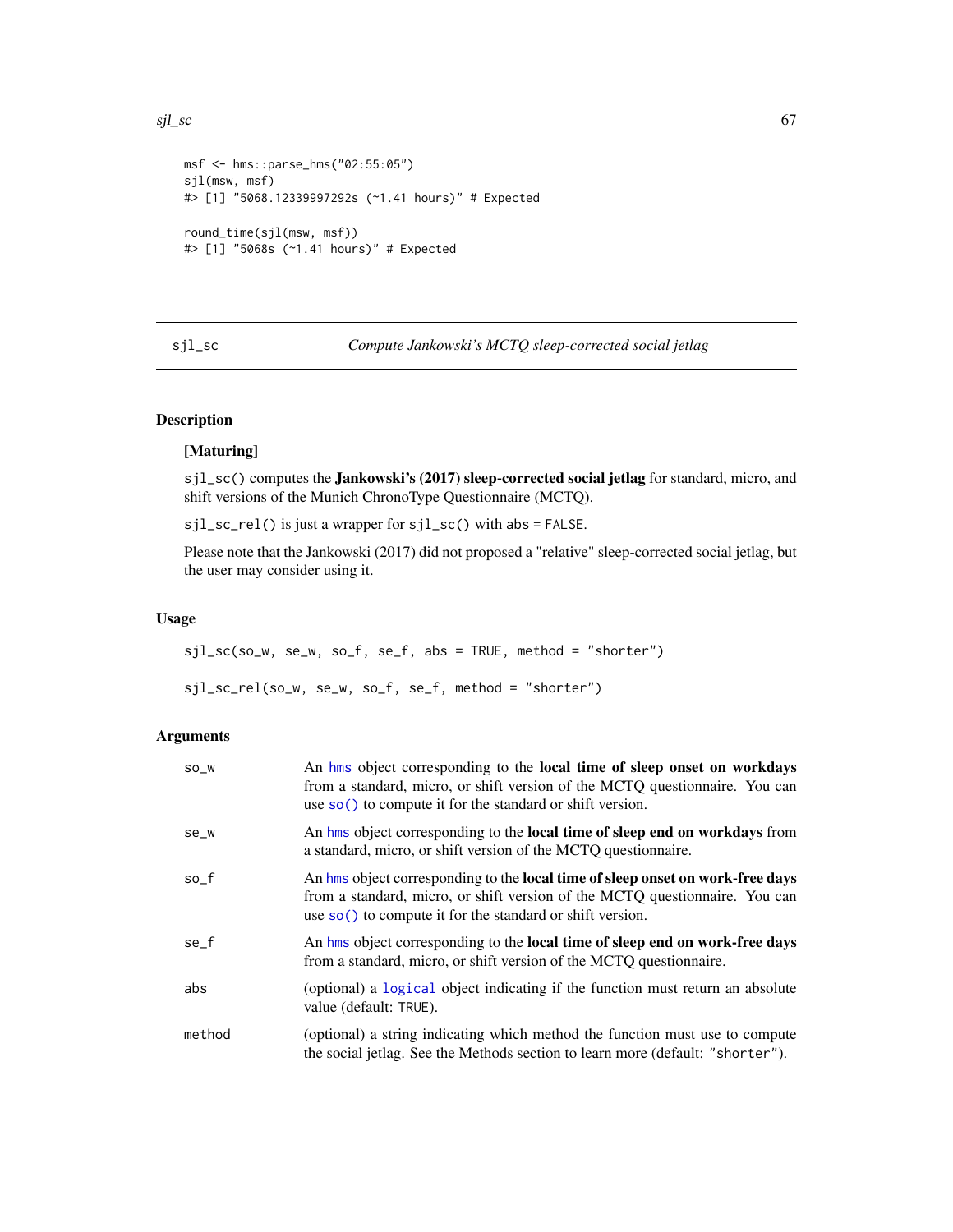### Details

Standard MCTQ functions were created following the guidelines in Roenneberg, Wirz-Justice, & Merrow (2003), Roenneberg, Allebrandt, Merrow, & Vetter (2012), and from The Worldwide Experimental Platform (theWeP, n.d.).

 $\mu$ MCTQ functions were created following the guidelines in Ghotbi et al. (2020), in addition to the guidelines used for the standard MCTQ.

**MCTO**<sup>*Shift*</sup> functions were created following the guidelines in Juda, Vetter, & Roenneberg (2013), in addition to the guidelines used for the standard MCTQ.

See the References section to learn more.

## Class requirements:

The mctq package works with a set of object classes specially created to hold time values. These classes can be found in the [lubridate](#page-0-0) and [hms](#page-0-0) packages. Please refer to those package documentations to learn more about them.

### Rounding and fractional time:

Some operations may produce an output with fractional time (e.g., "19538.3828571429s (~5.43 hours)", 01:15:44.505). If you want, you can round it with [round\\_time\(\)](#page-35-0).

Our recommendation is to avoid rounding, but, if you do, make sure that you only round your values after all computations are done. That way you avoid [round-off errors.](https://en.wikipedia.org/wiki/Round-off_error)

#### Value

- If abs = TRUE, a [Duration](#page-0-0) object corresponding to the absolute sleep-corrected social jetlag.
- If abs = FALSE, a [Duration](#page-0-0) object corresponding to the relative sleep-corrected social jetlag.

The output may also vary depending on the method used.

### Guidelines

In an article published in 2017, Konrad S. Jankowski argued that the original formula for computing the social jetlag  $(SJL)$  captures not only the misalignment between social and biological time, but also the sleep debt resulting from sleep deprivation during workdays. Jankowski then proposed the following guideline for a sleep-corrected social jetlag  $(SJL<sub>sc</sub>)$  computation.

### Notes:

- The Jankowski's alternative is disputed. We recommend seeing Roenneberg, Pilz, Zerbini, & Winnebeck (2019) discussion about it (see item 3.4.2).
- For MCTQ<sup>Shift</sup>, the computation below must be applied to each shift section of the questionnaire.
- Due to time arithmetic issues, sjl\_sc() does a slightly different computation by default than those proposed by the author mentioned above. See vignette("sjl-computation", package = "mctq") for more details.
- If you are visualizing this documentation in plain text, you may have some trouble understanding the equations. You can see this documentation on the package [website.](https://docs.ropensci.org/mctq/reference/)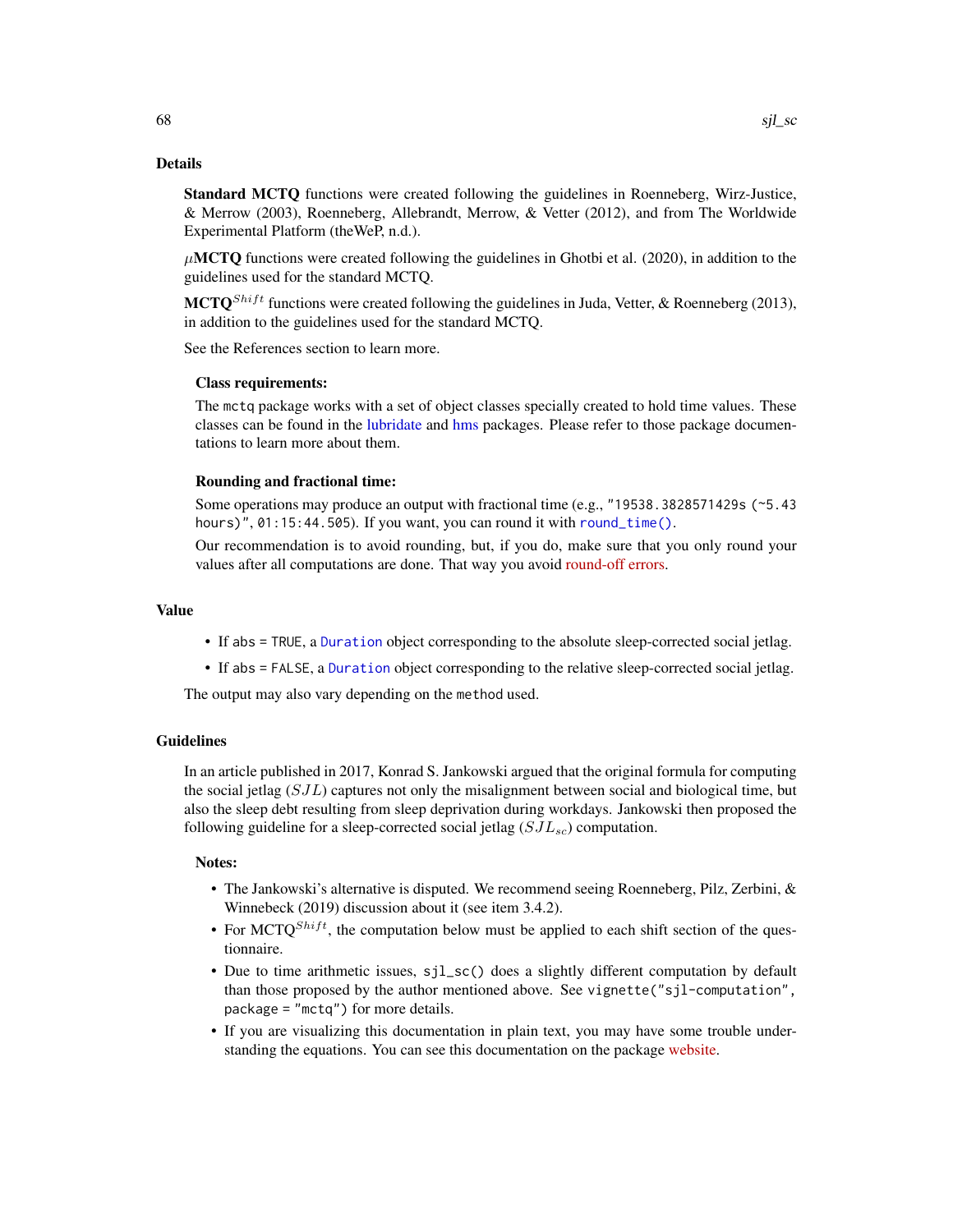### For standard and micro versions of the MCTQ:

If 
$$
SD_W > SD_F
$$
 &  $SE_W \leq SE_F$ ,  $|SE_F - SE_W|$ 

**Else**, 
$$
|SO_F - SO_W|
$$

Where:

- $SO_W =$  Local time of sleep onset on workdays.
- $SE_W$  = Local time of sleep end on workdays.
- $SO_F$  = Local time of sleep onset on work-free days.
- $SE_F$  = Local time of sleep end on work-free days.
- $* W =$  Workdays;  $F =$  Work-free days.

## For the shift version of the MCTQ:

If 
$$
SD_W^{M/E/N} > SD_F^{M/E/N}
$$
 &  $SE_W^{M/E/N} \leq SE_F^{M/E/N}$ ,  $|SE_F^{M/E/N} - SE_W^{M/E/N}|$    
\n**Else** ,  $|SO_F^{M/E/N} - SO_W^{M/E/N}|$ 

Where:

- $SO_W^{M/E/N}$  = Local time of sleep onset between two days in a particular shift.
- $SE_{W}^{M/E/N}$  = Local time of sleep end between two days in a particular shift.
- $SO_F^{M/E/N}$  = Local time of sleep onset between two free days after a particular shift.
- $SE_F^{M/E/N}$  = Local time of sleep end between two free days after a particular shift.
- $* W =$  Workdays;  $F =$  Work-free days,  $M =$  Morning shift;  $E =$  Evening shift;  $N =$  Night shift.

#### Methods for computing the sleep-corrected social jetlag

There are different approaches to compute the sleep-corrected social jetlag  $(SJ_{c})$ . By default, sjl\_sc() uses an approach that we call "the shorter interval approach" ("shorter").

The topics below provide a simple explanation of each method supported by sjl\_sc(). To get a detail understating of this methods, see vignette("sjl-computation", package = "mctq").

• "difference"

By using method = "difference",  $sil$  =  $sc()$  will do the exact computation proposed by Jankowski, i.e.,  $SJ_{s_c}$  will be computed as the linear difference between  $S O_f / S E_f$  and  $S O_W / S E_W$  (see the Guidelines section).

We do not recommend using this method, as it has many limitations.

• "shorter"

This is the default method for sjl\_sc(). It's based on the shorter interval between  $SO_f / SE_f$  and  $SO_W / SE_W$ , solving most of the issues relating to  $SJ_{esc}$  computation.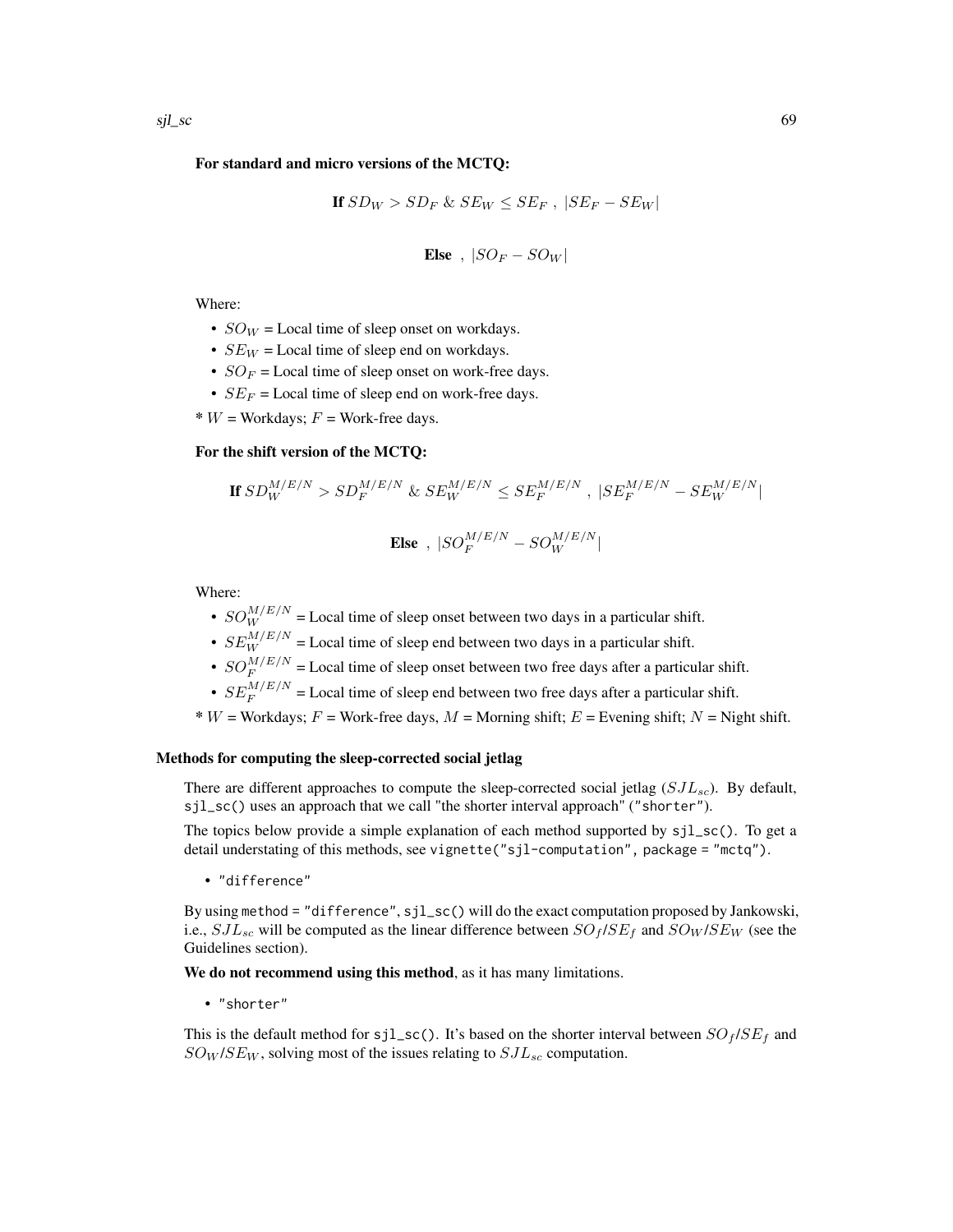The "longer" method uses the same logic of the "shorter" method, but, instead of using the shorter interval between  $SO_f / SE_f$  and  $SO_W / SE_W$ , it uses the longer interval between the two, considering a two-day window.

This method may help in special contexts, like when dealing with shift-workers that have a greater than 12 hours distance between their sleep hours.

#### References

Ghotbi, N., Pilz, L. K., Winnebeck, E. C., Vetter, C., Zerbini, G., Lenssen, D., Frighetto, G., Salamanca, M., Costa, R., Montagnese, S., & Roenneberg, T. (2020). The  $\mu$ MCTQ: an ultra-short version of the Munich ChronoType Questionnaire. *Journal of Biological Rhythms*, *35*(1), 98-110. doi: [10.1177/0748730419886986.](https://doi.org/10.1177/0748730419886986)

Jankowski K. S. (2017). Social jet lag: sleep-corrected formula. *Chronobiology International*, *34*(4), 531-535. doi: [10.1080/07420528.2017.1299162.](https://doi.org/10.1080/07420528.2017.1299162)

Juda, M., Vetter, C., & Roenneberg, T. (2013). The Munich ChronoType Questionnaire for shiftworkers (MCTQ<sup>Shift</sup>). *Journal of Biological Rhythms*, 28(2), 130-140. doi: [10.1177/0748730412475041.](https://doi.org/10.1177/0748730412475041)

Roenneberg T., Allebrandt K. V., Merrow M., & Vetter C. (2012). Social jetlag and obesity. *Current Biology*, *22*(10), 939-43. doi: [10.1016/j.cub.2012.03.038.](https://doi.org/10.1016/j.cub.2012.03.038)

Roenneberg, T., Pilz, L. K., Zerbini, G., & Winnebeck, E. C. (2019). Chronotype and social jetlag: a (self-) critical review. *Biology*, *8*(3), 54. doi: [10.3390/biology8030054.](https://doi.org/10.3390/biology8030054)

Roenneberg, T., Wirz-Justice, A., & Merrow, M. (2003). Life between clocks: daily temporal patterns of human chronotypes. *Journal of Biological Rhythms*, *18*(1), 80-90. doi: [10.1177/](https://doi.org/10.1177/0748730402239679) [0748730402239679.](https://doi.org/10.1177/0748730402239679)

The Worldwide Experimental Platform (n.d.). MCTQ. [https://www.thewep.org/documentation](https://www.thewep.org/documentations/mctq/)s/ [mctq/](https://www.thewep.org/documentations/mctq/)

### See Also

Other MCTQ functions: [fd\(](#page-7-0)), [gu\(](#page-9-0)), [le\\_week\(](#page-11-0)), [msf\\_sc\(](#page-19-0)), [msl\(](#page-23-0)), [napd\(](#page-26-0)), [sd24\(](#page-37-0)), [sd\\_overall\(](#page-43-0)), [sd\\_week\(](#page-46-0)), [sdu\(](#page-40-0)), [sjl\\_weighted\(](#page-70-0)), [sjl\(](#page-61-0)), [so\(](#page-77-0)), [tbt\(](#page-91-0))

#### Examples

```
## Scalar example
```

```
so_w <- hms::parse_hm("02:00")
se_w <- hms::parse_hm("10:00")
so_f <- hms::parse_hm("01:00")
se_f <- hms::parse_hm("08:00")
sjl_sc(so_w, se_w, so_f, se_f)
#> [1] "3600s (~1 hours)" # Expected
sjl_sc(so_w, se_w, so_f, se_f, abs = FALSE)
#> [1] "-3600s (~-1 hours)" # Expected (negative sjl_sc)
sjl_sc_rel(so_w, se_w, so_f, se_f) # Wrapper function
#> [1] "-3600s (~-1 hours)" # Expected (negative sjl_sc)
```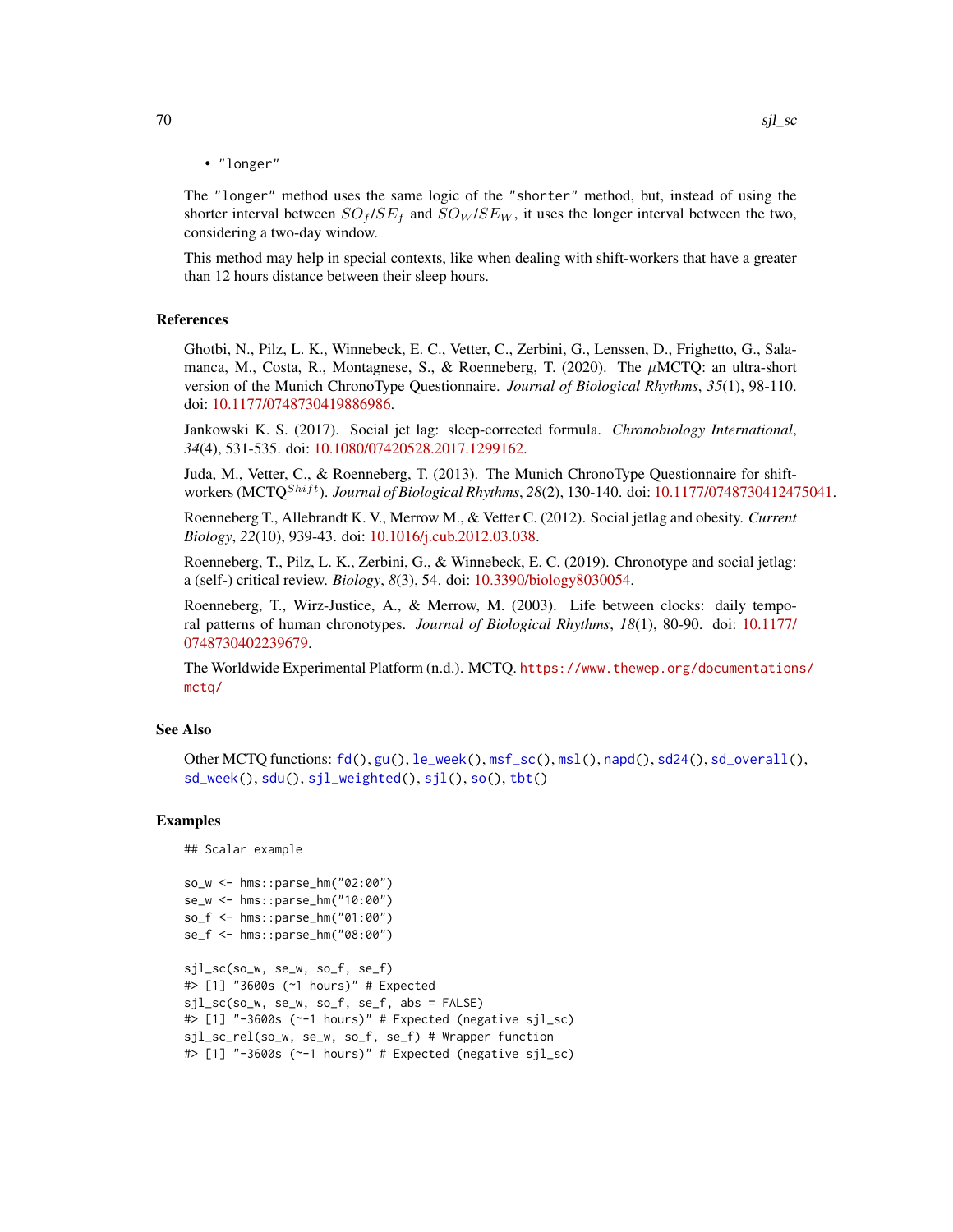```
sjl(msl(so_w, sdu(so_w, se_w)), msl(so_f, sdu(so_f, se_f)))
#> [1] "5400s (~1.5 hours)" # Expected
so_w <- hms::parse_hm("22:00")
se_w <- hms::parse_hm("06:00")
so_f <- hms::parse_hm("01:00")
se_f <- hms::parse_hm("06:00") # sd_w > sd_f & se_w <= se_f
sigl_sc(so_w, se_w, so_f, se_f) # sjl_sc = | se_f - se_w |#> [1] "0s" # Expected
sjl_sc(so_w, se_w, so_f, se_f, abs = FALSE)
#> [1] "0s" # Expected
sjl_sc_rel(so_w, se_w, so_f, se_f) # Wrapper function
#> [1] "0s" # Expected
sjl(msl(so_w, sdu(so_w, se_w)), msl(so_f, sdu(so_f, se_f)))
#> [1] "5400s (~1.5 hours)" # Expected
so_f <- hms::as_hms(NA)
sjl_sc(so_w, se_w, so_f, se_f)
#> [1] NA # Expected
## Vector example
so_w <- c(hms::parse_hm("00:00"), hms::parse_hm("01:00"))
se_w <- c(hms::parse_hm("08:00"), hms::parse_hm("07:00"))
so_f <- c(hms::parse_hm("01:00"), hms::parse_hm("01:00"))
se_f <- c(hms::parse_hm("09:00"), hms::parse_hm("09:00"))
sjl_sc(so_w, se_w, so_f, se_f)
#> [1] "3600s (~1 hours)" "0s" # Expected
sjl_sc(so_w, se_w, so_f, se_f, abs = FALSE)
#> [1] "3600s (~1 hours)" "0s" # Expected
sjl_sc_rel(so_w, se_w, so_f, se_f) # Wrapper function
#> [1] "3600s (~1 hours)" "0s" # Expected
sjl(msl(so_w, sdu(so_w, se_w)), msl(so_f, sdu(so_f, se_f)))
#> [1] "3600s (~1 hours)" "3600s (~1 hours)" # Expected
## See other examples in '?sjl()'
```
<span id="page-70-0"></span>sjl\_weighted *Compute MCTQ absolute social jetlag across all shifts*

# Description

### [Maturing]

sjl\_weighted() computes the absolute social jetlag across all shifts for the shift version of the Munich ChronoType Questionnaire (MCTQ).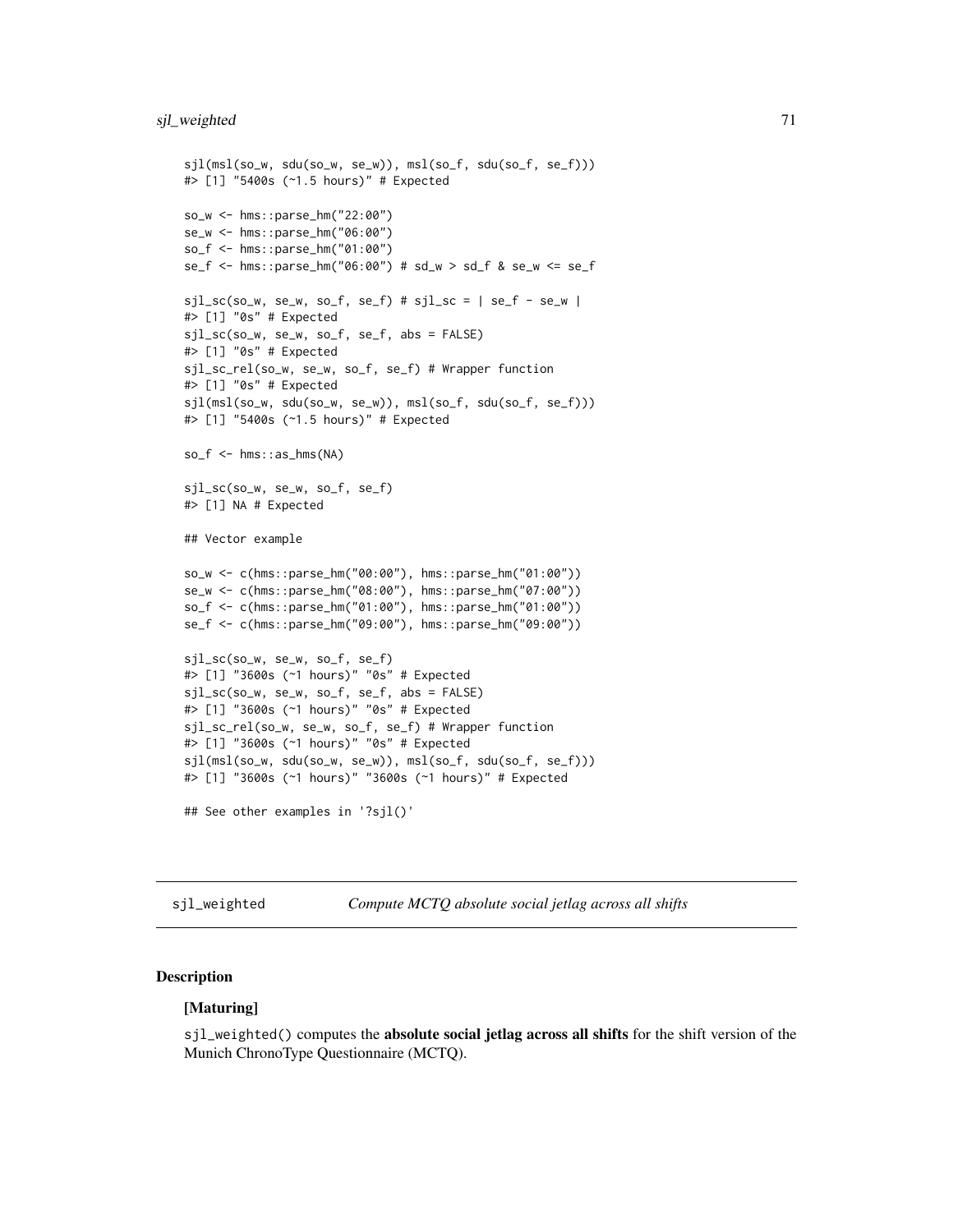### Usage

sjl\_weighted(sjl, n\_w)

### **Arguments**

| sil   | A list object with Duration elements corresponding to the social jetlag in<br>each shift from a shift version of the MCTQ questionnaire (you can use $\text{sjl}()$ )<br>to compute it). sjl elements and values must be paired with n elements and<br>values.     |
|-------|--------------------------------------------------------------------------------------------------------------------------------------------------------------------------------------------------------------------------------------------------------------------|
| $n_w$ | A list object with integerish integer or double elements corresponding to the<br>number of days worked in each shift within a shift cycle from a shift version<br>of the MCTQ questionnaire. n elements and values must be paired with sjl<br>elements and values. |

## Details

Standard MCTQ functions were created following the guidelines in Roenneberg, Wirz-Justice, & Merrow (2003), Roenneberg, Allebrandt, Merrow, & Vetter (2012), and from The Worldwide Experimental Platform (theWeP, n.d.).

 $\mu$ MCTQ functions were created following the guidelines in Ghotbi et al. (2020), in addition to the guidelines used for the standard MCTQ.

**MCTO**<sup>*Shift*</sup> functions were created following the guidelines in Juda, Vetter, & Roenneberg (2013), in addition to the guidelines used for the standard MCTQ.

See the References section to learn more.

### Class requirements:

The mctq package works with a set of object classes specially created to hold time values. These classes can be found in the [lubridate](#page-0-0) and [hms](#page-0-0) packages. Please refer to those package documentations to learn more about them.

### Rounding and fractional time:

Some operations may produce an output with fractional time (e.g., "19538.3828571429s (~5.43 hours)", 01:15:44.505). If you want, you can round it with [round\\_time\(\)](#page-35-0).

Our recommendation is to avoid rounding, but, if you do, make sure that you only round your values after all computations are done. That way you avoid [round-off errors.](https://en.wikipedia.org/wiki/Round-off_error)

# Value

A [Duration](#page-0-0) object corresponding to the vectorized weighted mean of sjl with n\_w as weights.

### Operation

The shift version of the MCTQ was developed for shift-workers rotating through morning-, evening- , and night-shifts, but it also allows adaptations to other shift schedules (Juda, Vetter, & Roenneberg, 2013). For this reason, sjl\_weighted() must operate with any shift combination.

Considering the requirement above, sjl\_weighted() was developed to only accept [list](#page-0-0) objects as arguments. For this approach to work, both sjl and n\_w arguments must be lists with paired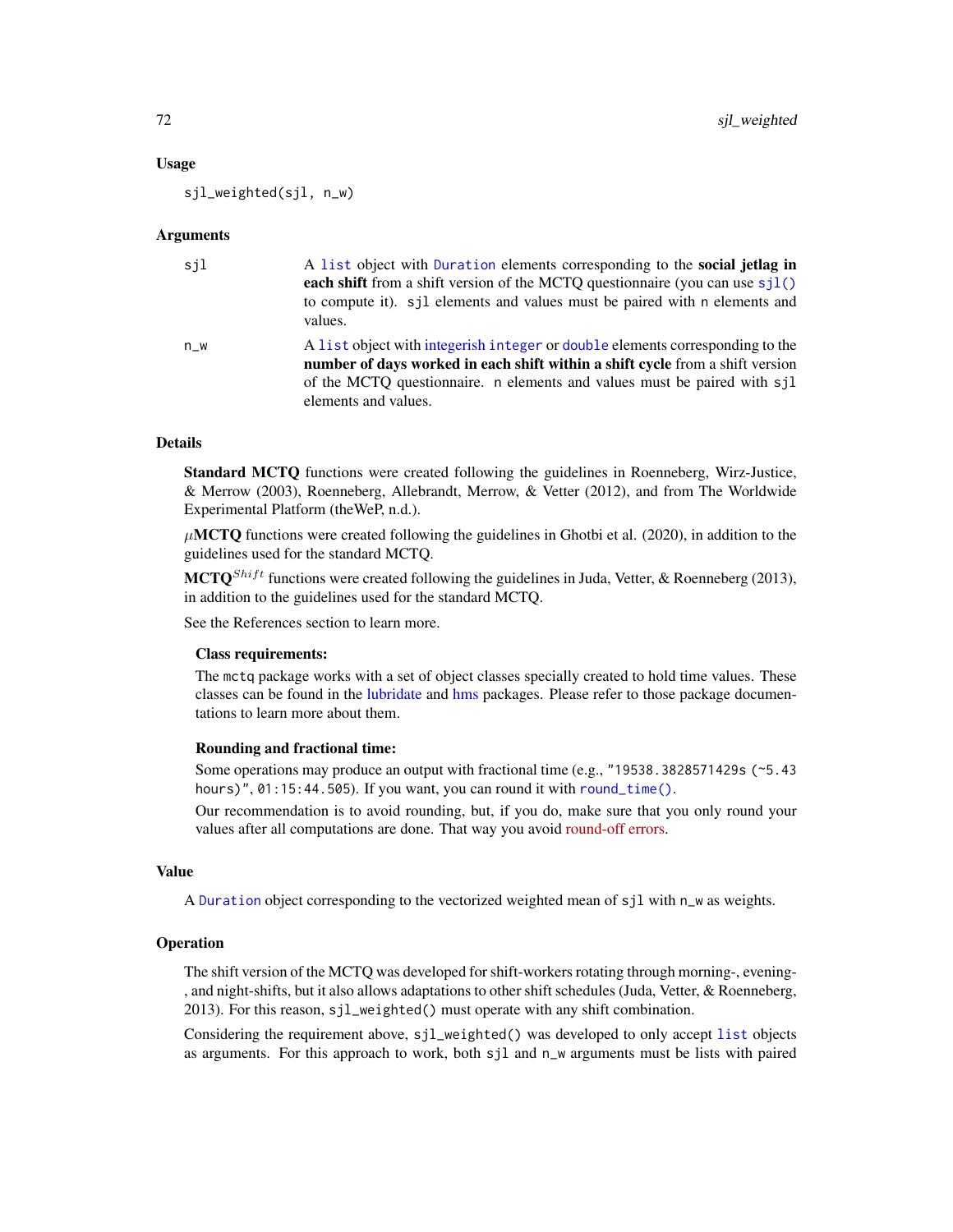#### <span id="page-72-0"></span>sjl\_weighted 73

elements and values, i.e., the first element of  $sjl$  (e.g.,  $sjl_m$ ) must be paired with the first element of n\_w (e.g., n\_w\_m). The function will do the work of combining them and output a weighted mean.

#### Guidelines

Juda, Vetter, & Roenneberg (2013) and The Worldwide Experimental Platform (n.d.) guidelines for sjl\_weighted() ( $\emptyset SJL_{weighted}$ ) computation are as follows.

## Notes:

- The absolute social jetlag across all shifts  $(\emptyset SJL_{weighted})$  is the weighted average of all absolute social jetlags.
- The authors describe an equation for a three-shift schedule, but this may not be your case. That's why this function works a little bit differently (see the Operation section), allowing you to compute a weighted average with any shift combination.
- If you are visualizing this documentation in plain text, you may have some trouble understanding the equations. You can see this documentation on the package [website.](https://docs.ropensci.org/mctq/reference/)

#### Computation:

$$
\frac{|S J L^M| \times n_W^M + |S J L^E| \times n_W^E + |S J L^N| \times n_W^N}{n_W^M + n_W^E + n_W^N}
$$

#### Where:

•  $SJ L^{M/E/N}$  = Absolute social jetlag in each shift.

•  $n_W^{M/E/N}$  = Number of days worked in each shift within a shift cycle.

 $* W =$  Workdays;  $F =$  Work-free days,  $M =$  Morning shift;  $E =$  Evening shift;  $N =$  Night shift.

#### References

Ghotbi, N., Pilz, L. K., Winnebeck, E. C., Vetter, C., Zerbini, G., Lenssen, D., Frighetto, G., Salamanca, M., Costa, R., Montagnese, S., & Roenneberg, T. (2020). The  $\mu$ MCTQ: an ultra-short version of the Munich ChronoType Questionnaire. *Journal of Biological Rhythms*, *35*(1), 98-110. doi: [10.1177/0748730419886986.](https://doi.org/10.1177/0748730419886986)

Juda, M., Vetter, C., & Roenneberg, T. (2013). The Munich ChronoType Questionnaire for shiftworkers (MCTO<sup>Shift</sup>). *Journal of Biological Rhythms*, 28(2), 130-140. doi: [10.1177/0748730412475041.](https://doi.org/10.1177/0748730412475041)

Roenneberg T., Allebrandt K. V., Merrow M., & Vetter C. (2012). Social jetlag and obesity. *Current Biology*, *22*(10), 939-43. doi: [10.1016/j.cub.2012.03.038.](https://doi.org/10.1016/j.cub.2012.03.038)

Roenneberg, T., Wirz-Justice, A., & Merrow, M. (2003). Life between clocks: daily temporal patterns of human chronotypes. *Journal of Biological Rhythms*, *18*(1), 80-90. doi: [10.1177/](https://doi.org/10.1177/0748730402239679) [0748730402239679.](https://doi.org/10.1177/0748730402239679)

The Worldwide Experimental Platform (n.d.). MCTQ. [https://www.thewep.org/documentation](https://www.thewep.org/documentations/mctq/)s/ [mctq/](https://www.thewep.org/documentations/mctq/)

#### See Also

Other MCTQ functions: [fd\(](#page-7-0)), [gu\(](#page-9-0)), [le\\_week\(](#page-11-0)), [msf\\_sc\(](#page-19-0)), [msl\(](#page-23-0)), [napd\(](#page-26-0)), [sd24\(](#page-37-0)), [sd\\_overall\(](#page-43-0)), [sd\\_week\(](#page-46-0)), [sdu\(](#page-40-0)), [sjl\\_sc\(](#page-66-0)), [sjl\(](#page-61-0)), [so\(](#page-77-0)), [tbt\(](#page-91-0))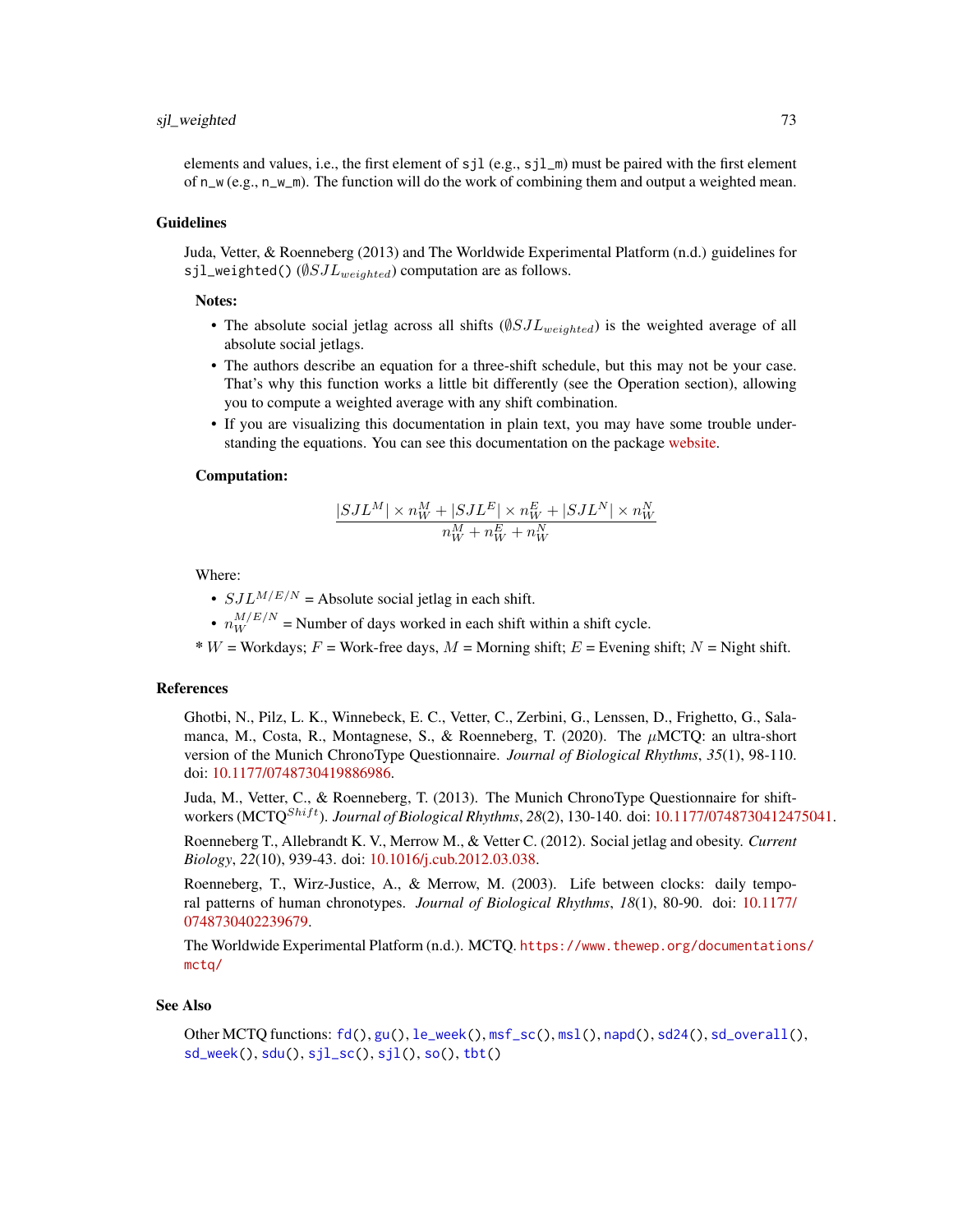## Examples

```
## Scalar example
```

```
sjl \leq list(sjl_m = lubridate::dhours(1.25),sil_e = lubridate::dhours(0.5),
            sjl_n = lubridate::dhours(3)n_w \le -\text{list}(n_w_m = 3, n_w_e = 1, n_w_n = 4)sjl_weighted(sjl, n_w)
#> [1] "7312.5s (~2.03 hours)" # Expected
sjl <- list(sjl_m = lubridate::dhours(1.25),
            sjl_e = lubridate::as.duration(NA),
            sjl_n = lubridate::dhours(3)n_w \leq -\text{list}(n_w_m = 3, n_w_e = 1, n_w_n = 4)sjl_weighted(sjl, n_w)
#> [1] NA # Expected
## Vector example
sjl \le list(sjl_m = c(lubridate::dhours(2), lubridate::dhours(2.45)),
            sil_e = c(lubridate::dhours(3.21), lubridate::as.duration(NA)),sjl_n = c(lubridate::dhours(1.2), lubridate::dhours(5.32)))
n_w \leftarrow \text{list}(n_w_m = c(1, 3), n_w_e = c(4, 1), n_w_n = c(3, 3))sjl_weighted(sjl, n_w)
#> [1] "8298s (~2.31 hours)" NA # Expected
## Checking the first output from vector example
if (requireNamespace("stats", quietly = TRUE)) {
    i \leq 1x <- c(sjl[["sjl_m"]][i], sjl[["sjl_e"]][i], sjl[["sjl_n"]][i])
    w <- c(n_w[["n_w_m"]][i], n_w[["n_w_e"]][i], n_w[["n_w_n"]][i])
    lubridate::as.duration(stats::weighted.mean(x, w))
}
#> [1] "8298s (~2.31 hours)" # Expected
## Converting the output to hms
sjl <- list(sjl_m = lubridate::dhours(0.25),
            sil_e = lubridate::dhours(1.2),
            sjl_n = lubridate::dhours(4.32))
n_w \leq 1 ist(n_w_m = 4, n_w_e = 2, n_w_n = 1)
sjl_weighted(sjl, n_w)
#> [1] "3970.28571428571s (~1.1 hours)" # Expected
hms::as_hms(as.numeric(sjl_weighted(sjl, n_w)))
#> 01:06:10.285714 # Expected
## Rounding the output at the seconds level
round_time(sjl_weighted(sjl, n_w))
```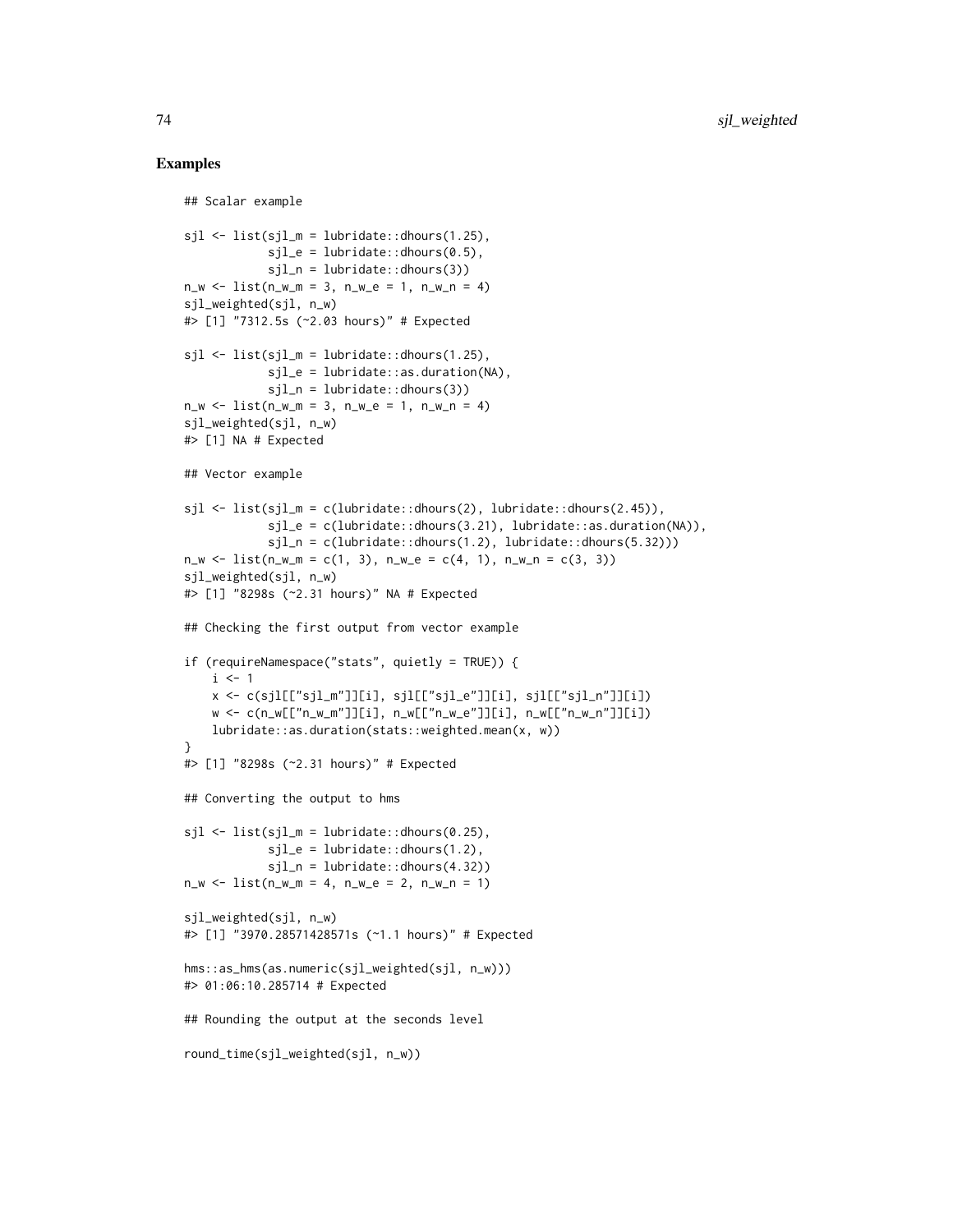# <span id="page-74-0"></span>sloss\_week 75

```
#> [1] "3970s (~1.1 hours)" # Expected
round_time(hms::as_hms(as.numeric(sjl_weighted(sjl, n_w))))
#> 01:06:10 # Expected
```
## sloss\_week *Compute MCTQ weekly sleep loss*

# **Description**

## [Maturing]

sloss\_week() computes the **weekly sleep loss** for the standard and micro versions of the Munich ChronoType Questionnaire (MCTQ).

#### Usage

sloss\_week(sd\_w, sd\_f, wd)

# Arguments

| sd_w | A Duration object corresponding to the sleep duration on workdays from a<br>standard or micro version of the MCTQ questionnaire. You can use sdu() to<br>compute it.       |  |
|------|----------------------------------------------------------------------------------------------------------------------------------------------------------------------------|--|
| sd f | A Duration object corresponding to the sleep duration on work-free days<br>from a standard or micro version of the MCTQ questionnaire. You can use<br>sdu() to compute it. |  |
| wd   | An integerish numeric object or an integer object corresponding to the num-<br>ber of workdays per week from a standard or micro version of the MCTQ<br>questionnaire.     |  |

## Details

Standard MCTQ functions were created following the guidelines in Roenneberg, Wirz-Justice, & Merrow (2003), Roenneberg, Allebrandt, Merrow, & Vetter (2012), and from The Worldwide Experimental Platform (theWeP, n.d.).

 $\mu$ MCTQ functions were created following the guidelines in Ghotbi et al. (2020), in addition to the guidelines used for the standard MCTQ.

MCTQ<sup>Shift</sup> functions were created following the guidelines in Juda, Vetter, & Roenneberg (2013), in addition to the guidelines used for the standard MCTQ.

See the References section to learn more.

#### Class requirements:

The mctq package works with a set of object classes specially created to hold time values. These classes can be found in the [lubridate](#page-0-0) and [hms](#page-0-0) packages. Please refer to those package documentations to learn more about them.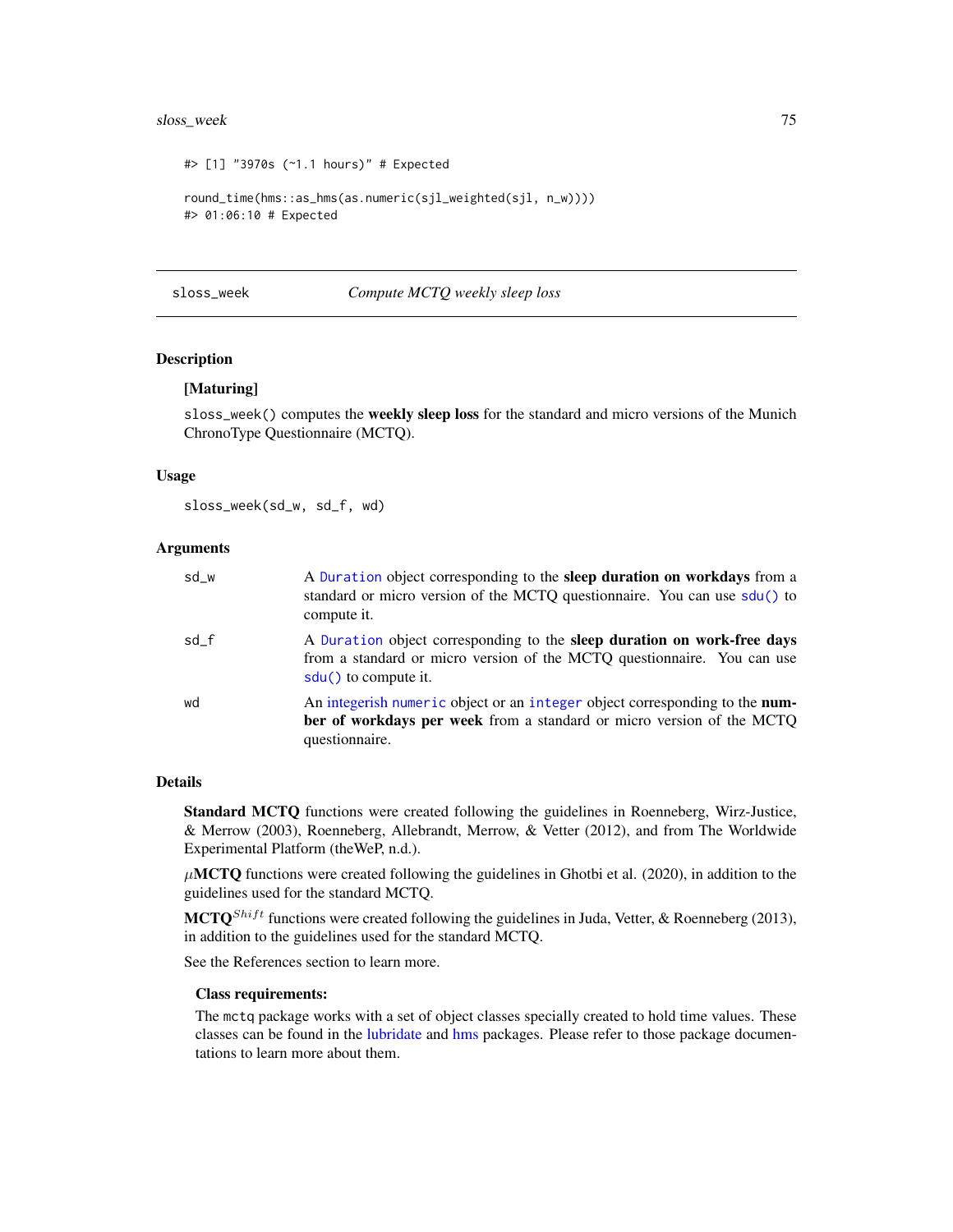#### <span id="page-75-0"></span>Rounding and fractional time:

Some operations may produce an output with fractional time (e.g., "19538.3828571429s (~5.43 hours)", 01:15:44.505). If you want, you can round it with [round\\_time\(\)](#page-35-0).

Our recommendation is to avoid rounding, but, if you do, make sure that you only round your values after all computations are done. That way you avoid [round-off errors.](https://en.wikipedia.org/wiki/Round-off_error)

#### Value

A [Duration](#page-0-0) object corresponding to the weekly sleep loss.

#### Guidelines

Roenneberg, Allebrandt, Merrow, & Vetter (2012) and The Worldwide Experimental Platform (n.d.) guidelines for sloss\_week()  $(SLoss_{week})$  computation are as follows.

#### Notes:

• If you are visualizing this documentation in plain text, you may have some trouble understanding the equations. You can see this documentation on the package [website.](https://docs.ropensci.org/mctq/reference/)

#### Computation:

$$
\textbf{If} \ SD_{week} > SD_W \ , \ (SD_{week} - SD_W) \times WD
$$

If 
$$
SD_{week} \leq SD_W
$$
,  $(SD_{week} - SD_F) \times FD$ 

## Where:

- $SD_W$  = Sleep duration on workdays.
- $SD_F$  = Sleep duration on work-free days.
- $SD_{week}$  = average weekly sleep duration.
- $WD =$  Number of workdays per week ("I have a regular work schedule and work  $\_\_\_\_$  days per week").
- $FD =$  Number of work-free days per week.
- $* W =$  Workdays;  $F =$  Work-free days.

#### References

Ghotbi, N., Pilz, L. K., Winnebeck, E. C., Vetter, C., Zerbini, G., Lenssen, D., Frighetto, G., Salamanca, M., Costa, R., Montagnese, S., & Roenneberg, T. (2020). The  $\mu$ MCTQ: an ultra-short version of the Munich ChronoType Questionnaire. *Journal of Biological Rhythms*, *35*(1), 98-110. doi: [10.1177/0748730419886986.](https://doi.org/10.1177/0748730419886986)

Juda, M., Vetter, C., & Roenneberg, T. (2013). The Munich ChronoType Questionnaire for shiftworkers (MCTQ<sup>Shift</sup>). *Journal of Biological Rhythms*, 28(2), 130-140. doi: [10.1177/0748730412475041.](https://doi.org/10.1177/0748730412475041)

Roenneberg T., Allebrandt K. V., Merrow M., & Vetter C. (2012). Social jetlag and obesity. *Current Biology*, *22*(10), 939-43. doi: [10.1016/j.cub.2012.03.038.](https://doi.org/10.1016/j.cub.2012.03.038)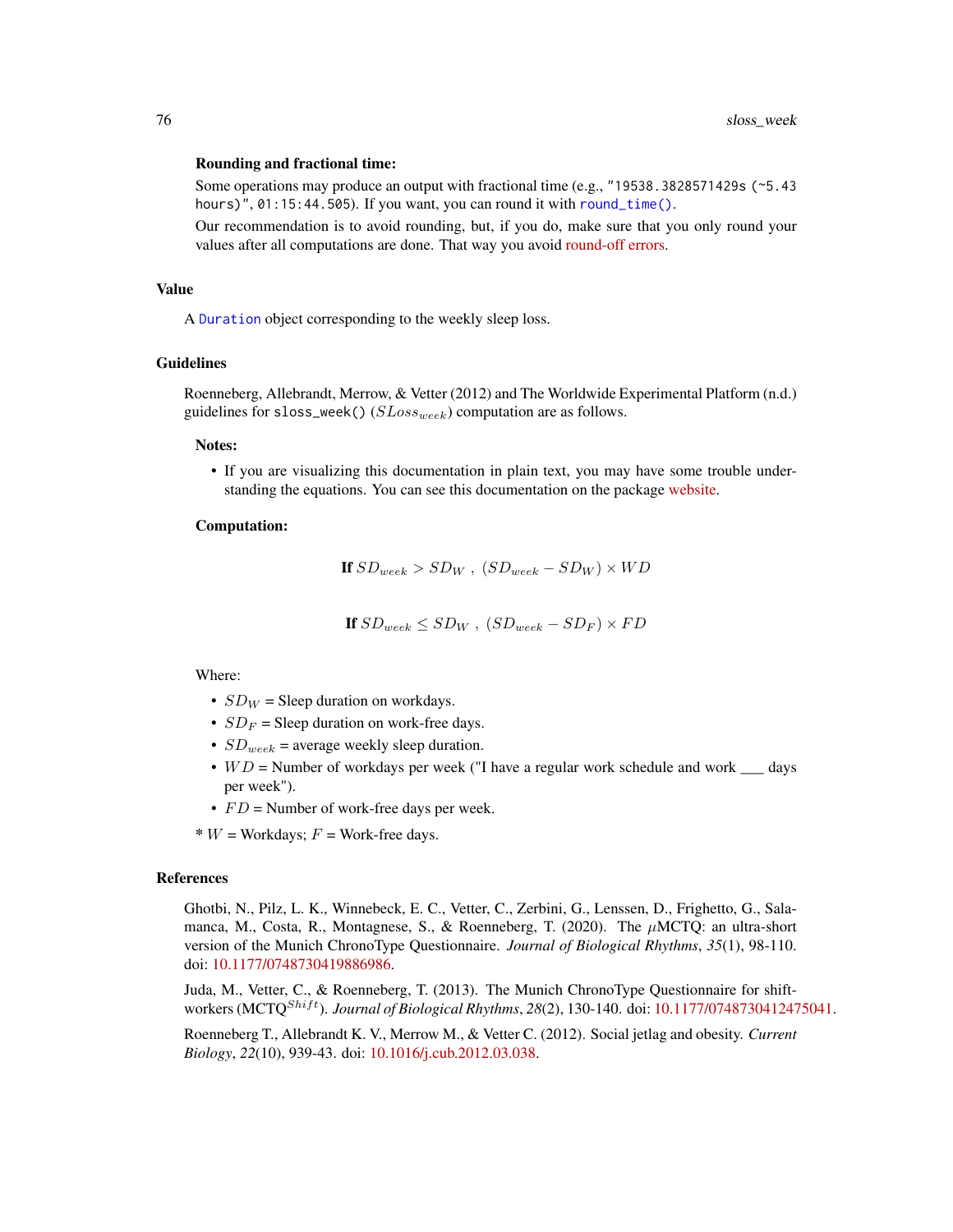Roenneberg, T., Wirz-Justice, A., & Merrow, M. (2003). Life between clocks: daily temporal patterns of human chronotypes. *Journal of Biological Rhythms*, *18*(1), 80-90. doi: [10.1177/](https://doi.org/10.1177/0748730402239679) [0748730402239679.](https://doi.org/10.1177/0748730402239679)

The Worldwide Experimental Platform (n.d.). MCTQ. [https://www.thewep.org/documentation](https://www.thewep.org/documentations/mctq/)s/ [mctq/](https://www.thewep.org/documentations/mctq/)

## Examples

```
## Scalar example
sd_w <- lubridate::dhours(6.5)
sd_f <- lubridate::dhours(7)
wd < -4sloss_week(sd_w, sd_f, wd)
#> [1] "3085.71428571429s (~51.43 minutes)" # Expected
sd_w <- lubridate::dhours(7)
sd_f <- lubridate::dhours(8)
wd <- 5
sloss_week(sd_w, sd_f, wd)
#> [1] "5142.85714285714s (~1.43 hours)" # Expected
sd_w <- lubridate::dhours(NA)
sd_f <- lubridate::dhours(9.45)
wd < -7sloss_week(sd_w, sd_f, wd)
#> [1] NA # Expected
## Vector example
sd_w <- c(lubridate::dhours(7), lubridate::dhours(8))
sd_f <- c(lubridate::dhours(6.5), lubridate::dhours(8))
wd < -c(2, 0)sloss_week(sd_w, sd_f, wd)
#> [1] "2571.42857142857s (~42.86 minutes)" "0s" # Expected
## Converting the output to 'hms'
sd_w <- lubridate::dhours(4)
sd_f <- lubridate::dhours(5)
wd < - 3sloss_week(sd_w, sd_f, wd)
#> [1] "6171.42857142858s (~1.71 hours)" # Expected
hms::as_hms(as.numeric(sloss_week(sd_w, sd_f, wd)))
#> 01:42:51.428571 # Expected
## Rounding the output at the seconds level
sd_w <- lubridate::dhours(5.8743)
sd_f <- lubridate::dhours(7.4324)
wd <- 6
```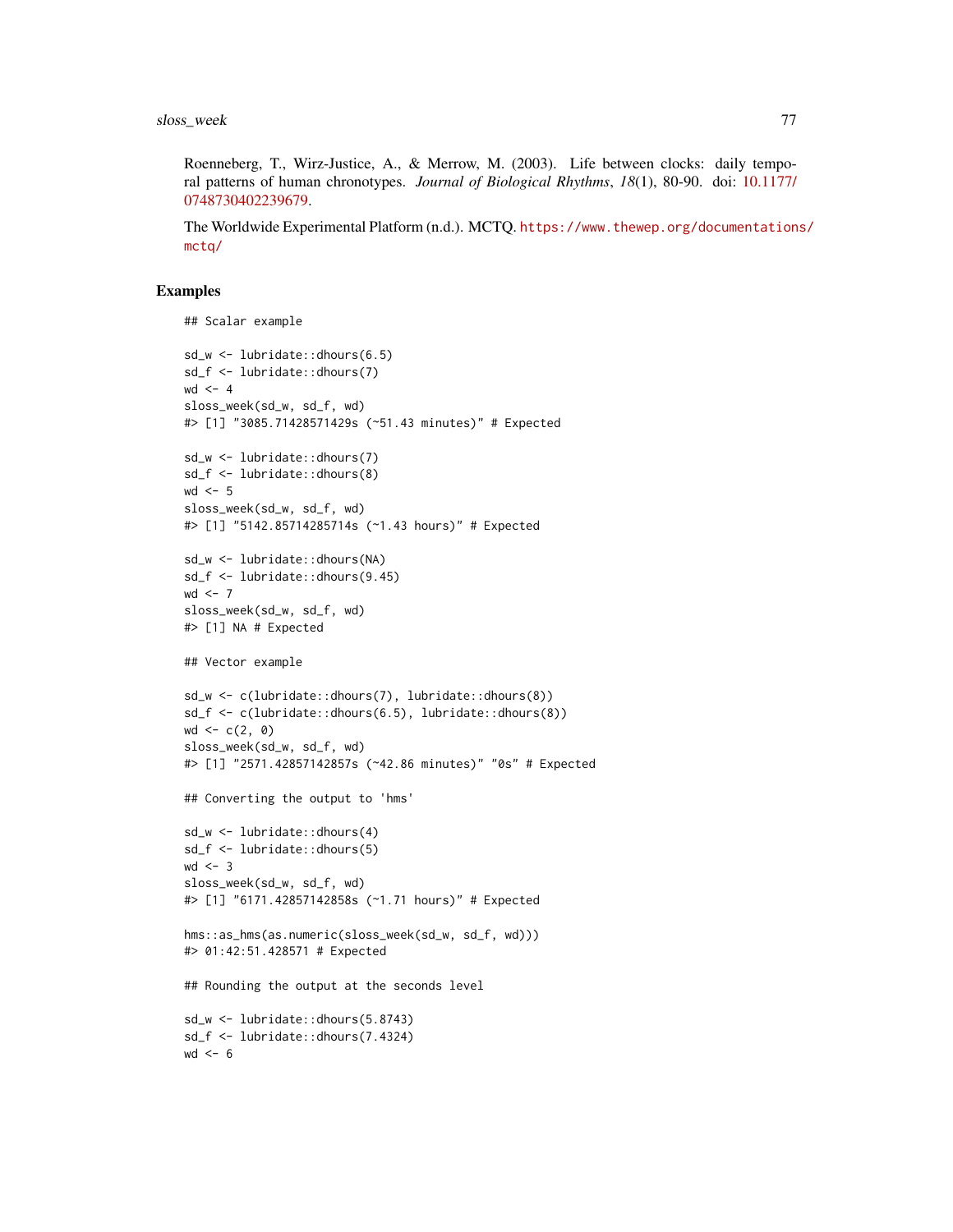<span id="page-77-1"></span>78 solution of the contract of the contract of the contract of the contract of the contract of the contract of the contract of the contract of the contract of the contract of the contract of the contract of the contract of

```
sloss_week(sd_w, sd_f, wd)
#> [1] "4807.85142857144s (~1.34 hours)" # Expected
round_time(sloss_week(sd_w, sd_f, wd))
#> [1] "4808s (~1.34 hours)" # Expected
```
<span id="page-77-0"></span>so *Compute MCTQ local time of sleep onset*

#### Description

#### [Maturing]

so() computes the local time of sleep onset for standard and shift versions of the Munich Chrono-Type Questionnaire (MCTQ).

Note that this value is collected directly from the questionnaire if you're using the  $\mu$ MCTQ.

# Usage

so(sprep, slat)

#### Arguments

| sprep | An hms object corresponding to the <b>local time of preparing to sleep</b> from a<br>standard or shift version of the MCTQ questionnaire.                                       |
|-------|---------------------------------------------------------------------------------------------------------------------------------------------------------------------------------|
| slat  | A Duration object corresponding to the <b>sleep latency or time to fall asleep</b><br>after preparing to sleep from a standard or shift version of the MCTO ques-<br>tionnaire. |

#### Details

Standard MCTQ functions were created following the guidelines in Roenneberg, Wirz-Justice, & Merrow (2003), Roenneberg, Allebrandt, Merrow, & Vetter (2012), and from The Worldwide Experimental Platform (theWeP, n.d.).

 $\mu$ MCTQ functions were created following the guidelines in Ghotbi et al. (2020), in addition to the guidelines used for the standard MCTQ.

MCTQ<sup>Shift</sup> functions were created following the guidelines in Juda, Vetter, & Roenneberg (2013), in addition to the guidelines used for the standard MCTQ.

See the References section to learn more.

#### Class requirements:

The mctq package works with a set of object classes specially created to hold time values. These classes can be found in the [lubridate](#page-0-0) and [hms](#page-0-0) packages. Please refer to those package documentations to learn more about them.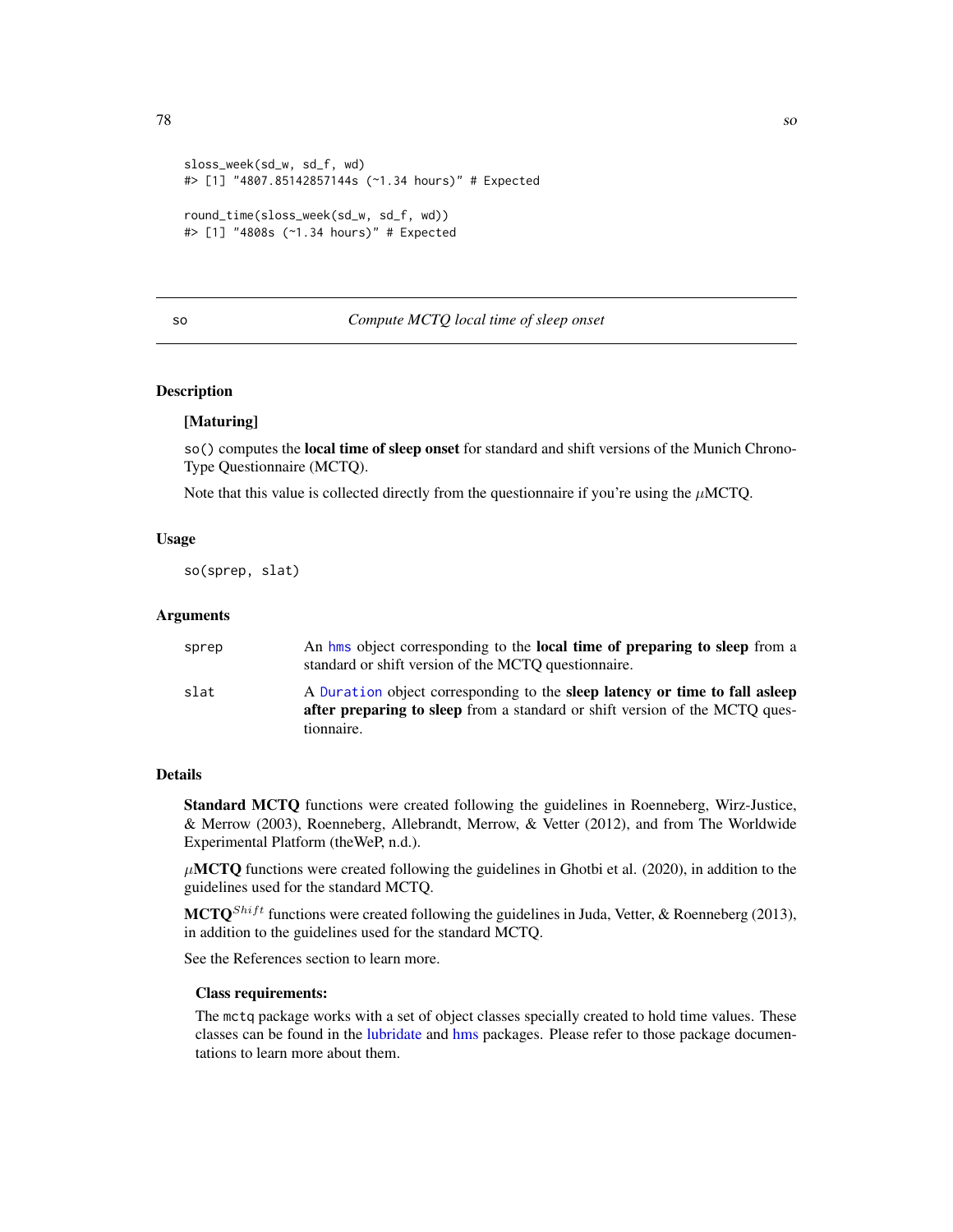#### <span id="page-78-0"></span>Rounding and fractional time:

Some operations may produce an output with fractional time (e.g., "19538.3828571429s (~5.43 hours)", 01:15:44.505). If you want, you can round it with [round\\_time\(\)](#page-35-0).

Our recommendation is to avoid rounding, but, if you do, make sure that you only round your values after all computations are done. That way you avoid [round-off errors.](https://en.wikipedia.org/wiki/Round-off_error)

#### Value

An [hms](#page-0-0) object corresponding to the vectorized sum of sprep and slat in a circular time frame of 24 hours.

## Guidelines

Roenneberg, Allebrandt, Merrow, & Vetter (2012), Juda, Vetter, & Roenneberg (2013), and The Worldwide Experimental Platform  $(n.d.)$  guidelines for so()  $(SO)$  computation are as follows.

#### Notes:

- This computation must be applied to each section of the questionnaire.
- If you are visualizing this documentation in plain text, you may have some trouble understanding the equations. You can see this documentation on the package [website.](https://docs.ropensci.org/mctq/reference/)

## For standard and micro versions of the MCTQ:

$$
SPrep_{W/F} + SLat_{W/F}
$$

Where:

- $SPrep_{W/F} =$  Local time of preparing to sleep on work or work-free days ("I actually get ready to fall asleep at \_\_\_ o'clock").
- $SLat_{W/F}$  = Sleep latency or time to fall asleep after preparing to sleep on work or work-free days ("I need \_\_\_ min to fall asleep").
- $* W$  = Workdays;  $F$  = Work-free days.

#### For the shift version of the MCTQ:

$$
SPrep^{M/E/N}_{W/F} + SLat^{M/E/N}_{W/F}
$$

Where:

- $SPrep^{M/E/N}_{W/F}$  = Local time of preparing to sleep between two days in a particular shift or between two free days after a particular shift ("I actually get ready to fall asleep at  $\qquad$ o'clock").
- $SLat_{W/F}^{M/E/N}$  = Sleep latency or time to fall asleep after preparing to sleep between two days in a particular shift or between two free days after a particular shift ("I need \_\_\_ min to fall asleep").
- $* W =$  Workdays;  $F =$  Work-free days,  $M =$  Morning shift;  $E =$  Evening shift;  $N =$  Night shift.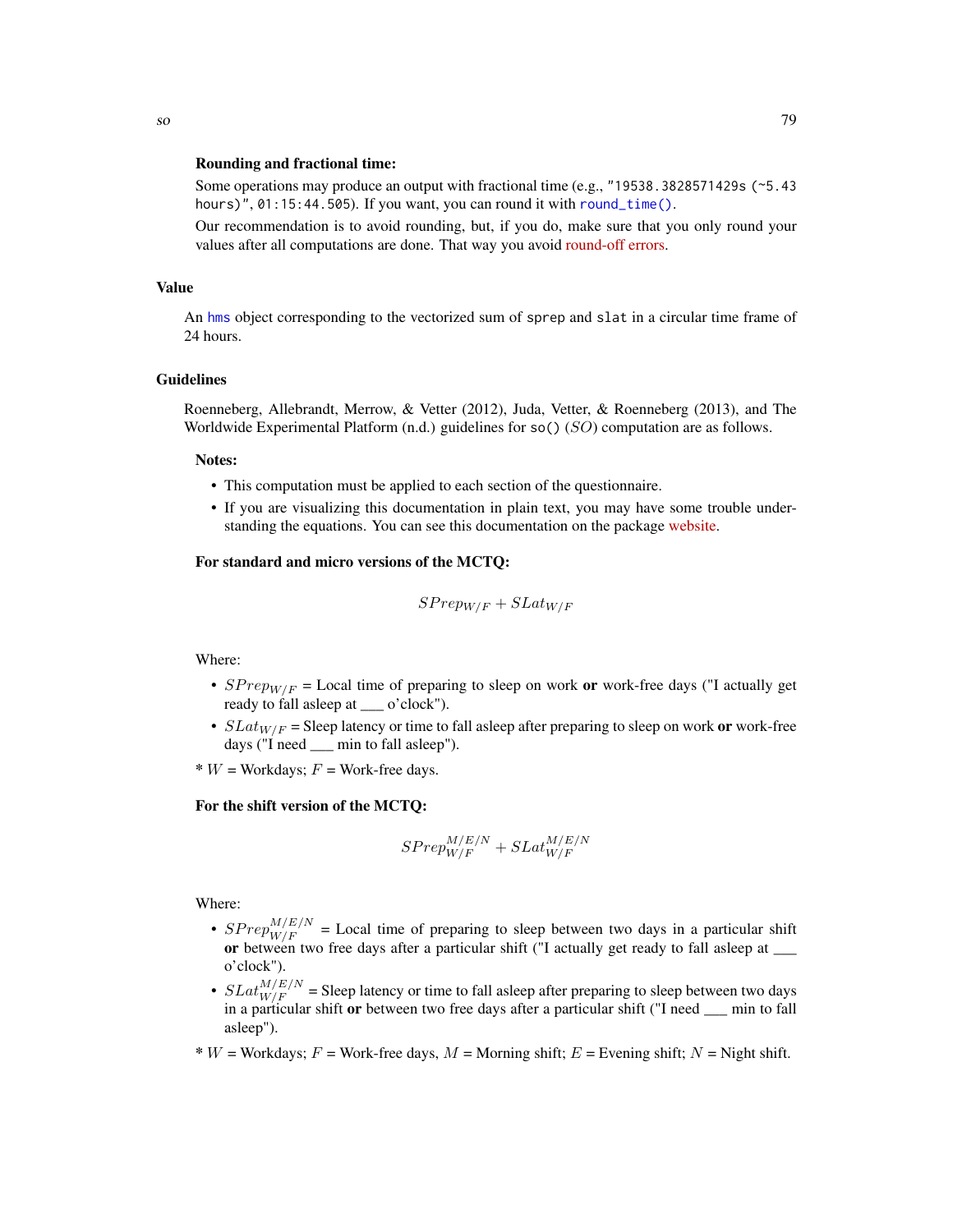## <span id="page-79-0"></span>References

Ghotbi, N., Pilz, L. K., Winnebeck, E. C., Vetter, C., Zerbini, G., Lenssen, D., Frighetto, G., Salamanca, M., Costa, R., Montagnese, S., & Roenneberg, T. (2020). The  $\mu$ MCTQ: an ultra-short version of the Munich ChronoType Questionnaire. *Journal of Biological Rhythms*, *35*(1), 98-110. doi: [10.1177/0748730419886986.](https://doi.org/10.1177/0748730419886986)

Juda, M., Vetter, C., & Roenneberg, T. (2013). The Munich ChronoType Questionnaire for shiftworkers (MCTQ<sup>Shift</sup>). *Journal of Biological Rhythms*, 28(2), 130-140. doi: [10.1177/0748730412475041.](https://doi.org/10.1177/0748730412475041)

Roenneberg T., Allebrandt K. V., Merrow M., & Vetter C. (2012). Social jetlag and obesity. *Current Biology*, *22*(10), 939-43. doi: [10.1016/j.cub.2012.03.038.](https://doi.org/10.1016/j.cub.2012.03.038)

Roenneberg, T., Wirz-Justice, A., & Merrow, M. (2003). Life between clocks: daily temporal patterns of human chronotypes. *Journal of Biological Rhythms*, *18*(1), 80-90. doi: [10.1177/](https://doi.org/10.1177/0748730402239679) [0748730402239679.](https://doi.org/10.1177/0748730402239679)

The Worldwide Experimental Platform (n.d.). MCTQ. [https://www.thewep.org/documentation](https://www.thewep.org/documentations/mctq/)s/ [mctq/](https://www.thewep.org/documentations/mctq/)

# See Also

Other MCTQ functions: [fd\(](#page-7-0)), [gu\(](#page-9-0)), [le\\_week\(](#page-11-0)), [msf\\_sc\(](#page-19-0)), [msl\(](#page-23-0)), [napd\(](#page-26-0)), [sd24\(](#page-37-0)), [sd\\_overall\(](#page-43-0)), [sd\\_week\(](#page-46-0)), [sdu\(](#page-40-0)), [sjl\\_sc\(](#page-66-0)), [sjl\\_weighted\(](#page-70-0)), [sjl\(](#page-61-0)), [tbt\(](#page-91-0))

#### Examples

## Scalar example

```
sprep <- hms::parse_hm("22:00")
slat <- lubridate::dminutes(15)
so(sprep, slat)
#> 22:15:00 # Expected
```

```
sprep <- hms::parse_hm("23:30")
slat <- lubridate::dminutes(45)
so(sprep, slat)
#> 00:15:00 # Expected
```

```
sprep <- hms::parse_hm("20:45")
slat <- lubridate::as.duration(NA)
so(sprep, slat)
#> NA # Expected
```

```
## Vector example
```

```
sprep <- c(hms::parse_hm("21:30"), hms::parse_hm("22:15"))
slat <- c(lubridate::dminutes(45), lubridate::dminutes(5))
so(sprep, slat)
#> 22:15:00 # Expected
#> 22:20:00 # Expected
```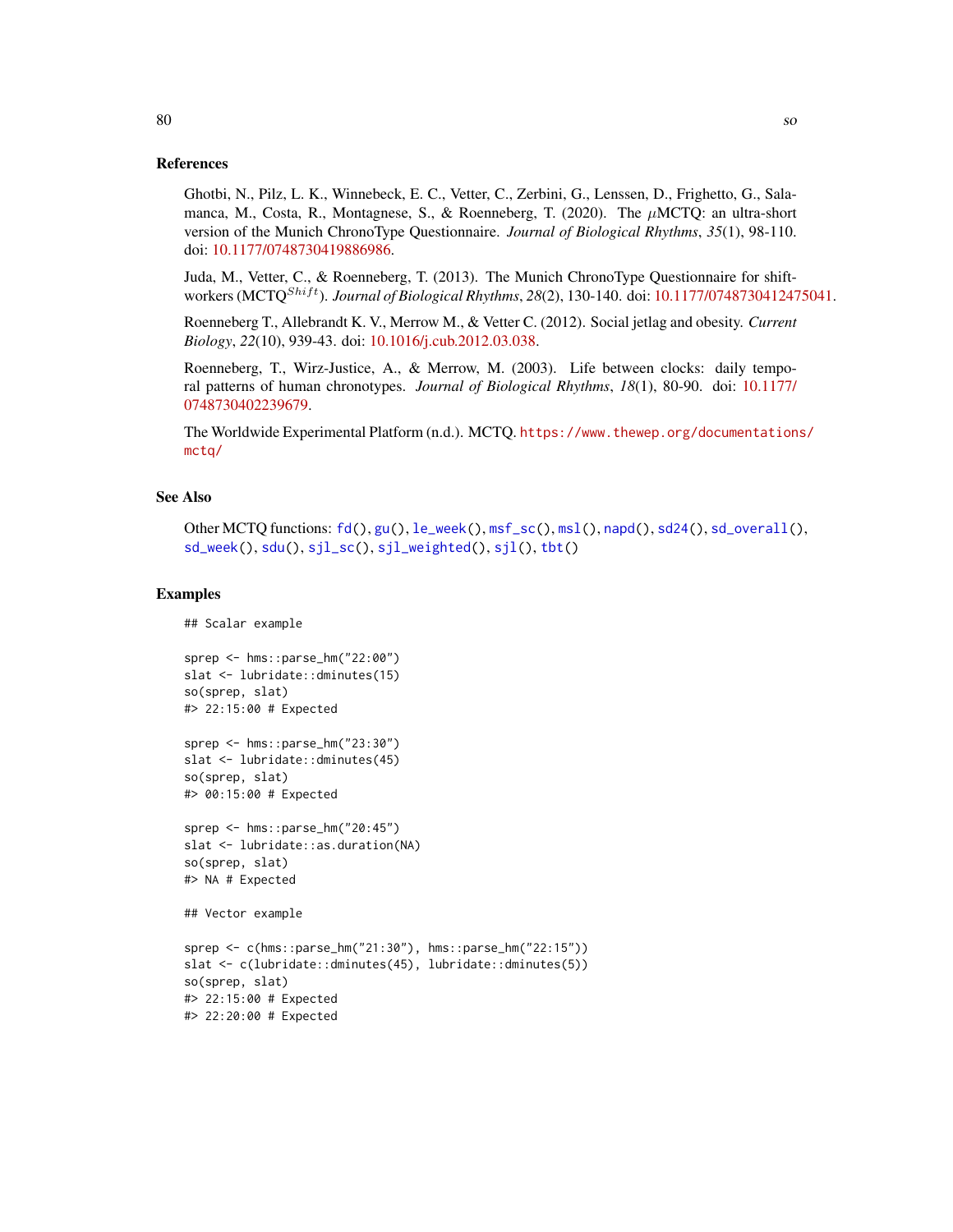#### <span id="page-80-0"></span>Description

## [Maturing]

A fictional dataset, for testing and learning purposes, composed of basic/measurable and computed variables of the Munich ChronoType Questionnaire (MCTQ) standard version.

This data was created following the guidelines in Roenneberg, Wirz-Justice, & Merrow (2003), Roenneberg, Allebrandt, Merrow, & Vetter (2012), Jankowski (2017), and The Worldwide Experimental Platform (n.d.). See the References and Details sections to learn more.

# Usage

std\_mctq

## Format

A [tibble](#page-0-0) with 39 columns and 50 rows:

id A unique [integer](#page-0-0) value to identify each respondent in the dataset.

Type: Control.

R class: [integer](#page-0-0).

work A [logical](#page-0-0) value indicating if the respondent has a regular work schedule.

Statement (EN): "I have a regular work schedule (this includes being, for example, a housewife or househusband): Yes  $(\_\_)$  No  $(\_\_)$ ".

Type: Basic.

R class: [logical](#page-0-0).

wd Number of workdays per week.

Statement (EN): "I have a regular work schedule and work \_\_\_ days per week".

Type: Basic.

R class: [integer](#page-0-0).

fd Number of work-free days per week.

Type: Computed.

R class: [integer](#page-0-0).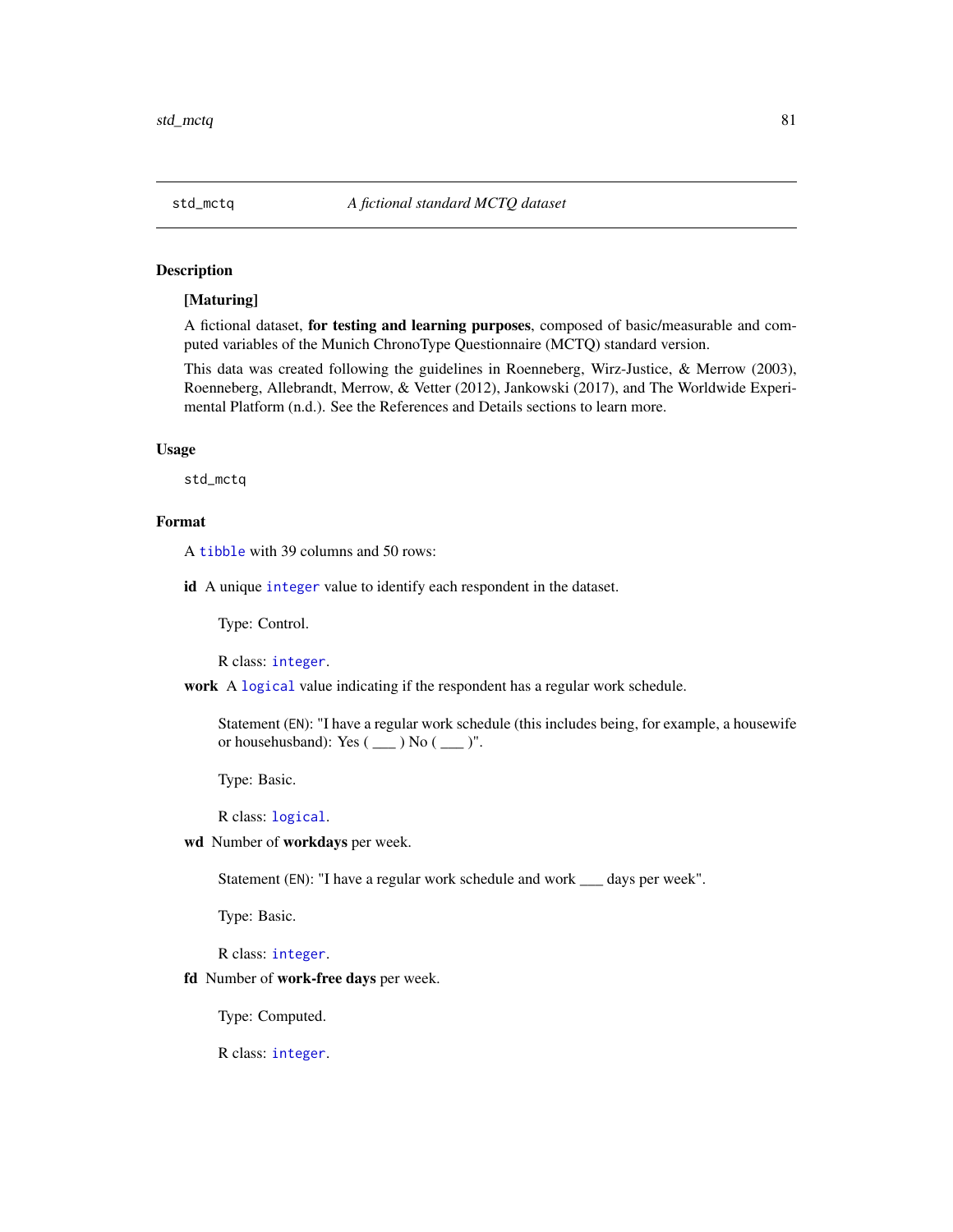<span id="page-81-0"></span>bt\_w Local time of going to bed on workdays.

Statement (EN): "I go to bed at \_\_\_ o'clock'".

Type: Basic.

R class: [hms](#page-0-0).

sprep\_w Local time of preparing to sleep on workdays.

Statement (EN): "I actually get ready to fall asleep at \_\_\_ o'clock".

Type: Basic.

R class: [hms](#page-0-0).

slat\_w Sleep latency or time to fall asleep after preparing to sleep on workdays.

Statement (EN): "I need \_\_\_ minutes to fall asleep".

Type: Basic.

R class: [Duration](#page-0-0).

so\_w Local time of sleep onset on workdays.

Type: Computed.

R class: [hms](#page-0-0).

se\_w Local time of sleep end on workdays.

Statement (EN): "I wake up at \_\_\_ o'clock".

Type: Basic.

R class: [hms](#page-0-0).

si\_w "Sleep inertia" on workdays.

Despite the name, this variable represents the time the respondent takes to get up after sleep end.

Statement (EN): "After \_\_\_ minutes, I get up".

Type: Basic.

R class: [Duration](#page-0-0).

gu\_w Local time of getting out of bed on workdays.

Type: Computed.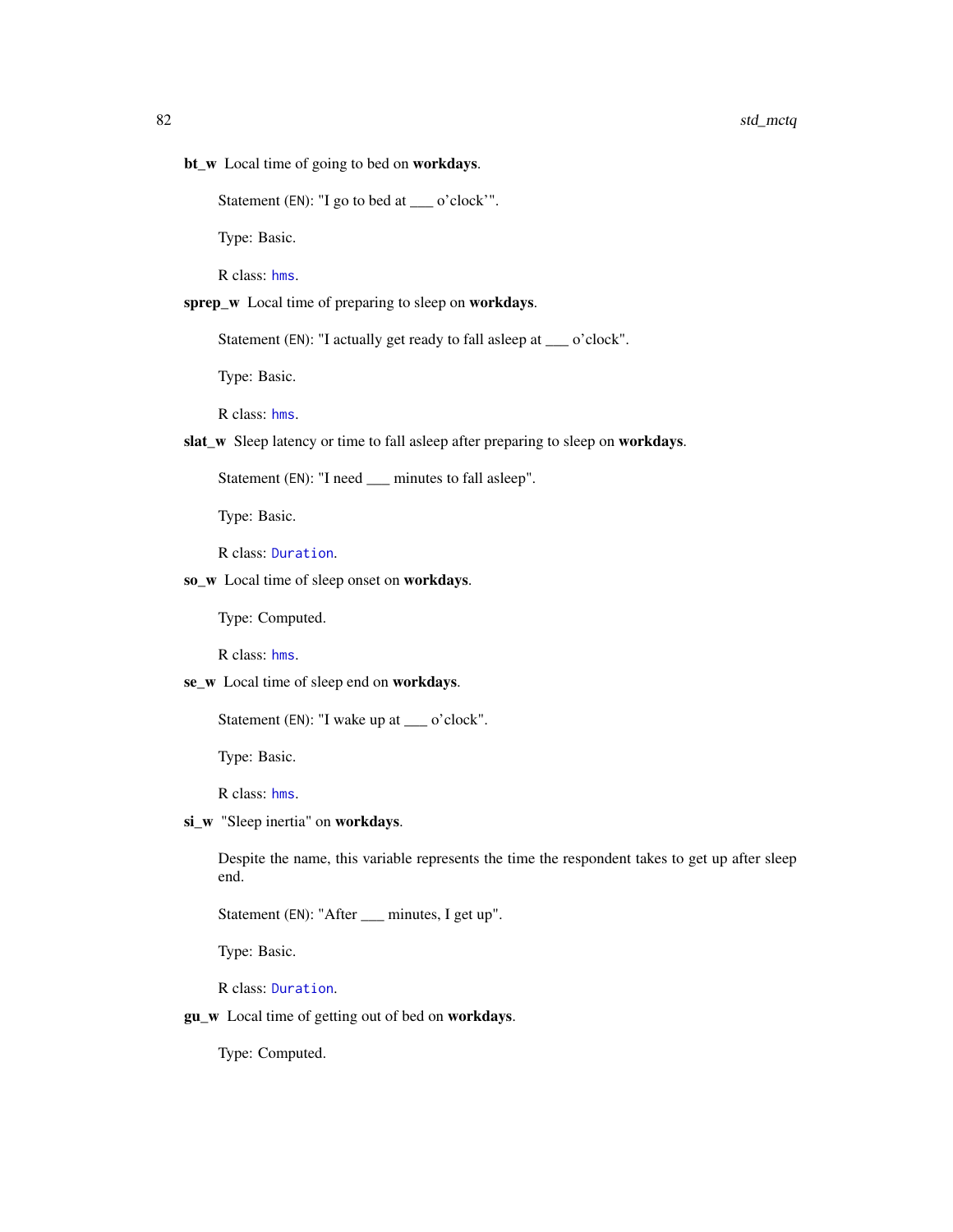<span id="page-82-0"></span>R class: [hms](#page-0-0).

alarm\_w A [logical](#page-0-0) value indicating if the respondent uses an alarm clock to wake up on workdays.

Statement (EN): "I use an alarm clock on workdays: Yes ( \_\_\_ ) No ( \_\_\_ )".

Type: Basic.

R class: [logical](#page-0-0).

wake\_before\_w A [logical](#page-0-0) value indicating if the respondent regularly wakes up before the alarm rings on workdays.

Statement (EN): "If "Yes": I regularly wake up BEFORE the alarm rings: Yes ( \_\_\_ ) No (  $\_\_$ )".

Type: Basic.

R class: [logical](#page-0-0).

# sd\_w Sleep duration on workdays.

Type: Computed.

R class: [Duration](#page-0-0).

## tbt\_w Total time in bed on workdays.

Type: Computed.

R class: [Duration](#page-0-0).

le\_w Light exposure on workdays.

Statement (EN): "On average, I spend the following amount of time outdoors in daylight (without a roof above my head)".

Type: Extra.

R class: [Duration](#page-0-0).

msw Local time of mid-sleep on workdays.

Type: Computed.

R class: [hms](#page-0-0).

bt\_f Local time of going to bed on work-free days.

Statement (EN): "I go to bed at \_\_\_ o'clock'".

Type: Basic.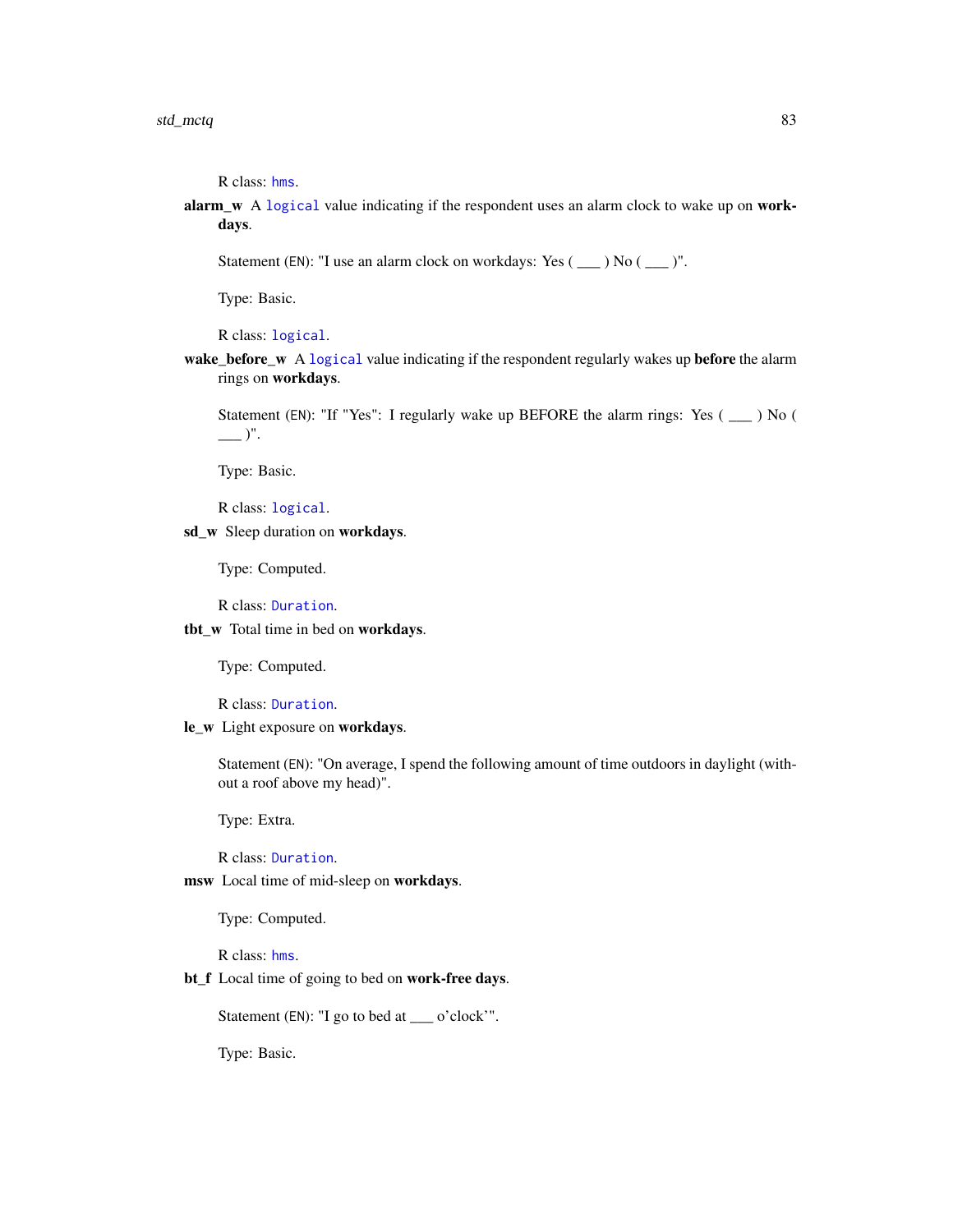```
R class: hms.
```
sprep\_f Local time of preparing to sleep on work-free days.

Statement (EN): "I actually get ready to fall asleep at \_\_\_ o'clock".

Type: Basic.

R class: [hms](#page-0-0).

slat<sub>f</sub> Sleep latency or time to fall asleep after preparing to sleep on work-free days.

Statement (EN): "I need \_\_\_ minutes to fall asleep".

Type: Basic.

R class: [Duration](#page-0-0).

so\_f Local time of sleep onset on work-free days.

Type: Computed.

R class: [hms](#page-0-0).

se\_f Local time of sleep end on work-free days.

Statement (EN): "I wake up at \_\_\_ o'clock".

Type: Basic.

R class: [hms](#page-0-0).

si\_f "Sleep inertia" on work-free days.

Despite the name, this variable represents the time the respondent takes to get up after sleep end.

Statement (EN): "After \_\_\_ minutes, I get up".

Type: Basic.

R class: [Duration](#page-0-0).

gu\_f Local time of getting out of bed on work-free days.

Type: Computed.

R class: [hms](#page-0-0).

alarm\_f A [logical](#page-0-0) value indicating if the respondent uses an alarm clock to wake up on workfree days.

Statement (EN): "My wake-up time is due to the use of an alarm clock: Yes ( \_\_\_ ) No (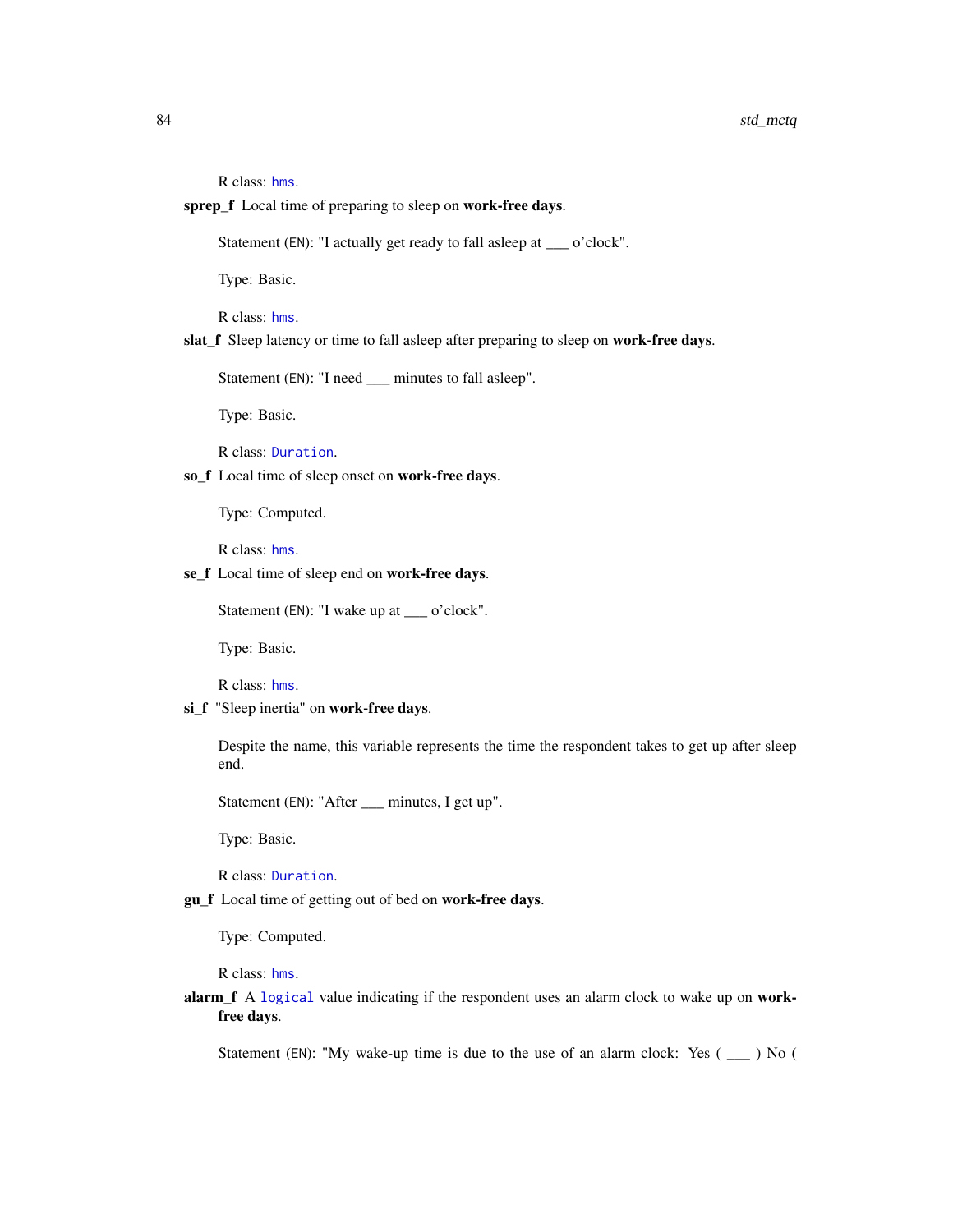<span id="page-84-0"></span> $\frac{1}{\sqrt{2}}$ ".

Type: Basic.

R class: [logical](#page-0-0).

reasons\_f A [logical](#page-0-0) value indicating if the respondent has any particular reasons for why they cannot freely choose their sleep times on work-free days.

Statement (EN): "There are particular reasons why I cannot freely choose my sleep times on free days: Yes  $(\_\_)$  No  $(\_\_)$ ".

Type: Basic.

R class: [logical](#page-0-0).

reasons\_why\_f Particular reasons for why the respondent cannot freely choose their sleep times on work-free days.

Statement (EN): "If "Yes": Child(ren)/pet(s) ( $\_\_\_\_\$ ) Hobbies ( $\_\_\_\_\$ ) Others ( $\_\_\_\_\$ ), for example:  $\_\_\$ ".

Type: Basic.

R class: character.

sd\_f Sleep duration on work-free days.

Type: Computed.

R class: [Duration](#page-0-0).

tbt\_f Total time in bed on work-free days.

Type: Computed.

R class: [Duration](#page-0-0).

le\_f Light exposure on work-free days.

Statement (EN): "On average, I spend the following amount of time outdoors in daylight (without a roof above my head)".

Type: Extra.

R class: [Duration](#page-0-0).

msf Local time of mid-sleep on work-free days.

Type: Computed.

R class: [hms](#page-0-0).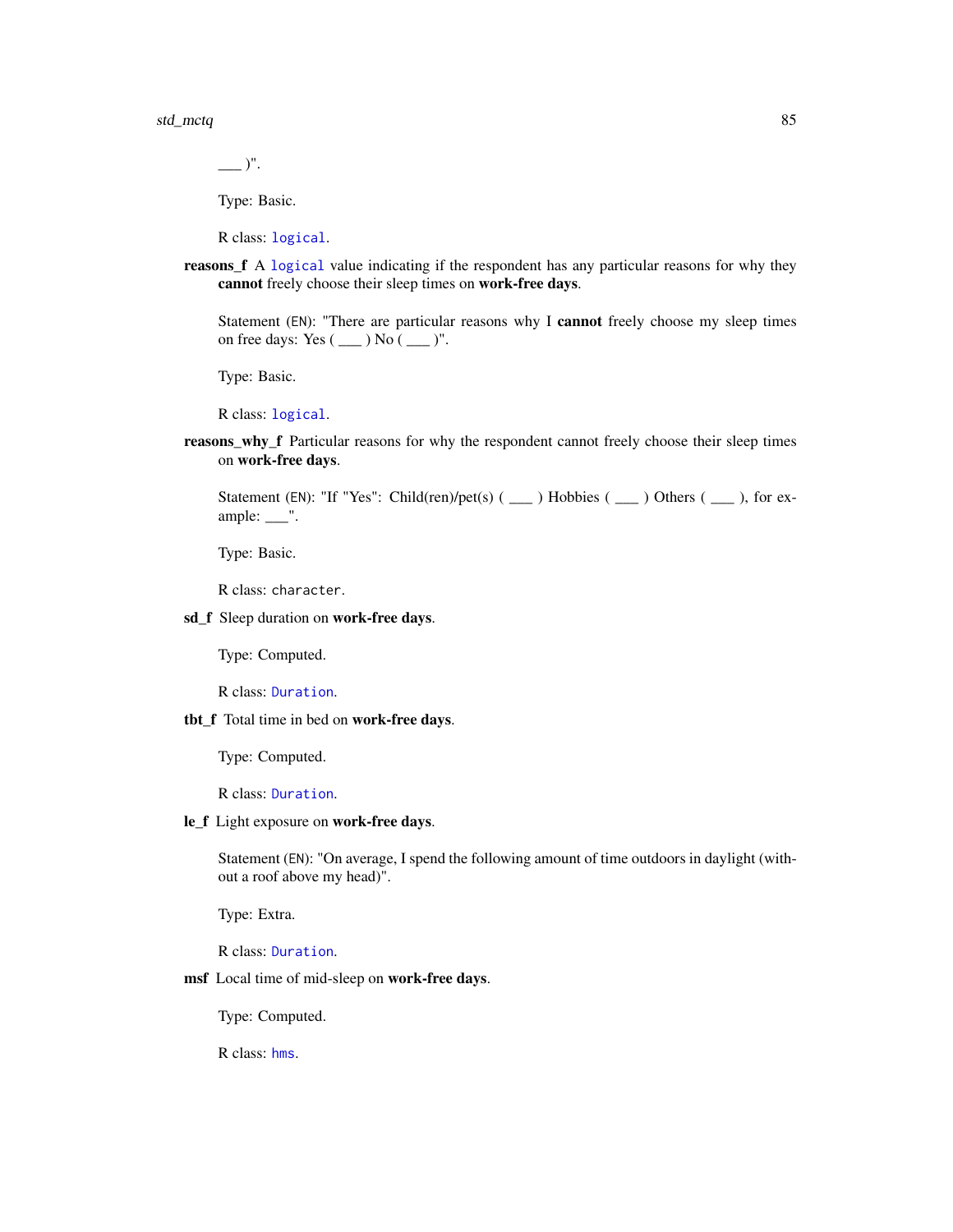Type: Computed.

R class: [Duration](#page-0-0).

sloss\_week Weekly sleep loss.

Type: Computed.

R class: [Duration](#page-0-0).

le\_week Average weekly light exposure.

Type: Computed.

R class: [Duration](#page-0-0).

msf\_sc Chronotype or corrected local time of mid-sleep on work-free days.

Type: Computed.

R class: [hms](#page-0-0).

sjl\_rel Relative social jetlag.

Type: Computed.

R class: [Duration](#page-0-0).

sjl Absolute social jetlag.

Type: Computed.

R class: [Duration](#page-0-0).

sjl\_sc\_rel Jankowski's relative sleep-corrected social jetlag.

Type: Computed.

R class: [Duration](#page-0-0).

sjl\_sc Jankowski's sleep-corrected social jetlag.

Type: Computed.

R class: [Duration](#page-0-0).

#### Details

std\_mctq is a tidied, validated, and transformed version of raw\_data("std\_mctq.csv").

Guidelines: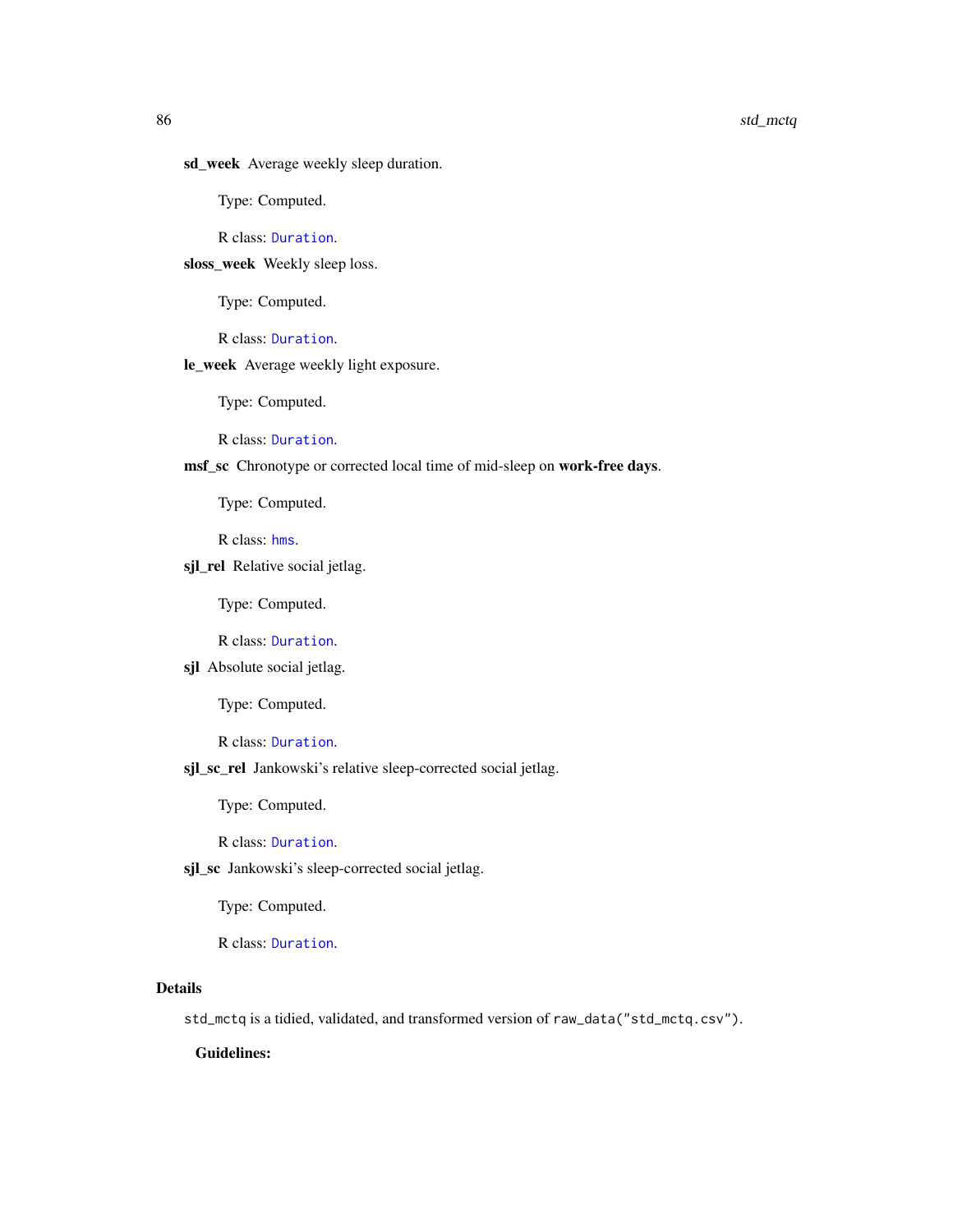#### <span id="page-86-0"></span>std\_mctq 87

To learn more about the Munich ChronoType Questionnaire (MCTQ), see Roenneberg, Wirz-Justice, & Merrow (2003), Roenneberg, Allebrandt, Merrow, & Vetter (2012), Roenneberg et al. (2015), and Roenneberg, Pilz, Zerbini, & Winnebeck (2019).

To know about different MCTQ versions, see Juda, Vetter, & Roenneberg (2013) and Ghotbi et al. (2020).

To learn about the sleep-corrected social jetlag, see Jankowski (2017).

If you're curious about the variable computations and want to have access to the full questionnaire, see The Worldwide Experimental Platform (n.d.).

#### Data building and data wrangling:

This dataset was created by randomized sampling (see [random\\_mctq\(\)](#page-33-0)) and by manual insertions of special cases. Its purpose is to demonstrate common cases and data issues that researchers may find in their MCTQ data, in addition to be a suggested data structure for MCTQ data.

You can see the std\_mctq build and data wrangling processes [here.](https://github.com/ropensci/mctq/blob/main/data-raw/std_mctq.R)

## Variable naming:

The naming of the variables took into account the naming scheme used in MCTQ publications, in addition to the guidelines of the [tidyverse style guide.](https://style.tidyverse.org/)

#### Variable classes:

The mctq package works with a set of object classes specially created to hold time values. These classes can be found in the [hms](#page-0-0) and [lubridate](#page-0-0) package.

#### Duration objects:

If you prefer to view [Duration](#page-0-0) objects as [hms](#page-0-0) objects, run [pretty\\_mctq\(std\\_mctq\)](#page-29-0).

#### Source

Created by Daniel Vartanian (package author).

#### References

Ghotbi, N., Pilz, L. K., Winnebeck, E. C., Vetter, C., Zerbini, G., Lenssen, D., Frighetto, G., Salamanca, M., Costa, R., Montagnese, S., & Roenneberg, T. (2020). The  $\mu$ MCTQ: an ultra-short version of the Munich ChronoType Questionnaire. *Journal of Biological Rhythms*, *35*(1), 98-110. doi: [10.1177/0748730419886986.](https://doi.org/10.1177/0748730419886986)

Jankowski K. S. (2017). Social jet lag: sleep-corrected formula. *Chronobiology International*, *34*(4), 531-535. doi: [10.1080/07420528.2017.1299162.](https://doi.org/10.1080/07420528.2017.1299162)

Juda, M., Vetter, C., & Roenneberg, T. (2013). The Munich ChronoType Questionnaire for shiftworkers (MCTQ<sup>Shift</sup>). *Journal of Biological Rhythms*, 28(2), 130-140. doi: [10.1177/0748730412475041.](https://doi.org/10.1177/0748730412475041)

Roenneberg T., Allebrandt K. V., Merrow M., & Vetter C. (2012). Social jetlag and obesity. *Current Biology*, *22*(10), 939-43. doi: [10.1016/j.cub.2012.03.038.](https://doi.org/10.1016/j.cub.2012.03.038)

Roenneberg, T., Keller, L. K., Fischer, D., Matera, J. L., Vetter, C., & Winnebeck, E. C. (2015). Human activity and rest in situ. In A. Sehgal (Ed.), *Methods in Enzymology* (Vol. 552, pp. 257- 283). London, UK: Academic Press. doi: [10.1016/bs.mie.2014.11.028.](https://doi.org/10.1016/bs.mie.2014.11.028)

Roenneberg, T., Pilz, L. K., Zerbini, G., & Winnebeck, E. C. (2019). Chronotype and social jetlag: a (self-) critical review. *Biology*, *8*(3), 54. doi: [10.3390/biology8030054.](https://doi.org/10.3390/biology8030054)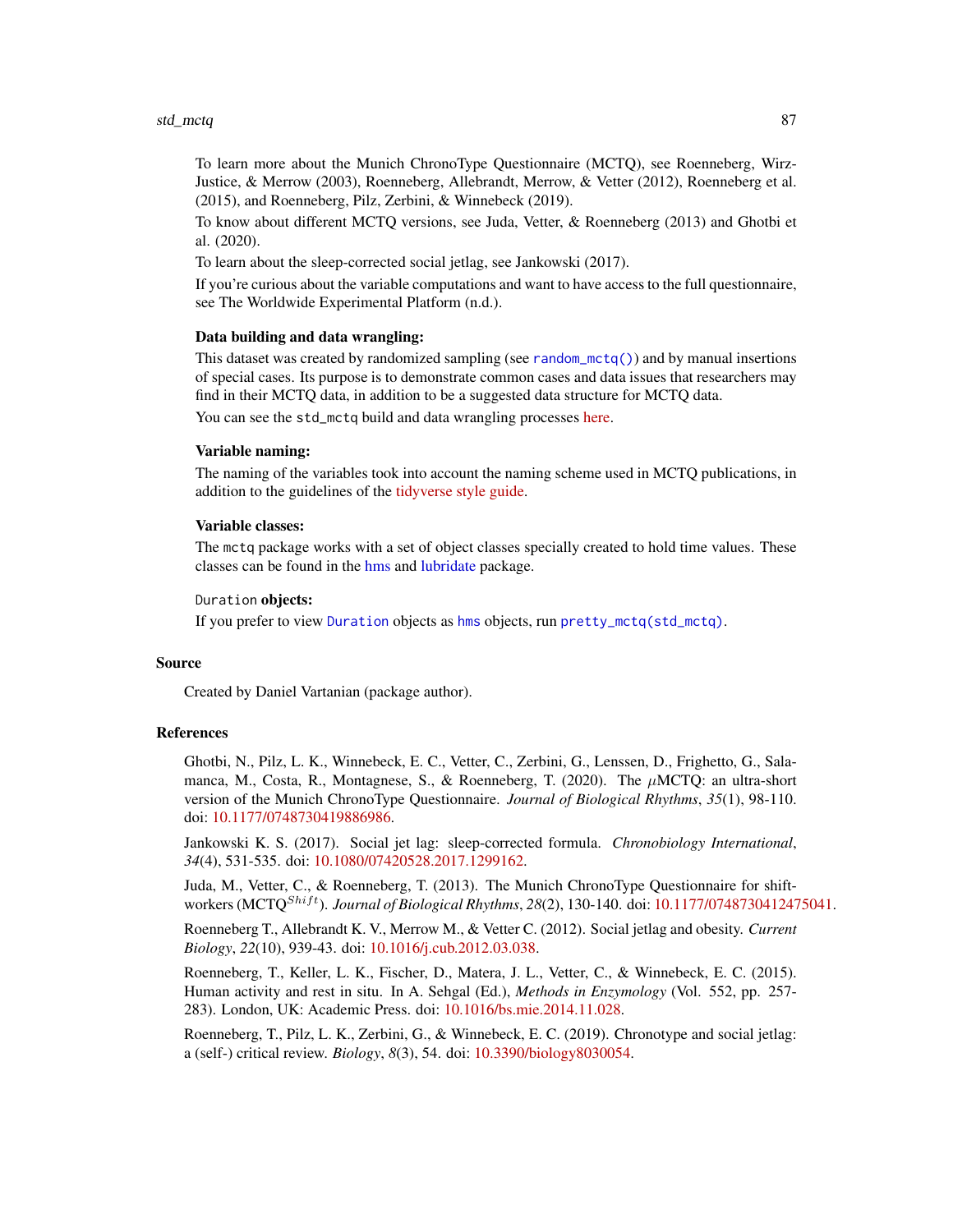<span id="page-87-0"></span>Roenneberg, T., Wirz-Justice, A., & Merrow, M. (2003). Life between clocks: daily temporal patterns of human chronotypes. *Journal of Biological Rhythms*, *18*(1), 80-90. doi: [10.1177/](https://doi.org/10.1177/0748730402239679) [0748730402239679.](https://doi.org/10.1177/0748730402239679)

The Worldwide Experimental Platform (n.d.). MCTQ. [https://www.thewep.org/documentation](https://www.thewep.org/documentations/mctq/)s/ [mctq/](https://www.thewep.org/documentations/mctq/)

#### See Also

Other datasets: [micro\\_mctq](#page-15-0), [shift\\_mctq](#page-49-0)

sum\_time *Sum time objects*

#### Description

#### [Maturing]

sum\_time() returns the sum of the time from different kinds of date/time objects.

vct\_sum\_time() returns the vectorized sum of the time from different kinds of date/time objects.

Both functions can be set to work with a circular time frame (see Details to learn more).

#### Usage

```
sum_time(..., cycle = NULL, reverse = TRUE, na_rm = FALSE)
```
vct\_sum\_time(..., cycle = NULL, reverse = TRUE, na\_rm = FALSE)

#### Arguments

| $\ddots$ . | Objects belonging to one of the following classes: Duration, difftime, or hms,<br>POSIXct, POSIX1t, or Interval.                                                                                                        |
|------------|-------------------------------------------------------------------------------------------------------------------------------------------------------------------------------------------------------------------------|
| cycle      | (optional) A numeric or Duration object of length 1, equal or greater than 0,<br>indicating the cycle length in seconds. If NULL the function will perform a linear<br>sum (see Details to learn more) (default: NULL). |
| reverse    | (optional) A logical value indicating if the function must use a reverse cycle<br>for negative sums (see Details to learn more) (default: TRUE).                                                                        |
| na_rm      | (optional) a logical value indicating if the function must remove NA values<br>while performing the sum (default: FALSE).                                                                                               |

#### Details

sum\_time() versus vct\_sum\_time():

sum\_time() behaves similar to [sum\(\)](#page-0-0), in the sense that it aggregates the time lengths of values in ... into a single data point. For example, sum\_time( $c(x, y)$ , z) will have the same output as sum\_time(x, y, z).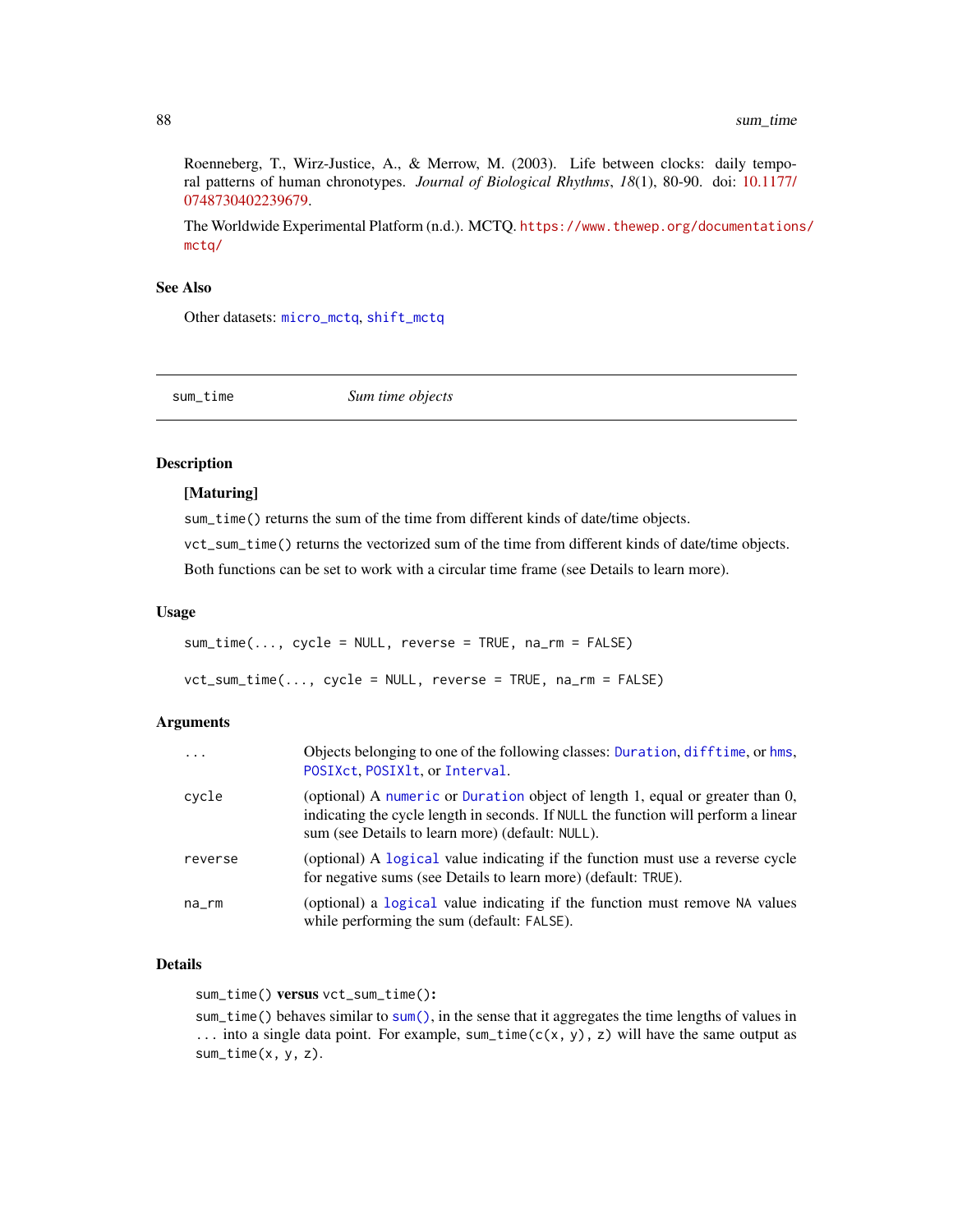vct\_sum\_time() performs a different type of sum (a vectorized one). Instead of aggregating the time lengths, the function perform a paired sum between elements. For example, sum\_time( $c(x,$ y),  $c(w, z)$ ) will return a vector like  $c(\text{sum_time}(x, w), \text{sum_time}(y, z))$ . Because of that, vct\_sum\_time() requires that all objects in ... have the same length.

#### Linear versus circular time:

Time can have different "shapes".

If the objective is to measure the duration (time span) of an event, time is usually measured considering a linear frame, with a fixed point of [origin.](https://en.wikipedia.org/wiki/Origin_(mathematics)) In this context, the time value distance itself to infinity in relation to the origin.



## $A + B = 10 + 5 = 15s$

But that's not the only possible "shape" of time, as it can also be measured in other contexts.

In a "time of day" context, time will be linked to the rotation of the earth, "resetting" when a new rotation cycle starts. That brings a different kind of shape to time: a circular shape. With this shape the time value encounters the origin at the end of each cycle.



#### $18 + 6 = 0h$

If we transpose this circular time frame to a linear one, it would look like this:

| øh     | - 1 2 h | øh     | 12h |
|--------|---------|--------|-----|
| origin |         | origin |     |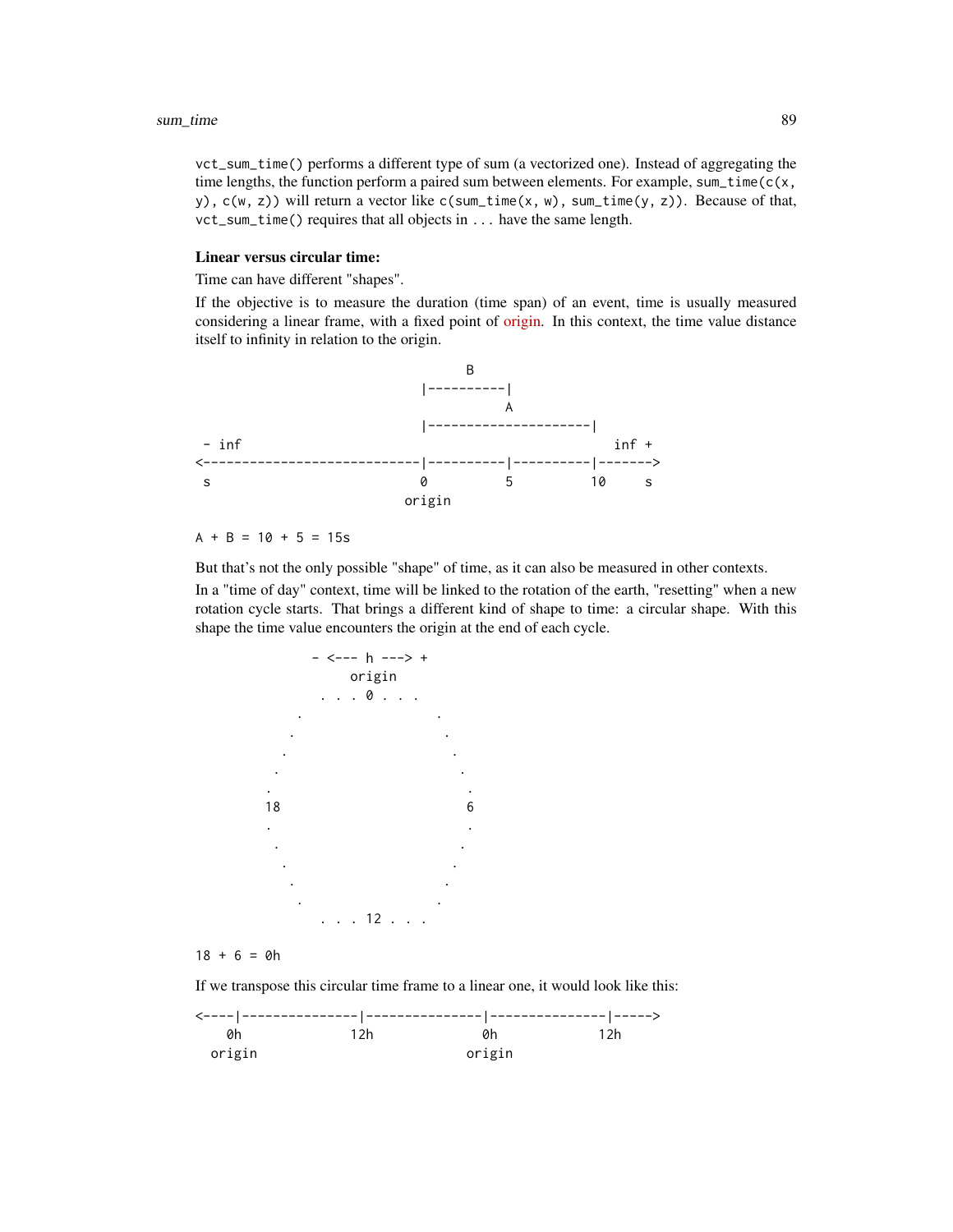<span id="page-89-0"></span>Note that now the origin is not fix, but cyclical.

sum\_time() and vct\_sum\_time() can both operate in either a linear or a circular fashion. If cycle = NULL (default), the function will use a linear approach. Else, the function will use a circular approach relative to the cycle length (e.g, cycle = 86400 (1 day)).

#### Fractional time:

sum\_time() uses the [%%](#page-0-0) operator to cycle values. Hence, it can be subject to catastrophic loss of accuracy if values in ... are fractional and much larger than cycle. A warning is given if this is detected.

[%%](#page-0-0) is a builtin R function that operates like this:

function(a, b) {  $a - floor(a / b) * b$ }

## Negative time cycling:

If the sum of the time is negative, with a cycle assigned and reverse = FALSE, sum\_time() and vtc\_sum\_time() will perform the cycle considering the absolute value of the sum and return the result with a negative signal.

However, If the sum of the time have a negative value, with a cycle assigned and reverse = TRUE (default), sum\_time() and vtc\_sum\_time() will perform the cycle in reverse, relative to its origin.

Example: If the sum of the time have a -30h time span in a reversed cycle of 24h, the result will be 18h. By removing the full cycles of  $-30h$  you will get  $-6h$   $(-30 + 24)$ , and  $-6h$  relative to the origin will be 18h.



## Period objects:

[Period](#page-0-0) objects are special type of objects developed by the [lubridate](#page-0-0) team that represents "human units", ignoring possible timeline irregularities. That is to say that 1 day as Period can have different time spans, when looking to a timeline after a irregularity event.

Since the time span of a [Period](#page-0-0) object can fluctuate, sum\_time() and vct\_sum\_time() don't accept this kind of object. You can transform it to a [Duration](#page-0-0) object and still use the functions, but beware that this can produce errors.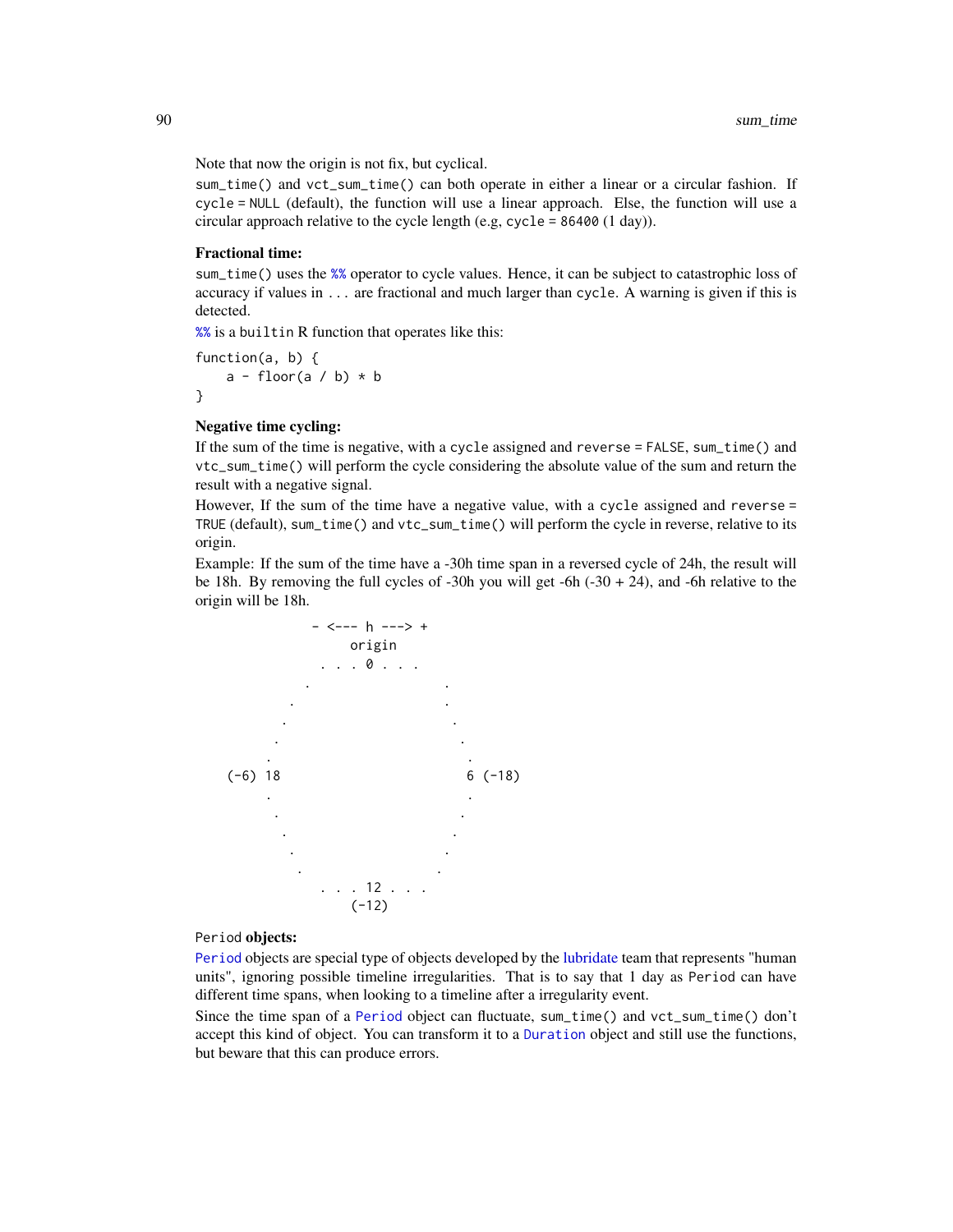#### <span id="page-90-0"></span>sum\_time 91

Learn more about [Period](#page-0-0) objects in the [Dates and times](https://r4ds.had.co.nz/dates-and-times.html#periods) chapter of Wickham & Grolemund book (n.d.).

#### POSIXt objects:

[POSIXt](#page-0-0) objects in ... will be stripped of their dates. Only the time will be considered. Both [POSIXct](#page-0-0) and [POSIXlt](#page-0-0) are objects that inherits the class [POSIXt](#page-0-0). Learn more about it in [?DateTimeClasses](#page-0-0).

## Interval objects:

By using [Interval](#page-0-0) objects in ..., sum\_time() and vct\_sum\_time() will consider only their time spans. That is, the amount of seconds of the intervals.

Learn more about [Interval](#page-0-0) objects in the [Dates and times](https://r4ds.had.co.nz/dates-and-times.html#periods) chapter of Wickham & Grolemund (n.d.).

## Timeline irregularities:

This function does not take into account timeline irregularities (e.g., leap years, DST, leap seconds). This may not be an issue for most people, but it must be considered when doing time arithmetic.

#### Value

- If cycle = NULL, a [Duration](#page-0-0) object with a linear sum of the time from objects in ....
- If cycle != NULL, a [Duration](#page-0-0) object with a circular sum of the time from objects in ....

# References

Wickham, H., & Grolemund, G. (n.d.). *R for data science*. Sebastopol, CA: O'Reilly Media. <https://r4ds.had.co.nz>

## See Also

```
Other utility functions: assign_date(), cycle_time(), pretty_mctq(), qplot_walk(), random_mctq(),
raw_data(), round_time(), shorter_interval()
```
## Examples

## Non-vectorized sum in an linear time frame

```
x <- c(as.POSIXct("2020-01-01 15:00:00"), as.POSIXct("1999-05-04 17:30:00"))
y <- lubridate::as.interval(lubridate::dhours(7), as.Date("1970-05-08"))
sum_time(x, y)
#> [1] "142200s (~1.65 days)" # 39:30:00 # Expected
## Non-vectorized sum in a circular time frame of 24 hours
x <- c(lubridate::dhours(25), lubridate::dhours(5), lubridate::dminutes(50))
sum_time(x, cycle = lubridate::ddays())
#> [1] "24600s (~6.83 hours)" # 06:50:00 # Expected
x <- c(hms::parse_hm("00:15"), hms::parse_hm("02:30"), hms::as_hms(NA))
```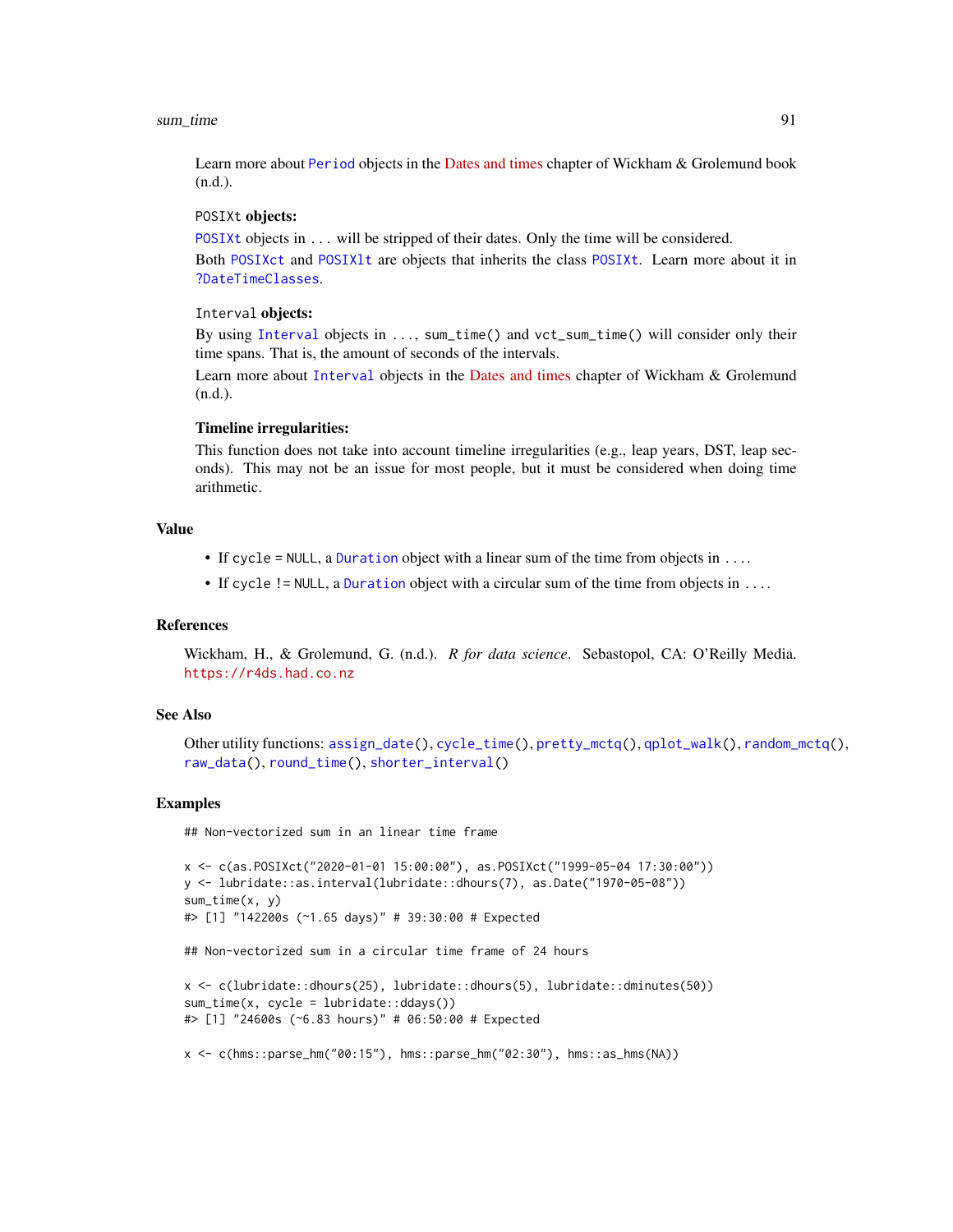```
sum_time(x, cycle = lubridate::ddays())
#> NA # Expected
sum_time(x, cycle = lubridate::ddays(), na_rm = TRUE)
#> [1] "9900s (~2.75 hours)" # 02:45:00 # Expected
x <- c(lubridate::dhours(-12), lubridate::dhours(-13))
sum_time(x, cycle = lubridate::ddays(), reverse = FALSE)
#> [1] "-3600s (~-1 hours)" # -01:00:00 # Expected
x <- c(lubridate::dhours(-12), lubridate::dhours(-13))
sum_time(x, cycle = lubridate::ddays(), reverse = TRUE)
#> [1] "82800s (~23 hours)" # 23:00:00 # Expected
## Vectorized sum in an linear time frame
x <- c(lubridate::dhours(6), NA)
y <- c(hms::parse_hm("23:00"), hms::parse_hm("10:00"))
vct_sum_time(x, y)
#> [1] "104400s (~1.21 days)" NA # 29:00:00 NA # Expected
vct_sum_time(x, y, na_rm = TRUE)
#> [1] "104400s (~1.21 days)" "36000s (~10 hours)" # Expected
## Vectorized sum in a circular time frame of 24 hours
x <- c(lubridate::dhours(6), NA)
y <- c(hms::parse_hm("23:00"), hms::parse_hm("10:00"))
vct_sum_time(x, y, cycle = lubridate::ddays())
#> [1] "18000s (~5 hours)" NA # Expected
vct_sum_time(x, y, cycle = lubridate::ddays(), na_rm = TRUE)
#> [1] "18000s (~5 hours)" "36000s (~10 hours)" # Expected
x <- c(lubridate::dhours(-49), lubridate::dhours(-24))
y <- c(hms::parse_hm("24:00"), - hms::parse_hm("06:00"))
vct_sum_time(x, y, cycle = lubridate::ddays(), reverse = FALSE)
#> [1] "-3600s (~-1 hours)" "-21600s (~-6 hours)" # Expected
x <- c(lubridate::dhours(-49), lubridate::dhours(-24))
y <- c(hms::parse_hm("24:00"), - hms::parse_hm("06:00"))
vct_sum_time(x, y, cycle = lubridate::ddays(), reverse = TRUE)
#> [1] "82800s (~23 hours)" "64800s (~18 hours)" # Expected
```
<span id="page-91-0"></span>

tbt *Compute MCTQ total time in bed*

## **Description**

## [Maturing]

tbt() computes the total time in bed for standard and shift versions of the Munich ChronoType Questionnaire (MCTQ).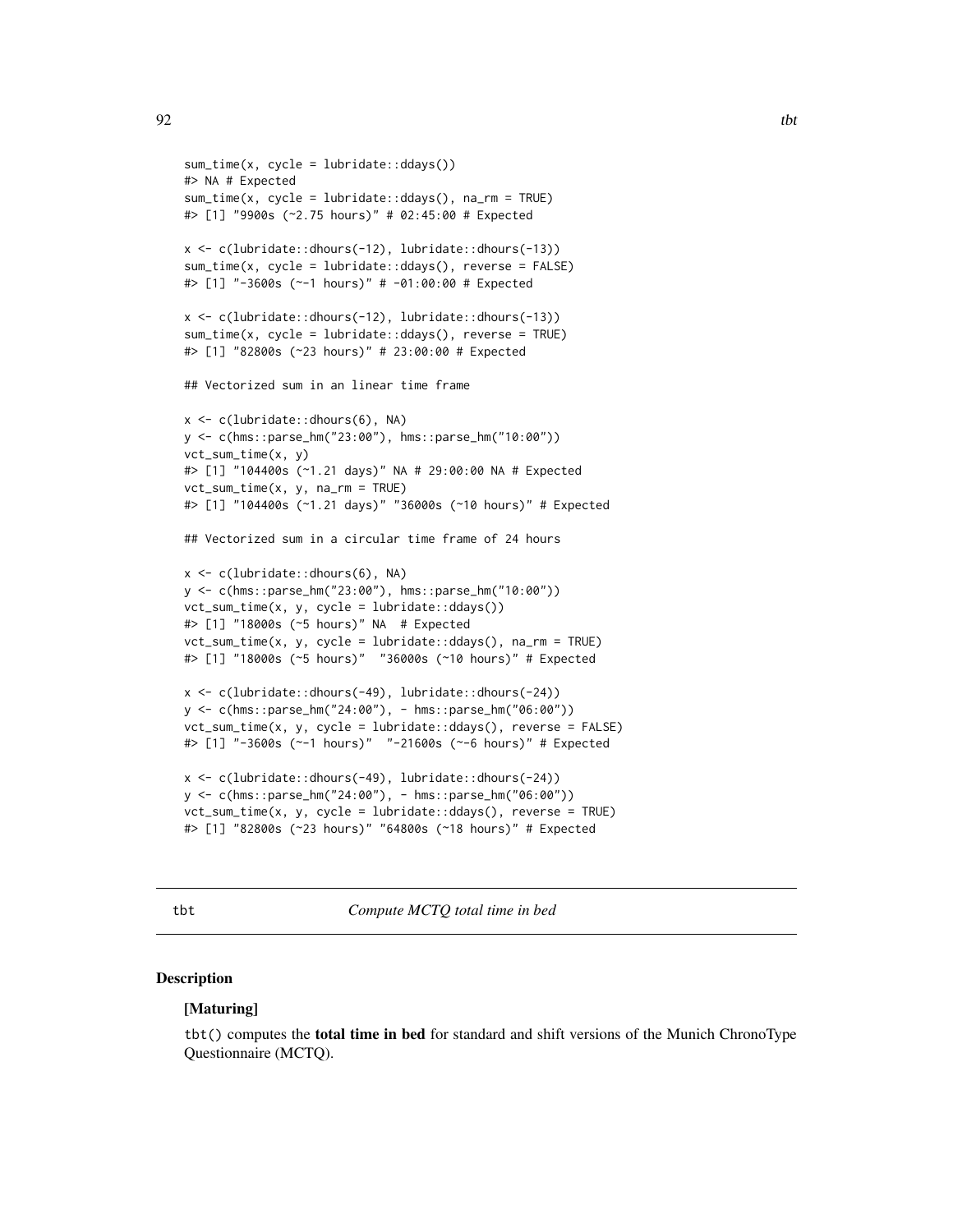## <span id="page-92-0"></span>Usage

tbt(bt, gu)

#### **Arguments**

| bt | An hms object corresponding to the <b>local time of going to bed</b> from a standard<br>or shift version of the MCTQ questionnaire.                                            |
|----|--------------------------------------------------------------------------------------------------------------------------------------------------------------------------------|
| gu | An hms object corresponding to the <b>local time of getting out of bed</b> from a stan-<br>dard or shift version of the MCTQ questionnaire. You can use gu() to compute<br>it. |

## Details

Standard MCTQ functions were created following the guidelines in Roenneberg, Wirz-Justice, & Merrow (2003), Roenneberg, Allebrandt, Merrow, & Vetter (2012), and from The Worldwide Experimental Platform (theWeP, n.d.).

 $\mu$ MCTQ functions were created following the guidelines in Ghotbi et al. (2020), in addition to the guidelines used for the standard MCTQ.

**MCTO**<sup>Shift</sup> functions were created following the guidelines in Juda, Vetter, & Roenneberg (2013), in addition to the guidelines used for the standard MCTQ.

See the References section to learn more.

## Class requirements:

The mctq package works with a set of object classes specially created to hold time values. These classes can be found in the [lubridate](#page-0-0) and [hms](#page-0-0) packages. Please refer to those package documentations to learn more about them.

#### Rounding and fractional time:

Some operations may produce an output with fractional time (e.g., "19538.3828571429s (~5.43 hours)", 01:15:44.505). If you want, you can round it with [round\\_time\(\)](#page-35-0).

Our recommendation is to avoid rounding, but, if you do, make sure that you only round your values after all computations are done. That way you avoid [round-off errors.](https://en.wikipedia.org/wiki/Round-off_error)

## Value

A [Duration](#page-0-0) object corresponding to the vectorized difference between gu and bt in a circular time frame of 24 hours.

#### Guidelines

Roenneberg, Allebrandt, Merrow, & Vetter (2012), Juda, Vetter, & Roenneberg (2013), and The Worldwide Experimental Platform (n.d.) guidelines for tbt()  $(TBT)$  computation are as follows.

#### Notes:

- This computation must be applied to each section of the questionnaire.
- If you are visualizing this documentation in plain text, you may have some trouble understanding the equations. You can see this documentation on the package [website.](https://docs.ropensci.org/mctq/reference/)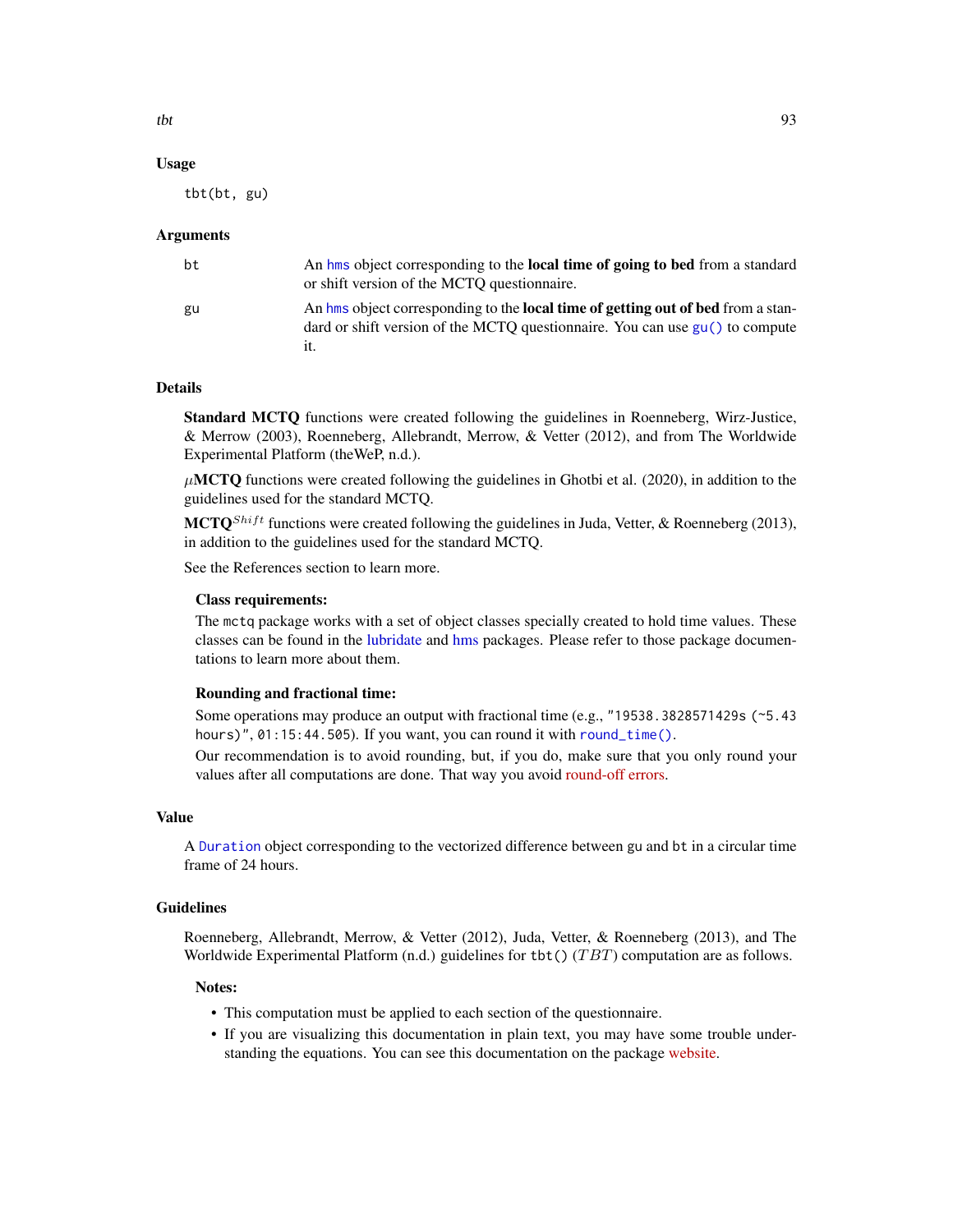#### <span id="page-93-0"></span>For standard and micro versions of the MCTQ:

$$
GU_{W/F}-BT_{W/F}
$$

Where:

- $BT_{W/F}$  = Local time of going to bed on work or work-free days ("I go to bed at  $\Box$ o'clock").
- $GU_{W/F}$  = Local time of getting out of bed on work or work-free days.

 $* W =$  Workdays;  $F =$  Work-free days.

#### For the shift version of the MCTQ:

$$
GU_{W/F}^{M/E/N}-BT_{W/F}^{M/E/N}
$$

Where:

- $BT_{W/F}^{M/E/N}$  = Local time of going to bed between two days in a particular shift or between two free days after a particular shift ("I go to bed at  $\sim$  o'clock").
- $GU_{W/F}^{M/E/N}$  = Local time of getting out of bed between two days in a particular shift or between two free days after a particular shift.

 $* W =$  Workdays;  $F =$  Work-free days,  $M =$  Morning shift;  $E =$  Evening shift;  $N =$  Night shift.

#### References

Ghotbi, N., Pilz, L. K., Winnebeck, E. C., Vetter, C., Zerbini, G., Lenssen, D., Frighetto, G., Salamanca, M., Costa, R., Montagnese, S., & Roenneberg, T. (2020). The  $\mu$ MCTQ: an ultra-short version of the Munich ChronoType Questionnaire. *Journal of Biological Rhythms*, *35*(1), 98-110. doi: [10.1177/0748730419886986.](https://doi.org/10.1177/0748730419886986)

Juda, M., Vetter, C., & Roenneberg, T. (2013). The Munich ChronoType Questionnaire for shiftworkers (MCTO<sup>Shift</sup>). *Journal of Biological Rhythms*, 28(2), 130-140. doi: [10.1177/0748730412475041.](https://doi.org/10.1177/0748730412475041)

Roenneberg T., Allebrandt K. V., Merrow M., & Vetter C. (2012). Social jetlag and obesity. *Current Biology*, *22*(10), 939-43. doi: [10.1016/j.cub.2012.03.038.](https://doi.org/10.1016/j.cub.2012.03.038)

Roenneberg, T., Wirz-Justice, A., & Merrow, M. (2003). Life between clocks: daily temporal patterns of human chronotypes. *Journal of Biological Rhythms*, *18*(1), 80-90. doi: [10.1177/](https://doi.org/10.1177/0748730402239679) [0748730402239679.](https://doi.org/10.1177/0748730402239679)

The Worldwide Experimental Platform (n.d.). MCTQ. [https://www.thewep.org/documentation](https://www.thewep.org/documentations/mctq/)s/ [mctq/](https://www.thewep.org/documentations/mctq/)

#### See Also

Other MCTQ functions: [fd\(](#page-7-0)), [gu\(](#page-9-0)), [le\\_week\(](#page-11-0)), [msf\\_sc\(](#page-19-0)), [msl\(](#page-23-0)), [napd\(](#page-26-0)), [sd24\(](#page-37-0)), [sd\\_overall\(](#page-43-0)), [sd\\_week\(](#page-46-0)), [sdu\(](#page-40-0)), [sjl\\_sc\(](#page-66-0)), [sjl\\_weighted\(](#page-70-0)), [sjl\(](#page-61-0)), [so\(](#page-77-0))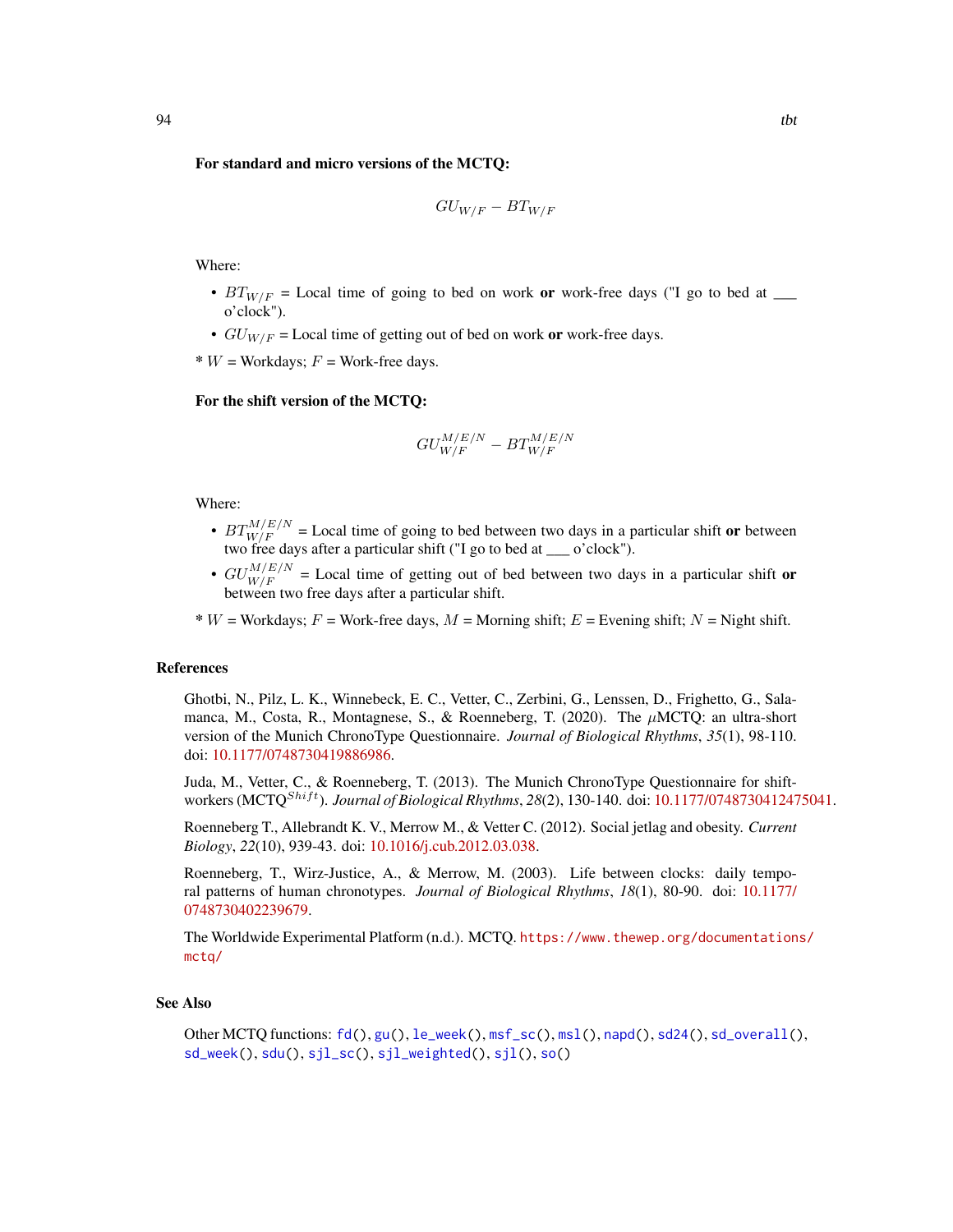## Scalar example

```
bt <- hms::parse_hm("22:10")
gu <- hms::parse_hm("06:15")
tbt(bt, gu)
#> [1] "29100s (~8.08 hours)" # Expected
bt <- hms::parse_hm("01:20")
gu <- hms::parse_hm("14:00")
tbt(bt, gu)
#> [1] "45600s (~12.67 hours)" # Expected
bt <- hms::as_hms(NA)
gu <- hms::parse_hm("07:20")
tbt(bt, gu)
#> [1] NA # Expected
## Vector example
bt <- c(hms::parse_hm("23:50"), hms::parse_hm("02:30"))
gu <- c(hms::parse_hm("09:30"), hms::parse_hm("11:25"))
tbt(bt, gu)
#> [1] "34800s (~9.67 hours)" "32100s (~8.92 hours)" # Expected
```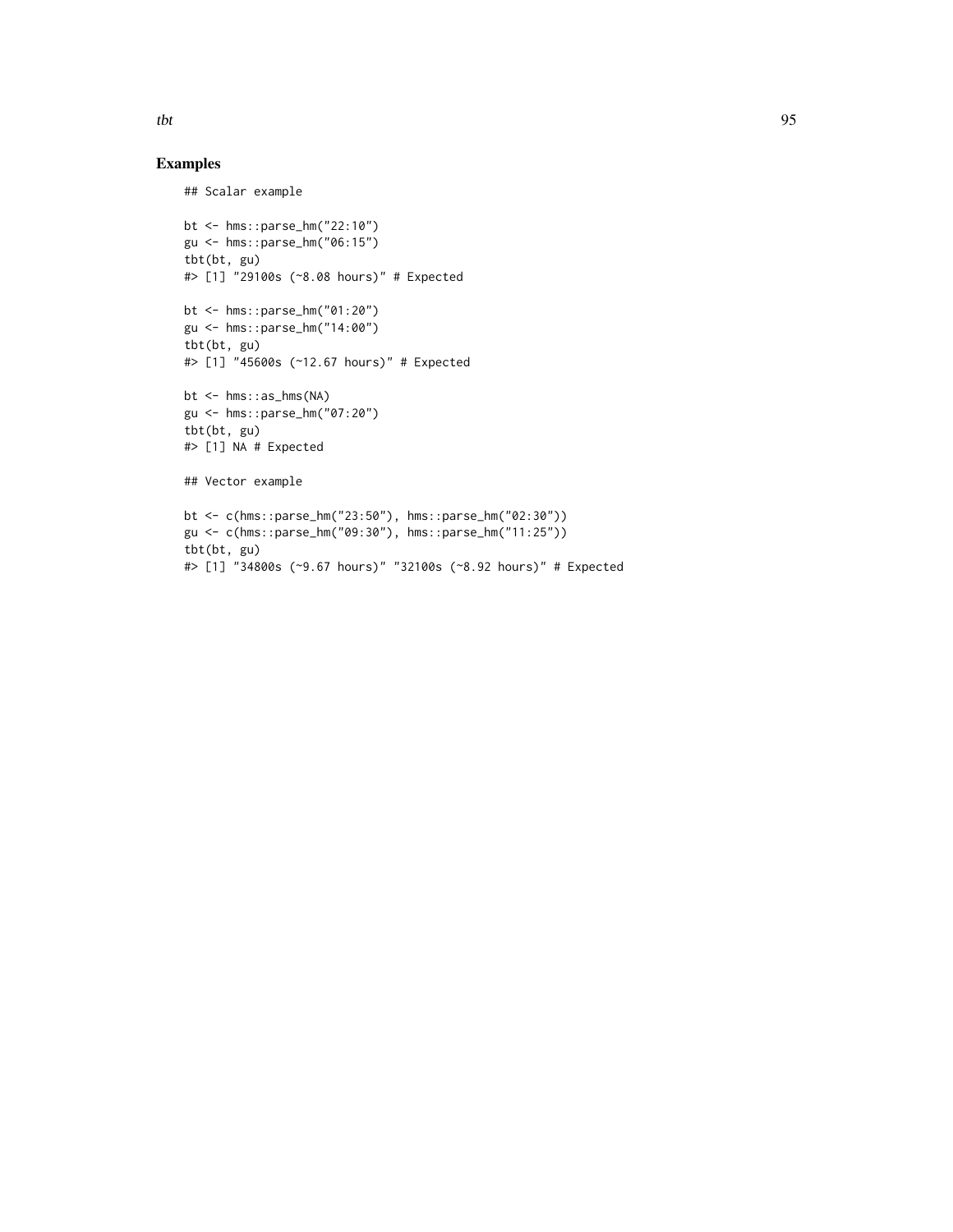# **Index**

∗ MCTQ functions fd, [8](#page-7-1) gu, [10](#page-9-1) le\_week, [12](#page-11-1) msf\_sc, [20](#page-19-1) msl, [24](#page-23-1) napd, [27](#page-26-1) sd24, [38](#page-37-1) sd\_overall, [44](#page-43-1) sd\_week, [47](#page-46-1) sdu, [41](#page-40-1) sjl, [62](#page-61-1)  $sjl$ <sub>sc</sub>,  $67$ sjl\_weighted, [71](#page-70-1) so, [78](#page-77-1) tbt, [92](#page-91-1) ∗ datasets micro\_mctq, [16](#page-15-1) shift\_mctq, [50](#page-49-1) std\_mctq, [81](#page-80-0) ∗ utility functions assign\_date, [3](#page-2-1) cycle\_time, [5](#page-4-1) pretty\_mctq, [30](#page-29-1) qplot\_walk, [31](#page-30-1) random\_mctq, [34](#page-33-1) raw\_data, [35](#page-34-1) round\_time, [36](#page-35-1) shorter\_interval, [59](#page-58-1) sum\_time, [88](#page-87-0) ?DateTimeClasses, *[4](#page-3-0)*, *[60](#page-59-0)*, *[91](#page-90-0)* ?micro\_mctq, *[34](#page-33-1)* ?round, *[37](#page-36-0)* ?shift\_mctq, *[34](#page-33-1)* ?std\_mctq, *[34](#page-33-1)* ?timezone, *[4](#page-3-0)*, *[60](#page-59-0)* %%, *[6](#page-5-0)*, *[90](#page-89-0)* assign\_date, [3,](#page-2-1) *[7](#page-6-0)*, *[30](#page-29-1)*, *[33](#page-32-0)*, *[35–](#page-34-1)[37](#page-36-0)*, *[61](#page-60-0)*, *[91](#page-90-0)* atomic, *[31](#page-30-1)*

base::logical(), *[16](#page-15-1)* base::round(), *[37](#page-36-0)* character, *[31,](#page-30-1) [32](#page-31-0)*, *[35](#page-34-1)*, *[53](#page-52-0)*, *[55](#page-54-0)* chronotype *(*msf\_sc*)*, [20](#page-19-1) cycle\_time, *[4](#page-3-0)*, [5,](#page-4-1) *[30](#page-29-1)*, *[33](#page-32-0)*, *[35](#page-34-1)[–37](#page-36-0)*, *[61](#page-60-0)*, *[91](#page-90-0)* data.frame, *[30,](#page-29-1) [31](#page-30-1)* difftime, *[5](#page-4-1)*, *[30](#page-29-1)*, *[32](#page-31-0)*, *[36](#page-35-1)*, *[88](#page-87-0)* double, *[72](#page-71-0)* Duration, *[5](#page-4-1)*, *[7](#page-6-0)*, *[10](#page-9-1)*, *[13](#page-12-0)*, *[17](#page-16-0)[–20](#page-19-1)*, *[25](#page-24-0)*, *[28](#page-27-0)*, *[30](#page-29-1)*, *[32](#page-31-0)*, *[36](#page-35-1)[–39](#page-38-0)*, *[42](#page-41-0)*, *[44,](#page-43-1) [45](#page-44-0)*, *[47,](#page-46-1) [48](#page-47-0)*, *[51](#page-50-0)[–59](#page-58-1)*, *[61](#page-60-0)*, *[63](#page-62-0)*, *[68](#page-67-0)*, *[72](#page-71-0)*, *[75,](#page-74-0) [76](#page-75-0)*, *[78](#page-77-1)*, *[82](#page-81-0)[–88](#page-87-0)*, *[90,](#page-89-0) [91](#page-90-0)*, *[93](#page-92-0)* fd, [8,](#page-7-1) *[12](#page-11-1)*, *[14](#page-13-0)*, *[23](#page-22-0)*, *[26](#page-25-0)*, *[29](#page-28-0)*, *[40](#page-39-0)*, *[43](#page-42-0)*, *[46](#page-45-0)*, *[49](#page-48-0)*, *[65](#page-64-0)*, *[70](#page-69-0)*, *[73](#page-72-0)*, *[80](#page-79-0)*, *[94](#page-93-0)* ggplot2, *[32](#page-31-0)* grDevices, *[32](#page-31-0)* gu, *[9](#page-8-0)*, [10,](#page-9-1) *[14](#page-13-0)*, *[23](#page-22-0)*, *[26](#page-25-0)*, *[29](#page-28-0)*, *[40](#page-39-0)*, *[43](#page-42-0)*, *[46](#page-45-0)*, *[49](#page-48-0)*, *[65](#page-64-0)*, *[70](#page-69-0)*, *[73](#page-72-0)*, *[80](#page-79-0)*, *[94](#page-93-0)* gu(), *[93](#page-92-0)* hms, *[3](#page-2-1)*, *[5](#page-4-1)*, *[10,](#page-9-1) [11](#page-10-0)*, *[13](#page-12-0)*, *[17](#page-16-0)[–21](#page-20-0)*, *[25](#page-24-0)*, *[27,](#page-26-1) [28](#page-27-0)*, *[30](#page-29-1)*, *[32](#page-31-0)*, *[36](#page-35-1)*, *[39](#page-38-0)*, *[41,](#page-40-1) [42](#page-41-0)*, *[44](#page-43-1)*, *[48](#page-47-0)*, *[51](#page-50-0)[–60](#page-59-0)*, *[62,](#page-61-1) [63](#page-62-0)*, *[67,](#page-66-1) [68](#page-67-0)*, *[72](#page-71-0)*, *[75](#page-74-0)*, *[78,](#page-77-1) [79](#page-78-0)*, *[82](#page-81-0)[–88](#page-87-0)*, *[93](#page-92-0)* integer, *[8,](#page-7-1) [9](#page-8-0)*, *[13](#page-12-0)*, *[16](#page-15-1)*, *[44](#page-43-1)*, *[48](#page-47-0)*, *[51](#page-50-0)*, *[54](#page-53-0)*, *[72](#page-71-0)*, *[75](#page-74-0)*, *[81](#page-80-0)* integerish, *[8](#page-7-1)*, *[13](#page-12-0)*, *[44](#page-43-1)*, *[48](#page-47-0)*, *[72](#page-71-0)*, *[75](#page-74-0)* Interval, *[4](#page-3-0)*, *[61](#page-60-0)*, *[88](#page-87-0)*, *[91](#page-90-0)* le\_week, *[9](#page-8-0)*, *[12](#page-11-1)*, [12,](#page-11-1) *[23](#page-22-0)*, *[26](#page-25-0)*, *[29](#page-28-0)*, *[40](#page-39-0)*, *[43](#page-42-0)*, *[46](#page-45-0)*, *[49](#page-48-0)*, *[65](#page-64-0)*, *[70](#page-69-0)*, *[73](#page-72-0)*, *[80](#page-79-0)*, *[94](#page-93-0)* list, *[34](#page-33-1)*, *[72](#page-71-0)* logical, *[5](#page-4-1)*, *[16](#page-15-1)*, *[21](#page-20-0)*, *[30](#page-29-1)*, *[32](#page-31-0)*, *[38](#page-37-1)*, *[52,](#page-51-0) [53](#page-52-0)*, *[55,](#page-54-0) [56](#page-55-0)*, *[62](#page-61-1)*, *[67](#page-66-1)*, *[81](#page-80-0)*, *[83](#page-82-0)[–85](#page-84-0)*, *[88](#page-87-0)* longer\_duration *(*shorter\_interval*)*, [59](#page-58-1) longer\_interval *(*shorter\_interval*)*, [59](#page-58-1) lubridate, *[3](#page-2-1)*, *[7](#page-6-0)*, *[11](#page-10-0)*, *[13](#page-12-0)*, *[19](#page-18-0)*, *[21](#page-20-0)*, *[25](#page-24-0)*, *[28](#page-27-0)*, *[37](#page-36-0)*, *[39](#page-38-0)*, *[42](#page-41-0)*, *[44](#page-43-1)*, *[48](#page-47-0)*, *[58](#page-57-0)*, *[60](#page-59-0)*, *[63](#page-62-0)*, *[68](#page-67-0)*, *[72](#page-71-0)*, *[75](#page-74-0)*, *[78](#page-77-1)*, *[87](#page-86-0)*, *[90](#page-89-0)*, *[93](#page-92-0)*